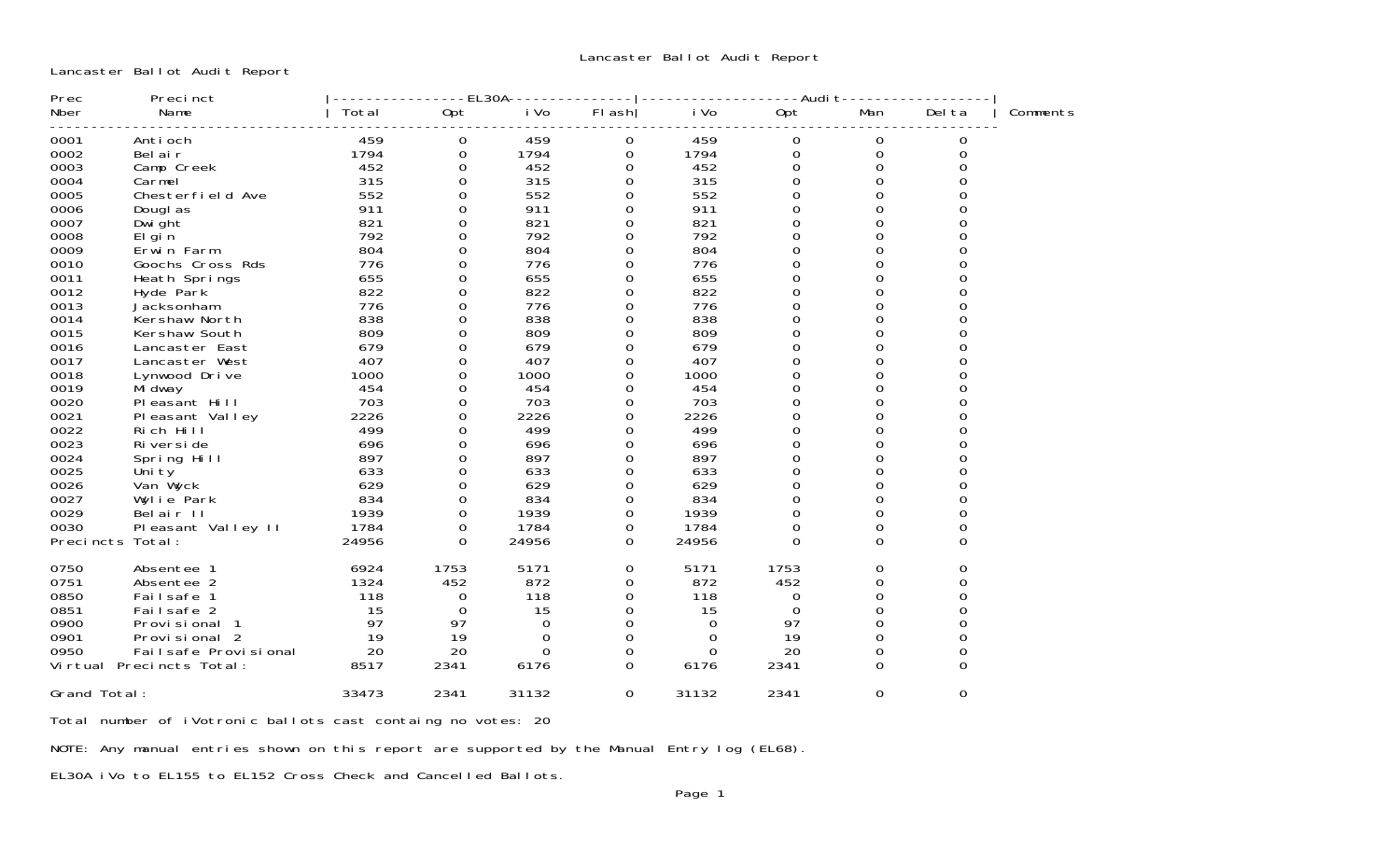| EL155 Ballots   EL152 Ballots<br>31132<br>31132<br>31132<br>Delta from EL155<br>31127<br>Cast By Voter<br>Cast By Poll Wkr<br>Blank Cast by PW<br>Cancelled Ballots<br>111<br>26<br>Wrong Ballot<br>Voter Left AB<br>5<br>Voter Left BB<br>10<br>Voter Request<br>3<br>Printer Problem<br>29<br>Terminal Problem<br>36<br>Other Reason |                   |  |
|----------------------------------------------------------------------------------------------------------------------------------------------------------------------------------------------------------------------------------------------------------------------------------------------------------------------------------------|-------------------|--|
|                                                                                                                                                                                                                                                                                                                                        | EL30A Ivo Ballots |  |
|                                                                                                                                                                                                                                                                                                                                        | Delta from EL30A  |  |
| (AB = After ballot selected by poll worker.)<br>$(BB = Before ballot selected by poll worker.)$                                                                                                                                                                                                                                        |                   |  |
|                                                                                                                                                                                                                                                                                                                                        |                   |  |
|                                                                                                                                                                                                                                                                                                                                        |                   |  |

How to read this report.

This is the ballot level report. It compares the number of ballots cast in the tabulation report, the EL30A with the number of ballots cast in the audit data.

The values read from the EL30A report are reported in four categories; Total, Optical (Opt), iVotronic (iVo) and Flash. None of these values on each line are calculated but parsed from the actual report. The total lines are the calculated sums of the individual precince line values.

The Opt totals are the total number of ballots cast on paper ballots that were scanned into the optical scanner and transferred to the tabulation computer via memory stick or ZipDisk (depending on the type of device, M100 or M650 used to scan the ballots.) Optical totals should exist only in some but not all of the Virtual Precincts at the bottom of the table.

The iVo totals are the results gathered from the PEBs (Personal Electronic Ballot) which are used to open and close an iVotronic voting machine and, after the polls have closed, gather the ballots cast for transmission to the tabulation system.

The Flash totals are the totals that are read from the flash cards in the rare event that the ballots cannot be copied from the machine to the PEB or from the PEB to the tabulating machine.

The values on the Audit side come from the iVotronic audit data that is read from the flash cards as part of the audit process. That process combines the individual machine data into two master audit files, the EL155 Vote image log and the EL152 iVotronic event log. The EL155 contains a record of all the votes cast on a ballot. The vote images indicate the machine 0counting the number of asterisks in a precint we get the number of ballots cast in that precinct. That number should always match the number in the iVo column on the EL30A side of the report.

Optical ballots do not have electonically readable audit files. So if the audit data iVotronic total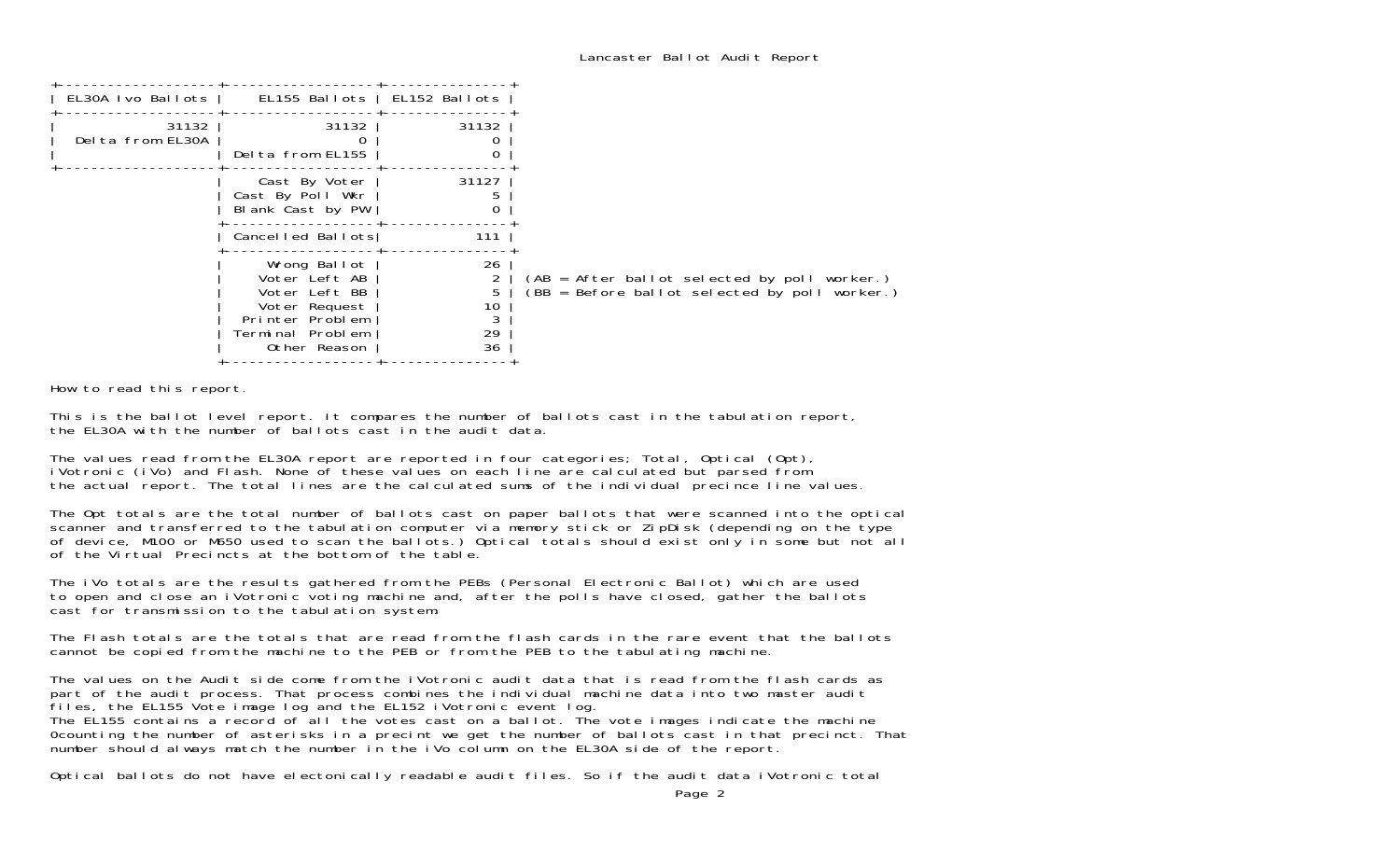Lancaster Ballot Audit Report does not match the EL30A Total value, the auditor is prompted to read the paper report from the optical scanner and enter the total ballots cast into the auditing program.

If the sum of the audit iVotronic and Optical ballots cast still do not match the EL30A total value, then the audit software reads the EL68 Manual Entry log for any changes made in that precinct to either the iVo or Opt totals by the CEC staff. It displays any manual entries to the auditor for inclusion into the totals. If accepted by the auditor these entries are automatically added to the Man column from the Manual Entry log.

Finally, the audit software calculates the Delta value which should be zero unless the sum of the iVo, the Opt and the Man do not match the EL30A Total column. If the Delta is greater than zero then audit data is missing. A comment will be placed on that line in the report indicating missing audit data. If the Delta value is less than zero then there are more ballots in the audit data than there are in the tabulated data and a comment will be placed on that line in the report.

Wherever possible, the audit system will attempt to indicate where the difference is by displaying the iVotronic machine numbers and the number of ballots cast on that machine that exist in the audit data. In the case of missing tabulated data, it might be possible to identify a machine that has the same number of ballots cast as the delta value and that number and ballot count will be highlited with a < sign. If there is a non zero Delta value there will be an entry by the auditor explaining the variance.

Finally, there is a EL30A iVo to EL155 to EL152 Cross Check and Cancelled Ballots table in the report This table should indicate that the nubmer ballots cast in the EL30A match the numbers in the EL155 and the EL152 report. Then there are some statistics pulled from the EL152 repor that indicate how many ballots were cast by the voter and the number cast by the poll worker. Lastly the number of ballots that were cancelled and the reason they were cancelled. It should be noted that the reason cancelled is chosen from a pull down menu presented to the poll worker when a ballot is cancelled, there is no way to validate the poll worker's choice.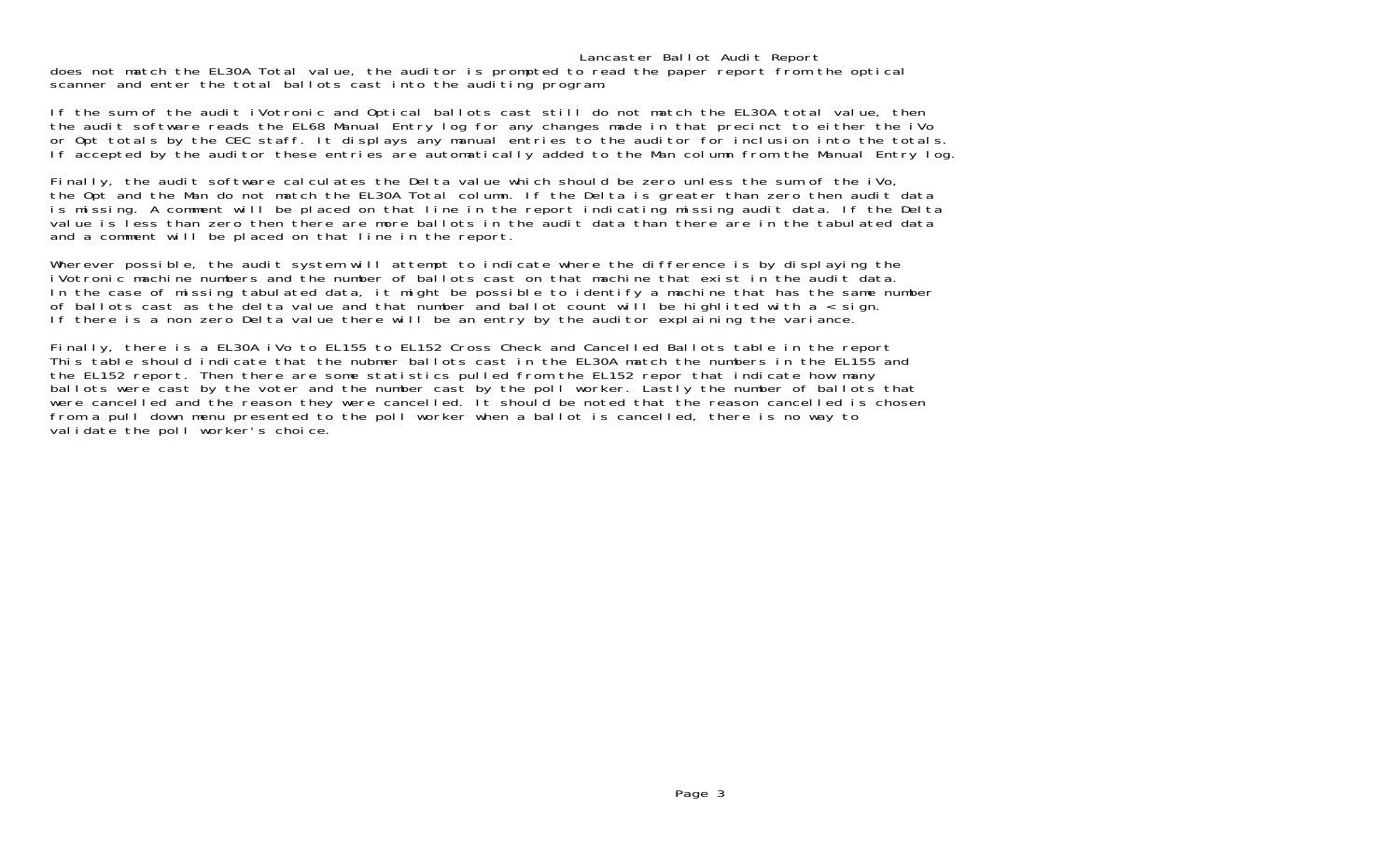Lancaster Vote Level Audit Report

| Precinct Number / Name              |                       |       |                | --------------EL30A---------------- ----Audit------- |                |              |                |        |                                     |
|-------------------------------------|-----------------------|-------|----------------|------------------------------------------------------|----------------|--------------|----------------|--------|-------------------------------------|
| Office                              | Candidate             | Party |                | Total Optical                                        | iVo            | Flash        | ivo            | Deltal | Comments                            |
| 0001 Antioch                        |                       |       |                |                                                      |                |              |                |        |                                     |
| STRAIGHT PARTY                      | Republican            | (REP) | 76             | 0                                                    | 76             | $\bf{0}$     | 76             | 0      |                                     |
| STRAIGHT PARTY                      | Libertarian           | (LIB) | $\overline{2}$ |                                                      | $\overline{2}$ |              | $\overline{2}$ |        |                                     |
| STRAIGHT PARTY                      | Democratic            | (DEM) | 52             |                                                      | 52             | $\Omega$     | 52             |        |                                     |
| STRAIGHT PARTY                      | Working Families      | (WFM) |                |                                                      |                |              |                |        |                                     |
| STRAIGHT PARTY                      | Constitution          | (CON) |                |                                                      | $\Omega$       |              |                |        | * No Audit Data expected or found   |
| STRAIGHT PARTY                      | Green                 | (GRN) |                |                                                      | 1              |              |                |        |                                     |
| President and Vice President        | Mitt Romney           | (REP) | 321            |                                                      | 321            | 0            | 321            |        |                                     |
| President and Vice President        | Gary Johnson          | (LIB) | -7             |                                                      |                |              |                |        |                                     |
| President and Vice President        | Barack Obama          | (DEM) | 123            |                                                      | 123            | $\Omega$     | 123            |        |                                     |
| President and Vice President        | Virgil Goode          | (CON) |                |                                                      | 2              |              |                |        |                                     |
| President and Vice President        | Jill Stein            | (GRN) | $\Omega$       |                                                      | $\Omega$       | $\Omega$     |                |        | * No Audit Data expected or found   |
| U.S. House of Rep District 5        | Mick Mulvaney         | (REF) | 314            |                                                      | 314            |              | 314            |        |                                     |
| U.S. House of Rep District 5        | Joyce Knott           | (DEM) | 108            |                                                      | 108            | 0            | 108            |        |                                     |
| U.S. House of Rep District 5        | Joyce Knott           | (WFM) | 16             |                                                      | 16             |              | 16             |        |                                     |
| U.S. House of Rep District 5        | WRITE-IN              |       | $\mathbf{1}$   |                                                      | 1              |              | 1              |        |                                     |
| State Senate District 16            | Greg Gregory          | (REP) | 384            |                                                      | 384            |              | 384            |        |                                     |
| State Senate District 16            | WRITE-IN              |       | $\overline{2}$ |                                                      | 2              |              | 2              |        |                                     |
| State House of Rep District 65      | Jay Lucas             | (REP) | 360            |                                                      | 360            |              | 360            |        |                                     |
| State House of Rep District 65      | WRITE-IN              |       |                |                                                      | 3              |              |                |        |                                     |
| Sheriff                             | Scott R Case          | (REF) | 143            |                                                      | 143            |              | 143            |        |                                     |
| Sheriff                             | Barry Faile           | (DEM) | 302            |                                                      | 302            |              | 302            |        |                                     |
| Sheriff                             | WRITE-IN              |       | <sup>2</sup>   |                                                      | 2              |              | <sup>2</sup>   |        |                                     |
| Clerk of Court                      | Jeff L Hammond        | (DEM) | 390            |                                                      | 390            |              | 390            |        |                                     |
| Clerk of Court                      | WRITE-IN              |       |                |                                                      |                |              |                |        |                                     |
| Coroner                             | Mike Morris           | (DEM) | 393            |                                                      | 393            |              | 393            |        |                                     |
| Coroner                             | WRITE-IN              |       |                |                                                      |                |              |                |        |                                     |
| Auditor                             | Cheryl H Morgan       | (DEM) | 384            |                                                      | 384            |              | 384            |        |                                     |
| Auditor                             | WRITE-IN              |       | $\Omega$       |                                                      | - 0            |              |                |        | * No Audit Data expected or found   |
| County Treasurer                    | Carrie Williams Helms | (REP) | 382            |                                                      | 382            |              | 382            |        |                                     |
| County Treasurer                    | WRITE-IN              |       |                |                                                      | 1              |              | -1             |        |                                     |
| Soil and Water District Comm        | Phil Cleveland        |       | 336            |                                                      | 336            |              | 336            |        |                                     |
| Soil and Water District Comm        | WRITE-IN              |       | -0             |                                                      | - 0            |              |                |        | * No Audit Data expected or found   |
| County Council District 3           | Bob Bundy             | (REP) | 174            |                                                      | 174            |              | 174            |        |                                     |
| County Council District 3           | WRITE-IN              |       | $\mathbf{1}$   |                                                      | 1              |              | 1              |        |                                     |
| County Council District 5           | Steve Harper          | (REP) | 120            |                                                      | 120            |              | 120            |        |                                     |
| County Council District 5           | Kathy G Sistare       | (DEM) | 119            |                                                      | 119            |              | 119            |        |                                     |
| County Council District 5           | WRITE-IN              |       | $\overline{0}$ |                                                      | 0              |              |                |        | 0 * No Audit Data expected or found |
| Cane Creek Watershed                | Willis F Ballard Jr   |       | 193            |                                                      | 193            | 0            | 193            |        |                                     |
| Cane Creek Watershed                | Donnie Little         |       | 183            |                                                      | 183            | $\mathbf{0}$ | 183            |        |                                     |
| Cane Creek Watershed                | Alan Weaver           |       | 168            |                                                      | 168            | $\mathbf{0}$ | 168            |        |                                     |
| Cane Creek Watershed<br>Amendment 1 | WRITE-IN              |       | -1<br>224      |                                                      | 1<br>224       | $\mathbf{0}$ | 1<br>224       |        |                                     |
| Amendment 1                         | Yes                   |       | 213            |                                                      | 213            |              | 213            |        |                                     |
| Countywide Question                 | No                    |       | 168            |                                                      | 168            |              | 168            |        |                                     |
| Countywide Question                 | Yes<br>NO.            |       | 276            |                                                      | 276            | $\Omega$     | 276            |        |                                     |
|                                     |                       |       |                |                                                      |                |              |                |        |                                     |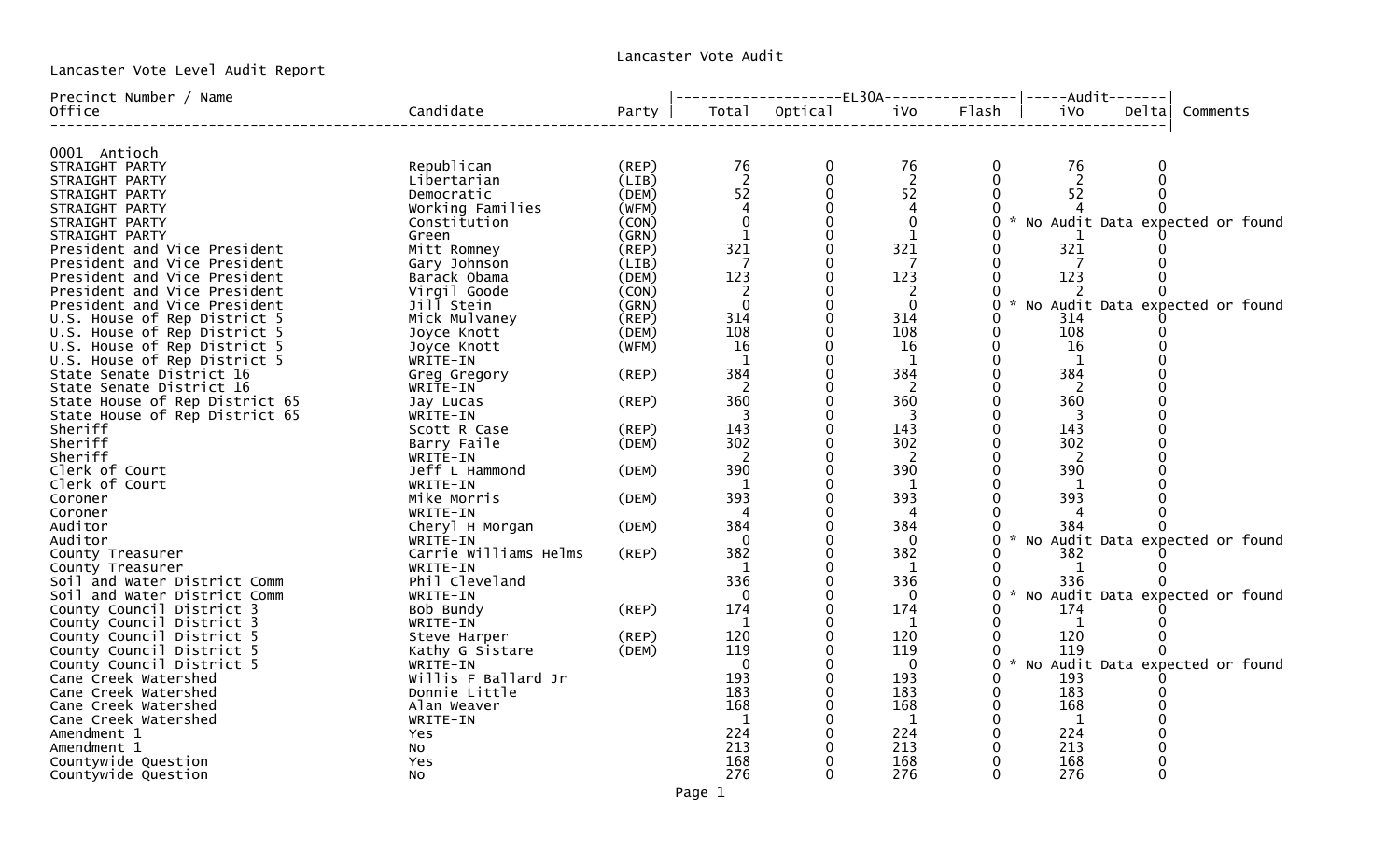| 0002 Belair                    |                       |             |              |              |              |                                                  |
|--------------------------------|-----------------------|-------------|--------------|--------------|--------------|--------------------------------------------------|
| STRAIGHT PARTY                 | Republican            | (REP)       | 523          | 0            | 523          | 523<br>0<br>0                                    |
| STRAIGHT PARTY                 | Libertarian           | (LIB)       | 3            | 0            | 3            | 3                                                |
| STRAIGHT PARTY                 | Democratic            | (DEM)       | 195          | O            | 195          | 195                                              |
| STRAIGHT PARTY                 | Working Families      | (WFM)       | 1            |              |              |                                                  |
|                                |                       | (CON)       | $\mathbf{1}$ |              |              |                                                  |
| STRAIGHT PARTY                 | Constitution          |             | $\Omega$     |              | $\Omega$     |                                                  |
| STRAIGHT PARTY                 | Green                 | (GRN)       |              |              |              | * No Audit Data expected or found                |
| President and Vice President   | Mitt Romney           | (REP)       | 1213         |              | 1213         | 1213                                             |
| President and Vice President   | Gary Johnson          | (LIB)       | 8            |              | 8            | 8                                                |
| President and Vice President   | Barack Obama          | (DEM)       | 547          |              | 547          | 547                                              |
| President and Vice President   | Virgil Goode          | (CON)       | 1            |              |              |                                                  |
| President and Vice President   | Jill Stein            | (GRN)       | 8            | 0            | 8            | 8                                                |
| U.S. House of Rep District 5   | Mick Mulvaney         | (REP)       | 1233         |              | 1233         | 1233                                             |
| U.S. House of Rep District 5   | Joyce Knott           | (DEM)       | 471          |              | 471          | 471                                              |
| U.S. House of Rep District 5   | Joyce Knott           | (WFM)       | 35           |              | 35           | 35                                               |
| U.S. House of Rep District 5   | WRITE-IN              |             |              |              | 2            |                                                  |
| State Senate District 16       | Greg Gregory          | (REP)       | 1386         |              | 1386         | 1386                                             |
| State Senate District 16       | WRITE-IN              |             | 6            |              | 6            | 6                                                |
| State House of Rep District 45 | Deborah Long          | (REP)       | 1408         | 0            | 1408         | 1408                                             |
| State House of Rep District 45 | WRITE-IN              |             |              |              |              |                                                  |
| Sheriff                        | Scott R Case          | $($ REP $)$ | 750          |              | 750          | 750                                              |
| Sheriff                        | Barry Faile           | (DEM)       | 980          |              | 980          | 980                                              |
| Sheriff                        |                       |             | $\mathbf{0}$ |              | $\mathbf{0}$ |                                                  |
|                                | WRITE-IN              |             |              |              |              | No Audit Data expected or found                  |
| Clerk of Court                 | Jeff L Hammond        | (DEM)       | 1051         |              | 1051         | 1051                                             |
| Clerk of Court                 | WRITE-IN              |             | 4            |              | 4            | 4                                                |
| Coroner                        | Mike Morris           | (DEM)       | 1050         | 0            | 1050         | 1050                                             |
| Coroner                        | WRITE-IN              |             |              |              |              |                                                  |
| Auditor                        | Cheryl H Morgan       | (DEM)       | 1043         |              | 1043         | 1043                                             |
| Auditor                        | WRITE-IN              |             |              |              |              |                                                  |
| County Treasurer               | Carrie Williams Helms | (REP)       | 1395         | 0            | 1395         | 1395                                             |
| County Treasurer               | WRITE-IN              |             |              |              |              |                                                  |
| Soil and Water District Comm   | Phil Cleveland        |             | 939          |              | 939          | 939                                              |
| Soil and Water District Comm   | WRITE-IN              |             |              |              |              |                                                  |
| County Council District 1      | Larry McCullough      | (REP)       | 1459         |              | 1459         | 1459                                             |
| County Council District 1      | WRITE-IN              |             | 11           |              | 11           | 11                                               |
| Amendment 1                    | Yes                   |             | 1224         | 0            | 1224         | 1224                                             |
| Amendment 1                    | NO.                   |             | 457          | 0            | 457          | 457                                              |
| Countywide Question            | Yes                   |             | 1519         | 0            | 1519         | 1519                                             |
| Countywide Question            | <b>NO</b>             |             | 205          | $\mathbf{0}$ | 205          | 205<br>$\mathbf 0$<br>$\mathbf{0}$               |
|                                |                       |             |              |              |              |                                                  |
| 0003 Camp Creek                |                       |             |              |              |              |                                                  |
|                                |                       |             | 92           | 0            | 92           | 92<br>0<br>$\Omega$                              |
| STRAIGHT PARTY                 | Republican            | $($ REP $)$ |              |              |              |                                                  |
| STRAIGHT PARTY                 | Libertarian           | (LIB)       | $\mathbf{1}$ | 0            | 1            | 1                                                |
| STRAIGHT PARTY                 | Democratic            | (DEM)       | 43           | $\Omega$     | 43           | 43                                               |
| STRAIGHT PARTY                 | Working Families      | (WFM)       | 7            | 0            |              |                                                  |
| STRAIGHT PARTY                 | Constitution          | (CON)       | $\mathbf{0}$ | 0            | $\mathbf{0}$ | No Audit Data expected or found<br>$\mathcal{H}$ |
| STRAIGHT PARTY                 | Green                 | (GRN)       |              |              |              |                                                  |
| President and Vice President   | Mitt Romney           | $($ REP $)$ | 338          |              | 338          | 338                                              |
| President and Vice President   | Gary Johnson          | (LIB)       |              |              |              |                                                  |
| President and Vice President   | Barack Obama          | (DEM)       | 98           |              | 98           | 98                                               |
| President and Vice President   | Virgil Goode          | (CON)       | $\mathbf{0}$ | 0            | 0            | $\mathcal{H}$<br>No Audit Data expected or found |
|                                |                       |             |              |              |              |                                                  |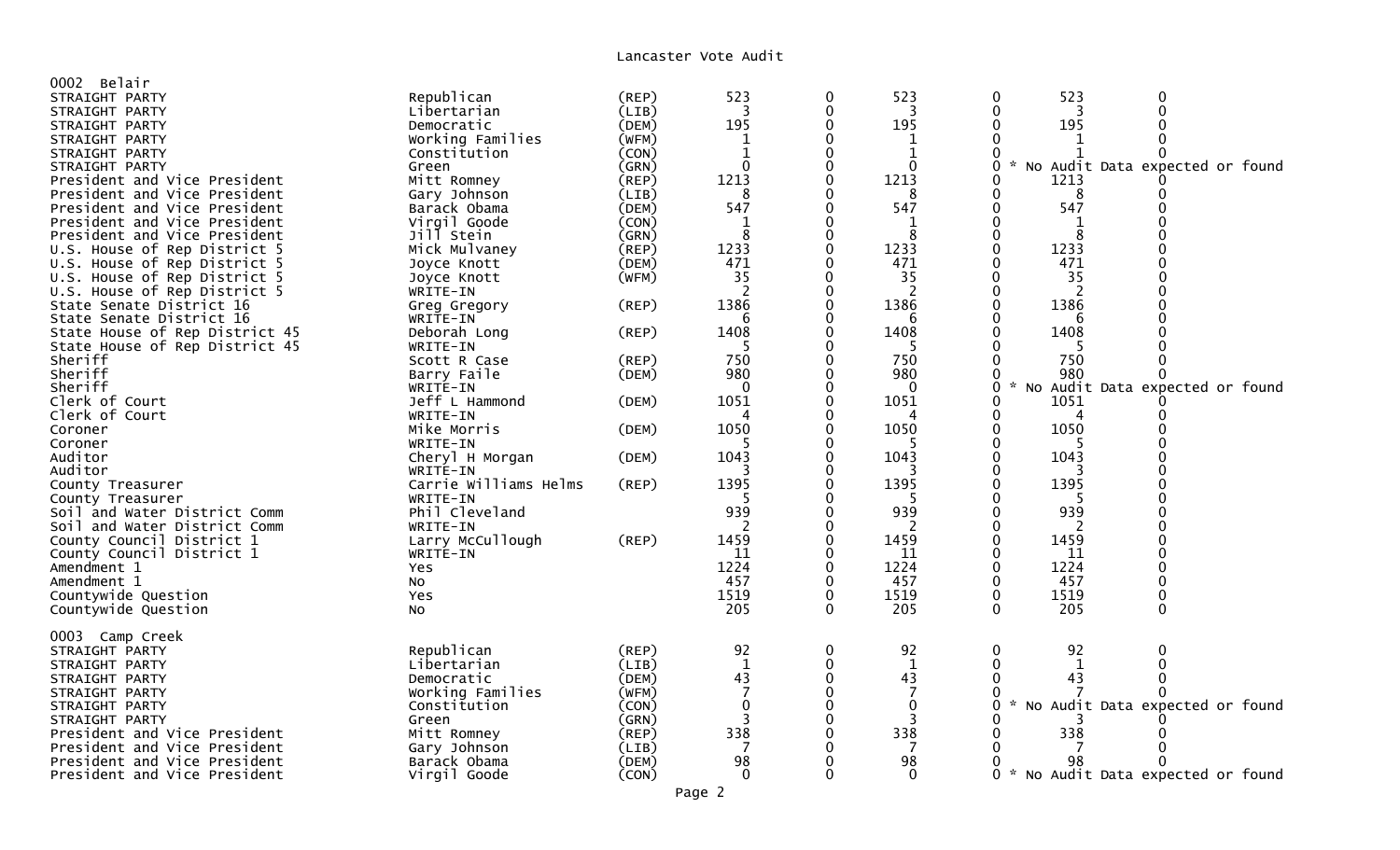| (GRN)<br>1<br>0<br>0<br>324<br>324<br>324<br>U.S. House of Rep District 5<br>Mick Mulvaney<br>$($ REP $)$<br>0<br>91<br>91<br>U.S. House of Rep District 5<br>(DEM)<br>91<br>Joyce Knott<br>19<br>19<br>19<br>(WFM)<br>U.S. House of Rep District 5<br>Joyce Knott<br>$\Omega$<br>$\mathbf{0}$<br>No Audit Data expected or found<br>U.S. House of Rep District 5<br>WRITE-IN<br>362<br>362<br>State Senate District 16<br>362<br>(REP)<br>Greg Gregory<br>2<br>2<br>State Senate District 16<br>WRITE-IN<br>2<br>169<br>169<br>169<br>State House of Rep District 44<br>(REP)<br>Ryan Payne<br>92<br>State House of Rep District 44<br>(PET)<br>92<br>92<br>Joseph Coy<br>176<br>176<br>176<br>State House of Rep District 44<br>Mandy Powers Norrell<br>(DEM)<br>State House of Rep District 44<br>$\mathbf 0$<br>$\mathbf 0$<br>0<br>* No Audit Data expected or found<br>WRITE-IN<br>Sheriff<br>130<br>130<br>130<br>Scott R Case<br>(REP)<br>310<br>Sheriff<br>310<br>310<br>(DEM)<br>Barry Faile<br>Sheriff<br>$\mathcal{H}^{\mathcal{A}}$<br>No Audit Data expected or found<br>0<br>0<br>WRITE-IN<br>$\Omega$<br>343<br>Jeff L Hammond<br>343<br>Clerk of Court<br>(DEM)<br>343<br>9<br>9<br>Clerk of Court<br>WRITE-IN<br>349<br>349<br>349<br>Mike Morris<br>(DEM)<br>Coroner<br>WRITE-IN<br>Coroner<br>6<br>6<br>343<br>343<br>343<br>Auditor<br>(DEM)<br>Cheryl H Morgan<br>Auditor<br>WRITE-IN<br>4<br>367<br>367<br>367<br>Carrie Williams Helms<br>$($ REP $)$<br>County Treasurer<br>WRITE-IN<br>1<br>1<br>County Treasurer<br>288<br>288<br>288<br>Phil Cleveland<br>Soil and Water District Comm<br>WRITE-IN<br>Soil and Water District Comm<br>376<br>376<br>376<br>(REP)<br>County Council District 3<br>Bob Bundy<br>County Council District 3<br>2<br>2<br>WRITE-IN<br>259<br>Willis F Ballard Jr<br>259<br>259<br>Cane Creek Watershed<br>248<br>248<br>248<br>Cane Creek Watershed<br>Donnie Little<br>217<br>217<br>217<br>Cane Creek Watershed<br>Alan Weaver<br>Cane Creek Watershed<br>WRITE-IN<br>2<br>2<br>213<br>213<br>213<br>Amendment 1<br>Yes<br>207<br>207<br>207<br>Amendment 1<br><b>NO</b><br>179<br>179<br>179<br>Countywide Question<br>$\Omega$<br>Yes<br>261<br>261<br>261<br>$\mathbf 0$<br>$\Omega$<br>$\Omega$<br>Countywide Question<br>N <sub>O</sub><br>0004 Carmel<br>Republican<br>42<br>0<br>42<br>42<br>0<br>STRAIGHT PARTY<br>$($ REP $)$<br>0<br>(LIB)<br>Libertarian<br>1<br>1<br>STRAIGHT PARTY<br>109<br>109<br>109<br>Democratic<br>(DEM)<br>STRAIGHT PARTY<br>Working Families<br>(WFM)<br>STRAIGHT PARTY<br>4<br>No Audit Data expected or found<br>STRAIGHT PARTY<br>(CON)<br>0<br>0<br>Constitution<br>(GRN)<br>STRAIGHT PARTY<br>Green<br>165<br>165<br>165<br>President and Vice President<br>Mitt Romney<br>$($ REP $)$<br>1<br>1<br>0<br>1<br>President and Vice President<br>Gary Johnson<br>(LIB)<br>President and Vice President<br>Barack Obama<br>(DEM)<br>143<br>143<br>143<br>Virgil Goode<br>President and Vice President<br>* No Audit Data expected or found<br>(CON)<br>0<br>0<br>0<br>Jill Stein<br>President and Vice President<br>(GRN)<br>163<br>163<br>163<br>U.S. House of Rep District 5<br>Mick Mulvaney<br>(REP)<br>138<br>138<br>138<br>U.S. House of Rep District 5<br>(DEM)<br>Joyce Knott<br>U.S. House of Rep District 5<br>(WFM)<br>Joyce Knott<br>U.S. House of Rep District 5<br>0<br>No Audit Data expected or found<br>WRITE-IN<br>236<br>236<br>State Senate District 27<br>Vincent Sheheen<br>(DEM)<br>236 |                              |            | Lancaster Vote Audit |  |  |
|---------------------------------------------------------------------------------------------------------------------------------------------------------------------------------------------------------------------------------------------------------------------------------------------------------------------------------------------------------------------------------------------------------------------------------------------------------------------------------------------------------------------------------------------------------------------------------------------------------------------------------------------------------------------------------------------------------------------------------------------------------------------------------------------------------------------------------------------------------------------------------------------------------------------------------------------------------------------------------------------------------------------------------------------------------------------------------------------------------------------------------------------------------------------------------------------------------------------------------------------------------------------------------------------------------------------------------------------------------------------------------------------------------------------------------------------------------------------------------------------------------------------------------------------------------------------------------------------------------------------------------------------------------------------------------------------------------------------------------------------------------------------------------------------------------------------------------------------------------------------------------------------------------------------------------------------------------------------------------------------------------------------------------------------------------------------------------------------------------------------------------------------------------------------------------------------------------------------------------------------------------------------------------------------------------------------------------------------------------------------------------------------------------------------------------------------------------------------------------------------------------------------------------------------------------------------------------------------------------------------------------------------------------------------------------------------------------------------------------------------------------------------------------------------------------------------------------------------------------------------------------------------------------------------------------------------------------------------------------------------------------------------------------------------------------------------------------------------------------------------------------------------------------------------------------------------------------------------------------------------------------------------------------------------------------------------------------------------------------------------------------------------------------------------------------------------------------------------------------------------------------------|------------------------------|------------|----------------------|--|--|
|                                                                                                                                                                                                                                                                                                                                                                                                                                                                                                                                                                                                                                                                                                                                                                                                                                                                                                                                                                                                                                                                                                                                                                                                                                                                                                                                                                                                                                                                                                                                                                                                                                                                                                                                                                                                                                                                                                                                                                                                                                                                                                                                                                                                                                                                                                                                                                                                                                                                                                                                                                                                                                                                                                                                                                                                                                                                                                                                                                                                                                                                                                                                                                                                                                                                                                                                                                                                                                                                                                               | President and Vice President | Jill Stein |                      |  |  |
|                                                                                                                                                                                                                                                                                                                                                                                                                                                                                                                                                                                                                                                                                                                                                                                                                                                                                                                                                                                                                                                                                                                                                                                                                                                                                                                                                                                                                                                                                                                                                                                                                                                                                                                                                                                                                                                                                                                                                                                                                                                                                                                                                                                                                                                                                                                                                                                                                                                                                                                                                                                                                                                                                                                                                                                                                                                                                                                                                                                                                                                                                                                                                                                                                                                                                                                                                                                                                                                                                                               |                              |            |                      |  |  |
|                                                                                                                                                                                                                                                                                                                                                                                                                                                                                                                                                                                                                                                                                                                                                                                                                                                                                                                                                                                                                                                                                                                                                                                                                                                                                                                                                                                                                                                                                                                                                                                                                                                                                                                                                                                                                                                                                                                                                                                                                                                                                                                                                                                                                                                                                                                                                                                                                                                                                                                                                                                                                                                                                                                                                                                                                                                                                                                                                                                                                                                                                                                                                                                                                                                                                                                                                                                                                                                                                                               |                              |            |                      |  |  |
|                                                                                                                                                                                                                                                                                                                                                                                                                                                                                                                                                                                                                                                                                                                                                                                                                                                                                                                                                                                                                                                                                                                                                                                                                                                                                                                                                                                                                                                                                                                                                                                                                                                                                                                                                                                                                                                                                                                                                                                                                                                                                                                                                                                                                                                                                                                                                                                                                                                                                                                                                                                                                                                                                                                                                                                                                                                                                                                                                                                                                                                                                                                                                                                                                                                                                                                                                                                                                                                                                                               |                              |            |                      |  |  |
|                                                                                                                                                                                                                                                                                                                                                                                                                                                                                                                                                                                                                                                                                                                                                                                                                                                                                                                                                                                                                                                                                                                                                                                                                                                                                                                                                                                                                                                                                                                                                                                                                                                                                                                                                                                                                                                                                                                                                                                                                                                                                                                                                                                                                                                                                                                                                                                                                                                                                                                                                                                                                                                                                                                                                                                                                                                                                                                                                                                                                                                                                                                                                                                                                                                                                                                                                                                                                                                                                                               |                              |            |                      |  |  |
|                                                                                                                                                                                                                                                                                                                                                                                                                                                                                                                                                                                                                                                                                                                                                                                                                                                                                                                                                                                                                                                                                                                                                                                                                                                                                                                                                                                                                                                                                                                                                                                                                                                                                                                                                                                                                                                                                                                                                                                                                                                                                                                                                                                                                                                                                                                                                                                                                                                                                                                                                                                                                                                                                                                                                                                                                                                                                                                                                                                                                                                                                                                                                                                                                                                                                                                                                                                                                                                                                                               |                              |            |                      |  |  |
|                                                                                                                                                                                                                                                                                                                                                                                                                                                                                                                                                                                                                                                                                                                                                                                                                                                                                                                                                                                                                                                                                                                                                                                                                                                                                                                                                                                                                                                                                                                                                                                                                                                                                                                                                                                                                                                                                                                                                                                                                                                                                                                                                                                                                                                                                                                                                                                                                                                                                                                                                                                                                                                                                                                                                                                                                                                                                                                                                                                                                                                                                                                                                                                                                                                                                                                                                                                                                                                                                                               |                              |            |                      |  |  |
|                                                                                                                                                                                                                                                                                                                                                                                                                                                                                                                                                                                                                                                                                                                                                                                                                                                                                                                                                                                                                                                                                                                                                                                                                                                                                                                                                                                                                                                                                                                                                                                                                                                                                                                                                                                                                                                                                                                                                                                                                                                                                                                                                                                                                                                                                                                                                                                                                                                                                                                                                                                                                                                                                                                                                                                                                                                                                                                                                                                                                                                                                                                                                                                                                                                                                                                                                                                                                                                                                                               |                              |            |                      |  |  |
|                                                                                                                                                                                                                                                                                                                                                                                                                                                                                                                                                                                                                                                                                                                                                                                                                                                                                                                                                                                                                                                                                                                                                                                                                                                                                                                                                                                                                                                                                                                                                                                                                                                                                                                                                                                                                                                                                                                                                                                                                                                                                                                                                                                                                                                                                                                                                                                                                                                                                                                                                                                                                                                                                                                                                                                                                                                                                                                                                                                                                                                                                                                                                                                                                                                                                                                                                                                                                                                                                                               |                              |            |                      |  |  |
|                                                                                                                                                                                                                                                                                                                                                                                                                                                                                                                                                                                                                                                                                                                                                                                                                                                                                                                                                                                                                                                                                                                                                                                                                                                                                                                                                                                                                                                                                                                                                                                                                                                                                                                                                                                                                                                                                                                                                                                                                                                                                                                                                                                                                                                                                                                                                                                                                                                                                                                                                                                                                                                                                                                                                                                                                                                                                                                                                                                                                                                                                                                                                                                                                                                                                                                                                                                                                                                                                                               |                              |            |                      |  |  |
|                                                                                                                                                                                                                                                                                                                                                                                                                                                                                                                                                                                                                                                                                                                                                                                                                                                                                                                                                                                                                                                                                                                                                                                                                                                                                                                                                                                                                                                                                                                                                                                                                                                                                                                                                                                                                                                                                                                                                                                                                                                                                                                                                                                                                                                                                                                                                                                                                                                                                                                                                                                                                                                                                                                                                                                                                                                                                                                                                                                                                                                                                                                                                                                                                                                                                                                                                                                                                                                                                                               |                              |            |                      |  |  |
|                                                                                                                                                                                                                                                                                                                                                                                                                                                                                                                                                                                                                                                                                                                                                                                                                                                                                                                                                                                                                                                                                                                                                                                                                                                                                                                                                                                                                                                                                                                                                                                                                                                                                                                                                                                                                                                                                                                                                                                                                                                                                                                                                                                                                                                                                                                                                                                                                                                                                                                                                                                                                                                                                                                                                                                                                                                                                                                                                                                                                                                                                                                                                                                                                                                                                                                                                                                                                                                                                                               |                              |            |                      |  |  |
|                                                                                                                                                                                                                                                                                                                                                                                                                                                                                                                                                                                                                                                                                                                                                                                                                                                                                                                                                                                                                                                                                                                                                                                                                                                                                                                                                                                                                                                                                                                                                                                                                                                                                                                                                                                                                                                                                                                                                                                                                                                                                                                                                                                                                                                                                                                                                                                                                                                                                                                                                                                                                                                                                                                                                                                                                                                                                                                                                                                                                                                                                                                                                                                                                                                                                                                                                                                                                                                                                                               |                              |            |                      |  |  |
|                                                                                                                                                                                                                                                                                                                                                                                                                                                                                                                                                                                                                                                                                                                                                                                                                                                                                                                                                                                                                                                                                                                                                                                                                                                                                                                                                                                                                                                                                                                                                                                                                                                                                                                                                                                                                                                                                                                                                                                                                                                                                                                                                                                                                                                                                                                                                                                                                                                                                                                                                                                                                                                                                                                                                                                                                                                                                                                                                                                                                                                                                                                                                                                                                                                                                                                                                                                                                                                                                                               |                              |            |                      |  |  |
|                                                                                                                                                                                                                                                                                                                                                                                                                                                                                                                                                                                                                                                                                                                                                                                                                                                                                                                                                                                                                                                                                                                                                                                                                                                                                                                                                                                                                                                                                                                                                                                                                                                                                                                                                                                                                                                                                                                                                                                                                                                                                                                                                                                                                                                                                                                                                                                                                                                                                                                                                                                                                                                                                                                                                                                                                                                                                                                                                                                                                                                                                                                                                                                                                                                                                                                                                                                                                                                                                                               |                              |            |                      |  |  |
|                                                                                                                                                                                                                                                                                                                                                                                                                                                                                                                                                                                                                                                                                                                                                                                                                                                                                                                                                                                                                                                                                                                                                                                                                                                                                                                                                                                                                                                                                                                                                                                                                                                                                                                                                                                                                                                                                                                                                                                                                                                                                                                                                                                                                                                                                                                                                                                                                                                                                                                                                                                                                                                                                                                                                                                                                                                                                                                                                                                                                                                                                                                                                                                                                                                                                                                                                                                                                                                                                                               |                              |            |                      |  |  |
|                                                                                                                                                                                                                                                                                                                                                                                                                                                                                                                                                                                                                                                                                                                                                                                                                                                                                                                                                                                                                                                                                                                                                                                                                                                                                                                                                                                                                                                                                                                                                                                                                                                                                                                                                                                                                                                                                                                                                                                                                                                                                                                                                                                                                                                                                                                                                                                                                                                                                                                                                                                                                                                                                                                                                                                                                                                                                                                                                                                                                                                                                                                                                                                                                                                                                                                                                                                                                                                                                                               |                              |            |                      |  |  |
|                                                                                                                                                                                                                                                                                                                                                                                                                                                                                                                                                                                                                                                                                                                                                                                                                                                                                                                                                                                                                                                                                                                                                                                                                                                                                                                                                                                                                                                                                                                                                                                                                                                                                                                                                                                                                                                                                                                                                                                                                                                                                                                                                                                                                                                                                                                                                                                                                                                                                                                                                                                                                                                                                                                                                                                                                                                                                                                                                                                                                                                                                                                                                                                                                                                                                                                                                                                                                                                                                                               |                              |            |                      |  |  |
|                                                                                                                                                                                                                                                                                                                                                                                                                                                                                                                                                                                                                                                                                                                                                                                                                                                                                                                                                                                                                                                                                                                                                                                                                                                                                                                                                                                                                                                                                                                                                                                                                                                                                                                                                                                                                                                                                                                                                                                                                                                                                                                                                                                                                                                                                                                                                                                                                                                                                                                                                                                                                                                                                                                                                                                                                                                                                                                                                                                                                                                                                                                                                                                                                                                                                                                                                                                                                                                                                                               |                              |            |                      |  |  |
|                                                                                                                                                                                                                                                                                                                                                                                                                                                                                                                                                                                                                                                                                                                                                                                                                                                                                                                                                                                                                                                                                                                                                                                                                                                                                                                                                                                                                                                                                                                                                                                                                                                                                                                                                                                                                                                                                                                                                                                                                                                                                                                                                                                                                                                                                                                                                                                                                                                                                                                                                                                                                                                                                                                                                                                                                                                                                                                                                                                                                                                                                                                                                                                                                                                                                                                                                                                                                                                                                                               |                              |            |                      |  |  |
|                                                                                                                                                                                                                                                                                                                                                                                                                                                                                                                                                                                                                                                                                                                                                                                                                                                                                                                                                                                                                                                                                                                                                                                                                                                                                                                                                                                                                                                                                                                                                                                                                                                                                                                                                                                                                                                                                                                                                                                                                                                                                                                                                                                                                                                                                                                                                                                                                                                                                                                                                                                                                                                                                                                                                                                                                                                                                                                                                                                                                                                                                                                                                                                                                                                                                                                                                                                                                                                                                                               |                              |            |                      |  |  |
|                                                                                                                                                                                                                                                                                                                                                                                                                                                                                                                                                                                                                                                                                                                                                                                                                                                                                                                                                                                                                                                                                                                                                                                                                                                                                                                                                                                                                                                                                                                                                                                                                                                                                                                                                                                                                                                                                                                                                                                                                                                                                                                                                                                                                                                                                                                                                                                                                                                                                                                                                                                                                                                                                                                                                                                                                                                                                                                                                                                                                                                                                                                                                                                                                                                                                                                                                                                                                                                                                                               |                              |            |                      |  |  |
|                                                                                                                                                                                                                                                                                                                                                                                                                                                                                                                                                                                                                                                                                                                                                                                                                                                                                                                                                                                                                                                                                                                                                                                                                                                                                                                                                                                                                                                                                                                                                                                                                                                                                                                                                                                                                                                                                                                                                                                                                                                                                                                                                                                                                                                                                                                                                                                                                                                                                                                                                                                                                                                                                                                                                                                                                                                                                                                                                                                                                                                                                                                                                                                                                                                                                                                                                                                                                                                                                                               |                              |            |                      |  |  |
|                                                                                                                                                                                                                                                                                                                                                                                                                                                                                                                                                                                                                                                                                                                                                                                                                                                                                                                                                                                                                                                                                                                                                                                                                                                                                                                                                                                                                                                                                                                                                                                                                                                                                                                                                                                                                                                                                                                                                                                                                                                                                                                                                                                                                                                                                                                                                                                                                                                                                                                                                                                                                                                                                                                                                                                                                                                                                                                                                                                                                                                                                                                                                                                                                                                                                                                                                                                                                                                                                                               |                              |            |                      |  |  |
|                                                                                                                                                                                                                                                                                                                                                                                                                                                                                                                                                                                                                                                                                                                                                                                                                                                                                                                                                                                                                                                                                                                                                                                                                                                                                                                                                                                                                                                                                                                                                                                                                                                                                                                                                                                                                                                                                                                                                                                                                                                                                                                                                                                                                                                                                                                                                                                                                                                                                                                                                                                                                                                                                                                                                                                                                                                                                                                                                                                                                                                                                                                                                                                                                                                                                                                                                                                                                                                                                                               |                              |            |                      |  |  |
|                                                                                                                                                                                                                                                                                                                                                                                                                                                                                                                                                                                                                                                                                                                                                                                                                                                                                                                                                                                                                                                                                                                                                                                                                                                                                                                                                                                                                                                                                                                                                                                                                                                                                                                                                                                                                                                                                                                                                                                                                                                                                                                                                                                                                                                                                                                                                                                                                                                                                                                                                                                                                                                                                                                                                                                                                                                                                                                                                                                                                                                                                                                                                                                                                                                                                                                                                                                                                                                                                                               |                              |            |                      |  |  |
|                                                                                                                                                                                                                                                                                                                                                                                                                                                                                                                                                                                                                                                                                                                                                                                                                                                                                                                                                                                                                                                                                                                                                                                                                                                                                                                                                                                                                                                                                                                                                                                                                                                                                                                                                                                                                                                                                                                                                                                                                                                                                                                                                                                                                                                                                                                                                                                                                                                                                                                                                                                                                                                                                                                                                                                                                                                                                                                                                                                                                                                                                                                                                                                                                                                                                                                                                                                                                                                                                                               |                              |            |                      |  |  |
|                                                                                                                                                                                                                                                                                                                                                                                                                                                                                                                                                                                                                                                                                                                                                                                                                                                                                                                                                                                                                                                                                                                                                                                                                                                                                                                                                                                                                                                                                                                                                                                                                                                                                                                                                                                                                                                                                                                                                                                                                                                                                                                                                                                                                                                                                                                                                                                                                                                                                                                                                                                                                                                                                                                                                                                                                                                                                                                                                                                                                                                                                                                                                                                                                                                                                                                                                                                                                                                                                                               |                              |            |                      |  |  |
|                                                                                                                                                                                                                                                                                                                                                                                                                                                                                                                                                                                                                                                                                                                                                                                                                                                                                                                                                                                                                                                                                                                                                                                                                                                                                                                                                                                                                                                                                                                                                                                                                                                                                                                                                                                                                                                                                                                                                                                                                                                                                                                                                                                                                                                                                                                                                                                                                                                                                                                                                                                                                                                                                                                                                                                                                                                                                                                                                                                                                                                                                                                                                                                                                                                                                                                                                                                                                                                                                                               |                              |            |                      |  |  |
|                                                                                                                                                                                                                                                                                                                                                                                                                                                                                                                                                                                                                                                                                                                                                                                                                                                                                                                                                                                                                                                                                                                                                                                                                                                                                                                                                                                                                                                                                                                                                                                                                                                                                                                                                                                                                                                                                                                                                                                                                                                                                                                                                                                                                                                                                                                                                                                                                                                                                                                                                                                                                                                                                                                                                                                                                                                                                                                                                                                                                                                                                                                                                                                                                                                                                                                                                                                                                                                                                                               |                              |            |                      |  |  |
|                                                                                                                                                                                                                                                                                                                                                                                                                                                                                                                                                                                                                                                                                                                                                                                                                                                                                                                                                                                                                                                                                                                                                                                                                                                                                                                                                                                                                                                                                                                                                                                                                                                                                                                                                                                                                                                                                                                                                                                                                                                                                                                                                                                                                                                                                                                                                                                                                                                                                                                                                                                                                                                                                                                                                                                                                                                                                                                                                                                                                                                                                                                                                                                                                                                                                                                                                                                                                                                                                                               |                              |            |                      |  |  |
|                                                                                                                                                                                                                                                                                                                                                                                                                                                                                                                                                                                                                                                                                                                                                                                                                                                                                                                                                                                                                                                                                                                                                                                                                                                                                                                                                                                                                                                                                                                                                                                                                                                                                                                                                                                                                                                                                                                                                                                                                                                                                                                                                                                                                                                                                                                                                                                                                                                                                                                                                                                                                                                                                                                                                                                                                                                                                                                                                                                                                                                                                                                                                                                                                                                                                                                                                                                                                                                                                                               |                              |            |                      |  |  |
|                                                                                                                                                                                                                                                                                                                                                                                                                                                                                                                                                                                                                                                                                                                                                                                                                                                                                                                                                                                                                                                                                                                                                                                                                                                                                                                                                                                                                                                                                                                                                                                                                                                                                                                                                                                                                                                                                                                                                                                                                                                                                                                                                                                                                                                                                                                                                                                                                                                                                                                                                                                                                                                                                                                                                                                                                                                                                                                                                                                                                                                                                                                                                                                                                                                                                                                                                                                                                                                                                                               |                              |            |                      |  |  |
|                                                                                                                                                                                                                                                                                                                                                                                                                                                                                                                                                                                                                                                                                                                                                                                                                                                                                                                                                                                                                                                                                                                                                                                                                                                                                                                                                                                                                                                                                                                                                                                                                                                                                                                                                                                                                                                                                                                                                                                                                                                                                                                                                                                                                                                                                                                                                                                                                                                                                                                                                                                                                                                                                                                                                                                                                                                                                                                                                                                                                                                                                                                                                                                                                                                                                                                                                                                                                                                                                                               |                              |            |                      |  |  |
|                                                                                                                                                                                                                                                                                                                                                                                                                                                                                                                                                                                                                                                                                                                                                                                                                                                                                                                                                                                                                                                                                                                                                                                                                                                                                                                                                                                                                                                                                                                                                                                                                                                                                                                                                                                                                                                                                                                                                                                                                                                                                                                                                                                                                                                                                                                                                                                                                                                                                                                                                                                                                                                                                                                                                                                                                                                                                                                                                                                                                                                                                                                                                                                                                                                                                                                                                                                                                                                                                                               |                              |            |                      |  |  |
|                                                                                                                                                                                                                                                                                                                                                                                                                                                                                                                                                                                                                                                                                                                                                                                                                                                                                                                                                                                                                                                                                                                                                                                                                                                                                                                                                                                                                                                                                                                                                                                                                                                                                                                                                                                                                                                                                                                                                                                                                                                                                                                                                                                                                                                                                                                                                                                                                                                                                                                                                                                                                                                                                                                                                                                                                                                                                                                                                                                                                                                                                                                                                                                                                                                                                                                                                                                                                                                                                                               |                              |            |                      |  |  |
|                                                                                                                                                                                                                                                                                                                                                                                                                                                                                                                                                                                                                                                                                                                                                                                                                                                                                                                                                                                                                                                                                                                                                                                                                                                                                                                                                                                                                                                                                                                                                                                                                                                                                                                                                                                                                                                                                                                                                                                                                                                                                                                                                                                                                                                                                                                                                                                                                                                                                                                                                                                                                                                                                                                                                                                                                                                                                                                                                                                                                                                                                                                                                                                                                                                                                                                                                                                                                                                                                                               |                              |            |                      |  |  |
|                                                                                                                                                                                                                                                                                                                                                                                                                                                                                                                                                                                                                                                                                                                                                                                                                                                                                                                                                                                                                                                                                                                                                                                                                                                                                                                                                                                                                                                                                                                                                                                                                                                                                                                                                                                                                                                                                                                                                                                                                                                                                                                                                                                                                                                                                                                                                                                                                                                                                                                                                                                                                                                                                                                                                                                                                                                                                                                                                                                                                                                                                                                                                                                                                                                                                                                                                                                                                                                                                                               |                              |            |                      |  |  |
|                                                                                                                                                                                                                                                                                                                                                                                                                                                                                                                                                                                                                                                                                                                                                                                                                                                                                                                                                                                                                                                                                                                                                                                                                                                                                                                                                                                                                                                                                                                                                                                                                                                                                                                                                                                                                                                                                                                                                                                                                                                                                                                                                                                                                                                                                                                                                                                                                                                                                                                                                                                                                                                                                                                                                                                                                                                                                                                                                                                                                                                                                                                                                                                                                                                                                                                                                                                                                                                                                                               |                              |            |                      |  |  |
|                                                                                                                                                                                                                                                                                                                                                                                                                                                                                                                                                                                                                                                                                                                                                                                                                                                                                                                                                                                                                                                                                                                                                                                                                                                                                                                                                                                                                                                                                                                                                                                                                                                                                                                                                                                                                                                                                                                                                                                                                                                                                                                                                                                                                                                                                                                                                                                                                                                                                                                                                                                                                                                                                                                                                                                                                                                                                                                                                                                                                                                                                                                                                                                                                                                                                                                                                                                                                                                                                                               |                              |            |                      |  |  |
|                                                                                                                                                                                                                                                                                                                                                                                                                                                                                                                                                                                                                                                                                                                                                                                                                                                                                                                                                                                                                                                                                                                                                                                                                                                                                                                                                                                                                                                                                                                                                                                                                                                                                                                                                                                                                                                                                                                                                                                                                                                                                                                                                                                                                                                                                                                                                                                                                                                                                                                                                                                                                                                                                                                                                                                                                                                                                                                                                                                                                                                                                                                                                                                                                                                                                                                                                                                                                                                                                                               |                              |            |                      |  |  |
|                                                                                                                                                                                                                                                                                                                                                                                                                                                                                                                                                                                                                                                                                                                                                                                                                                                                                                                                                                                                                                                                                                                                                                                                                                                                                                                                                                                                                                                                                                                                                                                                                                                                                                                                                                                                                                                                                                                                                                                                                                                                                                                                                                                                                                                                                                                                                                                                                                                                                                                                                                                                                                                                                                                                                                                                                                                                                                                                                                                                                                                                                                                                                                                                                                                                                                                                                                                                                                                                                                               |                              |            |                      |  |  |
|                                                                                                                                                                                                                                                                                                                                                                                                                                                                                                                                                                                                                                                                                                                                                                                                                                                                                                                                                                                                                                                                                                                                                                                                                                                                                                                                                                                                                                                                                                                                                                                                                                                                                                                                                                                                                                                                                                                                                                                                                                                                                                                                                                                                                                                                                                                                                                                                                                                                                                                                                                                                                                                                                                                                                                                                                                                                                                                                                                                                                                                                                                                                                                                                                                                                                                                                                                                                                                                                                                               |                              |            |                      |  |  |
|                                                                                                                                                                                                                                                                                                                                                                                                                                                                                                                                                                                                                                                                                                                                                                                                                                                                                                                                                                                                                                                                                                                                                                                                                                                                                                                                                                                                                                                                                                                                                                                                                                                                                                                                                                                                                                                                                                                                                                                                                                                                                                                                                                                                                                                                                                                                                                                                                                                                                                                                                                                                                                                                                                                                                                                                                                                                                                                                                                                                                                                                                                                                                                                                                                                                                                                                                                                                                                                                                                               |                              |            |                      |  |  |
|                                                                                                                                                                                                                                                                                                                                                                                                                                                                                                                                                                                                                                                                                                                                                                                                                                                                                                                                                                                                                                                                                                                                                                                                                                                                                                                                                                                                                                                                                                                                                                                                                                                                                                                                                                                                                                                                                                                                                                                                                                                                                                                                                                                                                                                                                                                                                                                                                                                                                                                                                                                                                                                                                                                                                                                                                                                                                                                                                                                                                                                                                                                                                                                                                                                                                                                                                                                                                                                                                                               |                              |            |                      |  |  |
|                                                                                                                                                                                                                                                                                                                                                                                                                                                                                                                                                                                                                                                                                                                                                                                                                                                                                                                                                                                                                                                                                                                                                                                                                                                                                                                                                                                                                                                                                                                                                                                                                                                                                                                                                                                                                                                                                                                                                                                                                                                                                                                                                                                                                                                                                                                                                                                                                                                                                                                                                                                                                                                                                                                                                                                                                                                                                                                                                                                                                                                                                                                                                                                                                                                                                                                                                                                                                                                                                                               |                              |            |                      |  |  |
|                                                                                                                                                                                                                                                                                                                                                                                                                                                                                                                                                                                                                                                                                                                                                                                                                                                                                                                                                                                                                                                                                                                                                                                                                                                                                                                                                                                                                                                                                                                                                                                                                                                                                                                                                                                                                                                                                                                                                                                                                                                                                                                                                                                                                                                                                                                                                                                                                                                                                                                                                                                                                                                                                                                                                                                                                                                                                                                                                                                                                                                                                                                                                                                                                                                                                                                                                                                                                                                                                                               |                              |            |                      |  |  |
|                                                                                                                                                                                                                                                                                                                                                                                                                                                                                                                                                                                                                                                                                                                                                                                                                                                                                                                                                                                                                                                                                                                                                                                                                                                                                                                                                                                                                                                                                                                                                                                                                                                                                                                                                                                                                                                                                                                                                                                                                                                                                                                                                                                                                                                                                                                                                                                                                                                                                                                                                                                                                                                                                                                                                                                                                                                                                                                                                                                                                                                                                                                                                                                                                                                                                                                                                                                                                                                                                                               |                              |            |                      |  |  |
|                                                                                                                                                                                                                                                                                                                                                                                                                                                                                                                                                                                                                                                                                                                                                                                                                                                                                                                                                                                                                                                                                                                                                                                                                                                                                                                                                                                                                                                                                                                                                                                                                                                                                                                                                                                                                                                                                                                                                                                                                                                                                                                                                                                                                                                                                                                                                                                                                                                                                                                                                                                                                                                                                                                                                                                                                                                                                                                                                                                                                                                                                                                                                                                                                                                                                                                                                                                                                                                                                                               |                              |            |                      |  |  |
|                                                                                                                                                                                                                                                                                                                                                                                                                                                                                                                                                                                                                                                                                                                                                                                                                                                                                                                                                                                                                                                                                                                                                                                                                                                                                                                                                                                                                                                                                                                                                                                                                                                                                                                                                                                                                                                                                                                                                                                                                                                                                                                                                                                                                                                                                                                                                                                                                                                                                                                                                                                                                                                                                                                                                                                                                                                                                                                                                                                                                                                                                                                                                                                                                                                                                                                                                                                                                                                                                                               |                              |            |                      |  |  |
|                                                                                                                                                                                                                                                                                                                                                                                                                                                                                                                                                                                                                                                                                                                                                                                                                                                                                                                                                                                                                                                                                                                                                                                                                                                                                                                                                                                                                                                                                                                                                                                                                                                                                                                                                                                                                                                                                                                                                                                                                                                                                                                                                                                                                                                                                                                                                                                                                                                                                                                                                                                                                                                                                                                                                                                                                                                                                                                                                                                                                                                                                                                                                                                                                                                                                                                                                                                                                                                                                                               |                              |            |                      |  |  |
|                                                                                                                                                                                                                                                                                                                                                                                                                                                                                                                                                                                                                                                                                                                                                                                                                                                                                                                                                                                                                                                                                                                                                                                                                                                                                                                                                                                                                                                                                                                                                                                                                                                                                                                                                                                                                                                                                                                                                                                                                                                                                                                                                                                                                                                                                                                                                                                                                                                                                                                                                                                                                                                                                                                                                                                                                                                                                                                                                                                                                                                                                                                                                                                                                                                                                                                                                                                                                                                                                                               |                              |            |                      |  |  |
|                                                                                                                                                                                                                                                                                                                                                                                                                                                                                                                                                                                                                                                                                                                                                                                                                                                                                                                                                                                                                                                                                                                                                                                                                                                                                                                                                                                                                                                                                                                                                                                                                                                                                                                                                                                                                                                                                                                                                                                                                                                                                                                                                                                                                                                                                                                                                                                                                                                                                                                                                                                                                                                                                                                                                                                                                                                                                                                                                                                                                                                                                                                                                                                                                                                                                                                                                                                                                                                                                                               |                              |            |                      |  |  |
|                                                                                                                                                                                                                                                                                                                                                                                                                                                                                                                                                                                                                                                                                                                                                                                                                                                                                                                                                                                                                                                                                                                                                                                                                                                                                                                                                                                                                                                                                                                                                                                                                                                                                                                                                                                                                                                                                                                                                                                                                                                                                                                                                                                                                                                                                                                                                                                                                                                                                                                                                                                                                                                                                                                                                                                                                                                                                                                                                                                                                                                                                                                                                                                                                                                                                                                                                                                                                                                                                                               |                              |            |                      |  |  |
|                                                                                                                                                                                                                                                                                                                                                                                                                                                                                                                                                                                                                                                                                                                                                                                                                                                                                                                                                                                                                                                                                                                                                                                                                                                                                                                                                                                                                                                                                                                                                                                                                                                                                                                                                                                                                                                                                                                                                                                                                                                                                                                                                                                                                                                                                                                                                                                                                                                                                                                                                                                                                                                                                                                                                                                                                                                                                                                                                                                                                                                                                                                                                                                                                                                                                                                                                                                                                                                                                                               |                              |            |                      |  |  |

Page 3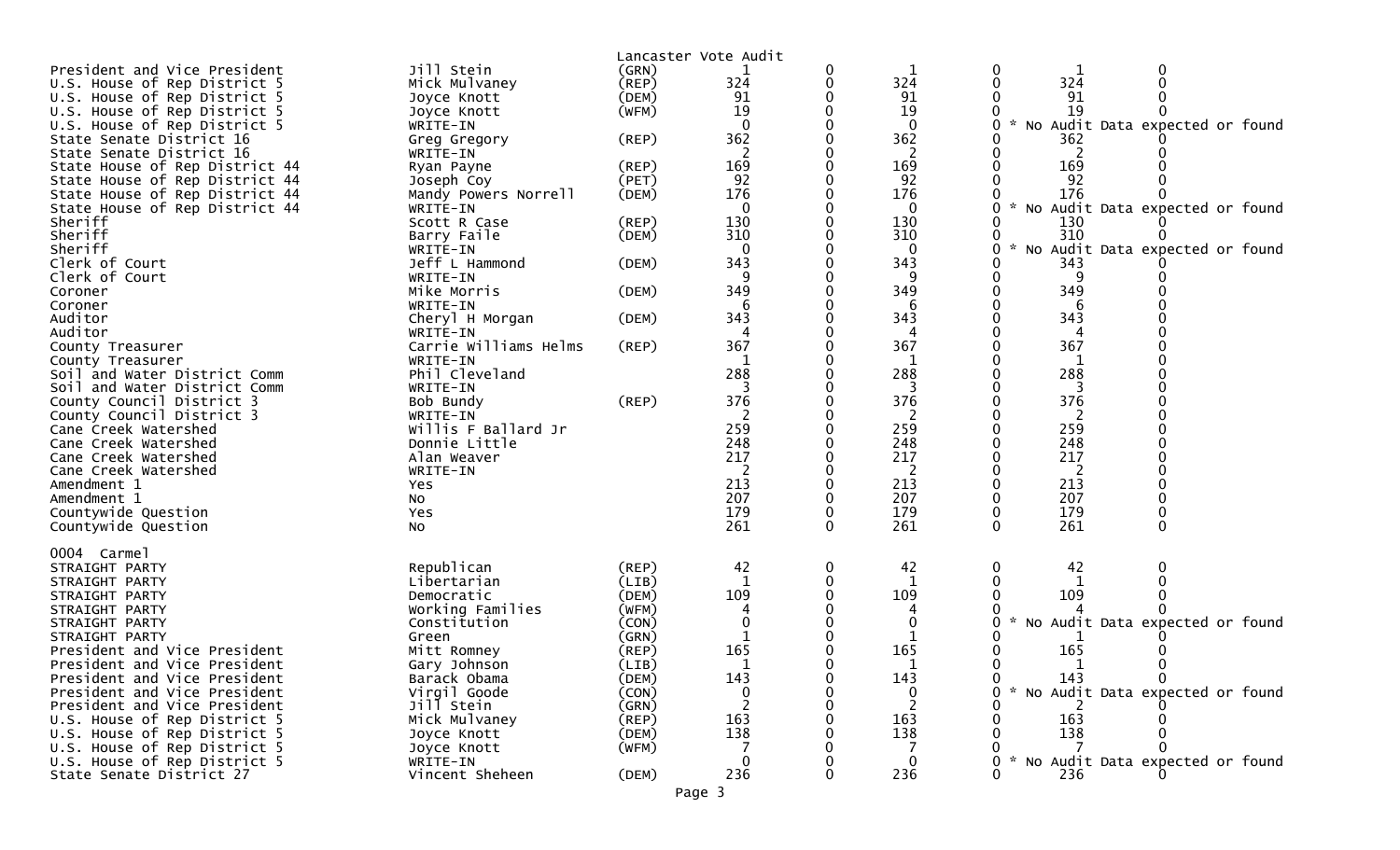|                                                          |                          | Lancaster Vote Audit |                        |   |                 |                                                  |
|----------------------------------------------------------|--------------------------|----------------------|------------------------|---|-----------------|--------------------------------------------------|
| State Senate District 27                                 | WRITE-IN                 |                      |                        | 0 | 2               |                                                  |
| State House of Rep District 44                           | Ryan Payne               | (REP)                | 103                    | 0 | 103             | 103                                              |
| State House of Rep District 44                           | Joseph Coy               | (PET)                | 51                     |   | 51              | 51                                               |
| State House of Rep District 44                           | Mandy Powers Norrell     | (DEM)                | 158                    |   | 158             | 158                                              |
| State House of Rep District 44                           | WRITE-IN                 |                      | $\mathbf 0$            |   | $\mathbf{0}$    | * No Audit Data expected or found                |
| Sheriff                                                  | Scott R Case             | $($ REP $)$          | 85                     |   | 85              | 85                                               |
| Sheriff                                                  | Barry Faile              | (DEM)                | 227                    |   | 227             | 227                                              |
| Sheriff                                                  | WRITE-IN                 |                      | $\mathbf{0}$           |   | $\mathbf{0}$    | * No Audit Data expected or found                |
| Clerk of Court<br>Clerk of Court                         | Jeff L Hammond           | (DEM)                | 268<br>$\Omega$        |   | 268<br>$\Omega$ | 268                                              |
| Coroner                                                  | WRITE-IN<br>Mike Morris  | (DEM)                | 268                    |   | 268             | No Audit Data expected or found<br>268           |
| Coroner                                                  | WRITE-IN                 |                      | $\Omega$               |   |                 | No Audit Data expected or found                  |
| Auditor                                                  | Cheryl H Morgan          | (DEM)                | 263                    |   | 263             | 263                                              |
| Auditor                                                  | WRITE-IN                 |                      | 1                      |   | 1               | 1                                                |
| County Treasurer                                         | Carrie Williams Helms    | (REP)                | 206                    |   | 206             | 206                                              |
| County Treasurer                                         | WRITE-IN                 |                      | $\mathbf{0}$           |   | $\mathbf{0}$    | * No Audit Data expected or found                |
| Soil and Water District Comm                             | Phil Cleveland           |                      | 177                    |   | 177             | 177                                              |
| Soil and Water District Comm                             | WRITE-IN                 |                      | $\Omega$               |   | 0               | $\mathcal{H}$<br>No Audit Data expected or found |
| School Board Trustee District 4                          | Bill Sumner              |                      | 116                    |   | 116             | 116                                              |
| School Board Trustee District 4                          | WRITE-IN                 |                      | 0                      |   | 0               | No Audit Data expected or found                  |
| School Board Trustee District 6                          | Margaret E Gamble        |                      | 75                     |   | 75              | 75                                               |
| School Board Trustee District 6                          | WRITE-IN                 |                      | $\mathbf 0$            |   | $\mathbf 0$     | No Audit Data expected or found                  |
| Amendment 1                                              | Yes                      |                      | 140                    |   | 140             | 140                                              |
| Amendment 1                                              | NO.                      |                      | 162                    |   | 162             | 162                                              |
| Countywide Question                                      | Yes                      |                      | 118                    | 0 | 118             | 118                                              |
| Countywide Question                                      | No                       |                      | 182                    |   | 182             | 182                                              |
| 0005 Chesterfield Ave                                    |                          |                      |                        |   |                 |                                                  |
| STRAIGHT PARTY                                           | Republican               | (REP)                | 29                     | 0 | 29              | 0<br>29                                          |
| STRAIGHT PARTY                                           | Libertarian              | (LIB)                | 2                      | 0 | 2               |                                                  |
| STRAIGHT PARTY                                           | Democratic               | (DEM)                | 305                    |   | 305             | 305                                              |
| STRAIGHT PARTY                                           | Working Families         | (WFM)                | 11                     |   | 11              | 11                                               |
| STRAIGHT PARTY                                           | Constitution             | (CON)                |                        |   |                 |                                                  |
| STRAIGHT PARTY                                           | Green                    | (GRN)                |                        |   |                 | 2                                                |
| President and Vice President                             | Mitt Romney              | $($ REP $)$          | 78                     |   | 78              | 78                                               |
| President and Vice President                             | Gary Johnson             | (LIB)                | $\boldsymbol{\Lambda}$ |   |                 |                                                  |
| President and Vice President                             | Barack Obama             | (DEM)                | 464                    |   | 464             | 464                                              |
| President and Vice President                             | Virgil Goode             | (CON)                | 1                      |   |                 |                                                  |
| President and Vice President                             | Jill Stein               | (GRN)                | $\mathbf{0}$           |   | $\mathbf{0}$    | Audit Data expected or found<br>NO               |
| U.S. House of Rep District 5                             | Mick Mulvaney            | (REP)                | 90                     |   | 90              | 90                                               |
| U.S. House of Rep District 5                             | Joyce Knott              | (DEM)                | 410                    |   | 410             | 410                                              |
| U.S. House of Rep District 5                             | Joyce Knott              | (WFM)                | 22                     |   | 22              | 22                                               |
| U.S. House of Rep District 5<br>State Senate District 16 | WRITE-IN                 | (REP)                | $\Omega$<br>216        |   | 0<br>216        | * No Audit Data expected or found<br>216         |
| State Senate District 16                                 | Greg Gregory<br>WRITE-IN |                      |                        | 0 |                 |                                                  |
| State House of Rep District 44                           | Ryan Payne               | (REP)                | 51                     |   | 51              | 51                                               |
| State House of Rep District 44                           | Joseph Coy               | (PET)                | 18                     |   | 18              | 18                                               |
| State House of Rep District 44                           | Mandy Powers Norrell     | (DEM)                | 455                    |   | 455             | 455                                              |
| State House of Rep District 44                           | WRITE-IN                 |                      | 1                      |   | 1               | 1                                                |
| Sheriff                                                  | Scott R Case             | (REP)                | 70                     |   | 70              | 70                                               |
| Sheriff                                                  | Barry Faile              | (DEM)                | 461                    |   | 461             | 461                                              |
| Sheriff                                                  | WRITE-IN                 |                      | $\mathbf{0}$           |   | $\mathbf{0}$    | * No Audit Data expected or found                |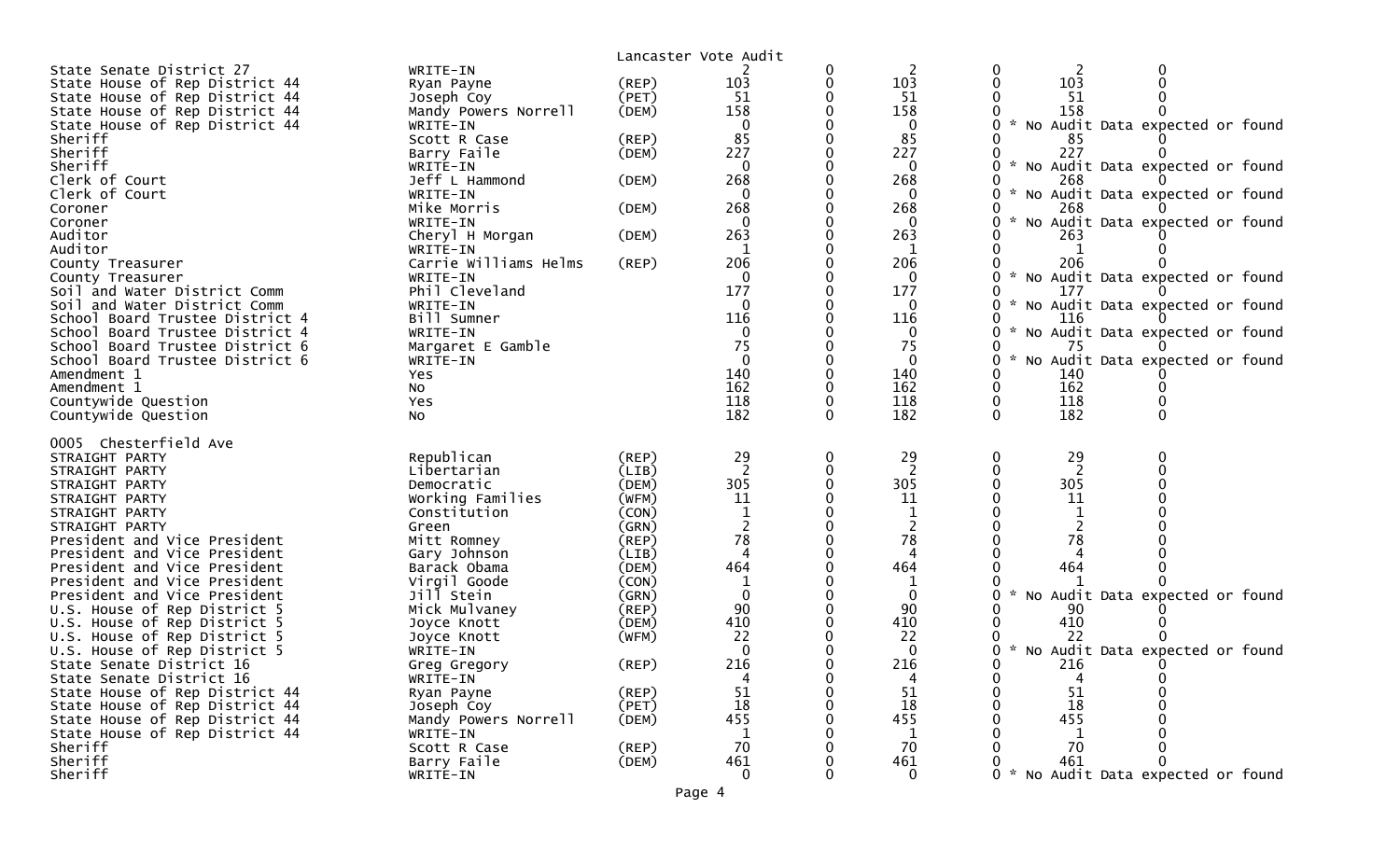|                                                              |                            | Lancaster Vote Audit |              |   |              |                      |                                   |
|--------------------------------------------------------------|----------------------------|----------------------|--------------|---|--------------|----------------------|-----------------------------------|
| Clerk of Court                                               | Jeff L Hammond             | (DEM)                | 512          |   | 512          | 512<br>0             | 0                                 |
| Clerk of Court                                               | WRITE-IN                   |                      |              |   | 1            | 0                    |                                   |
| Coroner                                                      | Mike Morris                | (DEM)                | 511          |   | 511          | 511                  |                                   |
| Coroner                                                      | WRITE-IN                   |                      | 0            |   | 0            |                      | * No Audit Data expected or found |
| Auditor                                                      | Cheryl H Morgan            | (DEM)                | 508          |   | 508          | 508                  |                                   |
| Auditor                                                      | WRITE-IN                   |                      | $\Omega$     |   | $\Omega$     | $\mathcal{H}$<br>0.  | No Audit Data expected or found   |
| County Treasurer                                             | Carrie Williams Helms      | (REP)                | 256          |   | 256          | 256                  |                                   |
| County Treasurer                                             | WRITE-IN<br>Phil Cleveland |                      | 271          |   | 3<br>271     | 3<br>271             |                                   |
| Soil and Water District Comm<br>Soil and Water District Comm | WRITE-IN                   |                      | 1            |   |              |                      |                                   |
| School Board Trustee District 2                              | Tyrom Faulkner             |                      | 325          |   | 325          | 325                  |                                   |
| School Board Trustee District 2                              | WRITE-IN                   |                      | $\mathbf{0}$ |   | 0            | 0                    | No Audit Data expected or found   |
| Cane Creek Watershed                                         | Willis F Ballard Jr        |                      | 23           |   | 23           | 23                   |                                   |
| Cane Creek Watershed                                         | Donnie Little              |                      | 19           |   | 19           | 19                   |                                   |
| Cane Creek Watershed                                         | Alan Weaver                |                      | 15           |   | 15           | 15                   |                                   |
| Cane Creek Watershed                                         | WRITE-IN                   |                      |              |   | 0            | $\sim$               | No Audit Data expected or found   |
| City Council District 3                                      | Linda Blackmon-Brace       |                      |              |   |              |                      |                                   |
| City Council District 3                                      | Jackie Harris              |                      | 13           |   | 13           | 13                   |                                   |
| City Council District 3                                      | WRITE-IN                   |                      |              |   | $\mathbf{0}$ |                      | No Audit Data expected or found   |
| Amendment 1                                                  | Yes                        |                      | 279          |   | 279          | 279                  |                                   |
| Amendment 1                                                  | No.                        |                      | 221          |   | 221          | 221                  |                                   |
| Countywide Question                                          | Yes                        |                      | 319          |   | 319          | 319<br>0<br>$\Omega$ |                                   |
| Countywide Question                                          | <b>NO</b>                  |                      | 183          |   | 183          | 183                  |                                   |
| 0006 Douglas                                                 |                            |                      |              |   |              |                      |                                   |
| STRAIGHT PARTY                                               | Republican                 | $($ REP $)$          | 122          | 0 | 122          | 122<br>0             | 0                                 |
| STRAIGHT PARTY                                               | Libertarian                | (LIB)                | 8            |   | 8            | 8                    |                                   |
| STRAIGHT PARTY                                               | Democratic                 | (DEM)                | 236          |   | 236          | 236                  |                                   |
| STRAIGHT PARTY                                               | Working Families           | (WFM)                | 14           |   | 14           | 14                   |                                   |
| STRAIGHT PARTY                                               | Constitution               | (CON)                |              |   |              | 1                    |                                   |
| STRAIGHT PARTY                                               | Green                      | (GRN)                |              |   |              |                      |                                   |
| President and Vice President                                 | Mitt Romney                | (REP)                | 450          |   | 450          | 450                  |                                   |
| President and Vice President                                 | Gary Johnson               | (LIB)                | 8            |   | 8            | 8                    |                                   |
| President and Vice President                                 | Barack Obama               | (DEM)                | 436          |   | 436          | 436                  |                                   |
| President and Vice President                                 | Virgil Goode<br>Jill Stein | (CON)                |              |   | 4            |                      |                                   |
| President and Vice President<br>U.S. House of Rep District 5 | Mick Mulvaney              | (GRN)<br>$($ REP $)$ | 454          |   | 454          | 454                  |                                   |
| U.S. House of Rep District 5                                 | Joyce Knott                | (DEM)                | 384          |   | 384          | 384                  |                                   |
| U.S. House of Rep District 5                                 | Joyce Knott                | (WFM)                | 50           |   | 50           | 50                   |                                   |
| U.S. House of Rep District 5                                 | WRITE-IN                   |                      |              |   | $\Omega$     |                      | No Audit Data expected or found   |
| State Senate District 16                                     | Greg Gregory               | (REP)                | 616          |   | 616          | 616                  |                                   |
| State Senate District 16                                     | WRITE-IN                   |                      |              |   |              |                      |                                   |
| State House of Rep District 44                               | Ryan Payne                 | (REP)                | 261          |   | 261          | 261                  |                                   |
| State House of Rep District 44                               | Joseph Coy                 | (PET)                | 116          |   | 116          | 116                  |                                   |
| State House of Rep District 44                               | Mandy Powers Norrell       | (DEM)                | 517          |   | 517          | 517                  | $\mathbf{0}$                      |
| State House of Rep District 44                               | WRITE-IN                   |                      |              |   | 0            |                      | * No Audit Data expected or found |
| Sheriff                                                      | Scott R Case               | $($ REP $)$          | 242          |   | 242          | 242                  |                                   |
| Sheriff                                                      | Barry Faile                | (DEM)                | 653          |   | 653          | 653                  |                                   |
| Sheriff                                                      | WRITE-IN                   |                      |              |   | $\Omega$     |                      | No Audit Data expected or found   |
| Clerk of Court<br>Clerk of Court                             | Jeff L Hammond<br>WRITE-IN | (DEM)                | 796<br>1     |   | 796<br>1     | 796<br>1             |                                   |
| Coroner                                                      | Mike Morris                | (DEM)                | 794          |   | 794          | 794                  | 0                                 |
|                                                              |                            |                      |              |   |              |                      |                                   |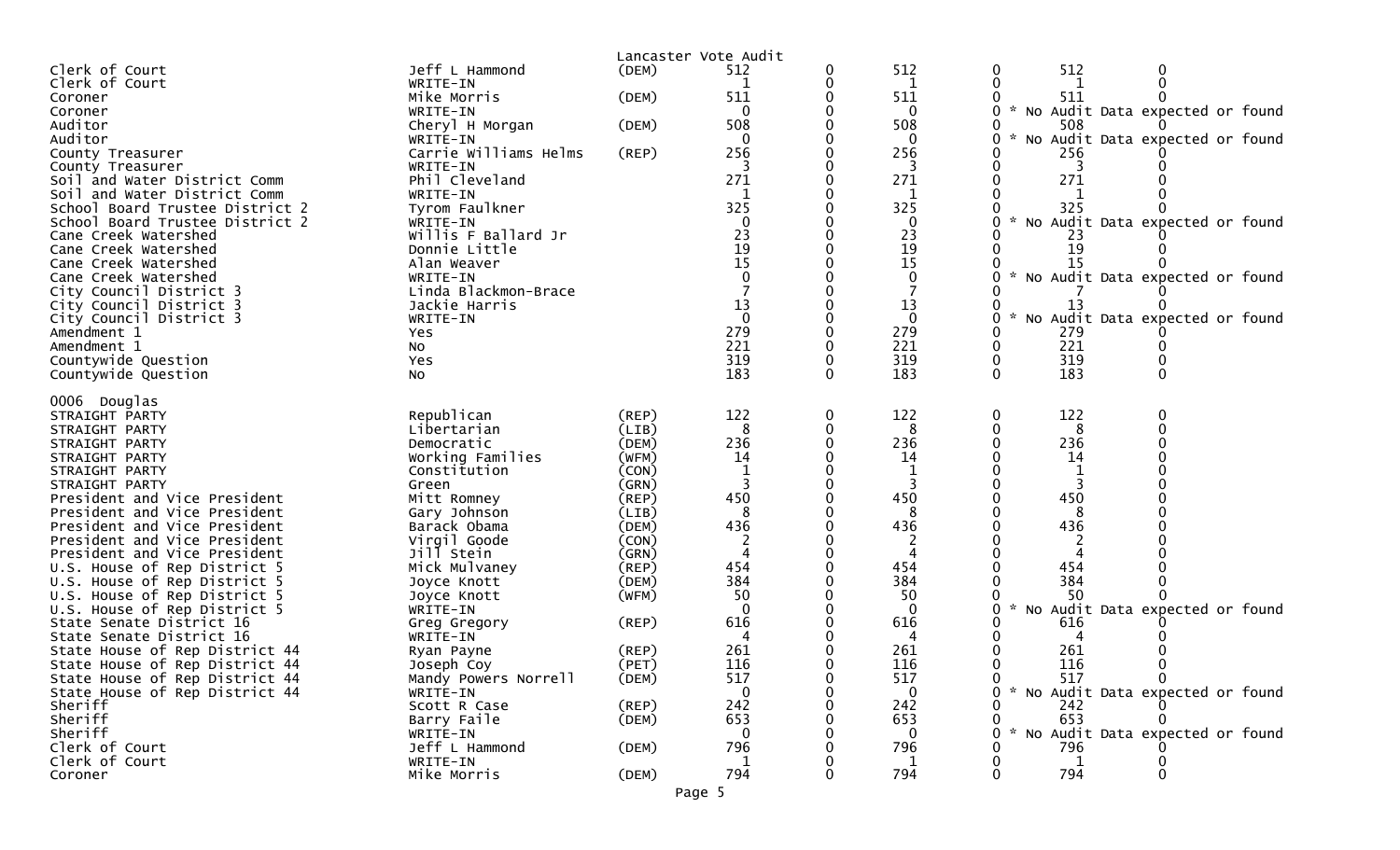|                                                                  |                                    |                      | Lancaster Vote Audit |   |              |                  |          |             |                                   |
|------------------------------------------------------------------|------------------------------------|----------------------|----------------------|---|--------------|------------------|----------|-------------|-----------------------------------|
| Coroner                                                          | WRITE-IN                           |                      |                      | 0 | 6            | 0                | 6        | $\mathbf 0$ |                                   |
| Auditor                                                          | Cheryl H Morgan                    | (DEM)                | 782                  | 0 | 782          | $\boldsymbol{0}$ | 782      | $\Omega$    |                                   |
| Auditor                                                          | WRITE-IN                           |                      | 3                    |   | 3            |                  | 3        |             |                                   |
| County Treasurer                                                 | Carrie Williams Helms              | (REP)                | 641                  | 0 | 641          |                  | 641      |             |                                   |
| County Treasurer                                                 | WRITE-IN                           |                      |                      |   | 7            |                  | 7        |             |                                   |
| Soil and Water District Comm                                     | Phil Cleveland                     |                      | 577                  |   | 577          |                  | 577      |             |                                   |
| Soil and Water District Comm                                     | WRITE-IN                           |                      |                      |   | 4            |                  |          |             |                                   |
| School Board Trustee District 2                                  | Tyrom Faulkner                     |                      | 64                   |   | 64           |                  | 64       |             |                                   |
| School Board Trustee District 2                                  | WRITE-IN                           |                      |                      |   |              |                  |          |             |                                   |
| School Board Trustee District 4                                  | Bill Sumner                        |                      | 540                  |   | 540          |                  | 540      |             |                                   |
| School Board Trustee District 4                                  | WRITE-IN                           |                      | 429                  |   | 4<br>429     |                  | 4<br>429 |             |                                   |
| Amendment 1<br>Amendment 1                                       | Yes<br><b>NO</b>                   |                      | 440                  |   | 440          |                  | 440      |             |                                   |
| Countywide Question                                              | Yes                                |                      | 423                  | 0 | 423          | $\mathbf 0$      | 423      |             |                                   |
| Countywide Question                                              | No                                 |                      | 457                  | 0 | 457          | $\Omega$         | 457      | $\Omega$    |                                   |
|                                                                  |                                    |                      |                      |   |              |                  |          |             |                                   |
| 0007 Dwight                                                      |                                    |                      |                      |   |              |                  |          |             |                                   |
| STRAIGHT PARTY                                                   | Republican                         | $($ REP $)$          | 149                  | 0 | 149          | 0                | 149      |             |                                   |
| STRAIGHT PARTY                                                   | Libertarian                        | (LIB)                |                      | 0 | 7            | 0                | 7        |             |                                   |
| STRAIGHT PARTY                                                   | Democratic                         | (DEM)                | 104                  | 0 | 104          |                  | 104      |             |                                   |
| STRAIGHT PARTY                                                   | Working Families                   | (WFM)                | 24                   |   | 24           |                  | 24       |             |                                   |
| STRAIGHT PARTY                                                   | Constitution                       | (CON)                | 2                    |   | 2            |                  |          |             |                                   |
| STRAIGHT PARTY                                                   | Green                              | (GRN)                | $\mathbf{0}$         |   | $\mathbf{0}$ | 0                |          |             | No Audit Data expected or found   |
| President and Vice President                                     | Mitt Romney                        | (REP)                | 601                  | 0 | 601          |                  | 601      |             |                                   |
| President and Vice President                                     | Gary Johnson                       | (LIB)                | 10                   | 0 | 10           |                  | 10       |             |                                   |
| President and Vice President                                     | Barack Obama                       | (DEM)                | 195                  |   | 195          |                  | 195      |             |                                   |
| President and Vice President                                     | Virgil Goode                       | (CON)                |                      |   |              |                  |          |             |                                   |
| President and Vice President                                     | Jill Stein                         | (GRN)                | 2                    | 0 | 2            |                  |          |             |                                   |
| U.S. House of Rep District 5                                     | Mick Mulvaney                      | $($ REP $)$          | 582                  |   | 582          |                  | 582      |             |                                   |
| U.S. House of Rep District 5                                     | Joyce Knott                        | (DEM)                | 169                  | 0 | 169          |                  | 169      |             |                                   |
| U.S. House of Rep District 5                                     | Joyce Knott                        | (WFM)                | 42                   |   | 42           |                  | 42       |             |                                   |
| U.S. House of Rep District 5                                     | WRITE-IN                           |                      |                      |   | 1            |                  | 1        |             |                                   |
| State Senate District 16                                         | Greg Gregory                       | (REP)                | 688                  |   | 688          |                  | 688      |             |                                   |
| State Senate District 16                                         | WRITE-IN                           |                      | 4<br>165             |   | 4<br>165     |                  | 4<br>165 |             |                                   |
| State House of Rep District 44<br>State House of Rep District 44 | Ryan Payne                         | $($ REP $)$<br>(PET) | 76                   | 0 | 76           |                  | 76       |             |                                   |
| State House of Rep District 44                                   | Joseph Coy<br>Mandy Powers Norrell | (DEM)                | 148                  |   | 148          |                  | 148      |             |                                   |
| State House of Rep District 44                                   | WRITE-IN                           |                      | 1                    |   | 1            |                  | -1       |             |                                   |
| State House of Rep District 65                                   | Jay Lucas                          | $($ REP $)$          | 340                  |   | 340          |                  | 340      |             |                                   |
| State House of Rep District 65                                   | WRITE-IN                           |                      | 3                    |   | 3            |                  | 3        |             |                                   |
| Sheriff                                                          | Scott R Case                       | $($ REP $)$          | 214                  |   | 214          |                  | 214      |             |                                   |
| Sheriff                                                          | Barry Faile                        | (DEM)                | 593                  |   | 593          |                  | 593      |             |                                   |
| Sheriff                                                          | WRITE-IN                           |                      | $\mathbf{0}$         |   | $\mathbf{0}$ | 0                |          |             | * No Audit Data expected or found |
| Clerk of Court                                                   | Jeff L Hammond                     | (DEM)                | 695                  |   | 695          | ∩                | 695      | $\Omega$    |                                   |
| Clerk of Court                                                   | WRITE-IN                           |                      |                      | 0 | 4            | 0                |          |             |                                   |
| Coroner                                                          | Mike Morris                        | (DEM)                | 694                  |   | 694          |                  | 694      |             |                                   |
| Coroner                                                          | WRITE-IN                           |                      | 8                    |   | 8            |                  | -8       |             |                                   |
| Auditor                                                          | Cheryl H Morgan                    | (DEM)                | 681                  |   | 681          |                  | 681      |             |                                   |
| Auditor                                                          | WRITE-IN                           |                      |                      |   |              |                  |          |             |                                   |
| County Treasurer                                                 | Carrie Williams Helms              | (REP)                | 695                  |   | 695          |                  | 695      |             |                                   |
| County Treasurer                                                 | WRITE-IN                           |                      |                      |   | 1            |                  |          |             |                                   |
| Soil and Water District Comm                                     | Phil Cleveland                     |                      | 602                  |   | 602          |                  | 602      |             |                                   |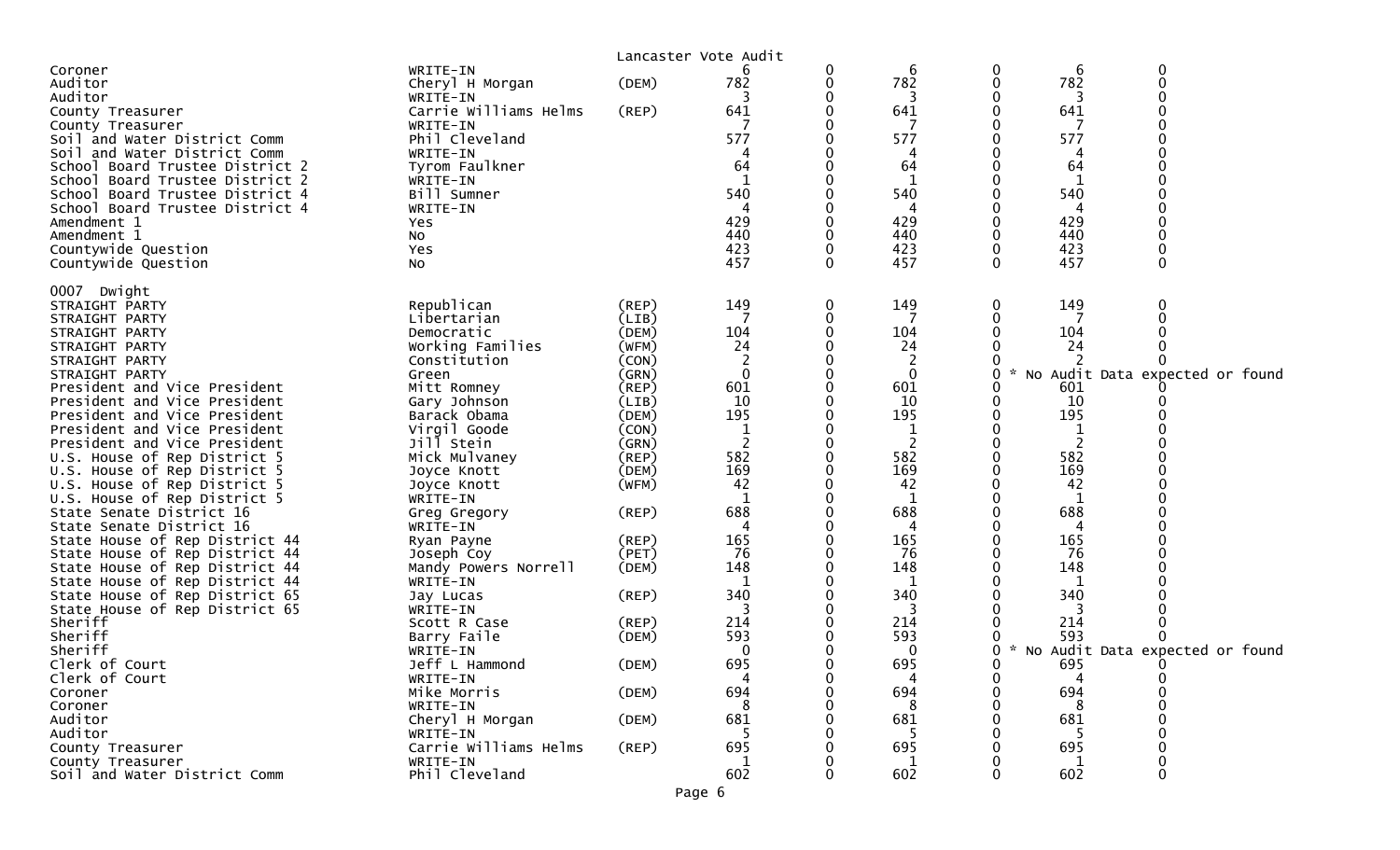|                                                                                                                                                                                                                                                                                                                                                           |                                                                                                                                                                                       |                                                 | Lancaster Vote Audit                                                                                |   |                                                                                                                               |                                                                                                                                                                                                            |
|-----------------------------------------------------------------------------------------------------------------------------------------------------------------------------------------------------------------------------------------------------------------------------------------------------------------------------------------------------------|---------------------------------------------------------------------------------------------------------------------------------------------------------------------------------------|-------------------------------------------------|-----------------------------------------------------------------------------------------------------|---|-------------------------------------------------------------------------------------------------------------------------------|------------------------------------------------------------------------------------------------------------------------------------------------------------------------------------------------------------|
| Soil and Water District Comm<br>County Council District 3<br>County Council District 3<br>County Council District 5<br>County Council District 5<br>County Council District 5<br>Cane Creek Watershed<br>Cane Creek Watershed<br>Cane Creek Watershed<br>Cane Creek Watershed<br>Amendment 1<br>Amendment 1<br>Countywide Question<br>Countywide Question | WRITE-IN<br>Bob Bundy<br>WRITE-IN<br>Steve Harper<br>Kathy G Sistare<br>WRITE-IN<br>Willis F Ballard Jr<br>Donnie Little<br>Alan Weaver<br>WRITE-IN<br>Yes.<br>No<br>Yes<br><b>NO</b> | $($ REP $)$<br>$($ REP $)$<br>(DEM)             | 677<br>0<br>17<br>31<br>$\Omega$<br>256<br>218<br>189<br>$\overline{0}$<br>383<br>405<br>322<br>481 |   | $\overline{2}$<br>677<br>$\Omega$<br>17<br>31<br>$\mathbf{0}$<br>256<br>218<br>189<br>$\mathbf 0$<br>383<br>405<br>322<br>481 | 0<br>677<br>* No Audit Data expected or found<br>0<br>17<br>31<br>* No Audit Data expected or found<br>256<br>218<br>189<br>* No Audit Data expected or found<br>0<br>383<br>405<br>322<br>481<br>$\Omega$ |
| 0008 Elgin<br>STRAIGHT PARTY<br>STRAIGHT PARTY<br>STRAIGHT PARTY<br>STRAIGHT PARTY<br>STRAIGHT PARTY                                                                                                                                                                                                                                                      | Republican<br>Libertarian<br>Democratic<br>Working Families<br>Constitution                                                                                                           | (REP)<br>(LIB)<br>(DEM)<br>(WFM)<br>(CON)       | 110<br>5<br>142<br>12<br>$\mathbf 0$                                                                |   | 110<br>-5<br>142<br>12<br>$\mathbf 0$                                                                                         | 110<br>0<br>142<br>12<br>* No Audit Data expected or found                                                                                                                                                 |
| STRAIGHT PARTY<br>President and Vice President<br>President and Vice President<br>President and Vice President<br>President and Vice President                                                                                                                                                                                                            | Green<br>Mitt Romney<br>Gary Johnson<br>Barack Obama<br>Virgil Goode                                                                                                                  | (GRN)<br>$($ REP $)$<br>(LIB)<br>(DEM)<br>(CON) | 482<br>10<br>293                                                                                    |   | 1<br>482<br>10<br>293                                                                                                         | 482<br>10<br>293                                                                                                                                                                                           |
| President and Vice President<br>U.S. House of Rep District 5<br>U.S. House of Rep District 5<br>U.S. House of Rep District 5<br>U.S. House of Rep District 5                                                                                                                                                                                              | Jill Stein<br>Mick Mulvaney<br>Joyce Knott<br>Joyce Knott<br>WRITE-IN                                                                                                                 | (GRN)<br>$($ REP $)$<br>(DEM)<br>(WFM)          | $\mathbf 0$<br>475<br>269<br>33<br>$\Omega$                                                         |   | $\mathbf{0}$<br>475<br>269<br>33<br>0                                                                                         | * No Audit Data expected or found<br>475<br>269<br>33<br>No Audit Data expected or found<br>$\mathcal{R}$                                                                                                  |
| State Senate District 16<br>State Senate District 16<br>State House of Rep District 44<br>State House of Rep District 44<br>State House of Rep District 44                                                                                                                                                                                                | Greg Gregory<br>WRITE-IN<br>Ryan Payne<br>Joseph Coy<br>Mandy Powers Norrell                                                                                                          | $($ REP $)$<br>$($ REP $)$<br>(PET)<br>(DEM)    | 592<br>8<br>257<br>149<br>372                                                                       |   | 592<br>8<br>257<br>149<br>372                                                                                                 | 592<br>8<br>257<br>149<br>372                                                                                                                                                                              |
| State House of Rep District 44<br>Sheriff<br>Sheriff<br>Sheriff<br>Clerk of Court                                                                                                                                                                                                                                                                         | WRITE-IN<br>Scott R Case<br>Barry Faile<br>WRITE-IN<br>Jeff L Hammond                                                                                                                 | $($ REP $)$<br>(DEM)<br>(DEM)                   | $\Omega$<br>229<br>557<br>705                                                                       |   | $\Omega$<br>229<br>557<br>1<br>705                                                                                            | No Audit Data expected or found<br>$\mathcal{H}$<br>229<br>557<br>705                                                                                                                                      |
| Clerk of Court<br>Coroner<br>Coroner<br>Auditor<br>Auditor                                                                                                                                                                                                                                                                                                | WRITE-IN<br>Mike Morris<br>WRITE-IN<br>Cheryl H Morgan<br>WRITE-IN                                                                                                                    | (DEM)<br>(DEM)                                  | 688<br>672                                                                                          | 0 | 1<br>688<br>672                                                                                                               | 1<br>688<br>672<br>0                                                                                                                                                                                       |
| County Treasurer<br>County Treasurer<br>Soil and Water District Comm<br>Soil and Water District Comm<br>County Council District 5                                                                                                                                                                                                                         | Carrie Williams Helms<br>WRITE-IN<br>Phil Cleveland<br>WRITE-IN                                                                                                                       | (REP)                                           | 603<br>531<br>3                                                                                     |   | 603<br>531<br>3<br>482                                                                                                        | 603<br>531<br>3<br>482                                                                                                                                                                                     |
| County Council District 5                                                                                                                                                                                                                                                                                                                                 | Steve Harper<br>Kathy G Sistare                                                                                                                                                       | $($ REP $)$<br>(DEM)                            | 482<br>298                                                                                          |   | 298                                                                                                                           | 298<br>$\Omega$                                                                                                                                                                                            |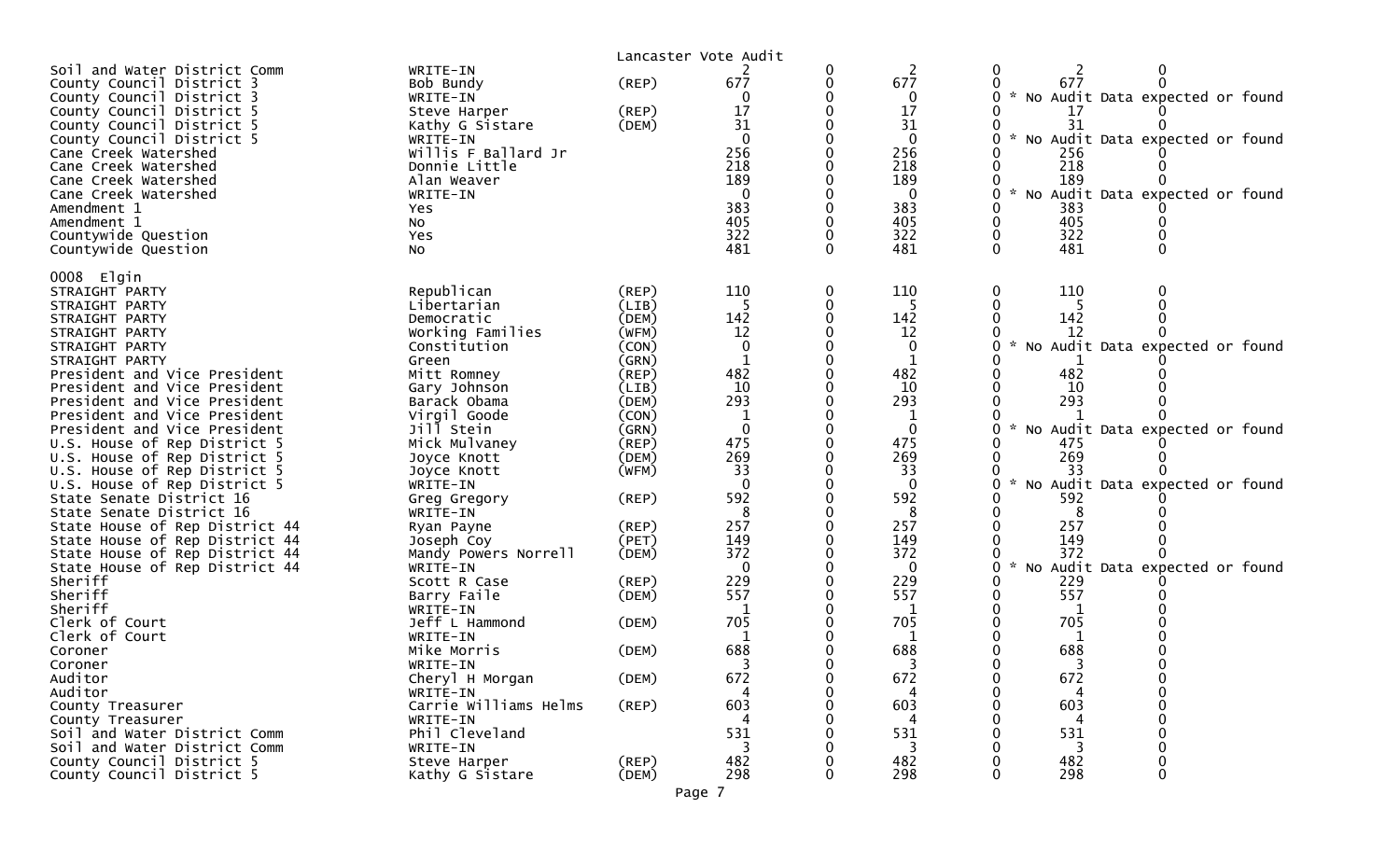|                                                                                                                                                                                                                                                                                                                                                                                                                                                                                                                                                                                                                                                                                                                                                                                                                                                                                         |                                                                                                                                                                                                                                                                                                                                                                                                                                                                                                                                                  |                                                                                                                                                                                                                                  | Lancaster Vote Audit                                                                                                                                                                                                                                       |                                                             |                                                                                                                                                                                                                                                                       |                                                                                                                                                                                                                                                                                                                                                                                                            |
|-----------------------------------------------------------------------------------------------------------------------------------------------------------------------------------------------------------------------------------------------------------------------------------------------------------------------------------------------------------------------------------------------------------------------------------------------------------------------------------------------------------------------------------------------------------------------------------------------------------------------------------------------------------------------------------------------------------------------------------------------------------------------------------------------------------------------------------------------------------------------------------------|--------------------------------------------------------------------------------------------------------------------------------------------------------------------------------------------------------------------------------------------------------------------------------------------------------------------------------------------------------------------------------------------------------------------------------------------------------------------------------------------------------------------------------------------------|----------------------------------------------------------------------------------------------------------------------------------------------------------------------------------------------------------------------------------|------------------------------------------------------------------------------------------------------------------------------------------------------------------------------------------------------------------------------------------------------------|-------------------------------------------------------------|-----------------------------------------------------------------------------------------------------------------------------------------------------------------------------------------------------------------------------------------------------------------------|------------------------------------------------------------------------------------------------------------------------------------------------------------------------------------------------------------------------------------------------------------------------------------------------------------------------------------------------------------------------------------------------------------|
| County Council District 5<br>Cane Creek Watershed<br>Cane Creek Watershed<br>Cane Creek Watershed<br>Cane Creek Watershed<br>Amendment 1<br>Amendment 1<br>Countywide Question<br>Countywide Question                                                                                                                                                                                                                                                                                                                                                                                                                                                                                                                                                                                                                                                                                   | WRITE-IN<br>Willis F Ballard Jr<br>Donnie Little<br>Alan Weaver<br>WRITE-IN<br>Yes<br><b>NO</b><br>Yes<br><b>NO</b>                                                                                                                                                                                                                                                                                                                                                                                                                              |                                                                                                                                                                                                                                  | 0<br>193<br>188<br>165<br>377<br>372<br>362<br>420                                                                                                                                                                                                         | 0<br>0<br>0<br>0                                            | 0<br>193<br>188<br>165<br>1<br>377<br>372<br>362<br>420                                                                                                                                                                                                               | No Audit Data expected or found<br>0<br>193<br>0<br>188<br>0<br>165<br>377<br>0<br>372<br>362<br>420<br>0<br>0                                                                                                                                                                                                                                                                                             |
| 0009 Erwin Farm<br>STRAIGHT PARTY<br>STRAIGHT PARTY<br>STRAIGHT PARTY<br>STRAIGHT PARTY<br>STRAIGHT PARTY<br>STRAIGHT PARTY<br>President and Vice President<br>President and Vice President<br>President and Vice President<br>President and Vice President<br>President and Vice President<br>U.S. House of Rep District 5<br>U.S. House of Rep District 5<br>U.S. House of Rep District 5<br>U.S. House of Rep District 5<br>State Senate District 16<br>State Senate District 16<br>State House of Rep District 44<br>State House of Rep District 44<br>State House of Rep District 44<br>State House of Rep District 44<br>Sheriff<br>Sheriff<br>Sheriff<br>Clerk of Court<br>Clerk of Court<br>Coroner<br>Coroner<br>Auditor<br>Auditor<br>County Treasurer<br>County Treasurer<br>Soil and Water District Comm<br>Soil and Water District Comm<br>School Board Trustee District 2 | Republican<br>Libertarian<br>Democratic<br>Working Families<br>Constitution<br>Green<br>Mitt Romney<br>Gary Johnson<br>Barack Obama<br>Virgil Goode<br>Jill Stein<br>Mick Mulvaney<br>Joyce Knott<br>Joyce Knott<br>WRITE-IN<br>Greg Gregory<br>WRITE-IN<br>Ryan Payne<br>Joseph Coy<br>Mandy Powers Norrell<br>WRITE-IN<br>Scott R Case<br>Barry Faile<br>WRITE-IN<br>Jeff L Hammond<br>WRITE-IN<br>Mike Morris<br>WRITE-IN<br>Cheryl H Morgan<br>WRITE-IN<br>Carrie Williams Helms<br>WRITE-IN<br>Phil Cleveland<br>WRITE-IN<br>Tyrom Faulkner | $($ REP $)$<br>(LIB)<br>(DEM)<br>(WFM)<br>(CON)<br>(GRN)<br>$($ REP $)$<br>(LIB)<br>(DEM)<br>(CON)<br>(GRN)<br>(REP)<br>(DEM)<br>(WFM)<br>(REP)<br>(REP)<br>(PET)<br>(DEM)<br>(REP)<br>(DEM)<br>(DEM)<br>(DEM)<br>(DEM)<br>(REP) | 90<br>$\overline{3}$<br>239<br>18<br>$\overline{2}$<br>368<br>11<br>413<br>2<br>2<br>353<br>370<br>41<br>$\Omega$<br>499<br>203<br>89<br>482<br>2<br>187<br>596<br>$\Omega$<br>706<br>1<br>705<br>2<br>693<br>$\Omega$<br>531<br>495<br>$\mathbf 0$<br>205 | 0<br>0<br>$\Omega$<br>0<br>$\Omega$<br>$\Omega$<br>$\Omega$ | 90<br>$\overline{3}$<br>239<br>18<br>-2<br>2<br>368<br>11<br>413<br>2<br>2<br>353<br>370<br>41<br>$\mathbf 0$<br>499<br>5<br>203<br>89<br>482<br>2<br>187<br>596<br>$\mathbf{0}$<br>706<br>1<br>705<br>$\overline{2}$<br>693<br>0<br>531<br>495<br>$\mathbf 0$<br>205 | 90<br>0<br>0<br>$\mathbf 0$<br>-3<br>239<br>18<br>$\overline{2}$<br>368<br>11<br>413<br>2<br>353<br>370<br>41<br>Audit Data expected or found<br>0<br>No<br>499<br>203<br>89<br>482<br>2<br>187<br>596<br>0<br>No Audit Data expected or found<br>706<br>0<br>1<br>705<br>2<br>693<br>$\sim$<br>Audit Data expected or found<br>0<br>No<br>531<br>-2<br>495<br>No Audit Data expected or found<br>0<br>205 |
| School Board Trustee District 2<br>School Board Trustee District 4<br>School Board Trustee District 4<br>Cane Creek Watershed<br>Cane Creek Watershed<br>Cane Creek Watershed                                                                                                                                                                                                                                                                                                                                                                                                                                                                                                                                                                                                                                                                                                           | WRITE-IN<br>Bill Sumner<br>WRITE-IN<br>Willis F Ballard Jr<br>Donnie Little<br>Alan Weaver                                                                                                                                                                                                                                                                                                                                                                                                                                                       |                                                                                                                                                                                                                                  | -1<br>333<br>$\Omega$<br>384<br>378<br>300                                                                                                                                                                                                                 | 0                                                           | -1<br>333<br>0<br>384<br>378<br>300                                                                                                                                                                                                                                   | 333<br>No Audit Data expected or found<br>384<br>378<br>300<br>0<br>0                                                                                                                                                                                                                                                                                                                                      |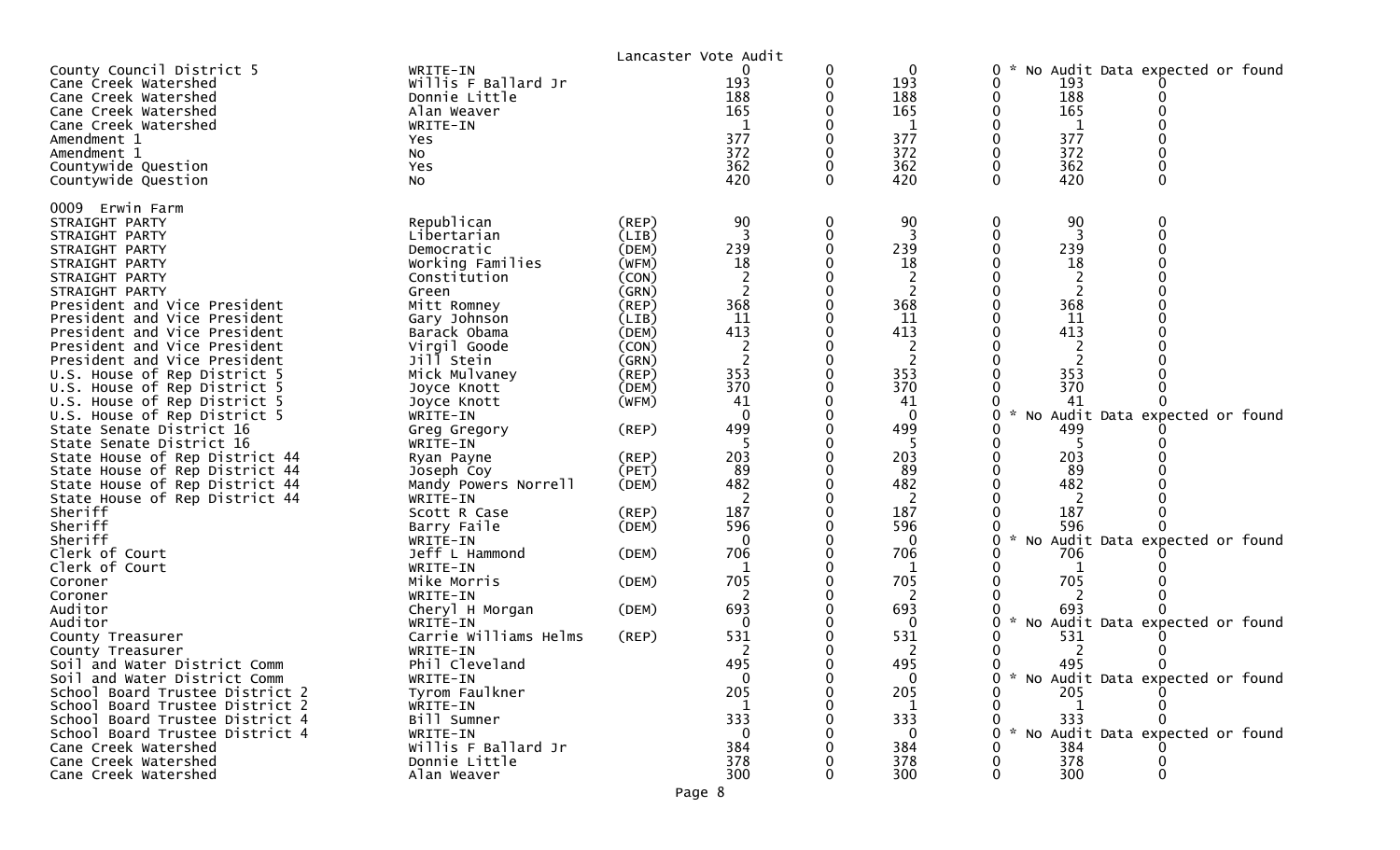|                                                              |                                 |                | Lancaster Vote Audit        |          |              |   |          |          |                                     |
|--------------------------------------------------------------|---------------------------------|----------------|-----------------------------|----------|--------------|---|----------|----------|-------------------------------------|
| Cane Creek Watershed                                         | WRITE-IN                        |                |                             | 0        | 3            | 0 | 3        | 0        |                                     |
| Amendment 1                                                  | Yes                             |                | 371                         | 0        | 371          | 0 | 371      | 0        |                                     |
| Amendment 1                                                  | NO.                             |                | 326                         | 0        | 326          |   | 326      | 0        |                                     |
| Countywide Question                                          | Yes                             |                | 376                         | $\Omega$ | 376          | 0 | 376      | $\Omega$ |                                     |
| Countywide Question                                          | NO.                             |                | 377                         | 0        | 377          | 0 | 377      | 0        |                                     |
|                                                              |                                 |                |                             |          |              |   |          |          |                                     |
| 0010 Goochs Cross Rds                                        |                                 |                |                             |          |              |   |          |          |                                     |
| STRAIGHT PARTY                                               | Republican                      | (REP)          | 110                         | 0        | 110          | 0 | 110      | 0        |                                     |
| STRAIGHT PARTY                                               | Libertarian                     | (LIB)          | 3                           | 0        | 3            | 0 | 3        | 0        |                                     |
| STRAIGHT PARTY                                               | Democratic                      | (DEM)          | 266                         | 0        | 266          |   | 266      |          |                                     |
| STRAIGHT PARTY                                               | Working Families                | (WFM)          | 12                          |          | 12           |   | 12       |          |                                     |
| STRAIGHT PARTY                                               | Constitution                    | (CON)          | $\mathbf 0$                 |          | 0            | 0 | No       |          | Audit Data expected or found        |
| STRAIGHT PARTY                                               | Green                           | (GRN)          | 2                           |          | 2            |   |          |          |                                     |
| President and Vice President                                 | Mitt Romney                     | (REP)          | 320<br>4                    |          | 320          |   | 320      |          |                                     |
| President and Vice President                                 | Gary Johnson                    | (LIB)          | 444                         |          | 4<br>444     |   | 4<br>444 |          |                                     |
| President and Vice President                                 | Barack Obama                    | (DEM)          |                             |          |              |   | 1        |          |                                     |
| President and Vice President<br>President and Vice President | Virgil Goode<br>Jill Stein      | (CON)<br>(GRN) | $\mathbf 1$<br>$\mathbf{1}$ |          | 1<br>1       |   |          |          |                                     |
|                                                              | Mick Mulvaney                   | (REP)          | 316                         | 0        | 316          |   | 316      |          |                                     |
| U.S. House of Rep District 5<br>U.S. House of Rep District 5 | Joyce Knott                     | (DEM)          | 397                         |          | 397          |   | 397      |          |                                     |
| U.S. House of Rep District 5                                 | Joyce Knott                     | (WFM)          | 31                          |          | 31           |   | 31       |          |                                     |
| U.S. House of Rep District 5                                 | WRITE-IN                        |                | -1                          |          | 1            |   | 1        |          |                                     |
| State Senate District 16                                     | Greg Gregory                    | $($ REP $)$    | 470                         |          | 470          |   | 470      |          |                                     |
| State Senate District 16                                     | WRITE-IN                        |                | 6                           |          | 6            |   | 6        |          |                                     |
| State House of Rep District 44                               | Ryan Payne                      | (REP)          | 191                         |          | 191          |   | 191      |          |                                     |
| State House of Rep District 44                               | Joseph Coy                      | (PET)          | 49                          |          | 49           |   | 49       |          |                                     |
| State House of Rep District 44                               | Mandy Powers Norrell            | (DEM)          | 509                         | ∩        | 509          | 0 | 509      |          |                                     |
| State House of Rep District 44                               | WRITE-IN                        |                | $\Omega$                    |          | $\mathbf{0}$ | 0 | No       |          | Audit Data expected or found        |
| Sheriff                                                      | Scott R Case                    | $($ REP $)$    | 191                         |          | 191          |   | 191      |          |                                     |
| Sheriff                                                      | Barry Faile                     | (DEM)          | 564                         |          | 564          |   | 564      |          |                                     |
| Sheriff                                                      | WRITE-IN                        |                | 2                           |          | 2            |   | 2        |          |                                     |
| Clerk of Court                                               | Jeff L Hammond                  | (DEM)          | 683                         |          | 683          |   | 683      |          |                                     |
| Clerk of Court                                               | WRITE-IN                        |                |                             |          | 3            |   |          |          |                                     |
| Coroner                                                      | Mike Morris                     | (DEM)          | 680                         |          | 680          |   | 680      |          |                                     |
| Coroner                                                      | WRITE-IN                        |                |                             |          | 3            |   |          |          |                                     |
| Auditor                                                      | Cheryl H Morgan                 | (DEM)          | 671                         |          | 671          |   | 671      |          |                                     |
| Auditor                                                      | WRITE-IN                        |                | -1                          |          | 1            |   | 1        |          |                                     |
| County Treasurer                                             | Carrie Williams Helms           | $($ REP $)$    | 497                         |          | 497          |   | 497      |          |                                     |
| County Treasurer                                             | WRITE-IN                        |                | .5                          |          |              |   | 5        |          |                                     |
| Soil and Water District Comm                                 | Phil Cleveland                  |                | 454                         |          | 454          |   | 454      |          |                                     |
| Soil and Water District Comm                                 | WRITE-IN                        |                | 159                         |          | 2<br>159     |   | 159      |          |                                     |
| County Council District 5<br>County Council District 5       | Steve Harper<br>Kathy G Sistare | (REP)<br>(DEM) | 137                         |          | 137          |   | 137      | 0        |                                     |
| County Council District 5                                    | WRITE-IN                        |                | $\Omega$                    |          | $\mathbf{0}$ |   |          |          | 0 * No Audit Data expected or found |
| School Board Trustee District 2                              | Tyrom Faulkner                  |                | 264                         |          | 264          |   | 264      |          |                                     |
| School Board Trustee District 2                              | WRITE-IN                        |                |                             |          |              |   | 3        |          |                                     |
| Cane Creek Watershed                                         | Willis F Ballard Jr             |                | 261                         |          | 261          |   | 261      |          |                                     |
| Cane Creek Watershed                                         | Donnie Little                   |                | 248                         |          | 248          |   | 248      |          |                                     |
| Cane Creek Watershed                                         | Alan Weaver                     |                | 190                         |          | 190          |   | 190      |          |                                     |
| Cane Creek Watershed                                         | WRITE-IN                        |                | 6                           |          | 6            |   |          |          |                                     |
| City Council District 3                                      | Linda Blackmon-Brace            |                |                             |          |              |   |          |          |                                     |
| City Council District 3                                      | Jackie Harris                   |                | 15                          |          | 15           |   | 15       |          |                                     |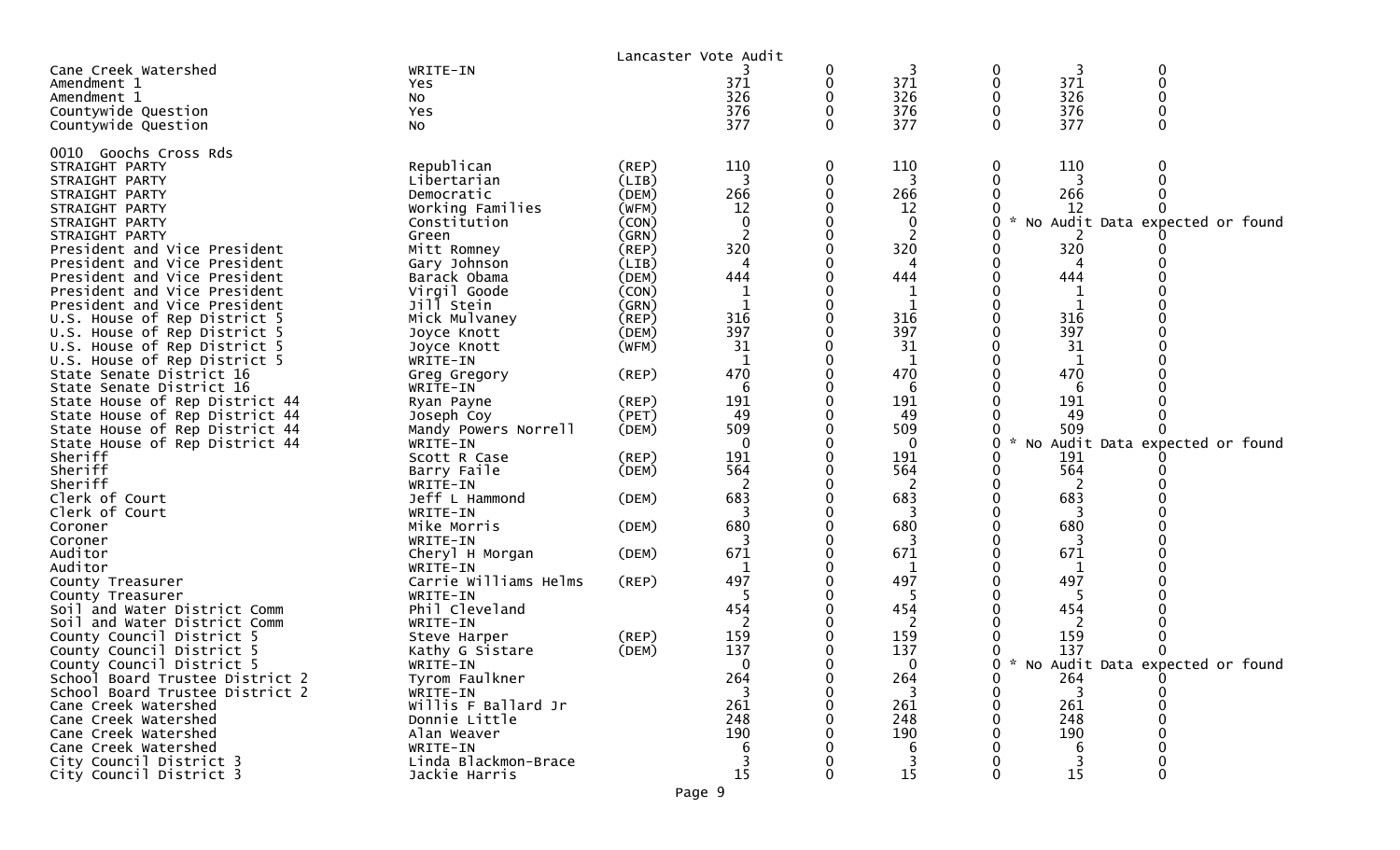|                                                                               |                                     |                | Lancaster Vote Audit          |             |                         |                                                                                         |
|-------------------------------------------------------------------------------|-------------------------------------|----------------|-------------------------------|-------------|-------------------------|-----------------------------------------------------------------------------------------|
| City Council District 3<br>City Council District 6<br>City Council District 6 | WRITE-IN<br>Sara Eddins<br>WRITE-IN |                | 0<br>32<br>$\Omega$           | 0<br>0<br>0 | 0<br>32<br>$\mathbf{0}$ | 0<br>No Audit Data expected or found<br>0<br>32<br>No Audit Data expected or found<br>0 |
| Amendment 1                                                                   | Yes                                 |                | 363                           |             | 363                     | 363                                                                                     |
| Amendment 1<br>Countywide Question                                            | No<br>Yes                           |                | 351<br>401                    | 0           | 351<br>401              | 351<br>0<br>401<br>0                                                                    |
| Countywide Question                                                           | No                                  |                | 340                           | 0           | 340                     | 340<br>0<br>0                                                                           |
|                                                                               |                                     |                |                               |             |                         |                                                                                         |
| 0011 Heath Springs<br>STRAIGHT PARTY                                          | Republican                          | $($ REP $)$    | 105                           | 0           | 105                     | 0<br>105<br>0                                                                           |
| STRAIGHT PARTY                                                                | Libertarian                         | (LIB)          | 3                             | 0           | 3                       | 0<br>0                                                                                  |
| STRAIGHT PARTY                                                                | Democratic                          | (DEM)          | 174                           | 0           | 174                     | 174<br>0                                                                                |
| STRAIGHT PARTY                                                                | Working Families                    | (WFM)          | 10                            |             | 10                      | 10                                                                                      |
| STRAIGHT PARTY                                                                | Constitution                        | (CON)          | $\mathbf{0}$                  | 0           | 0                       | 0<br>Audit Data expected or found<br>No                                                 |
| STRAIGHT PARTY                                                                | Green                               | (GRN)          | 1                             | 0           | 1                       |                                                                                         |
| President and Vice President                                                  | Mitt Romney                         | $($ REP $)$    | 380                           |             | 380                     | 380                                                                                     |
| President and Vice President                                                  | Gary Johnson                        | (LIB)          |                               |             |                         |                                                                                         |
| President and Vice President                                                  | Barack Obama<br>Virgil Goode        | (DEM)<br>(CON) | 258                           |             | 258                     | 258<br>0                                                                                |
| President and Vice President<br>President and Vice President                  | Jill Stein                          | (GRN)          | $\mathbf 1$<br>$\overline{2}$ | 0           | 2                       | 0                                                                                       |
| U.S. House of Rep District 5                                                  | Mick Mulvaney                       | $($ REP $)$    | 357                           |             | 357                     | 357                                                                                     |
| U.S. House of Rep District 5                                                  | Joyce Knott                         | (DEM)          | 249                           |             | 249                     | 249                                                                                     |
| U.S. House of Rep District 5                                                  | Joyce Knott                         | (WFM)          | 24                            |             | 24                      | 24                                                                                      |
| U.S. House of Rep District 5                                                  | WRITE-IN                            |                | $\mathbf{0}$                  |             | $\mathbf 0$             | 0<br>No<br>Audit Data expected or found                                                 |
| State Senate District 27                                                      | Vincent Sheheen                     | (DEM)          | 484                           |             | 484                     | 484                                                                                     |
| State Senate District 27                                                      | WRITE-IN                            |                |                               | 0           | 2                       | 2<br>0                                                                                  |
| State House of Rep District 44                                                | Ryan Payne                          | $($ REP $)$    | 240                           |             | 240                     | 240                                                                                     |
| State House of Rep District 44                                                | Joseph Coy                          | (PET)          | 94                            |             | 94                      | 94                                                                                      |
| State House of Rep District 44                                                | Mandy Powers Norrell<br>WRITE-IN    | (DEM)          | 293<br>-1                     | 0           | 293<br>1                | 293<br>1                                                                                |
| State House of Rep District 44<br>Sheriff                                     | Scott R Case                        | (REP)          | 172                           |             | 172                     | 172                                                                                     |
| Sheriff                                                                       | Barry Faile                         | (DEM)          | 466                           |             | 466                     | 466                                                                                     |
| Sheriff                                                                       | WRITE-IN                            |                | 2                             |             | $\overline{2}$          | 2                                                                                       |
| Clerk of Court                                                                | Jeff L Hammond                      | (DEM)          | 547                           |             | 547                     | 547                                                                                     |
| Clerk of Court                                                                | WRITE-IN                            |                |                               |             |                         |                                                                                         |
| Coroner                                                                       | Mike Morris                         | (DEM)          | 537                           | 0           | 537                     | 537<br>0                                                                                |
| Coroner                                                                       | WRITE-IN                            |                | 11                            |             | 11                      | 11                                                                                      |
| Auditor                                                                       | Cheryl H Morgan                     | (DEM)          | 539                           |             | 539                     | 539                                                                                     |
| Auditor                                                                       | WRITE-IN<br>Carrie Williams Helms   | (REP)          | 1<br>458                      |             | 1<br>458                | 1<br>458                                                                                |
| County Treasurer<br>County Treasurer                                          | WRITE-IN                            |                |                               |             |                         |                                                                                         |
| Soil and Water District Comm                                                  | Phil Cleveland                      |                | 405                           |             | 405                     | 405                                                                                     |
| Soil and Water District Comm                                                  | WRITE-IN                            |                |                               |             |                         |                                                                                         |
| School Board Trustee District 6                                               | Margaret E Gamble                   |                | 437                           |             | 437                     | 437                                                                                     |
| School Board Trustee District 6                                               | WRITE-IN                            |                | $\mathbf{1}$                  | 0           | $\mathbf{1}$            | $\mathbf 1$<br>0                                                                        |
| Little Lynches Creek Watershed                                                | Elizabeth Hunter                    |                | 162                           |             | 162                     | 162                                                                                     |
| Little Lynches Creek Watershed                                                | Leonard F Sims                      |                | 187                           |             | 187                     | 187                                                                                     |
| Little Lynches Creek Watershed                                                | Ashli R Young                       |                | 152                           |             | 152                     | 152                                                                                     |
| Little Lynches Creek Watershed                                                | WRITE-IN                            |                | $\Omega$                      |             | 0                       | No Audit Data expected or found<br>0                                                    |
| Amendment 1<br>Amendment 1                                                    | Yes                                 |                | 333<br>278                    |             | 333<br>278              | 333<br>278                                                                              |
| Countywide Question                                                           | No<br>Yes                           |                | 257                           | 0           | 257                     | 257<br>0<br>0                                                                           |
|                                                                               |                                     |                |                               |             |                         |                                                                                         |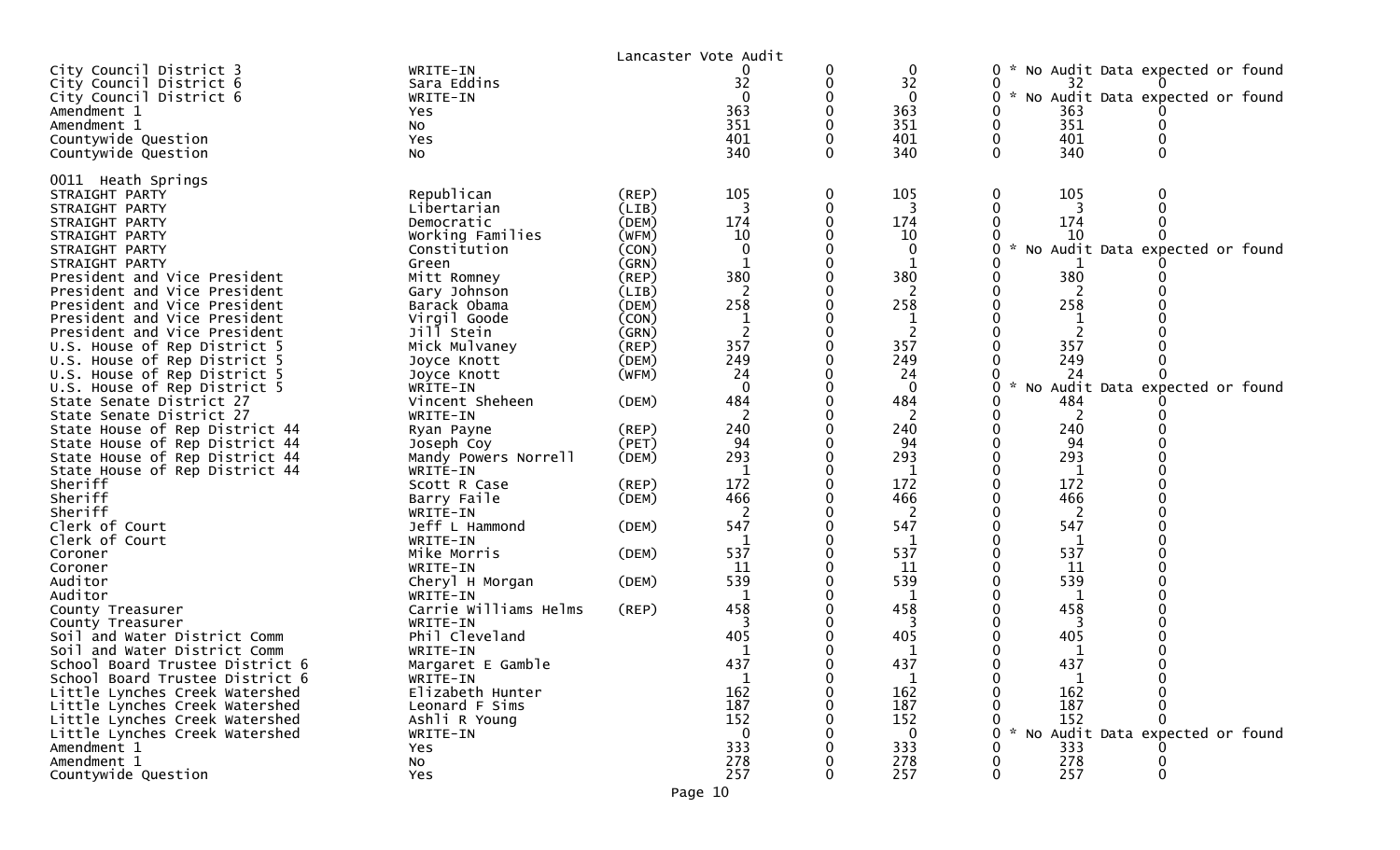|                                 |                       |             | Lancaster Vote Audit |          |              |   |               |                                   |
|---------------------------------|-----------------------|-------------|----------------------|----------|--------------|---|---------------|-----------------------------------|
| Countywide Question             | No                    |             | 384                  | 0        | 384          | 0 | 384           | $\pmb{0}$                         |
| 0012 Hyde Park                  |                       |             |                      |          |              |   |               |                                   |
| STRAIGHT PARTY                  | Republican            | $($ REP $)$ | 124                  |          | 124          |   | 124           |                                   |
| STRAIGHT PARTY                  | Libertarian           | (LIB)       |                      |          | 3            |   |               |                                   |
| STRAIGHT PARTY                  | Democratic            | (DEM)       | 151                  |          | 151          |   | 151           |                                   |
| STRAIGHT PARTY                  | Working Families      | (WFM)       | 19                   |          | 19           |   | 19            |                                   |
| STRAIGHT PARTY                  | Constitution          | (CON)       |                      |          |              |   |               |                                   |
| STRAIGHT PARTY                  | Green                 | (GRN)       | $\mathbf{0}$         |          | $\mathbf{0}$ |   | $\mathcal{H}$ | No Audit Data expected or found   |
| President and Vice President    | Mitt Romney           | $($ REP $)$ | 504                  |          | 504          |   | 504           |                                   |
| President and Vice President    | Gary Johnson          | (LIB)       |                      |          |              |   |               |                                   |
| President and Vice President    | Barack Obama          | (DEM)       | 299                  |          | 299          |   | 299           |                                   |
| President and Vice President    | Virgil Goode          | (CON)       | 2                    |          | 2            |   |               |                                   |
| President and Vice President    | Jill Stein            | (GRN)       |                      |          |              |   |               |                                   |
| U.S. House of Rep District 5    | Mick Mulvaney         | $($ REP $)$ | 481                  |          | 481          |   | 481           |                                   |
| U.S. House of Rep District 5    | Joyce Knott           | (DEM)       | 274                  |          | 274          |   | 274           |                                   |
| U.S. House of Rep District 5    | Joyce Knott           | (WFM)       | 32                   |          | 32           |   | 32            |                                   |
| U.S. House of Rep District 5    | WRITE-IN              |             | $\mathbf{0}$         |          | $\Omega$     |   | NO            | Audit Data expected or found      |
| State Senate District 16        | Greg Gregory          | (REP)       | 610                  |          | 610          |   | 610           |                                   |
| State Senate District 16        | WRITE-IN              |             | 9                    |          |              |   | -9            |                                   |
| State House of Rep District 44  | Ryan Payne            | $($ REP $)$ | 265                  |          | 265          |   | 265           |                                   |
| State House of Rep District 44  | Joseph Coy            | (PET)       | 122                  |          | 122          |   | 122           |                                   |
| State House of Rep District 44  | Mandy Powers Norrell  | (DEM)       | 413                  |          | 413          |   | 413           |                                   |
| State House of Rep District 44  | WRITE-IN              |             | 1                    |          | 1            |   | 1             |                                   |
| Sheriff                         | Scott R Case          | (REP)       | 212                  |          | 212          |   | 212           |                                   |
| Sheriff                         | Barry Faile           | (DEM)       | 590                  |          | 590          |   | 590           |                                   |
| Sheriff                         | WRITE-IN              |             | 1                    |          | $\mathbf 1$  |   | 1             |                                   |
| Clerk of Court                  | Jeff L Hammond        | (DEM)       | 707                  |          | 707          |   | 707           |                                   |
| Clerk of Court                  | WRITE-IN              |             |                      |          |              |   |               |                                   |
| Coroner                         | Mike Morris           | (DEM)       | 693                  |          | 693          |   | 693           |                                   |
| Coroner                         | WRITE-IN              |             |                      |          |              |   |               |                                   |
| Auditor                         | Cheryl H Morgan       | (DEM)       | 683                  |          | 683          |   | 683           |                                   |
| Auditor                         | WRITE-IN              |             | 3                    |          | 3            |   | 3             |                                   |
| County Treasurer                | Carrie Williams Helms | (REP)       | 631                  |          | 631          |   | 631           |                                   |
| County Treasurer                | WRITE-IN              |             |                      |          |              |   |               |                                   |
| Soil and Water District Comm    | Phil Cleveland        |             | 551                  |          | 551          |   | 551           |                                   |
| Soil and Water District Comm    | WRITE-IN              |             |                      |          | 1            |   |               |                                   |
| County Council District 3       | Bob Bundy             | (REP)       | 398                  |          | 398          |   | 398           |                                   |
| County Council District 3       | WRITE-IN              |             | 4                    |          | 4            |   |               |                                   |
| County Council District 5       | Steve Harper          | (REP)       | 113                  |          | 113          |   | 113           |                                   |
| County Council District 5       | Kathy G Sistare       | (DEM)       | 115                  |          | 115          |   | 115           |                                   |
| County Council District 5       | WRITE-IN              |             | 0                    |          | 0            |   |               | * No Audit Data expected or found |
| School Board Trustee District 2 | Tyrom Faulkner        |             | 57                   |          | 57           |   | 57            |                                   |
| School Board Trustee District 2 | WRITE-IN              |             | $\Omega$             |          |              | ∩ |               | * No Audit Data expected or found |
| Cane Creek Watershed            | Willis F Ballard Jr   |             | 473                  | $\Omega$ | 473          |   | 473           | 0                                 |
| Cane Creek Watershed            | Donnie Little         |             | 429                  |          | 429          |   | 429           |                                   |
| Cane Creek Watershed            | Alan Weaver           |             | 380                  |          | 380          |   | 380           |                                   |
| Cane Creek Watershed            | WRITE-IN              |             | 6                    |          | 6            |   | 6             |                                   |
| Amendment 1                     | Yes                   |             | 386                  |          | 386          |   | 386           |                                   |
| Amendment 1                     | No                    |             | 370                  |          | 370          |   | 370           |                                   |
| Countywide Question             | Yes                   |             | 339                  |          | 339          |   | 339           |                                   |
| Countywide Question             | No                    |             | 458                  | 0        | 458          |   | 458           | 0                                 |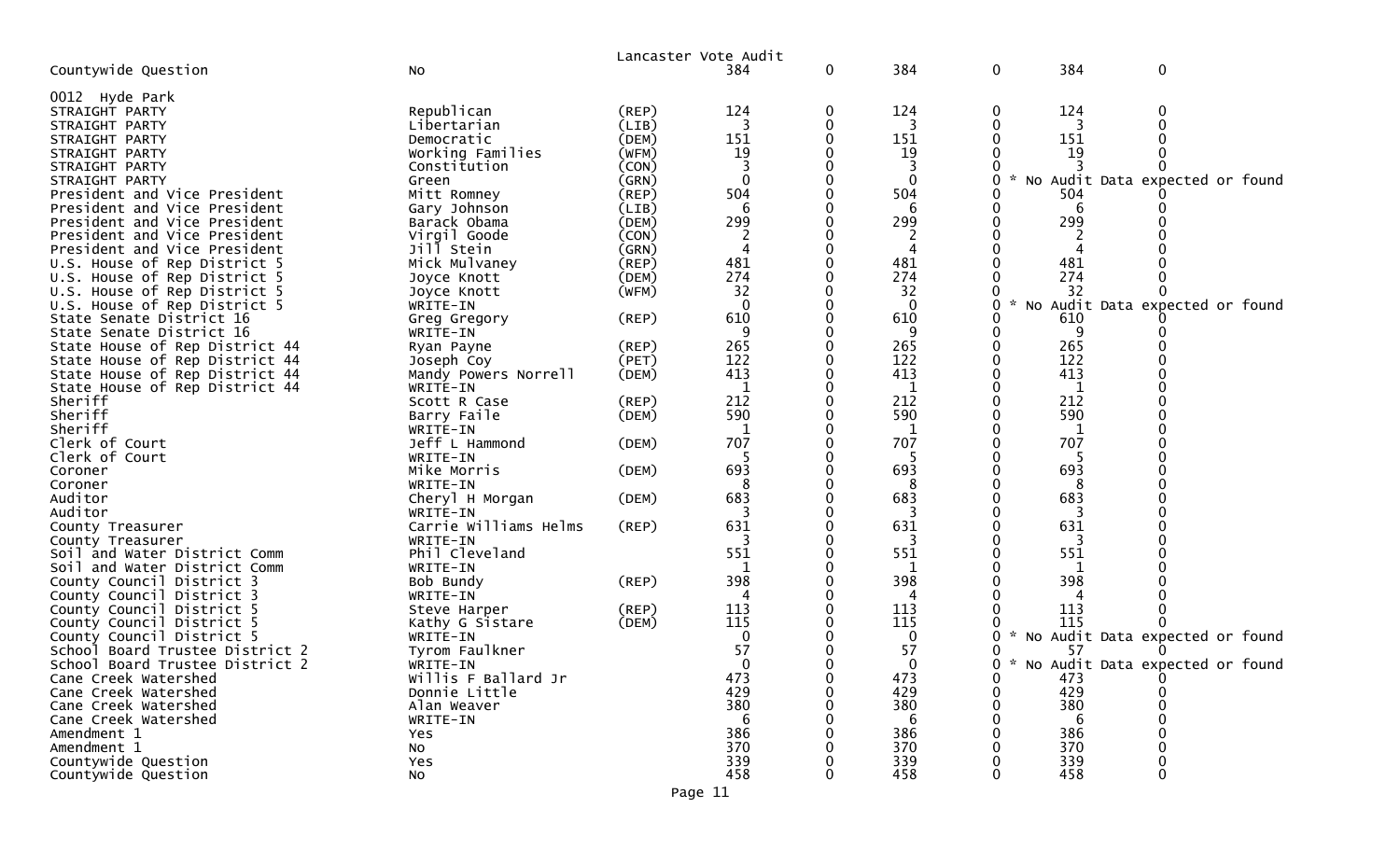| 0013 Jacksonham                 |                       |             |                |              |              |                           |              |                                   |
|---------------------------------|-----------------------|-------------|----------------|--------------|--------------|---------------------------|--------------|-----------------------------------|
| STRAIGHT PARTY                  | Republican            | $($ REP $)$ | 151            | 0            | 151          | 0                         | 151          | 0                                 |
| STRAIGHT PARTY                  | Libertarian           | (LIB)       | $\mathbf 0$    | 0            | $\mathbf 0$  | 0                         |              | * No Audit Data expected or found |
| STRAIGHT PARTY                  | Democratic            | (DEM)       | 112            | $\Omega$     | 112          | 0                         | 112          |                                   |
| STRAIGHT PARTY                  | Working Families      | (WFM)       | 8              | 0            | 8            | 0                         | 8            | 0                                 |
|                                 |                       | (CON)       | $\mathbf{1}$   | 0            |              | 0                         | $\mathbf{1}$ |                                   |
| STRAIGHT PARTY                  | Constitution          |             |                |              | 1            |                           |              |                                   |
| STRAIGHT PARTY                  | Green                 | (GRN)       | 3              | $\Omega$     | 3            | $\Omega$                  | 3            |                                   |
| President and Vice President    | Mitt Romney           | (REP)       | 515            | 0            | 515          | 0                         | 515          |                                   |
| President and Vice President    | Gary Johnson          | (LIB)       | 8              | 0            | 8            | 0                         | 8            |                                   |
| President and Vice President    | Barack Obama          | (DEM)       | 239            | 0            | 239          | 0                         | 239          |                                   |
| President and Vice President    | Virgil Goode          | (CON)       | $\overline{2}$ | 0            | 2            |                           | 2            |                                   |
| President and Vice President    | Jill Stein            | (GRN)       | 3              | 0            | 3            | $\Omega$                  | 3            |                                   |
| U.S. House of Rep District 5    | Mick Mulvaney         | (REP)       | 513            | $\Omega$     | 513          | $\Omega$                  | 513          |                                   |
| U.S. House of Rep District 5    | Joyce Knott           | (DEM)       | 209            | 0            | 209          | $\Omega$                  | 209          |                                   |
| U.S. House of Rep District 5    | Joyce Knott           | (WFM)       | 28             | $\Omega$     | 28           | 0                         | 28           |                                   |
| U.S. House of Rep District 5    | WRITE-IN              |             | 1              | 0            | 1            | 0                         | 1            |                                   |
| State Senate District 16        | Greg Gregory          | $($ REP $)$ | 597            | $\Omega$     | 597          | $\Omega$                  | 597          |                                   |
| State Senate District 16        | WRITE-IN              |             | 6              | 0            | 6            | 0                         | -6           |                                   |
|                                 |                       | (REP)       | 594            | 0            | 594          | 0                         | 594          |                                   |
| State House of Rep District 45  | Deborah Long          |             | 3              | 0            | 3            |                           | 3            |                                   |
| State House of Rep District 45  | WRITE-IN              |             |                |              |              |                           |              |                                   |
| Sheriff                         | Scott R Case          | (REP)       | 274            | 0            | 274          | U                         | 274          |                                   |
| Sheriff                         | Barry Faile           | (DEM)       | 481            | $\Omega$     | 481          | 0                         | 481          |                                   |
| Sheriff                         | WRITE-IN              |             | $\mathbf{0}$   | $\Omega$     | $\mathbf{0}$ | $\Omega$<br>$\mathcal{H}$ |              | No Audit Data expected or found   |
| Clerk of Court                  | Jeff L Hammond        | (DEM)       | 637            | $\Omega$     | 637          | 0                         | 637          |                                   |
| Clerk of Court                  | WRITE-IN              |             | 1              | 0            | 1            | 0                         | 1            |                                   |
| Coroner                         | Mike Morris           | (DEM)       | 622            | $\Omega$     | 622          | $\Omega$                  | 622          |                                   |
| Coroner                         | WRITE-IN              |             | 3              | 0            | 3            | 0                         | 3            |                                   |
| Auditor                         | Cheryl H Morgan       | (DEM)       | 617            | 0            | 617          | 0                         | 617          |                                   |
| Auditor                         | WRITE-IN              |             |                | 0            | 2            | $\Omega$                  | 2            |                                   |
| County Treasurer                | Carrie Williams Helms | (REP)       | 614            | 0            | 614          | 0                         | 614          |                                   |
| County Treasurer                | WRITE-IN              |             | 2              | 0            | 2            | 0                         | 2            |                                   |
| Soil and Water District Comm    | Phil Cleveland        |             | 519            | $\Omega$     | 519          | 0                         | 519          |                                   |
| Soil and Water District Comm    | WRITE-IN              |             |                | $\Omega$     | 3            | O                         | 3            |                                   |
|                                 |                       |             | 249            | $\Omega$     | 249          | 0                         | 249          |                                   |
| County Council District 1       | Larry McCullough      | (REP)       |                | $\Omega$     |              | $\Omega$                  |              |                                   |
| County Council District 1       | WRITE-IN              |             |                |              | 1            |                           | 1            |                                   |
| School Board Trustee District 2 | Tyrom Faulkner        |             | 31             | O            | 31           | $\Omega$                  | 31           |                                   |
| School Board Trustee District 2 | WRITE-IN              |             | 1              | 0            | 1            | 0                         | 1            |                                   |
| School Board Trustee District 4 | Bill Sumner           |             | 310            | 0            | 310          | 0                         | 310          |                                   |
| School Board Trustee District 4 | WRITE-IN              |             | 2              | 0            | 2            | $\Omega$                  | 2            |                                   |
| Cane Creek Watershed            | Willis F Ballard Jr   |             | 389            |              | 389          |                           | 389          |                                   |
| Cane Creek Watershed            | Donnie Little         |             | 366            | 0            | 366          | 0                         | 366          |                                   |
| Cane Creek Watershed            | Alan Weaver           |             | 334            | O            | 334          | O                         | 334          |                                   |
| Cane Creek Watershed            | WRITE-IN              |             | 4              | 0            | 4            | 0                         | 4            |                                   |
| Amendment 1                     | Yes                   |             | 393            | $\Omega$     | 393          | $\Omega$                  | 393          |                                   |
| Amendment 1                     | NO                    |             | 346            | 0            | 346          | 0                         | 346          | 0                                 |
| Countywide Question             | Yes                   |             | 380            | $\mathbf{0}$ | 380          | $\Omega$                  | 380          | $\Omega$                          |
| Countywide Question             | No                    |             | 373            | $\Omega$     | 373          | $\Omega$                  | 373          | 0                                 |
|                                 |                       |             |                |              |              |                           |              |                                   |
| 0014 Kershaw North              |                       |             |                |              |              |                           |              |                                   |
| STRAIGHT PARTY                  | Republican            | (REP)       | 109            | $\mathbf 0$  | 109          | 0                         | 109          | 0                                 |
| STRAIGHT PARTY                  | Libertarian           | (LIB)       | 5              | 0            | 5            | 0                         | 5            | 0                                 |
|                                 |                       |             |                |              |              |                           |              |                                   |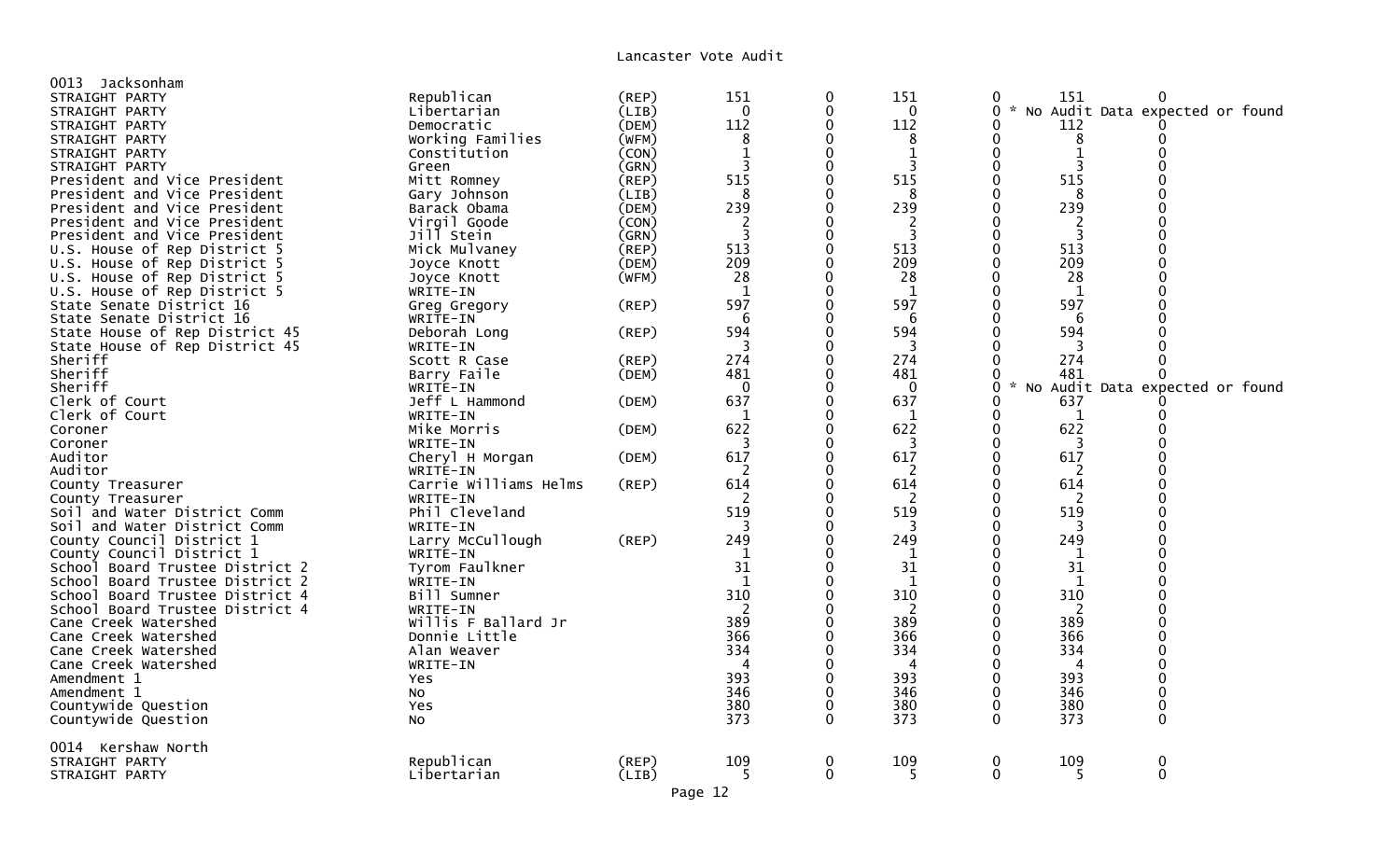| 193<br>193<br>Democratic<br>(DEM)<br>193<br>0<br>0<br>0<br>STRAIGHT PARTY<br>10<br>$\Omega$<br>Working Families<br>(WFM)<br>10<br>0<br>0<br>10<br>STRAIGHT PARTY<br>$\mathbf{0}$<br>$\mathbf{0}$<br>* No Audit Data expected or found<br>Constitution<br>(CON)<br>0<br>STRAIGHT PARTY<br>$\mathbf 0$<br>(GRN)<br>$\mathbf 0$<br>0<br>* No Audit Data expected or found<br>STRAIGHT PARTY<br>Green<br>460<br>President and Vice President<br>Mitt Romney<br>$($ REP $)$<br>460<br>460<br>8<br>(LIB)<br>8<br>President and Vice President<br>Gary Johnson<br>8<br>350<br>350<br>350<br>Barack Obama<br>(DEM)<br>President and Vice President<br>$\sim$<br>No Audit Data expected or found<br>President and Vice President<br>Virgil Goode<br>0<br>(CON)<br>0<br>0<br>5<br>Jill Stein<br>5<br>(GRN)<br>President and Vice President<br>5<br>441<br>441<br>Mick Mulvaney<br>(REP)<br>441<br>U.S. House of Rep District 5<br>311<br>311<br>311<br>U.S. House of Rep District 5<br>(DEM)<br>Joyce Knott<br>32<br>32<br>32<br>(WFM)<br>0<br>U.S. House of Rep District 5<br>0<br>Joyce Knott<br>$\overline{2}$<br>$\overline{2}$<br>2<br>U.S. House of Rep District 5<br>WRITE-IN<br>651<br>651<br>651<br>State Senate District 27<br>Vincent Sheheen<br>(DEM)<br>3<br>3<br>3<br>State Senate District 27<br>WRITE-IN<br>0<br>232<br>232<br>232<br>State House of Rep District 44<br>$($ REP $)$<br>Ryan Payne<br>108<br>108<br>108<br>(PET)<br>∩<br>State House of Rep District 44<br>Joseph Coy<br>452<br>452<br>452<br>Mandy Powers Norrell<br>(DEM)<br>0<br>State House of Rep District 44<br>11<br>11<br>11<br>State House of Rep District 44<br>WRITE-IN<br>Sheriff<br>206<br>206<br>206<br>(REP)<br>Scott R Case<br>604<br>Sheriff<br>604<br>604<br>(DEM)<br>Barry Faile<br>Sheriff<br>2<br>2<br>2<br>WRITE-IN<br>Jeff L Hammond<br>713<br>713<br>Clerk of Court<br>(DEM)<br>713<br>∩<br>0<br>Clerk of Court<br>WRITE-IN<br>$\mathbf 1$<br>1<br>1<br>708<br>708<br>708<br>Mike Morris<br>(DEM)<br>Coroner<br>11<br>WRITE-IN<br>11<br>0<br>11<br>Coroner<br>706<br>706<br>706<br>Auditor<br>Cheryl H Morgan<br>(DEM)<br>Auditor<br>1<br>WRITE-IN<br>1<br>598<br>598<br>598<br>Carrie Williams Helms<br>(REP)<br>County Treasurer<br>WRITE-IN<br>3<br>3<br>County Treasurer<br>533<br>533<br>Phil Cleveland<br>533<br>Soil and Water District Comm<br>0<br>Soil and Water District Comm<br>WRITE-IN<br>∩<br>1<br>1<br>584<br>584<br>584<br>Margaret E Gamble<br>School Board Trustee District 6<br>School Board Trustee District 6<br>3<br>3<br>WRITE-IN<br>3<br>267<br>267<br>Little Lynches Creek Watershed<br>Elizabeth Hunter<br>267<br>∩<br>240<br>240<br>240<br>Little Lynches Creek Watershed<br>Leonard F Sims<br>Ashli R Young<br>227<br>227<br>227<br>Little Lynches Creek Watershed<br>Little Lynches Creek Watershed<br>WRITE-IN<br>6<br>6<br>6<br>427<br>427<br>427<br>Amendment 1<br>Yes<br>348<br>348<br>348<br>Amendment 1<br>No<br>360<br>360<br>360<br>0<br>0<br>Countywide Question<br>Yes<br>447<br>$\Omega$<br>447<br>$\Omega$<br>447<br>$\Omega$<br>Countywide Question<br>No<br>0015 Kershaw South<br>158<br>158<br>158<br>Republican<br>0<br>(REP)<br>0<br>0<br>STRAIGHT PARTY<br>Libertarian<br>(LIB)<br>0<br>STRAIGHT PARTY<br>-1<br>1<br>1<br>80<br>80<br>80<br>Democratic<br>(DEM)<br>$\Omega$<br>STRAIGHT PARTY<br>14<br>14<br>14<br>Working Families<br>(WFM)<br>STRAIGHT PARTY<br>(CON)<br>STRAIGHT PARTY<br>Constitution<br>$\mathbf 1$<br>$\mathbf{1}$<br>$\mathbf{1}$<br>$\mathbf{1}$<br>(GRN)<br>STRAIGHT PARTY<br>Green<br>619<br>619<br>619<br>President and Vice President<br>Mitt Romney<br>(REP)<br>3<br>$\Omega$<br>President and Vice President<br>Gary Johnson<br>(LIB)<br>U<br>3<br>0 |  | Lancaster Vote Audit |  |  |  |
|---------------------------------------------------------------------------------------------------------------------------------------------------------------------------------------------------------------------------------------------------------------------------------------------------------------------------------------------------------------------------------------------------------------------------------------------------------------------------------------------------------------------------------------------------------------------------------------------------------------------------------------------------------------------------------------------------------------------------------------------------------------------------------------------------------------------------------------------------------------------------------------------------------------------------------------------------------------------------------------------------------------------------------------------------------------------------------------------------------------------------------------------------------------------------------------------------------------------------------------------------------------------------------------------------------------------------------------------------------------------------------------------------------------------------------------------------------------------------------------------------------------------------------------------------------------------------------------------------------------------------------------------------------------------------------------------------------------------------------------------------------------------------------------------------------------------------------------------------------------------------------------------------------------------------------------------------------------------------------------------------------------------------------------------------------------------------------------------------------------------------------------------------------------------------------------------------------------------------------------------------------------------------------------------------------------------------------------------------------------------------------------------------------------------------------------------------------------------------------------------------------------------------------------------------------------------------------------------------------------------------------------------------------------------------------------------------------------------------------------------------------------------------------------------------------------------------------------------------------------------------------------------------------------------------------------------------------------------------------------------------------------------------------------------------------------------------------------------------------------------------------------------------------------------------------------------------------------------------------------------------------------------------------------------------------------------------------------------------------------------------------------------------------------------------------------------------------------------------------------------------------------------------------------------------------------------------------------------------------------------------------------------------------------------------------------------------------------------------------|--|----------------------|--|--|--|
|                                                                                                                                                                                                                                                                                                                                                                                                                                                                                                                                                                                                                                                                                                                                                                                                                                                                                                                                                                                                                                                                                                                                                                                                                                                                                                                                                                                                                                                                                                                                                                                                                                                                                                                                                                                                                                                                                                                                                                                                                                                                                                                                                                                                                                                                                                                                                                                                                                                                                                                                                                                                                                                                                                                                                                                                                                                                                                                                                                                                                                                                                                                                                                                                                                                                                                                                                                                                                                                                                                                                                                                                                                                                                                                                 |  |                      |  |  |  |
|                                                                                                                                                                                                                                                                                                                                                                                                                                                                                                                                                                                                                                                                                                                                                                                                                                                                                                                                                                                                                                                                                                                                                                                                                                                                                                                                                                                                                                                                                                                                                                                                                                                                                                                                                                                                                                                                                                                                                                                                                                                                                                                                                                                                                                                                                                                                                                                                                                                                                                                                                                                                                                                                                                                                                                                                                                                                                                                                                                                                                                                                                                                                                                                                                                                                                                                                                                                                                                                                                                                                                                                                                                                                                                                                 |  |                      |  |  |  |
|                                                                                                                                                                                                                                                                                                                                                                                                                                                                                                                                                                                                                                                                                                                                                                                                                                                                                                                                                                                                                                                                                                                                                                                                                                                                                                                                                                                                                                                                                                                                                                                                                                                                                                                                                                                                                                                                                                                                                                                                                                                                                                                                                                                                                                                                                                                                                                                                                                                                                                                                                                                                                                                                                                                                                                                                                                                                                                                                                                                                                                                                                                                                                                                                                                                                                                                                                                                                                                                                                                                                                                                                                                                                                                                                 |  |                      |  |  |  |
|                                                                                                                                                                                                                                                                                                                                                                                                                                                                                                                                                                                                                                                                                                                                                                                                                                                                                                                                                                                                                                                                                                                                                                                                                                                                                                                                                                                                                                                                                                                                                                                                                                                                                                                                                                                                                                                                                                                                                                                                                                                                                                                                                                                                                                                                                                                                                                                                                                                                                                                                                                                                                                                                                                                                                                                                                                                                                                                                                                                                                                                                                                                                                                                                                                                                                                                                                                                                                                                                                                                                                                                                                                                                                                                                 |  |                      |  |  |  |
|                                                                                                                                                                                                                                                                                                                                                                                                                                                                                                                                                                                                                                                                                                                                                                                                                                                                                                                                                                                                                                                                                                                                                                                                                                                                                                                                                                                                                                                                                                                                                                                                                                                                                                                                                                                                                                                                                                                                                                                                                                                                                                                                                                                                                                                                                                                                                                                                                                                                                                                                                                                                                                                                                                                                                                                                                                                                                                                                                                                                                                                                                                                                                                                                                                                                                                                                                                                                                                                                                                                                                                                                                                                                                                                                 |  |                      |  |  |  |
|                                                                                                                                                                                                                                                                                                                                                                                                                                                                                                                                                                                                                                                                                                                                                                                                                                                                                                                                                                                                                                                                                                                                                                                                                                                                                                                                                                                                                                                                                                                                                                                                                                                                                                                                                                                                                                                                                                                                                                                                                                                                                                                                                                                                                                                                                                                                                                                                                                                                                                                                                                                                                                                                                                                                                                                                                                                                                                                                                                                                                                                                                                                                                                                                                                                                                                                                                                                                                                                                                                                                                                                                                                                                                                                                 |  |                      |  |  |  |
|                                                                                                                                                                                                                                                                                                                                                                                                                                                                                                                                                                                                                                                                                                                                                                                                                                                                                                                                                                                                                                                                                                                                                                                                                                                                                                                                                                                                                                                                                                                                                                                                                                                                                                                                                                                                                                                                                                                                                                                                                                                                                                                                                                                                                                                                                                                                                                                                                                                                                                                                                                                                                                                                                                                                                                                                                                                                                                                                                                                                                                                                                                                                                                                                                                                                                                                                                                                                                                                                                                                                                                                                                                                                                                                                 |  |                      |  |  |  |
|                                                                                                                                                                                                                                                                                                                                                                                                                                                                                                                                                                                                                                                                                                                                                                                                                                                                                                                                                                                                                                                                                                                                                                                                                                                                                                                                                                                                                                                                                                                                                                                                                                                                                                                                                                                                                                                                                                                                                                                                                                                                                                                                                                                                                                                                                                                                                                                                                                                                                                                                                                                                                                                                                                                                                                                                                                                                                                                                                                                                                                                                                                                                                                                                                                                                                                                                                                                                                                                                                                                                                                                                                                                                                                                                 |  |                      |  |  |  |
|                                                                                                                                                                                                                                                                                                                                                                                                                                                                                                                                                                                                                                                                                                                                                                                                                                                                                                                                                                                                                                                                                                                                                                                                                                                                                                                                                                                                                                                                                                                                                                                                                                                                                                                                                                                                                                                                                                                                                                                                                                                                                                                                                                                                                                                                                                                                                                                                                                                                                                                                                                                                                                                                                                                                                                                                                                                                                                                                                                                                                                                                                                                                                                                                                                                                                                                                                                                                                                                                                                                                                                                                                                                                                                                                 |  |                      |  |  |  |
|                                                                                                                                                                                                                                                                                                                                                                                                                                                                                                                                                                                                                                                                                                                                                                                                                                                                                                                                                                                                                                                                                                                                                                                                                                                                                                                                                                                                                                                                                                                                                                                                                                                                                                                                                                                                                                                                                                                                                                                                                                                                                                                                                                                                                                                                                                                                                                                                                                                                                                                                                                                                                                                                                                                                                                                                                                                                                                                                                                                                                                                                                                                                                                                                                                                                                                                                                                                                                                                                                                                                                                                                                                                                                                                                 |  |                      |  |  |  |
|                                                                                                                                                                                                                                                                                                                                                                                                                                                                                                                                                                                                                                                                                                                                                                                                                                                                                                                                                                                                                                                                                                                                                                                                                                                                                                                                                                                                                                                                                                                                                                                                                                                                                                                                                                                                                                                                                                                                                                                                                                                                                                                                                                                                                                                                                                                                                                                                                                                                                                                                                                                                                                                                                                                                                                                                                                                                                                                                                                                                                                                                                                                                                                                                                                                                                                                                                                                                                                                                                                                                                                                                                                                                                                                                 |  |                      |  |  |  |
|                                                                                                                                                                                                                                                                                                                                                                                                                                                                                                                                                                                                                                                                                                                                                                                                                                                                                                                                                                                                                                                                                                                                                                                                                                                                                                                                                                                                                                                                                                                                                                                                                                                                                                                                                                                                                                                                                                                                                                                                                                                                                                                                                                                                                                                                                                                                                                                                                                                                                                                                                                                                                                                                                                                                                                                                                                                                                                                                                                                                                                                                                                                                                                                                                                                                                                                                                                                                                                                                                                                                                                                                                                                                                                                                 |  |                      |  |  |  |
|                                                                                                                                                                                                                                                                                                                                                                                                                                                                                                                                                                                                                                                                                                                                                                                                                                                                                                                                                                                                                                                                                                                                                                                                                                                                                                                                                                                                                                                                                                                                                                                                                                                                                                                                                                                                                                                                                                                                                                                                                                                                                                                                                                                                                                                                                                                                                                                                                                                                                                                                                                                                                                                                                                                                                                                                                                                                                                                                                                                                                                                                                                                                                                                                                                                                                                                                                                                                                                                                                                                                                                                                                                                                                                                                 |  |                      |  |  |  |
|                                                                                                                                                                                                                                                                                                                                                                                                                                                                                                                                                                                                                                                                                                                                                                                                                                                                                                                                                                                                                                                                                                                                                                                                                                                                                                                                                                                                                                                                                                                                                                                                                                                                                                                                                                                                                                                                                                                                                                                                                                                                                                                                                                                                                                                                                                                                                                                                                                                                                                                                                                                                                                                                                                                                                                                                                                                                                                                                                                                                                                                                                                                                                                                                                                                                                                                                                                                                                                                                                                                                                                                                                                                                                                                                 |  |                      |  |  |  |
|                                                                                                                                                                                                                                                                                                                                                                                                                                                                                                                                                                                                                                                                                                                                                                                                                                                                                                                                                                                                                                                                                                                                                                                                                                                                                                                                                                                                                                                                                                                                                                                                                                                                                                                                                                                                                                                                                                                                                                                                                                                                                                                                                                                                                                                                                                                                                                                                                                                                                                                                                                                                                                                                                                                                                                                                                                                                                                                                                                                                                                                                                                                                                                                                                                                                                                                                                                                                                                                                                                                                                                                                                                                                                                                                 |  |                      |  |  |  |
|                                                                                                                                                                                                                                                                                                                                                                                                                                                                                                                                                                                                                                                                                                                                                                                                                                                                                                                                                                                                                                                                                                                                                                                                                                                                                                                                                                                                                                                                                                                                                                                                                                                                                                                                                                                                                                                                                                                                                                                                                                                                                                                                                                                                                                                                                                                                                                                                                                                                                                                                                                                                                                                                                                                                                                                                                                                                                                                                                                                                                                                                                                                                                                                                                                                                                                                                                                                                                                                                                                                                                                                                                                                                                                                                 |  |                      |  |  |  |
|                                                                                                                                                                                                                                                                                                                                                                                                                                                                                                                                                                                                                                                                                                                                                                                                                                                                                                                                                                                                                                                                                                                                                                                                                                                                                                                                                                                                                                                                                                                                                                                                                                                                                                                                                                                                                                                                                                                                                                                                                                                                                                                                                                                                                                                                                                                                                                                                                                                                                                                                                                                                                                                                                                                                                                                                                                                                                                                                                                                                                                                                                                                                                                                                                                                                                                                                                                                                                                                                                                                                                                                                                                                                                                                                 |  |                      |  |  |  |
|                                                                                                                                                                                                                                                                                                                                                                                                                                                                                                                                                                                                                                                                                                                                                                                                                                                                                                                                                                                                                                                                                                                                                                                                                                                                                                                                                                                                                                                                                                                                                                                                                                                                                                                                                                                                                                                                                                                                                                                                                                                                                                                                                                                                                                                                                                                                                                                                                                                                                                                                                                                                                                                                                                                                                                                                                                                                                                                                                                                                                                                                                                                                                                                                                                                                                                                                                                                                                                                                                                                                                                                                                                                                                                                                 |  |                      |  |  |  |
|                                                                                                                                                                                                                                                                                                                                                                                                                                                                                                                                                                                                                                                                                                                                                                                                                                                                                                                                                                                                                                                                                                                                                                                                                                                                                                                                                                                                                                                                                                                                                                                                                                                                                                                                                                                                                                                                                                                                                                                                                                                                                                                                                                                                                                                                                                                                                                                                                                                                                                                                                                                                                                                                                                                                                                                                                                                                                                                                                                                                                                                                                                                                                                                                                                                                                                                                                                                                                                                                                                                                                                                                                                                                                                                                 |  |                      |  |  |  |
|                                                                                                                                                                                                                                                                                                                                                                                                                                                                                                                                                                                                                                                                                                                                                                                                                                                                                                                                                                                                                                                                                                                                                                                                                                                                                                                                                                                                                                                                                                                                                                                                                                                                                                                                                                                                                                                                                                                                                                                                                                                                                                                                                                                                                                                                                                                                                                                                                                                                                                                                                                                                                                                                                                                                                                                                                                                                                                                                                                                                                                                                                                                                                                                                                                                                                                                                                                                                                                                                                                                                                                                                                                                                                                                                 |  |                      |  |  |  |
|                                                                                                                                                                                                                                                                                                                                                                                                                                                                                                                                                                                                                                                                                                                                                                                                                                                                                                                                                                                                                                                                                                                                                                                                                                                                                                                                                                                                                                                                                                                                                                                                                                                                                                                                                                                                                                                                                                                                                                                                                                                                                                                                                                                                                                                                                                                                                                                                                                                                                                                                                                                                                                                                                                                                                                                                                                                                                                                                                                                                                                                                                                                                                                                                                                                                                                                                                                                                                                                                                                                                                                                                                                                                                                                                 |  |                      |  |  |  |
|                                                                                                                                                                                                                                                                                                                                                                                                                                                                                                                                                                                                                                                                                                                                                                                                                                                                                                                                                                                                                                                                                                                                                                                                                                                                                                                                                                                                                                                                                                                                                                                                                                                                                                                                                                                                                                                                                                                                                                                                                                                                                                                                                                                                                                                                                                                                                                                                                                                                                                                                                                                                                                                                                                                                                                                                                                                                                                                                                                                                                                                                                                                                                                                                                                                                                                                                                                                                                                                                                                                                                                                                                                                                                                                                 |  |                      |  |  |  |
|                                                                                                                                                                                                                                                                                                                                                                                                                                                                                                                                                                                                                                                                                                                                                                                                                                                                                                                                                                                                                                                                                                                                                                                                                                                                                                                                                                                                                                                                                                                                                                                                                                                                                                                                                                                                                                                                                                                                                                                                                                                                                                                                                                                                                                                                                                                                                                                                                                                                                                                                                                                                                                                                                                                                                                                                                                                                                                                                                                                                                                                                                                                                                                                                                                                                                                                                                                                                                                                                                                                                                                                                                                                                                                                                 |  |                      |  |  |  |
|                                                                                                                                                                                                                                                                                                                                                                                                                                                                                                                                                                                                                                                                                                                                                                                                                                                                                                                                                                                                                                                                                                                                                                                                                                                                                                                                                                                                                                                                                                                                                                                                                                                                                                                                                                                                                                                                                                                                                                                                                                                                                                                                                                                                                                                                                                                                                                                                                                                                                                                                                                                                                                                                                                                                                                                                                                                                                                                                                                                                                                                                                                                                                                                                                                                                                                                                                                                                                                                                                                                                                                                                                                                                                                                                 |  |                      |  |  |  |
|                                                                                                                                                                                                                                                                                                                                                                                                                                                                                                                                                                                                                                                                                                                                                                                                                                                                                                                                                                                                                                                                                                                                                                                                                                                                                                                                                                                                                                                                                                                                                                                                                                                                                                                                                                                                                                                                                                                                                                                                                                                                                                                                                                                                                                                                                                                                                                                                                                                                                                                                                                                                                                                                                                                                                                                                                                                                                                                                                                                                                                                                                                                                                                                                                                                                                                                                                                                                                                                                                                                                                                                                                                                                                                                                 |  |                      |  |  |  |
|                                                                                                                                                                                                                                                                                                                                                                                                                                                                                                                                                                                                                                                                                                                                                                                                                                                                                                                                                                                                                                                                                                                                                                                                                                                                                                                                                                                                                                                                                                                                                                                                                                                                                                                                                                                                                                                                                                                                                                                                                                                                                                                                                                                                                                                                                                                                                                                                                                                                                                                                                                                                                                                                                                                                                                                                                                                                                                                                                                                                                                                                                                                                                                                                                                                                                                                                                                                                                                                                                                                                                                                                                                                                                                                                 |  |                      |  |  |  |
|                                                                                                                                                                                                                                                                                                                                                                                                                                                                                                                                                                                                                                                                                                                                                                                                                                                                                                                                                                                                                                                                                                                                                                                                                                                                                                                                                                                                                                                                                                                                                                                                                                                                                                                                                                                                                                                                                                                                                                                                                                                                                                                                                                                                                                                                                                                                                                                                                                                                                                                                                                                                                                                                                                                                                                                                                                                                                                                                                                                                                                                                                                                                                                                                                                                                                                                                                                                                                                                                                                                                                                                                                                                                                                                                 |  |                      |  |  |  |
|                                                                                                                                                                                                                                                                                                                                                                                                                                                                                                                                                                                                                                                                                                                                                                                                                                                                                                                                                                                                                                                                                                                                                                                                                                                                                                                                                                                                                                                                                                                                                                                                                                                                                                                                                                                                                                                                                                                                                                                                                                                                                                                                                                                                                                                                                                                                                                                                                                                                                                                                                                                                                                                                                                                                                                                                                                                                                                                                                                                                                                                                                                                                                                                                                                                                                                                                                                                                                                                                                                                                                                                                                                                                                                                                 |  |                      |  |  |  |
|                                                                                                                                                                                                                                                                                                                                                                                                                                                                                                                                                                                                                                                                                                                                                                                                                                                                                                                                                                                                                                                                                                                                                                                                                                                                                                                                                                                                                                                                                                                                                                                                                                                                                                                                                                                                                                                                                                                                                                                                                                                                                                                                                                                                                                                                                                                                                                                                                                                                                                                                                                                                                                                                                                                                                                                                                                                                                                                                                                                                                                                                                                                                                                                                                                                                                                                                                                                                                                                                                                                                                                                                                                                                                                                                 |  |                      |  |  |  |
|                                                                                                                                                                                                                                                                                                                                                                                                                                                                                                                                                                                                                                                                                                                                                                                                                                                                                                                                                                                                                                                                                                                                                                                                                                                                                                                                                                                                                                                                                                                                                                                                                                                                                                                                                                                                                                                                                                                                                                                                                                                                                                                                                                                                                                                                                                                                                                                                                                                                                                                                                                                                                                                                                                                                                                                                                                                                                                                                                                                                                                                                                                                                                                                                                                                                                                                                                                                                                                                                                                                                                                                                                                                                                                                                 |  |                      |  |  |  |
|                                                                                                                                                                                                                                                                                                                                                                                                                                                                                                                                                                                                                                                                                                                                                                                                                                                                                                                                                                                                                                                                                                                                                                                                                                                                                                                                                                                                                                                                                                                                                                                                                                                                                                                                                                                                                                                                                                                                                                                                                                                                                                                                                                                                                                                                                                                                                                                                                                                                                                                                                                                                                                                                                                                                                                                                                                                                                                                                                                                                                                                                                                                                                                                                                                                                                                                                                                                                                                                                                                                                                                                                                                                                                                                                 |  |                      |  |  |  |
|                                                                                                                                                                                                                                                                                                                                                                                                                                                                                                                                                                                                                                                                                                                                                                                                                                                                                                                                                                                                                                                                                                                                                                                                                                                                                                                                                                                                                                                                                                                                                                                                                                                                                                                                                                                                                                                                                                                                                                                                                                                                                                                                                                                                                                                                                                                                                                                                                                                                                                                                                                                                                                                                                                                                                                                                                                                                                                                                                                                                                                                                                                                                                                                                                                                                                                                                                                                                                                                                                                                                                                                                                                                                                                                                 |  |                      |  |  |  |
|                                                                                                                                                                                                                                                                                                                                                                                                                                                                                                                                                                                                                                                                                                                                                                                                                                                                                                                                                                                                                                                                                                                                                                                                                                                                                                                                                                                                                                                                                                                                                                                                                                                                                                                                                                                                                                                                                                                                                                                                                                                                                                                                                                                                                                                                                                                                                                                                                                                                                                                                                                                                                                                                                                                                                                                                                                                                                                                                                                                                                                                                                                                                                                                                                                                                                                                                                                                                                                                                                                                                                                                                                                                                                                                                 |  |                      |  |  |  |
|                                                                                                                                                                                                                                                                                                                                                                                                                                                                                                                                                                                                                                                                                                                                                                                                                                                                                                                                                                                                                                                                                                                                                                                                                                                                                                                                                                                                                                                                                                                                                                                                                                                                                                                                                                                                                                                                                                                                                                                                                                                                                                                                                                                                                                                                                                                                                                                                                                                                                                                                                                                                                                                                                                                                                                                                                                                                                                                                                                                                                                                                                                                                                                                                                                                                                                                                                                                                                                                                                                                                                                                                                                                                                                                                 |  |                      |  |  |  |
|                                                                                                                                                                                                                                                                                                                                                                                                                                                                                                                                                                                                                                                                                                                                                                                                                                                                                                                                                                                                                                                                                                                                                                                                                                                                                                                                                                                                                                                                                                                                                                                                                                                                                                                                                                                                                                                                                                                                                                                                                                                                                                                                                                                                                                                                                                                                                                                                                                                                                                                                                                                                                                                                                                                                                                                                                                                                                                                                                                                                                                                                                                                                                                                                                                                                                                                                                                                                                                                                                                                                                                                                                                                                                                                                 |  |                      |  |  |  |
|                                                                                                                                                                                                                                                                                                                                                                                                                                                                                                                                                                                                                                                                                                                                                                                                                                                                                                                                                                                                                                                                                                                                                                                                                                                                                                                                                                                                                                                                                                                                                                                                                                                                                                                                                                                                                                                                                                                                                                                                                                                                                                                                                                                                                                                                                                                                                                                                                                                                                                                                                                                                                                                                                                                                                                                                                                                                                                                                                                                                                                                                                                                                                                                                                                                                                                                                                                                                                                                                                                                                                                                                                                                                                                                                 |  |                      |  |  |  |
|                                                                                                                                                                                                                                                                                                                                                                                                                                                                                                                                                                                                                                                                                                                                                                                                                                                                                                                                                                                                                                                                                                                                                                                                                                                                                                                                                                                                                                                                                                                                                                                                                                                                                                                                                                                                                                                                                                                                                                                                                                                                                                                                                                                                                                                                                                                                                                                                                                                                                                                                                                                                                                                                                                                                                                                                                                                                                                                                                                                                                                                                                                                                                                                                                                                                                                                                                                                                                                                                                                                                                                                                                                                                                                                                 |  |                      |  |  |  |
|                                                                                                                                                                                                                                                                                                                                                                                                                                                                                                                                                                                                                                                                                                                                                                                                                                                                                                                                                                                                                                                                                                                                                                                                                                                                                                                                                                                                                                                                                                                                                                                                                                                                                                                                                                                                                                                                                                                                                                                                                                                                                                                                                                                                                                                                                                                                                                                                                                                                                                                                                                                                                                                                                                                                                                                                                                                                                                                                                                                                                                                                                                                                                                                                                                                                                                                                                                                                                                                                                                                                                                                                                                                                                                                                 |  |                      |  |  |  |
|                                                                                                                                                                                                                                                                                                                                                                                                                                                                                                                                                                                                                                                                                                                                                                                                                                                                                                                                                                                                                                                                                                                                                                                                                                                                                                                                                                                                                                                                                                                                                                                                                                                                                                                                                                                                                                                                                                                                                                                                                                                                                                                                                                                                                                                                                                                                                                                                                                                                                                                                                                                                                                                                                                                                                                                                                                                                                                                                                                                                                                                                                                                                                                                                                                                                                                                                                                                                                                                                                                                                                                                                                                                                                                                                 |  |                      |  |  |  |
|                                                                                                                                                                                                                                                                                                                                                                                                                                                                                                                                                                                                                                                                                                                                                                                                                                                                                                                                                                                                                                                                                                                                                                                                                                                                                                                                                                                                                                                                                                                                                                                                                                                                                                                                                                                                                                                                                                                                                                                                                                                                                                                                                                                                                                                                                                                                                                                                                                                                                                                                                                                                                                                                                                                                                                                                                                                                                                                                                                                                                                                                                                                                                                                                                                                                                                                                                                                                                                                                                                                                                                                                                                                                                                                                 |  |                      |  |  |  |
|                                                                                                                                                                                                                                                                                                                                                                                                                                                                                                                                                                                                                                                                                                                                                                                                                                                                                                                                                                                                                                                                                                                                                                                                                                                                                                                                                                                                                                                                                                                                                                                                                                                                                                                                                                                                                                                                                                                                                                                                                                                                                                                                                                                                                                                                                                                                                                                                                                                                                                                                                                                                                                                                                                                                                                                                                                                                                                                                                                                                                                                                                                                                                                                                                                                                                                                                                                                                                                                                                                                                                                                                                                                                                                                                 |  |                      |  |  |  |
|                                                                                                                                                                                                                                                                                                                                                                                                                                                                                                                                                                                                                                                                                                                                                                                                                                                                                                                                                                                                                                                                                                                                                                                                                                                                                                                                                                                                                                                                                                                                                                                                                                                                                                                                                                                                                                                                                                                                                                                                                                                                                                                                                                                                                                                                                                                                                                                                                                                                                                                                                                                                                                                                                                                                                                                                                                                                                                                                                                                                                                                                                                                                                                                                                                                                                                                                                                                                                                                                                                                                                                                                                                                                                                                                 |  |                      |  |  |  |
|                                                                                                                                                                                                                                                                                                                                                                                                                                                                                                                                                                                                                                                                                                                                                                                                                                                                                                                                                                                                                                                                                                                                                                                                                                                                                                                                                                                                                                                                                                                                                                                                                                                                                                                                                                                                                                                                                                                                                                                                                                                                                                                                                                                                                                                                                                                                                                                                                                                                                                                                                                                                                                                                                                                                                                                                                                                                                                                                                                                                                                                                                                                                                                                                                                                                                                                                                                                                                                                                                                                                                                                                                                                                                                                                 |  |                      |  |  |  |
|                                                                                                                                                                                                                                                                                                                                                                                                                                                                                                                                                                                                                                                                                                                                                                                                                                                                                                                                                                                                                                                                                                                                                                                                                                                                                                                                                                                                                                                                                                                                                                                                                                                                                                                                                                                                                                                                                                                                                                                                                                                                                                                                                                                                                                                                                                                                                                                                                                                                                                                                                                                                                                                                                                                                                                                                                                                                                                                                                                                                                                                                                                                                                                                                                                                                                                                                                                                                                                                                                                                                                                                                                                                                                                                                 |  |                      |  |  |  |
|                                                                                                                                                                                                                                                                                                                                                                                                                                                                                                                                                                                                                                                                                                                                                                                                                                                                                                                                                                                                                                                                                                                                                                                                                                                                                                                                                                                                                                                                                                                                                                                                                                                                                                                                                                                                                                                                                                                                                                                                                                                                                                                                                                                                                                                                                                                                                                                                                                                                                                                                                                                                                                                                                                                                                                                                                                                                                                                                                                                                                                                                                                                                                                                                                                                                                                                                                                                                                                                                                                                                                                                                                                                                                                                                 |  |                      |  |  |  |
|                                                                                                                                                                                                                                                                                                                                                                                                                                                                                                                                                                                                                                                                                                                                                                                                                                                                                                                                                                                                                                                                                                                                                                                                                                                                                                                                                                                                                                                                                                                                                                                                                                                                                                                                                                                                                                                                                                                                                                                                                                                                                                                                                                                                                                                                                                                                                                                                                                                                                                                                                                                                                                                                                                                                                                                                                                                                                                                                                                                                                                                                                                                                                                                                                                                                                                                                                                                                                                                                                                                                                                                                                                                                                                                                 |  |                      |  |  |  |
|                                                                                                                                                                                                                                                                                                                                                                                                                                                                                                                                                                                                                                                                                                                                                                                                                                                                                                                                                                                                                                                                                                                                                                                                                                                                                                                                                                                                                                                                                                                                                                                                                                                                                                                                                                                                                                                                                                                                                                                                                                                                                                                                                                                                                                                                                                                                                                                                                                                                                                                                                                                                                                                                                                                                                                                                                                                                                                                                                                                                                                                                                                                                                                                                                                                                                                                                                                                                                                                                                                                                                                                                                                                                                                                                 |  |                      |  |  |  |
|                                                                                                                                                                                                                                                                                                                                                                                                                                                                                                                                                                                                                                                                                                                                                                                                                                                                                                                                                                                                                                                                                                                                                                                                                                                                                                                                                                                                                                                                                                                                                                                                                                                                                                                                                                                                                                                                                                                                                                                                                                                                                                                                                                                                                                                                                                                                                                                                                                                                                                                                                                                                                                                                                                                                                                                                                                                                                                                                                                                                                                                                                                                                                                                                                                                                                                                                                                                                                                                                                                                                                                                                                                                                                                                                 |  |                      |  |  |  |
|                                                                                                                                                                                                                                                                                                                                                                                                                                                                                                                                                                                                                                                                                                                                                                                                                                                                                                                                                                                                                                                                                                                                                                                                                                                                                                                                                                                                                                                                                                                                                                                                                                                                                                                                                                                                                                                                                                                                                                                                                                                                                                                                                                                                                                                                                                                                                                                                                                                                                                                                                                                                                                                                                                                                                                                                                                                                                                                                                                                                                                                                                                                                                                                                                                                                                                                                                                                                                                                                                                                                                                                                                                                                                                                                 |  |                      |  |  |  |
|                                                                                                                                                                                                                                                                                                                                                                                                                                                                                                                                                                                                                                                                                                                                                                                                                                                                                                                                                                                                                                                                                                                                                                                                                                                                                                                                                                                                                                                                                                                                                                                                                                                                                                                                                                                                                                                                                                                                                                                                                                                                                                                                                                                                                                                                                                                                                                                                                                                                                                                                                                                                                                                                                                                                                                                                                                                                                                                                                                                                                                                                                                                                                                                                                                                                                                                                                                                                                                                                                                                                                                                                                                                                                                                                 |  |                      |  |  |  |
|                                                                                                                                                                                                                                                                                                                                                                                                                                                                                                                                                                                                                                                                                                                                                                                                                                                                                                                                                                                                                                                                                                                                                                                                                                                                                                                                                                                                                                                                                                                                                                                                                                                                                                                                                                                                                                                                                                                                                                                                                                                                                                                                                                                                                                                                                                                                                                                                                                                                                                                                                                                                                                                                                                                                                                                                                                                                                                                                                                                                                                                                                                                                                                                                                                                                                                                                                                                                                                                                                                                                                                                                                                                                                                                                 |  |                      |  |  |  |
|                                                                                                                                                                                                                                                                                                                                                                                                                                                                                                                                                                                                                                                                                                                                                                                                                                                                                                                                                                                                                                                                                                                                                                                                                                                                                                                                                                                                                                                                                                                                                                                                                                                                                                                                                                                                                                                                                                                                                                                                                                                                                                                                                                                                                                                                                                                                                                                                                                                                                                                                                                                                                                                                                                                                                                                                                                                                                                                                                                                                                                                                                                                                                                                                                                                                                                                                                                                                                                                                                                                                                                                                                                                                                                                                 |  |                      |  |  |  |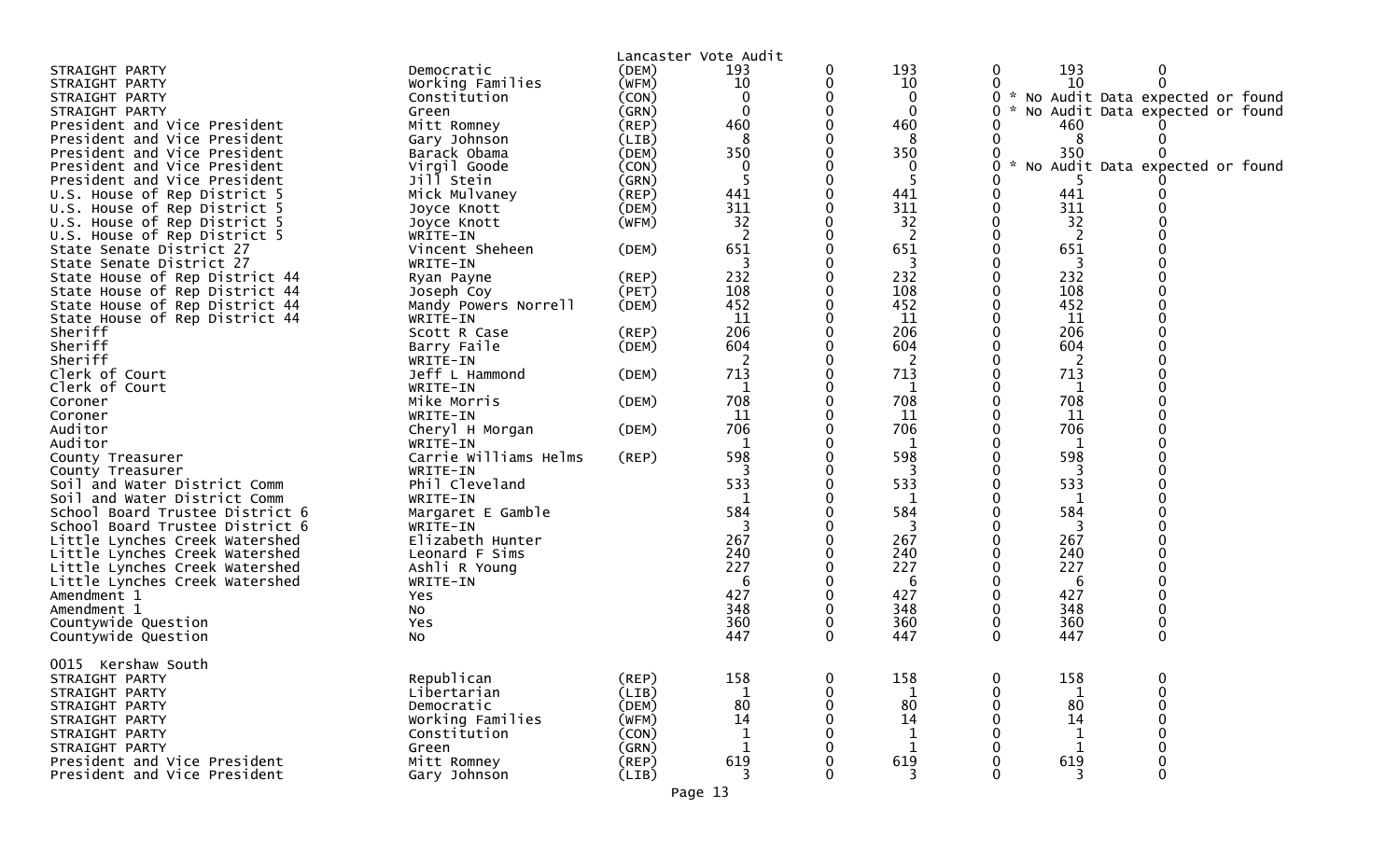| President and Vice President                                 | Barack Obama                      | (DEM)          | Lancaster Vote Audit<br>176 | 0        | 176        | 0 | 176                         |                                   |
|--------------------------------------------------------------|-----------------------------------|----------------|-----------------------------|----------|------------|---|-----------------------------|-----------------------------------|
| President and Vice President                                 | Virgil Goode                      | (CON)          |                             | 0        | 1          |   |                             |                                   |
| President and Vice President                                 | Jill Stein                        | (GRN)          |                             |          | 4          |   | 4                           |                                   |
| U.S. House of Rep District 5                                 | Mick Mulvaney                     | (REP)          | 570                         |          | 570        |   | 570                         |                                   |
| U.S. House of Rep District 5                                 | Joyce Knott                       | (DEM)          | 171                         |          | 171        |   | 171                         |                                   |
| U.S. House of Rep District 5                                 |                                   | (WFM)          | 36                          |          | 36         |   | 36                          |                                   |
|                                                              | Joyce Knott                       |                | $\Omega$                    |          | $\Omega$   |   | $\mathcal{H}_{\mathcal{A}}$ |                                   |
| U.S. House of Rep District 5                                 | WRITE-IN<br>Vincent Sheheen       |                | 599                         |          | 599        |   | 599                         | No Audit Data expected or found   |
| State Senate District 27                                     |                                   | (DEM)          |                             |          |            |   |                             |                                   |
| State Senate District 27                                     | WRITE-IN                          |                | 6                           |          | 6          |   | 6                           |                                   |
| State House of Rep District 44                               | Ryan Payne                        | (REP)<br>(PET) | 319<br>124                  |          | 319<br>124 |   | 319<br>124                  |                                   |
| State House of Rep District 44                               | Joseph Coy                        |                |                             |          |            |   |                             |                                   |
| State House of Rep District 44                               | Mandy Powers Norrell              | (DEM)          | 348<br>3                    |          | 348<br>3   |   | 348                         |                                   |
| State House of Rep District 44                               | WRITE-IN                          |                |                             |          |            |   |                             |                                   |
| Sheriff<br>Sheriff                                           | Scott R Case                      | (REP)          | 253<br>546                  |          | 253        |   | 253<br>546                  |                                   |
|                                                              | Barry Faile                       | (DEM)          |                             |          | 546        |   |                             |                                   |
| Sheriff                                                      | WRITE-IN                          |                | 1<br>683                    |          | 1<br>683   |   | 1<br>683                    |                                   |
| Clerk of Court                                               | Jeff L Hammond                    | (DEM)          |                             |          |            |   |                             |                                   |
| Clerk of Court                                               | WRITE-IN                          |                |                             |          | -5         |   | 5                           |                                   |
| Coroner                                                      | Mike Morris                       | (DEM)          | 636                         |          | 636        |   | 636                         |                                   |
| Coroner                                                      | WRITE-IN                          |                | 42                          |          | 42         |   | 42                          |                                   |
| Auditor<br>Auditor                                           | Cheryl H Morgan                   | (DEM)          | 664<br>3                    |          | 664<br>3   |   | 664<br>3                    |                                   |
|                                                              | WRITE-IN<br>Carrie Williams Helms |                | 699                         |          |            |   | 699                         |                                   |
| County Treasurer                                             |                                   | (REP)          |                             |          | 699        |   |                             |                                   |
| County Treasurer                                             | WRITE-IN<br>Phil Cleveland        |                | h<br>579                    |          | 6<br>579   |   | 6<br>579                    |                                   |
| Soil and Water District Comm<br>Soil and Water District Comm |                                   |                | 2                           |          | 2          |   | 2                           |                                   |
| School Board Trustee District 6                              | WRITE-IN<br>Margaret E Gamble     |                | 625                         |          | 625        |   | 625                         |                                   |
| School Board Trustee District 6                              | WRITE-IN                          |                | 6                           |          | 6          |   | 6                           |                                   |
| Little Lynches Creek Watershed                               | Elizabeth Hunter                  |                | 208                         |          | 208        |   | 208                         |                                   |
| Little Lynches Creek Watershed                               | Leonard F Sims                    |                | 189                         |          | 189        |   | 189                         |                                   |
| Little Lynches Creek Watershed                               | Ashli R Young                     |                | 193                         |          | 193        |   | 193                         |                                   |
| Little Lynches Creek Watershed                               | WRITE-IN                          |                |                             |          | 2          |   | 2                           |                                   |
| Amendment 1                                                  | Yes                               |                | 393                         |          | 393        |   | 393                         |                                   |
| Amendment 1                                                  | NO.                               |                | 384                         |          | 384        |   | 384                         |                                   |
| Countywide Question                                          | Yes                               |                | 300                         |          | 300        |   | 300                         |                                   |
| Countywide Question                                          | No                                |                | 494                         | $\Omega$ | 494        |   | 494                         | $\Omega$                          |
|                                                              |                                   |                |                             |          |            |   |                             |                                   |
| 0016 Lancaster East                                          |                                   |                |                             |          |            |   |                             |                                   |
| STRAIGHT PARTY                                               | Republican                        | (REP)          | 54                          | 0        | 54         | 0 | 54                          |                                   |
| STRAIGHT PARTY                                               | Libertarian                       | (LIB)          | 1                           |          | 1          |   | 1                           |                                   |
| STRAIGHT PARTY                                               | Democratic                        | (DEM)          | 264                         |          | 264        |   | 264                         |                                   |
| STRAIGHT PARTY                                               | Working Families                  | (WFM)          |                             |          |            |   |                             |                                   |
| STRAIGHT PARTY                                               | Constitution                      | (CON)          |                             |          |            |   |                             |                                   |
| STRAIGHT PARTY                                               | Green                             | (GRN)          | ∩                           |          |            |   | ∩                           |                                   |
| President and Vice President                                 | Mitt Romney                       | (REP)          | 213                         |          | 213        |   | 213                         |                                   |
| President and Vice President                                 | Gary Johnson                      | (LIB)          | 2                           |          |            |   |                             |                                   |
| President and Vice President                                 | Barack Obama                      | (DEM)          | 455                         |          | 455        |   | 455                         |                                   |
| President and Vice President                                 | Virgil Goode                      | (CON)          |                             |          |            |   |                             |                                   |
| President and Vice President                                 | Jill Stein                        | (GRN)          | $\Omega$                    |          | $\Omega$   |   |                             | * No Audit Data expected or found |
| U.S. House of Rep District 5                                 | Mick Mulvaney                     | (REP)          | 215                         |          | 215        |   | 215                         |                                   |
| U.S. House of Rep District 5                                 | Joyce Knott                       | (DEM)          | 390                         |          | 390        |   | 390                         |                                   |
| U.S. House of Rep District 5                                 | Joyce Knott                       | (WFM)          | 36                          |          | 36         |   | 36                          | $\Omega$                          |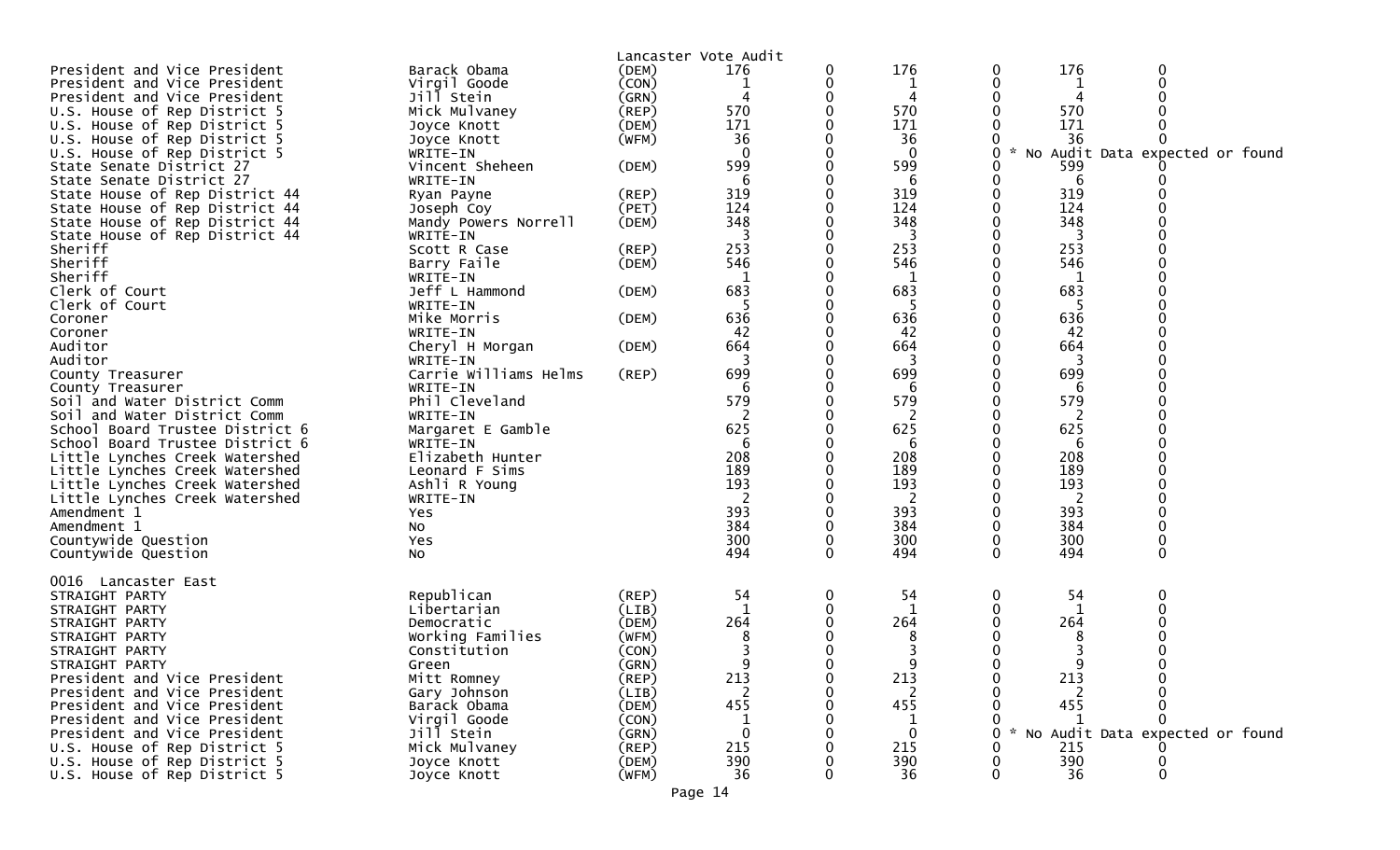|                                                              |                              |                | Lancaster Vote Audit |          |                     |                                     |                                   |  |
|--------------------------------------------------------------|------------------------------|----------------|----------------------|----------|---------------------|-------------------------------------|-----------------------------------|--|
| U.S. House of Rep District 5                                 | WRITE-IN                     |                | 0                    | 0        | $\mathbf{0}$        | 0                                   | No Audit Data expected or found   |  |
| State Senate District 16                                     | Greg Gregory                 | (REP)          | 355                  | 0        | 355                 | 355<br>0                            |                                   |  |
| State Senate District 16                                     | WRITE-IN                     |                | 6                    |          | 6                   | 0<br>6                              |                                   |  |
| State House of Rep District 44                               | Ryan Payne                   | (REP)          | 105                  |          | 105                 | 105                                 |                                   |  |
| State House of Rep District 44                               | Joseph Coy                   | (PET)          | 58                   |          | 58                  | 58                                  |                                   |  |
| State House of Rep District 44                               | Mandy Powers Norrell         | (DEM)          | 480                  | 0        | 480                 | 480                                 |                                   |  |
| State House of Rep District 44                               | WRITE-IN                     |                | 1                    |          | 1                   | 1                                   |                                   |  |
| Sheriff                                                      | Scott R Case                 | (REP)          | 102                  |          | 102                 | 102                                 |                                   |  |
| Sheriff                                                      | Barry Faile                  | (DEM)          | 554                  |          | 554                 | 554                                 |                                   |  |
| Sheriff                                                      | WRITE-IN                     |                | $\overline{2}$       |          | $\overline{2}$      | $\overline{2}$                      |                                   |  |
| Clerk of Court                                               | Jeff L Hammond               | (DEM)          | 601                  | 0        | 601                 | 601                                 |                                   |  |
| Clerk of Court                                               | WRITE-IN                     |                | 2                    |          | 2                   | 2                                   |                                   |  |
| Coroner                                                      | Mike Morris                  | (DEM)          | 593                  |          | 593                 | 593                                 |                                   |  |
| Coroner                                                      | WRITE-IN                     |                | 5                    |          | 5                   | 5                                   |                                   |  |
| Auditor                                                      | Cheryl H Morgan              | (DEM)          | 587                  |          | 587                 | 587                                 |                                   |  |
| Auditor                                                      | WRITE-IN                     |                | 2                    |          | 2                   | 2                                   |                                   |  |
| County Treasurer                                             | Carrie Williams Helms        | (REP)          | 412                  | 0        | 412                 | 412<br>0                            |                                   |  |
| County Treasurer                                             | WRITE-IN                     |                | 3                    |          | 3                   | 3                                   |                                   |  |
| Soil and Water District Comm                                 | Phil Cleveland               |                | 405                  |          | 405                 | 405                                 |                                   |  |
| Soil and Water District Comm                                 | WRITE-IN                     |                | 2                    |          | 2                   |                                     |                                   |  |
| County Council District 3                                    | Bob Bundy                    | (REP)          | 86<br>$\Omega$       |          | 86<br>$\Omega$      | 86<br>$\sim$                        |                                   |  |
| County Council District 3<br>School Board Trustee District 2 | WRITE-IN                     |                | 346                  |          | 346                 | 346                                 | No Audit Data expected or found   |  |
| School Board Trustee District 2                              | Tyrom Faulkner<br>WRITE-IN   |                | 2                    |          | 2                   | 2                                   |                                   |  |
| School Board Trustee District 4                              | Bill Sumner                  |                | 45                   |          | 45                  | 45                                  |                                   |  |
| School Board Trustee District 4                              | WRITE-IN                     |                | $\mathbf 0$          |          | $\mathbf{0}$        | 0                                   | No Audit Data expected or found   |  |
| Cane Creek Watershed                                         | Willis F Ballard Jr          |                | 184                  |          | 184                 | 184                                 |                                   |  |
| Cane Creek Watershed                                         | Donnie Little                |                | 167                  |          | 167                 | 167                                 |                                   |  |
| Cane Creek Watershed                                         | Alan Weaver                  |                | 135                  |          | 135                 | 135                                 |                                   |  |
| Cane Creek Watershed                                         | WRITE-IN                     |                | 2                    |          | $\overline{2}$      | 2                                   |                                   |  |
| City Council District 3                                      | Linda Blackmon-Brace         |                | 41                   |          | 41                  | 41                                  |                                   |  |
| City Council District 3                                      | Jackie Harris                |                | 115                  |          | 115                 | 115                                 |                                   |  |
| City Council District 3                                      | WRITE-IN                     |                | $\mathbf{0}$         |          | $\mathbf{0}$        | 0                                   | * No Audit Data expected or found |  |
| City Council District 4                                      | Jean S Cureton               |                | 27                   |          | 27                  | 27                                  |                                   |  |
| City Council District 4                                      | Tamara Green Garris          |                | 108                  |          | 108                 | 108                                 |                                   |  |
| City Council District 4                                      | WRITE-IN                     |                | 1                    |          | 1                   | 1                                   |                                   |  |
| Amendment 1                                                  | Yes                          |                | 356                  |          | 356                 | 356                                 |                                   |  |
| Amendment 1                                                  | No                           |                | 270                  |          | 270                 | 270                                 |                                   |  |
| Countywide Question                                          | Yes                          |                | 391                  | 0        | 391                 | 391<br>0                            | 0                                 |  |
| Countywide Question                                          | No                           |                | 269                  | 0        | 269                 | 269<br>0                            | 0                                 |  |
|                                                              |                              |                |                      |          |                     |                                     |                                   |  |
| 0017 Lancaster West                                          |                              |                |                      |          |                     |                                     |                                   |  |
| STRAIGHT PARTY                                               | Republican                   | $($ REP $)$    | 32                   | 0        | 32                  | 0<br>32                             | 0                                 |  |
| STRAIGHT PARTY                                               | Libertarian                  | (LIB)          | $\Omega$             | $\Omega$ | $\Omega$            | 0 * No Audit Data expected or found |                                   |  |
| STRAIGHT PARTY                                               | Democratic                   | (DEM)          | 109                  | 0        | 109                 | 109<br>0                            | 0                                 |  |
| STRAIGHT PARTY                                               | Working Families             | (WFM)          |                      |          |                     | 0                                   |                                   |  |
| STRAIGHT PARTY                                               | Constitution                 | (CON)          |                      |          |                     |                                     |                                   |  |
| STRAIGHT PARTY<br>President and Vice President               | Green                        | (GRN)          | $\mathbf{1}$<br>155  |          | $\mathbf{1}$<br>155 | $\mathbf{1}$<br>155                 |                                   |  |
| President and Vice President                                 | Mitt Romney                  | (REP)          | 3                    |          | 3                   |                                     |                                   |  |
| President and Vice President                                 | Gary Johnson<br>Barack Obama | (LIB)<br>(DEM) | 242                  |          | 242                 | 242                                 |                                   |  |
| President and Vice President                                 | Virgil Goode                 | (CON)          | 0                    | 0        | 0                   | 0                                   | No Audit Data expected or found   |  |
|                                                              |                              |                |                      |          |                     |                                     |                                   |  |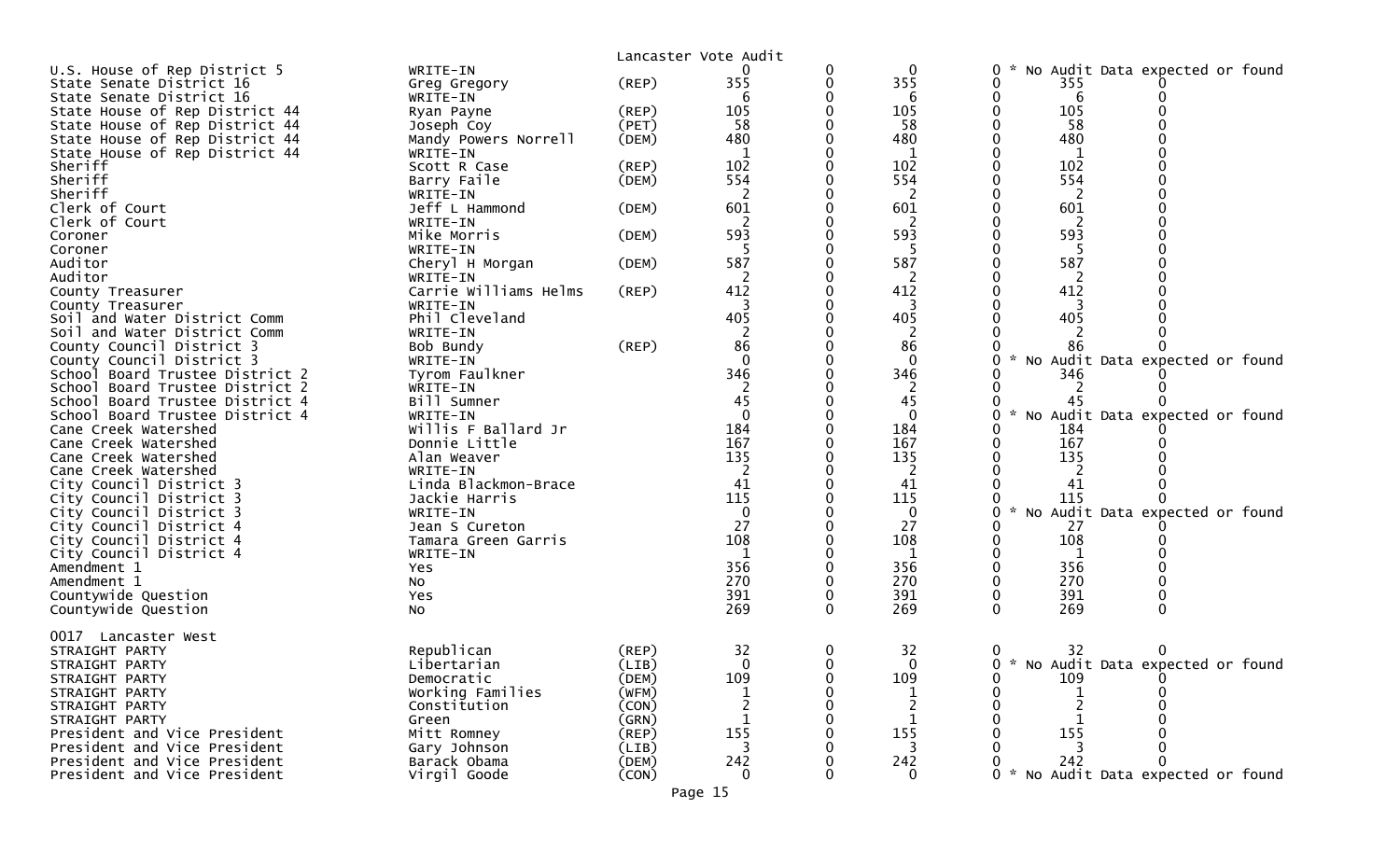|                                                    |                                   |                | Lancaster Vote Audit |          |              |          |                                   |
|----------------------------------------------------|-----------------------------------|----------------|----------------------|----------|--------------|----------|-----------------------------------|
| President and Vice President                       | Jill Stein                        | (GRN)          |                      | 0        |              |          |                                   |
| U.S. House of Rep District 5                       | Mick Mulvaney                     | $($ REP $)$    | 167                  | 0        | 167          | 167      |                                   |
| U.S. House of Rep District 5                       | Joyce Knott                       | (DEM)          | 203                  |          | 203          | 203      |                                   |
| U.S. House of Rep District 5                       | Joyce Knott                       | (WFM)          | 18                   |          | 18           | 18       |                                   |
| U.S. House of Rep District 5                       | WRITE-IN                          |                | 2                    |          | 2            | 2        |                                   |
| State Senate District 16                           | Greg Gregory                      | $($ REP $)$    | 266                  |          | 266          | 266      |                                   |
| State Senate District 16                           | WRITE-IN                          |                | 11                   |          | 11           | 11       |                                   |
| State House of Rep District 45                     | Deborah Long                      | (REP)          | 260                  |          | 260          | 260      |                                   |
| State House of Rep District 45                     | WRITE-IN                          |                | 11                   |          | 11           | 11       |                                   |
| Sheriff                                            | Scott R Case                      | $($ REP $)$    | 79                   |          | 79           | 79       |                                   |
| Sheriff                                            | Barry Faile                       | (DEM)          | 317                  |          | 317          | 317      |                                   |
| Sheriff                                            | WRITE-IN                          |                |                      |          | 1            |          |                                   |
| Clerk of Court                                     | Jeff L Hammond                    | (DEM)          | 372                  |          | 372          | 372      |                                   |
| Clerk of Court                                     | WRITE-IN                          |                | $\mathbf{0}$         |          | $\mathbf{0}$ |          | * No Audit Data expected or found |
| Coroner                                            | Mike Morris                       | (DEM)          | 366                  |          | 366          | 366      |                                   |
| Coroner<br>Auditor                                 | WRITE-IN                          |                | 1<br>361             |          | 1<br>361     | 1<br>361 |                                   |
| Auditor                                            | Cheryl H Morgan                   | (DEM)          |                      |          |              |          |                                   |
| County Treasurer                                   | WRITE-IN<br>Carrie Williams Helms | $($ REP $)$    | 277                  |          | 1<br>277     | 277      |                                   |
| County Treasurer                                   | WRITE-IN                          |                | 2                    |          | 2            | 2        |                                   |
| Soil and Water District Comm                       | Phil Cleveland                    |                | 288                  |          | 288          | 288      |                                   |
| Soil and Water District Comm                       | WRITE-IN                          |                | 1                    |          | 1            | 1        |                                   |
| School Board Trustee District 2                    | Tyrom Faulkner                    |                | 101                  |          | 101          | 101      |                                   |
| School Board Trustee District 2                    | WRITE-IN                          |                |                      |          | 1            |          |                                   |
| School Board Trustee District 4                    | Bill Sumner                       |                | 207                  |          | 207          | 207      |                                   |
| School Board Trustee District 4                    | WRITE-IN                          |                | $\mathbf 0$          |          | $\mathbf{0}$ |          | * No Audit Data expected or found |
| Cane Creek Watershed                               | Willis F Ballard Jr               |                | 70                   |          | 70           | 70       |                                   |
| Cane Creek Watershed                               | Donnie Little                     |                | 54                   |          | 54           | 54       |                                   |
| Cane Creek Watershed                               | Alan Weaver                       |                | 47                   |          | 47           | 47       |                                   |
| Cane Creek Watershed                               | WRITE-IN                          |                |                      |          |              |          |                                   |
| City Council District 3                            | Linda Blackmon-Brace              |                | 11                   |          | 11           | 11       |                                   |
| City Council District 3                            | Jackie Harris                     |                | 41                   |          | 41           | 41       |                                   |
| City Council District 3                            | WRITE-IN                          |                | $\Omega$             |          | $\mathbf{0}$ |          | * No Audit Data expected or found |
| City Council District 4                            | Jean S Cureton                    |                | 34                   |          | 34           | 34       |                                   |
| City Council District 4                            | Tamara Green Garris               |                | 66<br>$\Omega$       |          | 66           | 66       |                                   |
| City Council District 4                            | WRITE-IN<br>Sara Eddins           |                | 13                   |          | 0<br>13      | 13       | * No Audit Data expected or found |
| City Council District 6<br>City Council District 6 | WRITE-IN                          |                | $\mathbf{0}$         |          | $\Omega$     |          | * No Audit Data expected or found |
| Amendment 1                                        | Yes                               |                | 224                  |          | 224          | 224      |                                   |
| Amendment 1                                        | NO                                |                | 163                  |          | 163          | 163      |                                   |
| Countywide Question                                | Yes                               |                | 217                  |          | 217          | 217      |                                   |
| Countywide Question                                | NO.                               |                | 178                  | $\Omega$ | 178          | 178<br>0 |                                   |
|                                                    |                                   |                |                      |          |              |          |                                   |
| 0018 Lynwood Drive                                 |                                   |                |                      |          |              |          |                                   |
| STRAIGHT PARTY                                     | Republican                        | (REP)          | 123                  | 0        | 123          | 123      |                                   |
| STRAIGHT PARTY                                     | Libertarian                       | (LIB)          | 3                    | 0        | 3            |          |                                   |
| STRAIGHT PARTY                                     | Democratic                        | (DEM)          | 245                  |          | 245          | 245      |                                   |
| STRAIGHT PARTY                                     | Working Families                  | (WFM)          | 13                   |          | 13           | 13       | No Audit Data expected or found   |
| STRAIGHT PARTY                                     | Constitution                      | (CON)<br>(GRN) | 0                    |          | 0<br>1       |          |                                   |
| STRAIGHT PARTY<br>President and Vice President     | Green<br>Mitt Romney              | (REP)          | 540                  |          | 540          | 540      |                                   |
| President and Vice President                       | Gary Johnson                      | (LIB)          | 10                   |          | 10           | 10       | 0                                 |
|                                                    |                                   |                |                      |          |              |          |                                   |
|                                                    |                                   |                | Page 16              |          |              |          |                                   |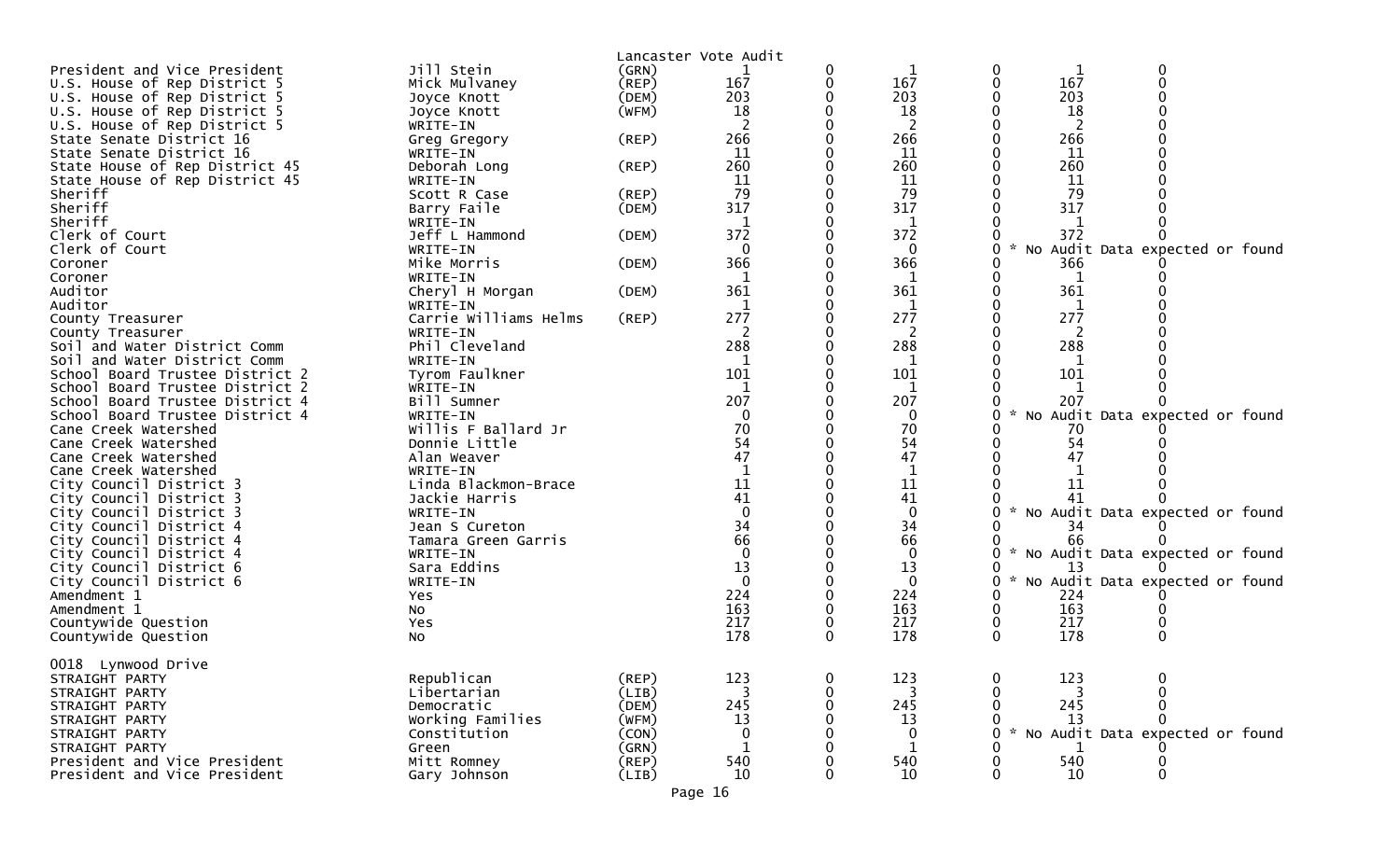| President and Vice President<br>President and Vice President<br>President and Vice President<br>U.S. House of Rep District 5<br>U.S. House of Rep District 5<br>U.S. House of Rep District 5                                                            | Barack Obama<br>Virgil Goode<br>Jill Stein<br>Mick Mulvaney<br>Joyce Knott<br>Joyce Knott                                                           | (DEM)<br>(CON)<br>(GRN)<br>(REP)<br>(DEM)<br>(WFM)                                           | Lancaster Vote Audit<br>441<br>536<br>387<br>31              | 0             | 441<br>1<br>3<br>536<br>387<br>31                                 | 0<br>0<br>0           | 441<br>3<br>536<br>387<br>31 | 0<br>$\Omega$                                                                                                 |  |
|---------------------------------------------------------------------------------------------------------------------------------------------------------------------------------------------------------------------------------------------------------|-----------------------------------------------------------------------------------------------------------------------------------------------------|----------------------------------------------------------------------------------------------|--------------------------------------------------------------|---------------|-------------------------------------------------------------------|-----------------------|------------------------------|---------------------------------------------------------------------------------------------------------------|--|
| U.S. House of Rep District 5<br>State Senate District 16<br>State Senate District 16                                                                                                                                                                    | WRITE-IN<br>Greg Gregory<br>WRITE-IN                                                                                                                | (REP)                                                                                        | 684<br>6                                                     |               | 2<br>684<br>6                                                     |                       | 684<br>6                     |                                                                                                               |  |
| State House of Rep District 44<br>State House of Rep District 44<br>State House of Rep District 44<br>State House of Rep District 44                                                                                                                    | Ryan Payne<br>Joseph Coy<br>Mandy Powers Norrell<br>WRITE-IN                                                                                        | $($ REP $)$<br>(PET)<br>(DEM)                                                                | 286<br>129<br>552<br>2                                       |               | 286<br>129<br>552<br>2                                            | 0                     | 286<br>129<br>552<br>2       |                                                                                                               |  |
| Sheriff<br>Sheriff<br>Sheriff<br>Clerk of Court                                                                                                                                                                                                         | Scott R Case<br>Barry Faile<br>WRITE-IN<br>Jeff L Hammond                                                                                           | (REP)<br>(DEM)<br>(DEM)                                                                      | 274<br>713<br>1<br>870                                       |               | 274<br>713<br>1<br>870                                            |                       | 274<br>713<br>1<br>870       |                                                                                                               |  |
| Clerk of Court<br>Coroner<br>Coroner                                                                                                                                                                                                                    | WRITE-IN<br>Mike Morris<br>WRITE-IN                                                                                                                 | (DEM)                                                                                        | 865                                                          |               | 4<br>865<br>3                                                     |                       | 865<br>3                     |                                                                                                               |  |
| Auditor<br>Auditor<br>County Treasurer<br>County Treasurer                                                                                                                                                                                              | Cheryl H Morgan<br>WRITE-IN<br>Carrie Williams Helms<br>WRITE-IN                                                                                    | (DEM)<br>(REP)                                                                               | 846<br>1<br>692                                              |               | 846<br>$\mathbf{1}$<br>692<br>3                                   |                       | 846<br>-1<br>692<br>3        |                                                                                                               |  |
| Soil and Water District Comm<br>Soil and Water District Comm<br>County Council District 5<br>County Council District 5<br>County Council District 5                                                                                                     | Phil Cleveland<br>WRITE-IN<br>Steve Harper<br>Kathy G Sistare<br>WRITE-IN                                                                           | (REP)<br>(DEM)                                                                               | 609<br>481<br>485<br>2                                       |               | 609<br>481<br>485<br>2                                            |                       | 609<br>3<br>481<br>485<br>2  |                                                                                                               |  |
| Amendment 1<br>Amendment 1<br>Countywide Question<br>Countywide Question                                                                                                                                                                                | Yes<br>No<br>Yes<br>NO.                                                                                                                             |                                                                                              | 521<br>447<br>450<br>527                                     | 0<br>$\Omega$ | 521<br>447<br>450<br>527                                          | 0<br>0<br>$\Omega$    | 521<br>447<br>450<br>527     | $\Omega$                                                                                                      |  |
| 0019 Midway<br>STRAIGHT PARTY<br>STRAIGHT PARTY<br>STRAIGHT PARTY<br>STRAIGHT PARTY<br>STRAIGHT PARTY<br>STRAIGHT PARTY<br>President and Vice President<br>President and Vice President<br>President and Vice President<br>President and Vice President | Republican<br>Libertarian<br>Democratic<br>Working Families<br>Constitution<br>Green<br>Mitt Romney<br>Gary Johnson<br>Barack Obama<br>Virgil Goode | $($ REP $)$<br>(LIB)<br>(DEM)<br>(WFM)<br>(CON)<br>(GRN)<br>(REP)<br>(LIB)<br>(DEM)<br>(CON) | 94<br>1<br>37<br>344<br>$\mathbf{1}$<br>97<br>$\overline{2}$ | 0             | 94<br>1<br>37<br>0<br>344<br>1<br>97<br>2                         | 0<br>0<br>0<br>0<br>0 | 94<br>37<br>344<br>97        | 0<br>No Audit Data expected or found<br>0<br>$\mathbf 0$                                                      |  |
| President and Vice President<br>U.S. House of Rep District 5<br>U.S. House of Rep District 5<br>U.S. House of Rep District 5<br>U.S. House of Rep District 5<br>State Senate District 16<br>State Senate District 16                                    | Jill Stein<br>Mick Mulvaney<br>Joyce Knott<br>Joyce Knott<br>WRITE-IN<br>Greg Gregory<br>WRITE-IN                                                   | (GRN)<br>(REP)<br>(DEM)<br>(WFM)<br>$($ REP $)$                                              | 0<br>310<br>92<br>22<br>0<br>116<br>$\mathbf{0}$             |               | $\mathbf 0$<br>310<br>92<br>22<br>$\bf{0}$<br>116<br>$\mathbf{0}$ | 0                     | 310<br>92<br>22<br>116       | * No Audit Data expected or found<br>* No Audit Data expected or found<br>0 * No Audit Data expected or found |  |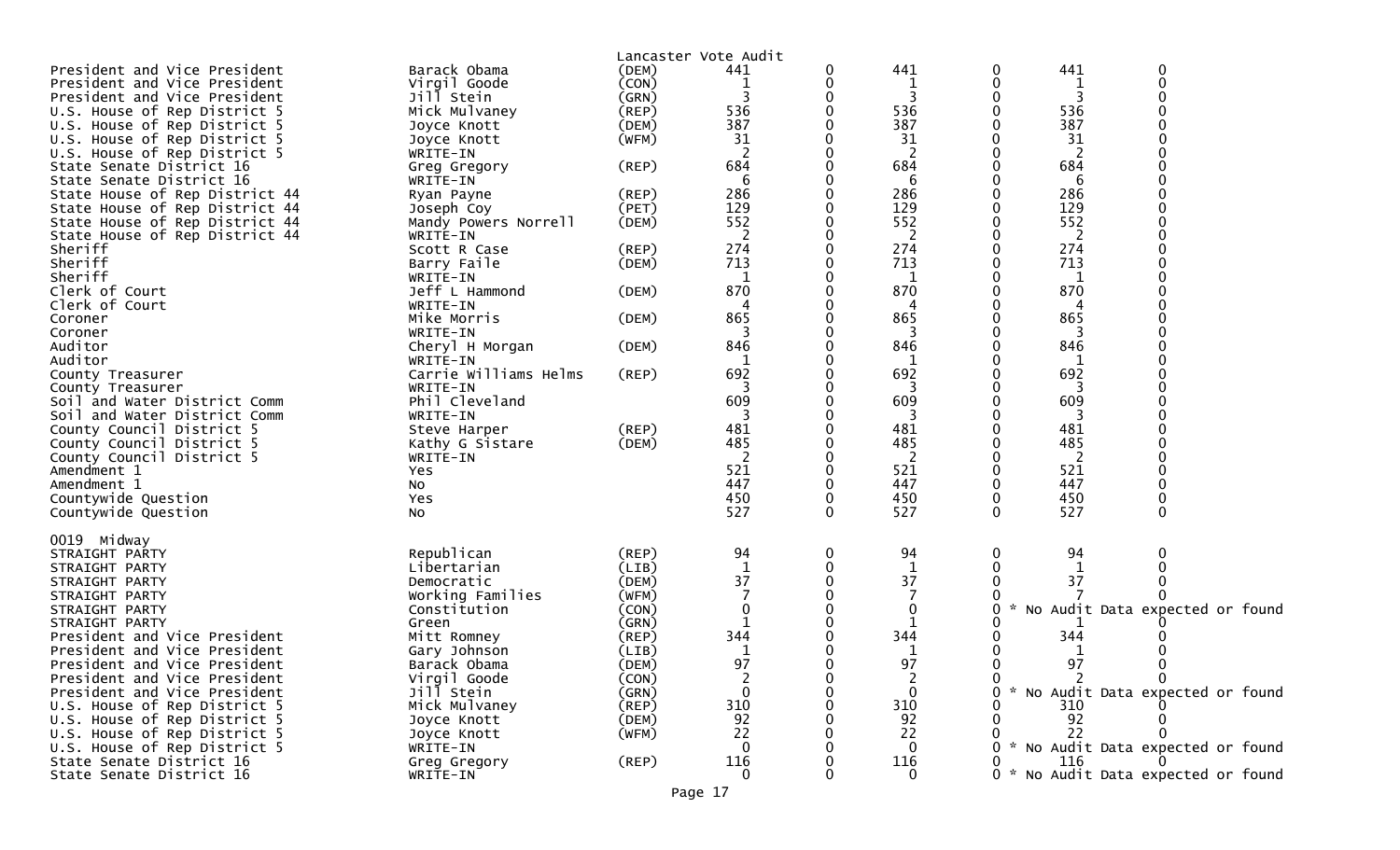|                                                                  |                             | Lancaster Vote Audit |            |          |              |          |                                   |             |  |
|------------------------------------------------------------------|-----------------------------|----------------------|------------|----------|--------------|----------|-----------------------------------|-------------|--|
| State Senate District 27                                         | Vincent Sheheen             | (DEM)                | 205        |          | 205          | 0        | 205                               | 0           |  |
| State Senate District 27                                         | WRITE-IN                    |                      |            |          | 1            | 0        | 1                                 | $\mathbf 0$ |  |
| State House of Rep District 65                                   | Jay Lucas                   | $($ REP $)$          | 380        |          | 380          |          | 380                               |             |  |
| State House of Rep District 65                                   | WRITE-IN                    |                      | 2          |          | 2            |          | 2                                 |             |  |
| Sheriff                                                          | Scott R Case                | (REP)                | 157        |          | 157          |          | 157                               |             |  |
| Sheriff                                                          | Barry Faile                 | (DEM)                | 282        |          | 282          |          | 282                               |             |  |
| Sheriff                                                          | WRITE-IN                    |                      | 1          |          | 1            |          | 1                                 |             |  |
| Clerk of Court                                                   | Jeff L Hammond              | (DEM)                | 363        |          | 363          |          | 363                               |             |  |
| Clerk of Court                                                   | WRITE-IN                    |                      |            |          | 2            |          | 2                                 |             |  |
| Coroner                                                          | Mike Morris                 | (DEM)                | 354        |          | 354          |          | 354                               |             |  |
| Coroner                                                          | WRITE-IN                    |                      |            |          | 2            |          | 2                                 |             |  |
| Auditor                                                          | Cheryl H Morgan             | (DEM)                | 352        |          | 352          |          | 352                               |             |  |
| Auditor                                                          | WRITE-IN                    |                      | 2          |          | 2            |          | 2                                 |             |  |
| County Treasurer                                                 | Carrie Williams Helms       | (REP)                | 381        |          | 381          |          | 381                               |             |  |
| County Treasurer                                                 | WRITE-IN                    |                      |            |          |              |          |                                   |             |  |
| Soil and Water District Comm                                     | Phil Cleveland              |                      | 315        |          | 315          |          | 315                               |             |  |
| Soil and Water District Comm                                     | WRITE-IN                    |                      | 1          |          | 1            |          | 1                                 |             |  |
| School Board Trustee District 6                                  | Margaret E Gamble           |                      | 323        |          | 323          |          | 323                               |             |  |
| School Board Trustee District 6                                  | WRITE-IN                    |                      |            |          | 2            |          | 2                                 |             |  |
| Little Lynches Creek Watershed                                   | Elizabeth Hunter            |                      | 52         |          | 52           |          | 52                                |             |  |
| Little Lynches Creek Watershed                                   | Leonard F Sims              |                      | 52         |          | 52           |          | 52                                |             |  |
| Little Lynches Creek Watershed                                   | Ashli R Young               |                      | 43         |          | 43           |          | 43                                |             |  |
| Little Lynches Creek Watershed                                   | WRITE-IN                    |                      | $\Omega$   |          | $\mathbf 0$  | 0        | No Audit Data expected or found   |             |  |
| Amendment 1                                                      | Yes.                        |                      | 196        |          | 196          |          | 196                               |             |  |
| Amendment 1                                                      | No                          |                      | 231        |          | 231          | 0        | 231                               |             |  |
| Countywide Question                                              | Yes                         |                      | 157        |          | 157          | 0        | 157                               |             |  |
| Countywide Question                                              | NO.                         |                      | 282        | $\Omega$ | 282          | $\Omega$ | 282                               |             |  |
|                                                                  |                             |                      |            |          |              |          |                                   |             |  |
| 0020 Pleasant Hill                                               |                             |                      |            |          |              |          |                                   |             |  |
| STRAIGHT PARTY                                                   | Republican                  | $($ REP $)$          | 94         | 0        | 94           | 0        | 94                                | 0           |  |
| STRAIGHT PARTY                                                   | Libertarian                 | (LIB)                | -5         |          | -5           |          | -5                                |             |  |
| STRAIGHT PARTY                                                   | Democratic                  | (DEM)                | 161        |          | 161          |          | 161                               |             |  |
| STRAIGHT PARTY                                                   | Working Families            | (WFM)                | 10         |          | 10           |          | 10                                |             |  |
| STRAIGHT PARTY                                                   | Constitution                | (CON)                | 0          |          | $\mathbf 0$  | 0        | * No Audit Data expected or found |             |  |
| STRAIGHT PARTY                                                   | Green                       | (GRN)                | $\Omega$   |          | $\mathbf{0}$ | 0        | No Audit Data expected or found   |             |  |
| President and Vice President                                     | Mitt Romney                 | $($ REP $)$          | 414        |          | 414          |          | 414                               |             |  |
| President and Vice President                                     | Gary Johnson                | (LIB)                | 7          |          | 7            |          | 7                                 |             |  |
| President and Vice President                                     | Barack Obama                | (DEM)                | 270        |          | 270          |          | 270                               |             |  |
| President and Vice President                                     | Virgil Goode                | (CON)                |            |          | 2            |          |                                   |             |  |
| President and Vice President                                     | Jill Stein                  | (GRN)                | 2          |          | 2            |          | 2                                 |             |  |
| U.S. House of Rep District 5                                     | Mick Mulvaney               | $($ REP $)$          | 408<br>238 |          | 408<br>238   |          | 408                               |             |  |
| U.S. House of Rep District 5                                     | Joyce Knott                 | (DEM)                |            |          |              |          | 238                               |             |  |
| U.S. House of Rep District 5                                     | Joyce Knott                 | (WFM)                | 35         |          | 35           |          | 35                                |             |  |
| U.S. House of Rep District 5                                     | WRITE-IN<br>Vincent Sheheen | (DEM)                | 1          |          | 1            |          | 1                                 |             |  |
| State Senate District 27<br>State Senate District 27             |                             |                      | 536<br>9   |          | 536<br>9     | 0        | 536<br>9                          | 0           |  |
|                                                                  | WRITE-IN                    | (REP)                | 208        |          | 208          |          | 208                               |             |  |
| State House of Rep District 44<br>State House of Rep District 44 | Ryan Payne<br>Joseph Coy    | (PET)                | 156        |          | 156          |          | 156                               |             |  |
| State House of Rep District 44                                   | Mandy Powers Norrell        | (DEM)                | 320        |          | 320          |          | 320                               |             |  |
| State House of Rep District 44                                   | WRITE-IN                    |                      | 2          |          | 2            |          | 2                                 |             |  |
| Sheriff                                                          | Scott R Case                | (REP)                | 193        |          | 193          |          | 193                               |             |  |
| Sheriff                                                          | Barry Faile                 | (DEM)                | 499        |          | 499          |          | 499                               | 0           |  |
|                                                                  |                             |                      |            |          |              |          |                                   |             |  |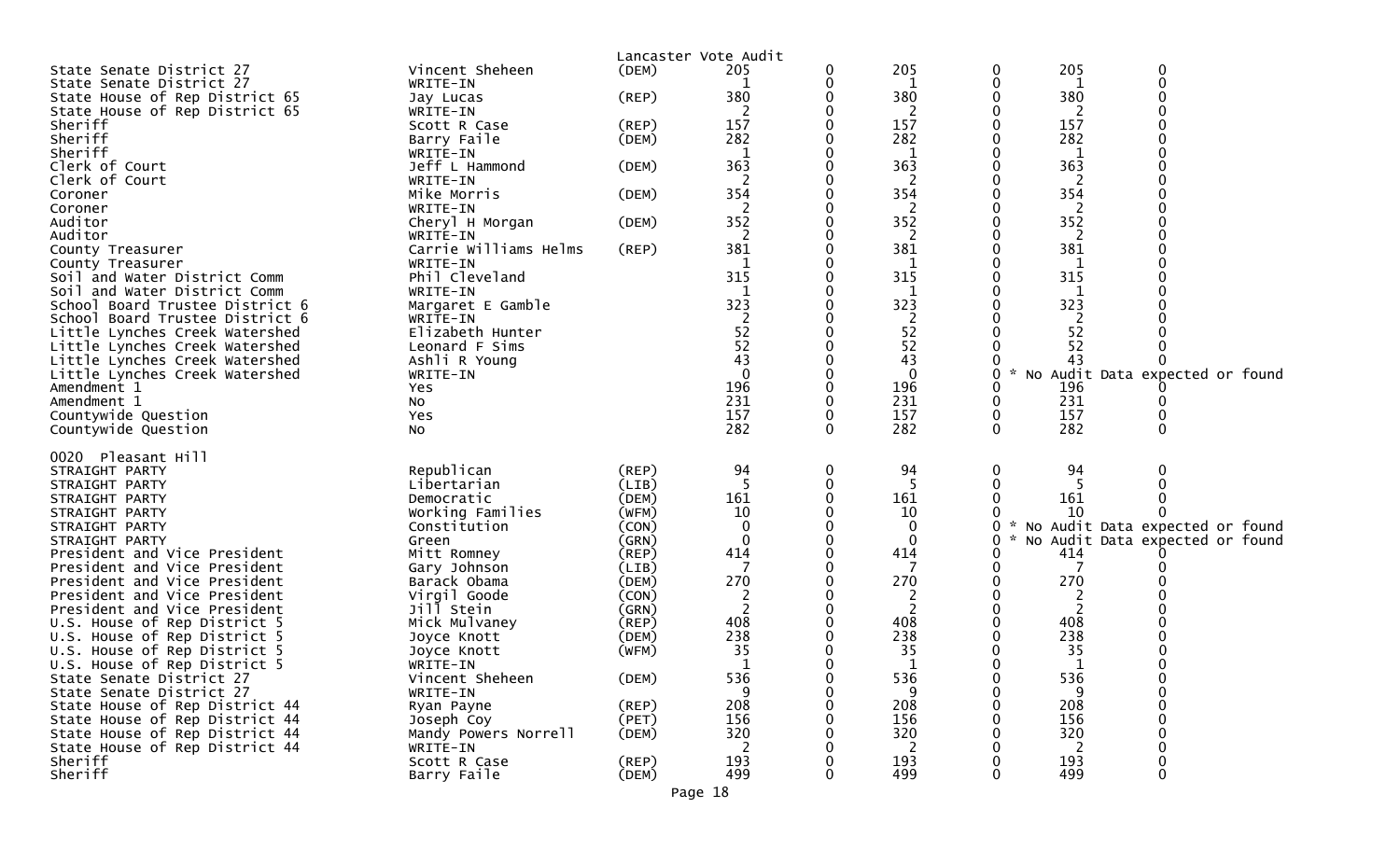|                                                                    |                                    |                      | Lancaster Vote Audit |   |                   |             |             |                                   |  |
|--------------------------------------------------------------------|------------------------------------|----------------------|----------------------|---|-------------------|-------------|-------------|-----------------------------------|--|
| Sheriff<br>Clerk of Court                                          | WRITE-IN<br>Jeff L Hammond         | (DEM)                | 603                  | 0 | 603               | 0<br>0      | 603         | 0                                 |  |
| Clerk of Court                                                     | WRITE-IN                           |                      |                      |   | 2                 |             | 2           |                                   |  |
| Coroner                                                            | Mike Morris                        | (DEM)                | 598                  |   | 598               |             | 598         |                                   |  |
| Coroner                                                            | WRITE-IN                           |                      |                      |   |                   |             |             |                                   |  |
| Auditor<br>Auditor                                                 | Cheryl H Morgan<br>WRITE-IN        | (DEM)                | 594                  |   | 594               |             | 594         |                                   |  |
| County Treasurer                                                   | Carrie Williams Helms              | (REP)                | 535                  |   | 535               |             | 535         |                                   |  |
| County Treasurer                                                   | WRITE-IN                           |                      | 2                    |   | 2                 |             | 2           |                                   |  |
| Soil and Water District Comm                                       | Phil Cleveland                     |                      | 477                  |   | 477               |             | 477         |                                   |  |
| Soil and Water District Comm                                       | WRITE-IN                           |                      | 1<br>230             |   | 1<br>230          |             | 230         |                                   |  |
| County Council District 5<br>County Council District 5             | Steve Harper<br>Kathy G Sistare    | (REP)<br>(DEM)       | 137                  |   | 137               |             | 137         |                                   |  |
| County Council District 5                                          | WRITE-IN                           |                      | $\Omega$             |   | 0                 | 0           |             | No Audit Data expected or found   |  |
| School Board Trustee District 4                                    | Bill Sumner                        |                      | 81                   |   | 81                |             | 81          |                                   |  |
| School Board Trustee District 4                                    | WRITE-IN                           |                      | 1                    |   | $\mathbf{1}$      | 0           | 1           |                                   |  |
| School Board Trustee District 6<br>School Board Trustee District 6 | Margaret E Gamble<br>WRITE-IN      |                      | 142                  |   | 142<br>1          |             | 142         |                                   |  |
| Cane Creek Watershed                                               | Willis F Ballard Jr                |                      | 48                   |   | 48                |             | 48          |                                   |  |
| Cane Creek Watershed                                               | Donnie Little                      |                      | 44                   |   | 44                |             | 44          |                                   |  |
| Cane Creek Watershed                                               | Alan Weaver                        |                      | 33                   |   | 33                |             |             |                                   |  |
| Cane Creek Watershed                                               | WRITE-IN                           |                      | $\Omega$<br>74       |   | $\mathbf 0$<br>74 | 0           |             | * No Audit Data expected or found |  |
| Little Lynches Creek Watershed<br>Little Lynches Creek Watershed   | Elizabeth Hunter<br>Leonard F Sims |                      | 68                   |   | 68                |             | 74<br>68    |                                   |  |
| Little Lynches Creek Watershed                                     | Ashli R Young                      |                      | 62                   |   | 62                |             | 62          |                                   |  |
| Little Lynches Creek Watershed                                     | WRITE-IN                           |                      | $\Omega$             |   | $\mathbf{0}$      | $\Omega$    |             | No Audit Data expected or found   |  |
| Amendment 1                                                        | Yes                                |                      | 350                  |   | 350               |             | 350         |                                   |  |
| Amendment 1<br>Countywide Question                                 | <b>NO</b><br>Yes                   |                      | 312<br>288           |   | 312<br>288        | 0<br>0      | 312<br>288  |                                   |  |
| Countywide Question                                                | N <sub>O</sub>                     |                      | 390                  | 0 | 390               | $\Omega$    | 390         | 0                                 |  |
|                                                                    |                                    |                      |                      |   |                   |             |             |                                   |  |
| 0021 Pleasant Valley                                               |                                    |                      |                      |   |                   |             |             |                                   |  |
| STRAIGHT PARTY<br>STRAIGHT PARTY                                   | Republican<br>Libertarian          | (REP)<br>(LIB)       | 604<br>12            | 0 | 604<br>12         | 0           | 604<br>12   | 0                                 |  |
| STRAIGHT PARTY                                                     | Democratic                         | (DEM)                | 366                  |   | 366               |             | 366         |                                   |  |
| STRAIGHT PARTY                                                     | Working Families                   | (WFM)                | 13                   |   | 13                |             | 13          |                                   |  |
| STRAIGHT PARTY                                                     | Constitution                       | (CON)                | 2                    |   | 2                 |             | 2           |                                   |  |
| STRAIGHT PARTY<br>President and Vice President                     | Green                              | (GRN)<br>(REP)       | 2<br>1373            |   | 2<br>1373         |             | 2<br>1373   |                                   |  |
| President and Vice President                                       | Mitt Romney<br>Gary Johnson        | (LIB)                | 34                   |   | 34                |             | 34          |                                   |  |
| President and Vice President                                       | Barack Obama                       | (DEM)                | 797                  |   | 797               |             | 797         |                                   |  |
| President and Vice President                                       | Virgil Goode                       | (CON)                |                      |   |                   |             |             |                                   |  |
| President and Vice President                                       | Jill Stein                         | (GRN)                |                      |   |                   |             |             |                                   |  |
| U.S. House of Rep District 5<br>U.S. House of Rep District 5       | Mick Mulvaney<br>Joyce Knott       | $($ REP $)$<br>(DEM) | 1390<br>692          |   | 1390<br>692       | $\mathbf 0$ | 1390<br>692 | 0                                 |  |
| U.S. House of Rep District 5                                       | Joyce Knott                        | (WFM)                | 67                   |   | 67                |             | 67          | 0                                 |  |
| U.S. House of Rep District 5                                       | WRITE-IN                           |                      |                      |   |                   |             |             |                                   |  |
| State Senate District 16                                           | Greg Gregory                       | (REP)                | 1672                 |   | 1672              |             | 1672        |                                   |  |
| State Senate District 16                                           | WRITE-IN                           |                      | 19<br>1686           |   | 19<br>1686        |             | 19<br>1686  |                                   |  |
| State House of Rep District 45<br>State House of Rep District 45   | Deborah Long<br>WRITE-IN           | (REP)                | 15                   |   | 15                |             | 15          |                                   |  |
| Sheriff                                                            | Scott R Case                       | $($ REP $)$          | 1105                 |   | 1105              | 0           | 1105        | 0                                 |  |
|                                                                    |                                    |                      | Page 19              |   |                   |             |             |                                   |  |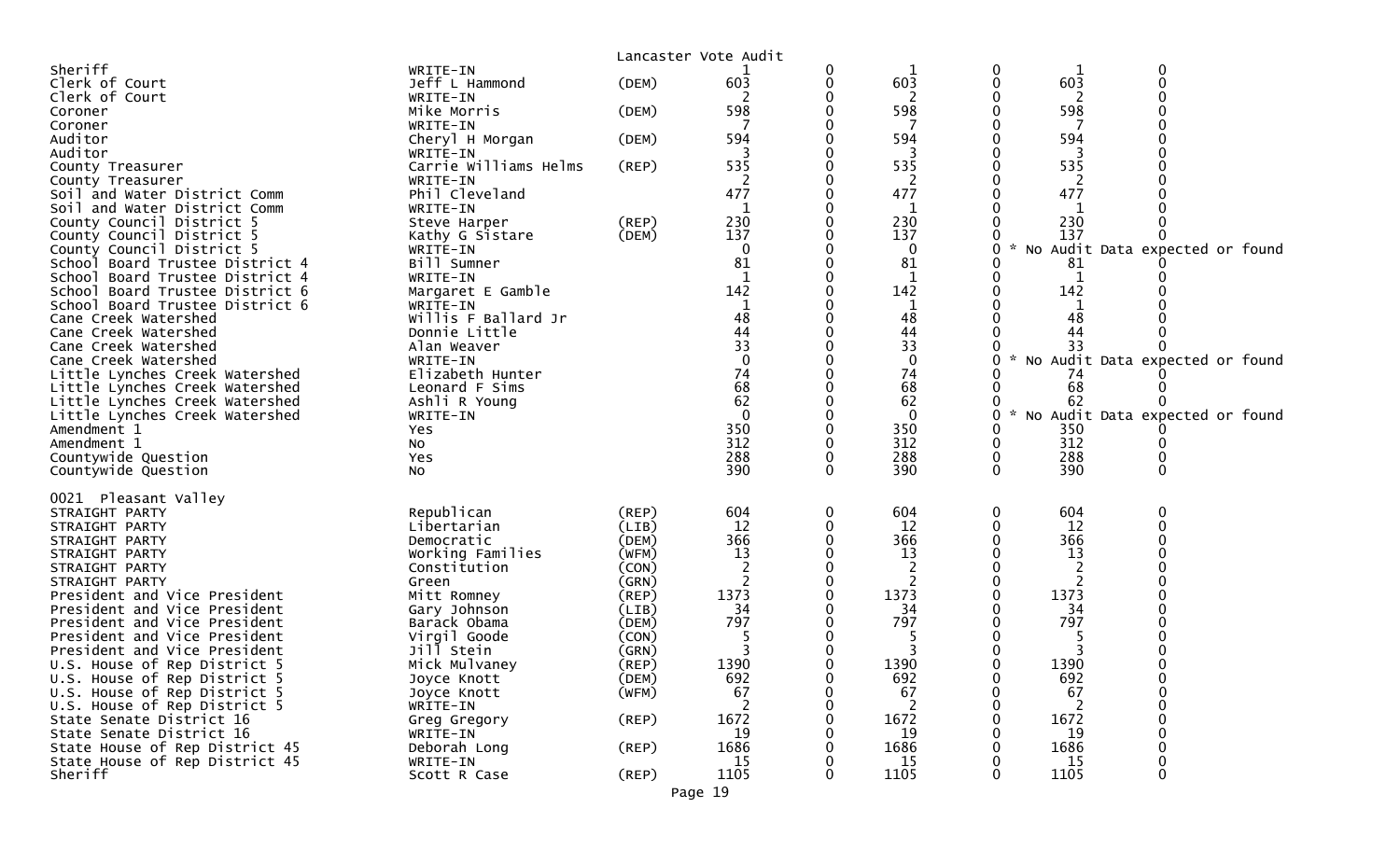|                                                              |                                   |                | Lancaster Vote Audit |   |                |             |            |                                 |
|--------------------------------------------------------------|-----------------------------------|----------------|----------------------|---|----------------|-------------|------------|---------------------------------|
| Sheriff                                                      | Barry Faile                       | (DEM)          | 1034                 | 0 | 1034           | 0           | 1034       | 0                               |
| Sheriff                                                      | WRITE-IN                          |                | 2                    | 0 | 2              | 0           | 2          | $\mathbf 0$                     |
| Clerk of Court                                               | Jeff L Hammond                    | (DEM)          | 1441                 |   | 1441           | 0           | 1441       |                                 |
| Clerk of Court                                               | WRITE-IN                          |                | 16                   | 0 | 16             | 0           | 16         |                                 |
| Coroner                                                      | Mike Morris                       | (DEM)          | 1446                 |   | 1446           | 0           | 1446       |                                 |
| Coroner                                                      | WRITE-IN                          |                | 8                    |   | 8              |             | 8          |                                 |
| Auditor                                                      | Cheryl H Morgan                   | (DEM)          | 1434                 | 0 | 1434           | 0           | 1434       |                                 |
| Auditor                                                      | WRITE-IN<br>Carrie Williams Helms |                | 11<br>1683           | 0 | 11<br>1683     | 0           | 11<br>1683 |                                 |
| County Treasurer                                             | WRITE-IN                          | $($ REP $)$    | 10                   | 0 | 10             | 0           | 10         |                                 |
| County Treasurer<br>Soil and Water District Comm             | Phil Cleveland                    |                | 1258                 |   | 1258           |             | 1258       |                                 |
| Soil and Water District Comm                                 | WRITE-IN                          |                | 10                   |   | 10             |             | 10         |                                 |
| County Council District 7                                    | Brian Carnes                      | $($ REP $)$    | 1687                 | 0 | 1687           |             | 1687       |                                 |
| County Council District 7                                    | WRITE-IN                          |                | 14                   |   | 14             |             | 14         |                                 |
| Amendment 1                                                  | Yes                               |                | 1103                 | 0 | 1103           | 0           | 1103       |                                 |
| Amendment 1                                                  | No                                |                | 977                  | 0 | 977            | 0           | 977        |                                 |
| Countywide Question                                          | Yes                               |                | 1546                 | 0 | 1546           | $\mathbf 0$ | 1546       | $\mathbf 0$                     |
| Countywide Question                                          | No                                |                | 575                  | 0 | 575            | 0           | 575        | $\mathbf 0$                     |
|                                                              |                                   |                |                      |   |                |             |            |                                 |
| 0022 Rich Hill                                               |                                   |                |                      |   |                |             |            |                                 |
| STRAIGHT PARTY                                               | Republican                        | (REP)          | 92                   | 0 | 92             | 0           | 92         | 0                               |
| STRAIGHT PARTY                                               | Libertarian                       | (LIB)          | $\overline{3}$       | 0 | 3              | 0           | 3          | $\Omega$                        |
| STRAIGHT PARTY                                               | Democratic                        | (DEM)          | 29                   | 0 | 29             |             | 29         |                                 |
| STRAIGHT PARTY                                               | Working Families                  | (WFM)          |                      |   |                |             |            |                                 |
| STRAIGHT PARTY                                               | Constitution                      | (CON)          |                      | 0 | 1              |             |            |                                 |
| STRAIGHT PARTY                                               | Green                             | (GRN)          | 2                    | 0 | 2              |             | 2          |                                 |
| President and Vice President                                 | Mitt Romney                       | (REP)          | 407                  |   | 407            |             | 407        |                                 |
| President and Vice President                                 | Gary Johnson                      | (LIB)          |                      |   | 7              |             | -7         |                                 |
| President and Vice President                                 | Barack Obama                      | (DEM)          | 73                   | 0 | 73             |             | 73         |                                 |
| President and Vice President                                 | Virgil Goode                      | (CON)          | $\overline{2}$       |   | 2              |             |            |                                 |
| President and Vice President                                 | Jill Stein                        | (GRN)          | 3                    | 0 | 3              | 0           | 3          |                                 |
| U.S. House of Rep District 5                                 | Mick Mulvaney                     | $($ REP $)$    | 389<br>75            |   | 389<br>75      |             | 389<br>75  |                                 |
| U.S. House of Rep District 5<br>U.S. House of Rep District 5 | Joyce Knott                       | (DEM)<br>(WFM) | 22                   | 0 | 22             | 0           | 22         |                                 |
| U.S. House of Rep District 5                                 | Joyce Knott<br>WRITE-IN           |                | $\overline{2}$       | 0 | $\overline{2}$ |             | 2          |                                 |
| State Senate District 16                                     | Greg Gregory                      | $($ REP $)$    | 439                  | 0 | 439            |             | 439        |                                 |
| State Senate District 16                                     | WRITE-IN                          |                | 4                    | 0 | 4              |             | 4          |                                 |
| State House of Rep District 65                               | Jay Lucas                         | $($ REP $)$    | 437                  | 0 | 437            |             | 437        |                                 |
| State House of Rep District 65                               | WRITE-IN                          |                | 2                    |   | 2              |             | 2          |                                 |
| Sheriff                                                      | Scott R Case                      | (REP)          | 150                  | 0 | 150            |             | 150        |                                 |
| Sheriff                                                      | Barry Faile                       | (DEM)          | 337                  |   | 337            |             | 337        |                                 |
| Sheriff                                                      | WRITE-IN                          |                |                      |   | 1              |             |            |                                 |
| Clerk of Court                                               | Jeff L Hammond                    | (DEM)          | 429                  | 0 | 429            | 0           | 429        |                                 |
| Clerk of Court                                               | WRITE-IN                          |                |                      |   | ົ              | 0           | ົາ         | ∩                               |
| Coroner                                                      | Mike Morris                       | (DEM)          | 419                  | 0 | 419            | 0           | 419        |                                 |
| Coroner                                                      | WRITE-IN                          |                |                      |   |                |             |            |                                 |
| Auditor                                                      | Cheryl H Morgan                   | (DEM)          | 405                  |   | 405            |             | 405        |                                 |
| Auditor                                                      | WRITE-IN                          |                |                      |   |                |             |            |                                 |
| County Treasurer                                             | Carrie Williams Helms             | $($ REP $)$    | 450                  |   | 450            |             | 450        |                                 |
| County Treasurer                                             | WRITE-IN                          |                |                      |   | $\mathbf{1}$   |             |            |                                 |
| Soil and Water District Comm                                 | Phil Cleveland                    |                | 389                  |   | 389            |             | 389        |                                 |
| Soil and Water District Comm                                 | WRITE-IN                          |                | $\Omega$             | O | $\Omega$       | 0           |            | No Audit Data expected or found |
|                                                              |                                   |                | Page 20              |   |                |             |            |                                 |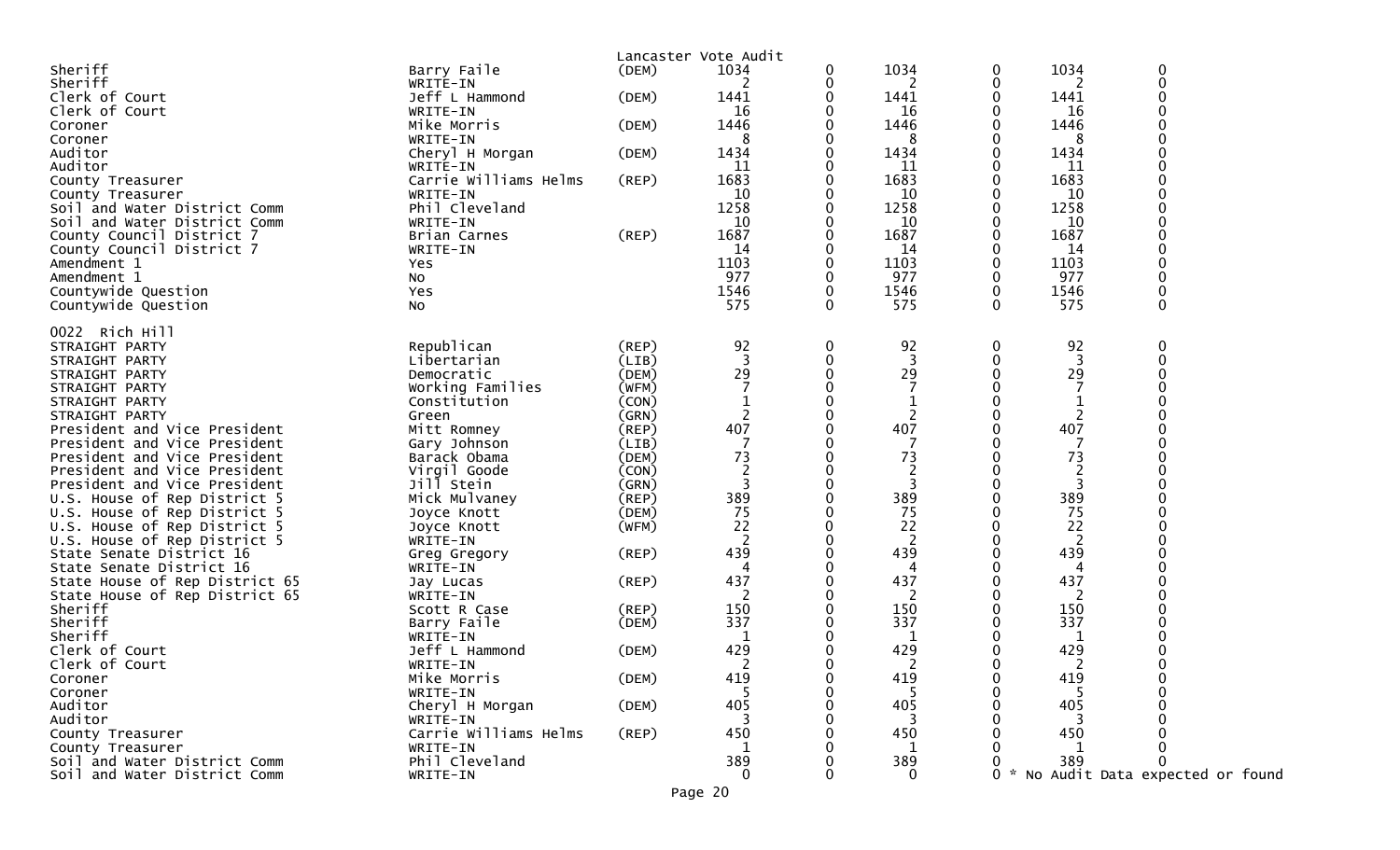| County Council District 5<br>County Council District 5<br>County Council District 5<br>School Board Trustee District 6<br>School Board Trustee District 6<br>Cane Creek Watershed<br>Cane Creek Watershed<br>Cane Creek Watershed<br>Cane Creek Watershed<br>Little Lynches Creek Watershed<br>Little Lynches Creek Watershed<br>Little Lynches Creek Watershed<br>Little Lynches Creek Watershed<br>Amendment 1<br>Amendment 1<br>Countywide Question<br>Countywide Question                                                                          | Steve Harper<br>Kathy G Sistare<br>WRITE-IN<br>Margaret E Gamble<br>WRITE-IN<br>Willis F Ballard Jr<br>Donnie Little<br>Alan Weaver<br>WRITE-IN<br>Elizabeth Hunter<br>Leonard F Sims<br>Ashli R Young<br>WRITE-IN<br>Yes<br><b>NO</b><br>Yes<br>N <sub>O</sub>                      | $($ REP $)$<br>(DEM)                                                                                                                                     | Lancaster Vote Audit<br>264<br>117<br>∩<br>98<br>59<br>55<br>50<br>$\Omega$<br>101<br>168<br>85<br>$\overline{0}$<br>250<br>230<br>176<br>307 |   | 264<br>117<br>$\mathbf 0$<br>98<br>$\mathbf 0$<br>59<br>55<br>50<br>$\Omega$<br>101<br>168<br>85<br>$\Omega$<br>250<br>230<br>176<br>307 | 264<br>0<br>117<br>* No Audit Data expected or found<br>98<br>No Audit Data expected or found<br>$\mathcal{H}$<br>55<br>50<br>No Audit Data expected or found<br>101<br>168<br>85<br>* No Audit Data expected or found<br>250<br>230<br>176<br>0<br>307 |
|--------------------------------------------------------------------------------------------------------------------------------------------------------------------------------------------------------------------------------------------------------------------------------------------------------------------------------------------------------------------------------------------------------------------------------------------------------------------------------------------------------------------------------------------------------|--------------------------------------------------------------------------------------------------------------------------------------------------------------------------------------------------------------------------------------------------------------------------------------|----------------------------------------------------------------------------------------------------------------------------------------------------------|-----------------------------------------------------------------------------------------------------------------------------------------------|---|------------------------------------------------------------------------------------------------------------------------------------------|---------------------------------------------------------------------------------------------------------------------------------------------------------------------------------------------------------------------------------------------------------|
| 0023 Riverside<br>STRAIGHT PARTY<br>STRAIGHT PARTY<br>STRAIGHT PARTY<br>STRAIGHT PARTY<br>STRAIGHT PARTY<br>STRAIGHT PARTY<br>President and Vice President<br>President and Vice President<br>President and Vice President<br>President and Vice President<br>President and Vice President<br>U.S. House of Rep District 5<br>U.S. House of Rep District 5<br>U.S. House of Rep District 5<br>U.S. House of Rep District 5<br>State Senate District 16<br>State Senate District 16<br>State House of Rep District 45<br>State House of Rep District 45 | Republican<br>Libertarian<br>Democratic<br>Working Families<br>Constitution<br>Green<br>Mitt Romney<br>Gary Johnson<br>Barack Obama<br>Virgil Goode<br>Jill Stein<br>Mick Mulvaney<br>Joyce Knott<br>Joyce Knott<br>WRITE-IN<br>Greg Gregory<br>WRITE-IN<br>Deborah Long<br>WRITE-IN | $($ REP $)$<br>(LIB)<br>(DEM)<br>(WFM)<br>(CON)<br>(GRN)<br>(REP)<br>(LIB)<br>(DEM)<br>(CON)<br>(GRN)<br>$($ REP $)$<br>(DEM)<br>(WFM)<br>(REP)<br>(REP) | 115<br>2<br>179<br>16<br>$\mathbf{0}$<br>348<br>6<br>333<br>$\Omega$<br>358<br>290<br>29<br>$\Omega$<br>487<br>478                            | 0 | 115<br>2<br>179<br>16<br>0<br>1<br>348<br>6<br>333<br>$\Omega$<br>358<br>290<br>29<br>$\Omega$<br>487<br>478                             | 115<br>0<br>179<br>16<br>No Audit Data expected or found<br>$\mathcal{H}$<br>348<br>333<br>No Audit Data expected or found<br>$\mathcal{H}$<br>358<br>290<br>29<br>$\sim$<br>No Audit Data expected or found<br>487<br>478                              |
| Sheriff<br>Sheriff<br>Sheriff<br>Clerk of Court<br>Clerk of Court<br>Coroner<br>Coroner<br>Auditor<br>Auditor<br>County Treasurer<br>County Treasurer<br>Soil and Water District Comm<br>Soil and Water District Comm                                                                                                                                                                                                                                                                                                                                  | Scott R Case<br>Barry Faile<br>WRITE-IN<br>Jeff L Hammond<br>WRITE-IN<br>Mike Morris<br>WRITE-IN<br>Cheryl H Morgan<br>WRITE-IN<br>Carrie Williams Helms<br>WRITE-IN<br>Phil Cleveland<br>WRITE-IN                                                                                   | (REP)<br>(DEM)<br>(DEM)<br>(DEM)<br>(DEM)<br>(REP)                                                                                                       | 230<br>450<br>$\Omega$<br>594<br>584<br>$\overline{2}$<br>573<br>0<br>503<br>453<br><sup>2</sup>                                              |   | 230<br>450<br>$\Omega$<br>594<br>584<br>$\overline{2}$<br>573<br>0<br>503<br>453<br>2                                                    | 230<br>450<br>* No Audit Data expected or found<br>594<br>584<br>$\overline{2}$<br>$\mathbf{0}$<br>573<br>* No Audit Data expected or found<br>503<br>2<br>453<br>2                                                                                     |
| County Council District 1                                                                                                                                                                                                                                                                                                                                                                                                                                                                                                                              | Larry McCullough                                                                                                                                                                                                                                                                     | $($ REP $)$                                                                                                                                              | 209                                                                                                                                           |   | 209                                                                                                                                      | 209                                                                                                                                                                                                                                                     |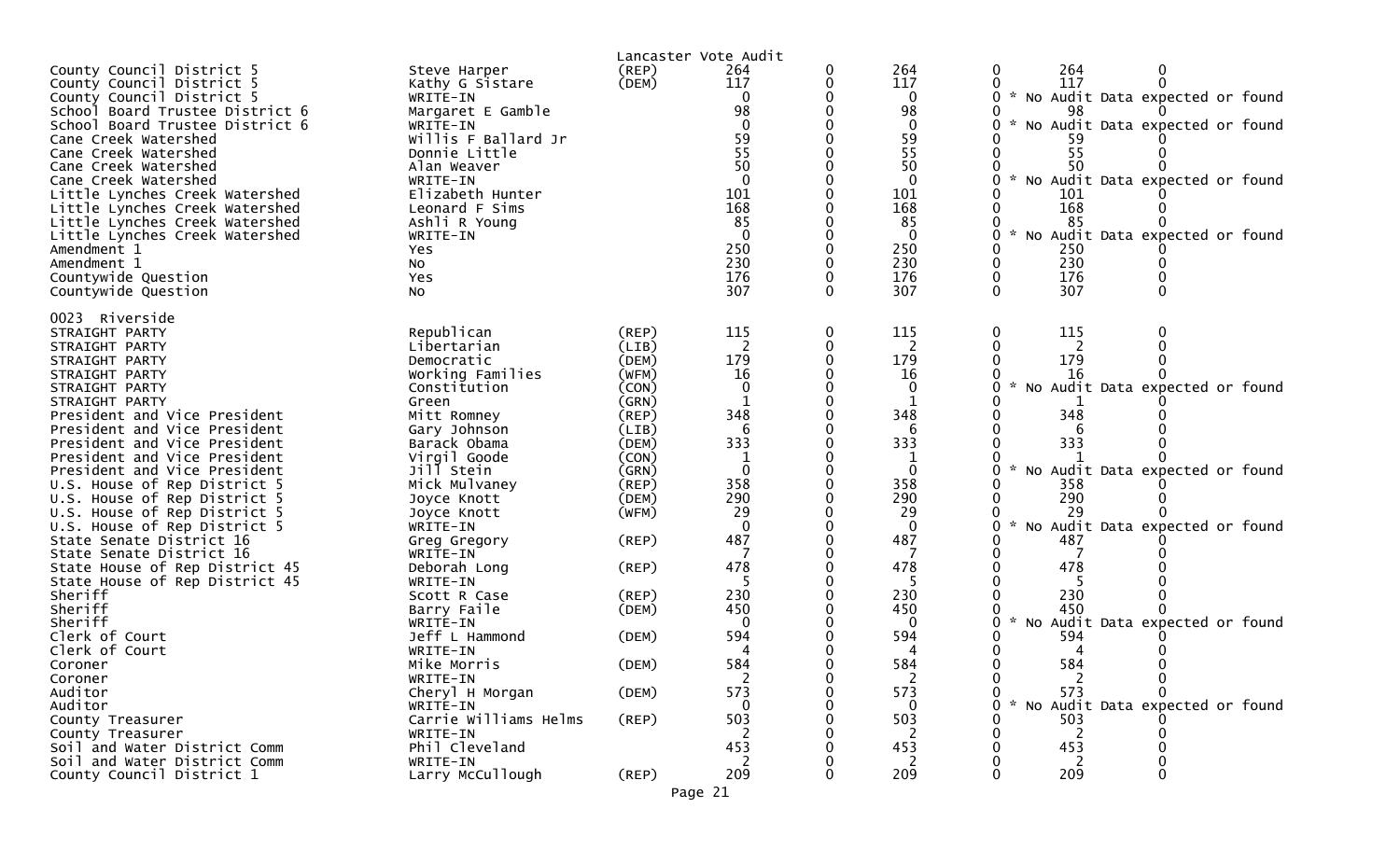|                                 |                       | Lancaster Vote Audit |                |   |                |         |                                 |             |  |
|---------------------------------|-----------------------|----------------------|----------------|---|----------------|---------|---------------------------------|-------------|--|
| County Council District 1       | WRITE-IN              |                      | 0              | 0 | 0              | 0       | No Audit Data expected or found |             |  |
| School Board Trustee District 4 | Bill Sumner           |                      | 289            | 0 | 289            | 0       | 289                             |             |  |
| School Board Trustee District 4 | WRITE-IN              |                      |                |   |                | 0       | 2                               |             |  |
| Cane Creek Watershed            | Willis F Ballard Jr   |                      | 277            |   | 277            |         | 277                             |             |  |
| Cane Creek Watershed            | Donnie Little         |                      | 244            |   | 244            |         | 244                             |             |  |
| Cane Creek Watershed            | Alan Weaver           |                      | 219            |   | 219            |         | 219                             |             |  |
| Cane Creek Watershed            | WRITE-IN              |                      | 6              |   | 6              |         | 6                               |             |  |
| Amendment 1                     | Yes                   |                      | 349            |   | 349            |         | 349                             |             |  |
| Amendment 1                     | No                    |                      | 304            |   | 304            |         | 304                             |             |  |
| Countywide Question             | Yes                   |                      | 359            |   | 359            |         | 359                             |             |  |
| Countywide Question             | No                    |                      | 306            | 0 | 306            | 0       | 306                             | 0           |  |
| 0024 Spring Hill                |                       |                      |                |   |                |         |                                 |             |  |
| STRAIGHT PARTY                  | Republican            | (REP)                | 190            | 0 | 190            | 0       | 190                             | 0           |  |
| STRAIGHT PARTY                  | Libertarian           | (LIB)                | 6              | 0 | 6              | 0       | 6                               | $\mathbf 0$ |  |
| STRAIGHT PARTY                  | Democratic            | (DEM)                | 122            | 0 | 122            | 0       | 122                             | $\mathbf 0$ |  |
| STRAIGHT PARTY                  | Working Families      | (WFM)                | 19             |   | 19             |         | 19                              |             |  |
| STRAIGHT PARTY                  | Constitution          | (CON)                |                | 0 |                | 0       |                                 |             |  |
| STRAIGHT PARTY                  | Green                 | (GRN)                | 2              | 0 | 2              |         | 2                               |             |  |
| President and Vice President    | Mitt Romney           | $($ REP $)$          | 606            |   | 606            |         | 606                             |             |  |
| President and Vice President    | Gary Johnson          | (LIB)                | 13             |   | 13             |         | 13                              |             |  |
| President and Vice President    | Barack Obama          | (DEM)                | 256            |   | 256            |         | 256                             |             |  |
| President and Vice President    | Virgil Goode          | (CON)                |                |   |                |         |                                 |             |  |
| President and Vice President    | Jill Stein            | (GRN)                |                | 0 |                | 0       |                                 |             |  |
| U.S. House of Rep District 5    | Mick Mulvaney         | (REP)                | 607            |   | 607            |         | 607                             |             |  |
| U.S. House of Rep District 5    | Joyce Knott           | (DEM)                | 206            |   | 206            |         | 206                             |             |  |
| U.S. House of Rep District 5    | Joyce Knott           | (WFM)                | 51             | 0 | 51             |         | 51                              |             |  |
| U.S. House of Rep District 5    | WRITE-IN              |                      | $\mathbf{0}$   |   | $\mathbf{0}$   | 0<br>No | Audit Data expected or found    |             |  |
| State Senate District 16        | Greg Gregory          | (REP)                | 703            |   | 703            |         | 703                             |             |  |
| State Senate District 16        | WRITE-IN              |                      |                |   | 5              |         |                                 |             |  |
| State House of Rep District 53  | Richie Yow            | (REP)                | 530            |   | 530            |         | 530                             |             |  |
| State House of Rep District 53  | Phil Powell           | (PET)                | 31             |   | 31             |         | 31                              |             |  |
| State House of Rep District 53  | Ted Martin Vick       | (DEM)                | 285            |   | 285            |         | 285                             |             |  |
| State House of Rep District 53  | WRITE-IN              |                      | $\overline{A}$ |   | 4              |         | 4                               |             |  |
| Sheriff                         | Scott R Case          | (REP)                | 288            |   | 288            |         | 288                             |             |  |
| Sheriff                         | Barry Faile           | (DEM)                | 593            |   | 593            |         | 593                             |             |  |
| Sheriff                         | WRITE-IN              |                      | $\overline{c}$ |   | $\overline{c}$ |         | 2                               |             |  |
| Clerk of Court                  | Jeff L Hammond        | (DEM)                | 713            |   | 713            |         | 713                             |             |  |
| Clerk of Court                  | WRITE-IN              |                      |                |   |                |         |                                 |             |  |
| Coroner                         | Mike Morris           | (DEM)                | 713            | 0 | 713            | 0       | 713                             |             |  |
| Coroner                         | WRITE-IN              |                      | 4              |   | 4              |         | 4                               |             |  |
| Auditor                         | Cheryl H Morgan       | (DEM)                | 696            |   | 696            |         | 696                             |             |  |
| Auditor                         | WRITE-IN              |                      | 1              |   | 1              |         | 1                               |             |  |
| County Treasurer                | Carrie Williams Helms | (REP)                | 736            | 0 | 736            | 0       | 736                             |             |  |
| County Treasurer                | WRITE-IN              |                      | 3              | 0 | 3              | 0       | 3                               | 0           |  |
| Soil and Water District Comm    | Phil Cleveland        |                      | 598            |   | 598            | 0       | 598                             |             |  |
| Soil and Water District Comm    | WRITE-IN              |                      | 0              |   | $\mathbf{0}$   | 0       | No Audit Data expected or found |             |  |
| County Council District 3       | Bob Bundy             | $($ REP $)$          | 742            |   | 742            |         | 742                             |             |  |
| County Council District 3       | WRITE-IN              |                      | 1              |   | 1              |         | 1                               |             |  |
| Cane Creek Watershed            | Willis F Ballard Jr   |                      | 115            |   | 115            |         | 115                             |             |  |
| Cane Creek Watershed            | Donnie Little         |                      | 110            |   | 110            |         | 110                             |             |  |
| Cane Creek Watershed            | Alan Weaver           |                      | 95             | 0 | 95             | 0       | 95                              | 0           |  |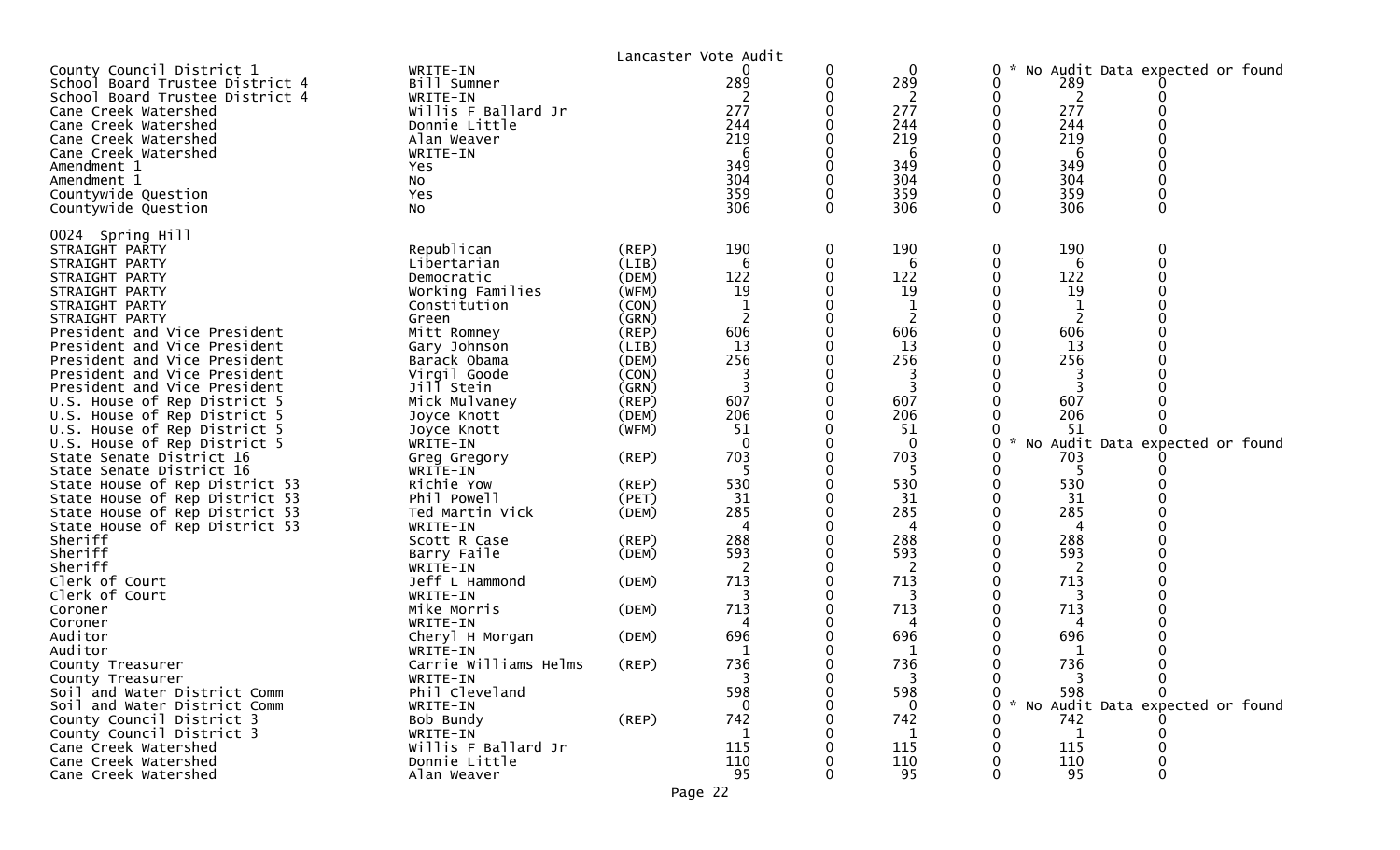|                                |                       |             | Lancaster Vote Audit |                |                |                  |                     |                                 |
|--------------------------------|-----------------------|-------------|----------------------|----------------|----------------|------------------|---------------------|---------------------------------|
| Cane Creek Watershed           | WRITE-IN              |             | 3                    | 0              | 3              | 0                | 3                   | $\mathbf 0$                     |
| Amendment 1                    | Yes                   |             | 395                  | $\Omega$       | 395            | $\mathbf{0}$     | 395                 | $\mathbf 0$                     |
| Amendment 1                    | NO.                   |             | 449                  | $\Omega$       | 449            | $\mathbf 0$      | 449                 | $\mathbf 0$                     |
| Countywide Question            | Yes                   |             | 342                  | $\Omega$       | 342            | 0                | 342                 | $\mathbf 0$                     |
| Countywide Question            | NO.                   |             | 526                  | $\mathbf 0$    | 526            | $\mathbf 0$      | 526                 | $\mathbf 0$                     |
|                                |                       |             |                      |                |                |                  |                     |                                 |
| 0025 Unity                     |                       |             |                      |                |                |                  |                     |                                 |
| STRAIGHT PARTY                 | Republican            | (REP)       | 89                   | 0              | 89             | $\boldsymbol{0}$ | 89                  | $\boldsymbol{0}$                |
| STRAIGHT PARTY                 | Libertarian           | (LIB)       | $\mathbf{1}$         | $\mathbf 0$    | $\mathbf{1}$   | $\mathbf 0$      | $\mathbf{1}$        | $\mathbf 0$                     |
| STRAIGHT PARTY                 | Democratic            | (DEM)       | 77                   | $\mathbf 0$    | 77             | $\mathbf 0$      | 77                  | $\mathbf 0$                     |
| STRAIGHT PARTY                 | Working Families      | (WFM)       | 16                   | $\Omega$       | 16             | $\Omega$         | 16                  | $\Omega$                        |
| STRAIGHT PARTY                 | Constitution          | (CON)       | $\mathbf{1}$         | $\Omega$       | 1              | $\Omega$         | $\mathbf{1}$        |                                 |
| STRAIGHT PARTY                 | Green                 | (GRN)       | $\mathbf{1}$         | $\Omega$       | $\mathbf 1$    | $\Omega$         | $\mathbf 1$         |                                 |
| President and Vice President   | Mitt Romney           | $($ REP $)$ | 419                  | $\Omega$       | 419            | $\Omega$         | 419                 |                                 |
| President and Vice President   |                       | (LIB)       | -5                   | $\mathbf 0$    | -5             | $\mathbf 0$      | -5                  | $\Omega$                        |
|                                | Gary Johnson          |             |                      | $\Omega$       |                | $\Omega$         |                     |                                 |
| President and Vice President   | Barack Obama          | (DEM)       | 201                  | $\mathbf 0$    | 201            | $\mathbf 0$      | 201                 |                                 |
| President and Vice President   | Virgil Goode          | (CON)       | $\overline{2}$       |                | $\overline{2}$ |                  | 2                   |                                 |
| President and Vice President   | Jill Stein            | (GRN)       | $\overline{4}$       | $\Omega$       | 4              | $\Omega$         | 4                   |                                 |
| U.S. House of Rep District 5   | Mick Mulvaney         | (REP)       | 405                  | $\mathbf 0$    | 405            | $\Omega$         | 405                 |                                 |
| U.S. House of Rep District 5   | Joyce Knott           | (DEM)       | 188                  | $\Omega$       | 188            | $\Omega$         | 188                 |                                 |
| U.S. House of Rep District 5   | Joyce Knott           | (WFM)       | 25                   |                | 25             | $\Omega$         | 25                  |                                 |
| U.S. House of Rep District 5   | WRITE-IN              |             | $\overline{0}$       | $\mathbf 0$    | $\mathbf 0$    | 0                | $\mathcal{H}$<br>No | Audit Data expected or found    |
| State Senate District 16       | Greg Gregory          | (REF)       | 516                  | $\Omega$       | 516            | 0                | 516                 |                                 |
| State Senate District 16       | WRITE-IN              |             | $\overline{4}$       | $\mathbf 0$    | $\overline{4}$ | $\mathbf 0$      | $\overline{4}$      |                                 |
| State House of Rep District 44 | Ryan Payne            | (REP)       | 226                  | $\Omega$       | 226            | $\Omega$         | 226                 |                                 |
| State House of Rep District 44 | Joseph Coy            | (PET)       | 129                  | $\mathbf 0$    | 129            | $\mathbf 0$      | 129                 |                                 |
| State House of Rep District 44 | Mandy Powers Norrell  | (DEM)       | 267                  | $\Omega$       | 267            | $\Omega$         | 267                 | $\Omega$                        |
| State House of Rep District 44 | WRITE-IN              |             | 1                    | $\overline{0}$ | 1              | $\Omega$         | 1                   |                                 |
| Sheriff                        | Scott R Case          | (REP)       | 190                  | $\mathbf 0$    | 190            | $\mathbf 0$      | 190                 |                                 |
| Sheriff                        | Barry Faile           | (DEM)       | 436                  | $\Omega$       | 436            | $\Omega$         | 436                 |                                 |
| Sheriff                        | WRITE-IN              |             | $\mathbf 1$          | $\mathbf 0$    | $\mathbf{1}$   | $\mathbf 0$      | 1                   |                                 |
| Clerk of Court                 | Jeff L Hammond        | (DEM)       | 552                  | $\Omega$       | 552            |                  | 552                 |                                 |
| Clerk of Court                 | WRITE-IN              |             | $\overline{2}$       | 0              | $\overline{2}$ | $\mathbf 0$      |                     |                                 |
| Coroner                        | Mike Morris           | (DEM)       | 563                  | $\Omega$       | 563            | $\Omega$         | 563                 |                                 |
| Coroner                        | WRITE-IN              |             | 1                    | $\mathbf 0$    | 1              | $\Omega$         |                     |                                 |
| Auditor                        | Cheryl H Morgan       | (DEM)       | 549                  | $\Omega$       | 549            | $\mathbf 0$      | 549                 |                                 |
| Auditor                        | WRITE-IN              |             | $\Omega$             | $\Omega$       | 0              | $\mathbf{0}$     | $\sim$              | No Audit Data expected or found |
| County Treasurer               | Carrie Williams Helms | (REP)       | 531                  | $\mathbf 0$    | 531            | 0                | 531                 |                                 |
| County Treasurer               | WRITE-IN              |             | 3                    | $\Omega$       | 3              | $\Omega$         | 3                   |                                 |
| Soil and Water District Comm   | Phil Cleveland        |             | 478                  | $\mathbf 0$    | 478            | $\mathbf 0$      | 478                 |                                 |
| Soil and Water District Comm   | WRITE-IN              |             |                      | $\Omega$       | -1             | $\Omega$         |                     |                                 |
| County Council District 3      | Bob Bundy             | (REP)       | 536                  | $\mathbf 0$    | 536            | $\mathbf 0$      | 536                 | $\Omega$                        |
| County Council District 3      | WRITE-IN              |             | -5                   | $\Omega$       | -5             | $\Omega$         | -5                  | $\Omega$                        |
| Cane Creek Watershed           | Willis F Ballard Jr   |             | 392                  | $\Omega$       | 392            | $\Omega$         | 392                 |                                 |
| Cane Creek Watershed           | Donnie Little         |             | 382                  | $\mathbf 0$    | 382            | $\mathbf 0$      | 382                 |                                 |
| Cane Creek Watershed           | Alan Weaver           |             | 319                  |                | 319            |                  | 319                 |                                 |
| Cane Creek Watershed           | WRITE-IN              |             | $\mathbf{1}$         | $\mathbf 0$    | $\mathbf{1}$   | $\mathbf 0$      | $\mathbf 1$         | $\mathbf 0$                     |
| Amendment 1                    | Yes                   |             | 317                  |                | 317            | $\Omega$         | 317                 |                                 |
| Amendment 1                    | No                    |             | 287                  | $\mathbf 0$    | 287            | $\mathbf 0$      | 287                 |                                 |
| Countywide Question            | Yes                   |             | 296                  | $\Omega$       | 296            | $\Omega$         | 296                 |                                 |
| Countywide Question            | NO.                   |             | 323                  | $\Omega$       | 323            | $\Omega$         | 323                 | $\Omega$                        |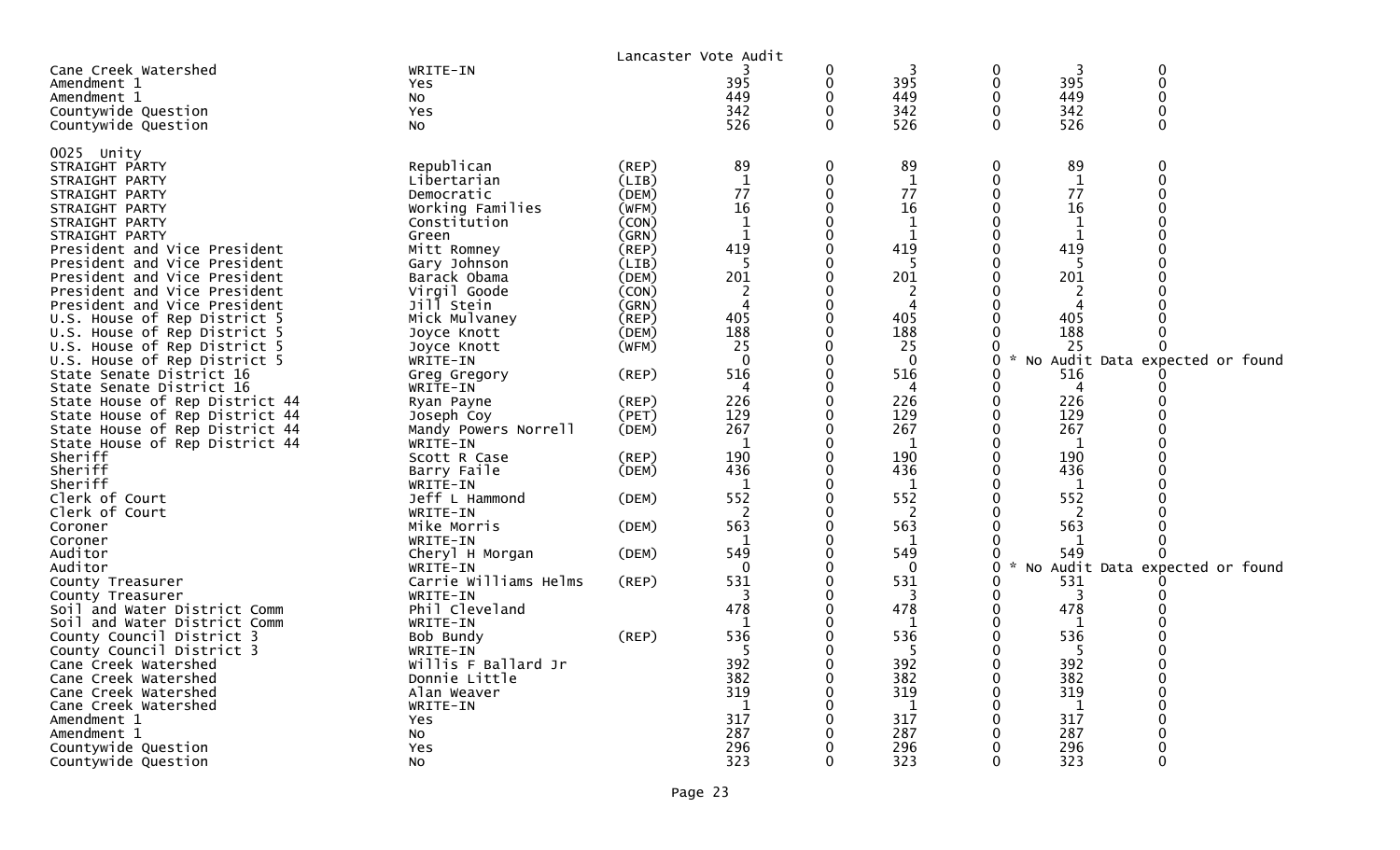| 0026 Van Wyck                  |                       |             |                |              |                |                                                  |
|--------------------------------|-----------------------|-------------|----------------|--------------|----------------|--------------------------------------------------|
| STRAIGHT PARTY                 | Republican            | (REP)       | 142            |              | 142            | 142                                              |
| STRAIGHT PARTY                 | Libertarian           | (LIB)       | Δ              | $\Omega$     |                | $\Omega$                                         |
| STRAIGHT PARTY                 | Democratic            | (DEM)       | 143            | 0            | 143            | 143                                              |
| STRAIGHT PARTY                 | Working Families      | (WFM)       | 2              | 0            | 2              |                                                  |
| STRAIGHT PARTY                 | Constitution          | (CON)       | $\mathbf 0$    |              | 0              | No Audit Data expected or found<br>$\sim$        |
| STRAIGHT PARTY                 | Green                 | (GRN)       | $\mathbf{1}$   | 0            | $\mathbf{1}$   |                                                  |
| President and Vice President   | Mitt Romney           | $($ REP $)$ | 334            |              | 334            | 334                                              |
|                                |                       | (LIB)       | 8              |              | 8              | 8                                                |
| President and Vice President   | Gary Johnson          |             |                |              |                |                                                  |
| President and Vice President   | Barack Obama          | (DEM)       | 278            |              | 278            | 278                                              |
| President and Vice President   | Virgil Goode          | (CON)       | $\overline{c}$ |              |                |                                                  |
| President and Vice President   | Jill Stein            | (GRN)       | $\Omega$       | 0            | $\Omega$       | No Audit Data expected or found                  |
| U.S. House of Rep District 5   | Mick Mulvaney         | $($ REP)    | 334            |              | 334            | 334                                              |
| U.S. House of Rep District 5   | Joyce Knott           | (DEM)       | 252            |              | 252            | 252                                              |
| U.S. House of Rep District 5   | Joyce Knott           | (WFM)       | 25             |              | 25             | 25                                               |
| U.S. House of Rep District 5   | WRITE-IN              |             | $\Omega$       |              | $\Omega$       | * No Audit Data expected or found                |
| State Senate District 16       | Greg Gregory          | (REP)       | 431            |              | 431            | 431                                              |
| State Senate District 16       | WRITE-IN              |             | $\mathbf{1}$   |              | 1              | $\mathbf 1$                                      |
| State House of Rep District 45 | Deborah Long          | (REP)       | 420            |              | 420            | 420                                              |
| State House of Rep District 45 | WRITE-IN              |             |                |              | 3              |                                                  |
| Sheriff                        | Scott R Case          | $($ REP $)$ | 247            | 0            | 247            | 247                                              |
| Sheriff                        | Barry Faile           | (DEM)       | 362            |              | 362            | 362                                              |
|                                |                       |             | $\Omega$       |              |                | $\mathcal{H}$                                    |
| Sheriff                        | WRITE-IN              |             |                |              | $\Omega$       | No Audit Data expected or found                  |
| Clerk of Court                 | Jeff L Hammond        | (DEM)       | 475            |              | 475            | 475                                              |
| Clerk of Court                 | WRITE-IN              |             | $\mathbf{1}$   |              | 1              | $\mathbf{1}$                                     |
| Coroner                        | Mike Morris           | (DEM)       | 472            |              | 472            | 472                                              |
| Coroner                        | WRITE-IN              |             | 1              |              | 1              | 1                                                |
| Auditor                        | Cheryl H Morgan       | (DEM)       | 474            |              | 474            | 474                                              |
| Auditor                        | WRITE-IN              |             | 1              |              | 1              | 1                                                |
| County Treasurer               | Carrie Williams Helms | (REP)       | 439            |              | 439            | 439                                              |
| County Treasurer               | WRITE-IN              |             | -1             |              | -1             |                                                  |
| Soil and Water District Comm   | Phil Cleveland        |             | 361            |              | 361            | 361                                              |
| Soil and Water District Comm   | WRITE-IN              |             | $\Omega$       |              | $\Omega$       | No Audit Data expected or found                  |
| County Council District 1      | Larry McCullough      | (REP)       | 427            |              | 427            | 427                                              |
| County Council District 1      | WRITE-IN              |             |                |              | 2              | 2                                                |
| Amendment 1                    | Yes                   |             | 308            |              | 308            | 308                                              |
| Amendment 1                    | No                    |             | 295            | $\Omega$     | 295            | 295<br>0                                         |
|                                |                       |             | 377            |              | 377            | 377                                              |
| Countywide Question            | Yes                   |             |                |              |                |                                                  |
| Countywide Question            | No                    |             | 228            | $\mathbf{0}$ | 228            | 228<br>$\mathbf{0}$<br>$\Omega$                  |
|                                |                       |             |                |              |                |                                                  |
| 0027 Wylie Park                |                       |             |                |              |                |                                                  |
| STRAIGHT PARTY                 | Republican            | (REP)       | 121            | 0            | 121            | 121<br>0<br>$\Omega$                             |
| STRAIGHT PARTY                 | Libertarian           | (LIB)       | $\overline{c}$ | 0            | $\overline{2}$ | 2                                                |
| STRAIGHT PARTY                 | Democratic            | (DEM)       | 94             | $\Omega$     | 94             | 94<br>0                                          |
| STRAIGHT PARTY                 | Working Families      | (WFM)       |                |              |                |                                                  |
| STRAIGHT PARTY                 | Constitution          | (CON)       | $\mathbf 0$    | 0            | $\mathbf 0$    | $\mathcal{H}$<br>No Audit Data expected or found |
| STRAIGHT PARTY                 | Green                 | (GRN)       |                |              | $\mathcal{L}$  |                                                  |
| President and Vice President   | Mitt Romney           | (REP)       | 569            |              | 569            | 569                                              |
| President and Vice President   | Gary Johnson          | (LIB)       |                |              |                |                                                  |
| President and Vice President   | Barack Obama          | (DEM)       | 254            |              | 254            | 254                                              |
| President and Vice President   | Virgil Goode          | (CON)       |                |              |                | $\sim$<br>No Audit Data expected or found        |
| President and Vice President   | Jill Stein            | (GRN)       | 2              | 0            | 2              | 2                                                |
|                                |                       |             |                |              |                |                                                  |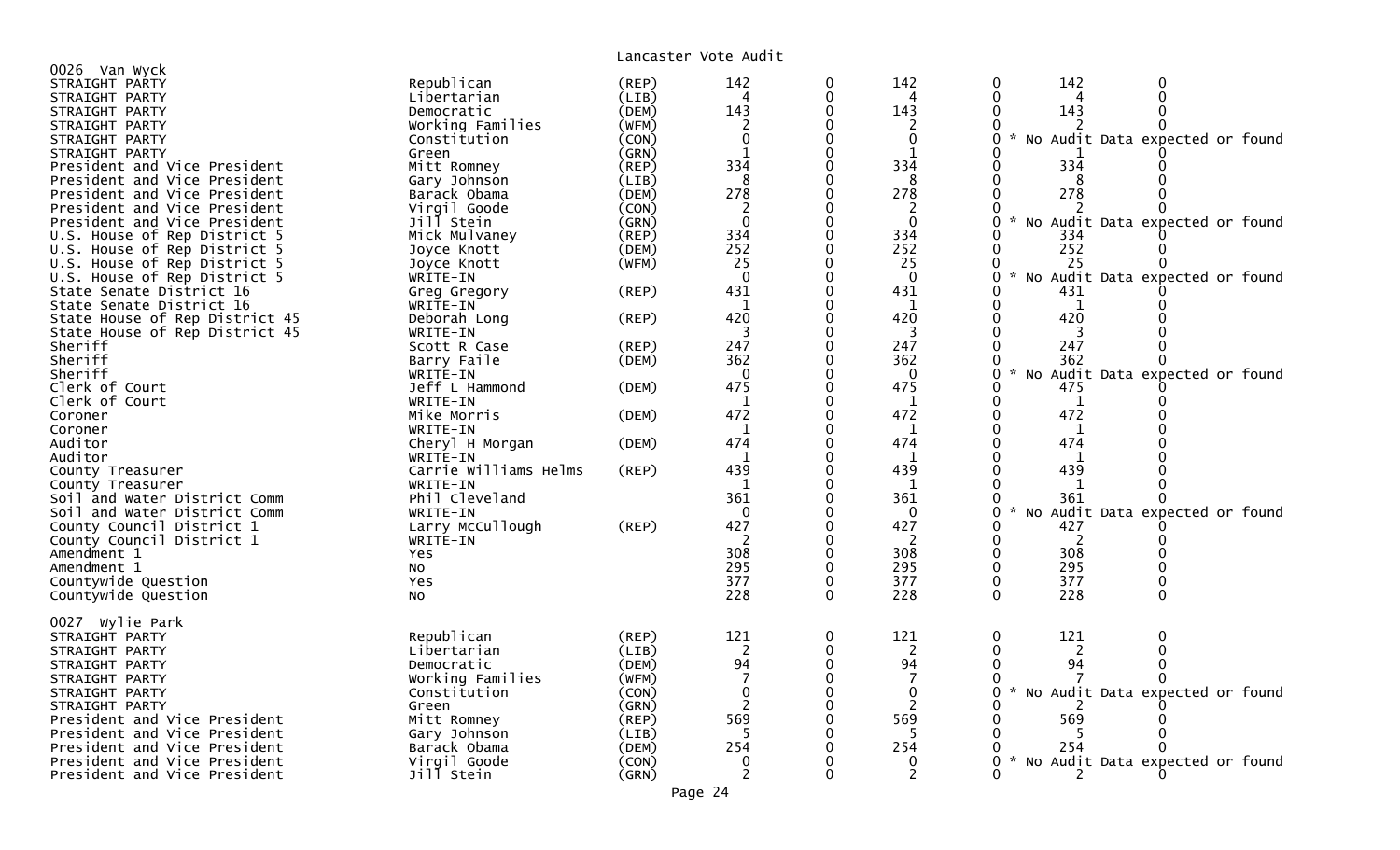| U.S. House of Rep District 5                                 |                              |                | Lancaster Vote Audit<br>584                |          | 584                   | 0        | 584    | $\Omega$                          |
|--------------------------------------------------------------|------------------------------|----------------|--------------------------------------------|----------|-----------------------|----------|--------|-----------------------------------|
| U.S. House of Rep District 5                                 | Mick Mulvaney<br>Joyce Knott | (REP)<br>(DEM) | 218                                        | 0<br>0   | 218                   | 0        | 218    | $\Omega$                          |
| U.S. House of Rep District 5                                 | Joyce Knott                  | (WFM)          | 22                                         |          | 22                    |          | 22     |                                   |
| U.S. House of Rep District 5                                 | WRITE-IN                     |                |                                            |          | 1                     |          | 1      |                                   |
| State Senate District 16                                     | Greg Gregory                 | $($ REP $)$    | 709                                        |          | 709                   |          | 709    |                                   |
| State Senate District 16                                     | WRITE-IN                     |                |                                            |          |                       |          |        |                                   |
| State House of Rep District 45                               | Deborah Long                 | (REP)          | 681                                        |          | 681                   |          | 681    |                                   |
| State House of Rep District 45                               | WRITE-IN                     |                | 10                                         |          | 10                    |          | 10     |                                   |
| Sheriff                                                      | Scott R Case                 | (REP)          | 248                                        |          | 248                   |          | 248    |                                   |
| Sheriff                                                      | Barry Faile                  | (DEM)          | 567                                        |          | 567                   |          | 567    |                                   |
| Sheriff                                                      | WRITE-IN                     |                | 2                                          |          | $\overline{2}$        |          | 2      |                                   |
| Clerk of Court                                               | Jeff L Hammond               | (DEM)          | 724                                        |          | 724                   |          | 724    |                                   |
| Clerk of Court                                               | WRITE-IN                     |                |                                            |          | 3                     |          |        |                                   |
| Coroner                                                      | Mike Morris                  | (DEM)          | 710                                        |          | 710                   |          | 710    |                                   |
| Coroner                                                      | WRITE-IN                     |                | 6                                          |          | 6                     |          | 6      |                                   |
| Auditor                                                      | Cheryl H Morgan              | (DEM)          | 698                                        |          | 698                   |          | 698    |                                   |
| Auditor                                                      | WRITE-IN                     |                | 5                                          |          | 5                     |          | -5     |                                   |
| County Treasurer                                             | Carrie Williams Helms        | (REP)          | 705                                        |          | 705                   |          | 705    |                                   |
| County Treasurer                                             | WRITE-IN                     |                |                                            |          | 3                     |          |        |                                   |
| Soil and Water District Comm                                 | Phil Cleveland               |                | 644                                        |          | 644                   |          | 644    |                                   |
| Soil and Water District Comm                                 | WRITE-IN                     |                |                                            |          | 6                     |          |        |                                   |
| School Board Trustee District 4                              | Bill Sumner                  |                | 670                                        |          | 670                   |          | 670    |                                   |
| School Board Trustee District 4                              | WRITE-IN                     |                |                                            |          |                       |          |        |                                   |
| City Council District 3                                      | Linda Blackmon-Brace         |                |                                            |          |                       |          |        |                                   |
| City Council District 3                                      | Jackie Harris                |                | 24<br>$\Omega$                             |          | 24<br>$\mathbf{0}$    |          | 24     |                                   |
| City Council District 3<br>City Council District 6           | WRITE-IN<br>Sara Eddins      |                | 339                                        |          | 339                   |          | 339    | No Audit Data expected or found   |
| City Council District 6                                      | WRITE-IN                     |                | 2                                          |          | 2                     |          | 2      |                                   |
| Amendment 1                                                  | Yes                          |                | 485                                        |          | 485                   |          | 485    |                                   |
| Amendment 1                                                  | No                           |                | 327                                        |          | 327                   |          | 327    |                                   |
| Countywide Question                                          | Yes                          |                | 467                                        | 0        | 467                   | 0        | 467    |                                   |
| Countywide Question                                          | No                           |                | 357                                        | 0        | 357                   | $\Omega$ | 357    |                                   |
|                                                              |                              |                |                                            |          |                       |          |        |                                   |
| 0029 Belair II                                               |                              |                |                                            |          |                       |          |        |                                   |
| STRAIGHT PARTY                                               | Republican                   | (REP)          | 546                                        | 0        | 546                   | 0        | 546    |                                   |
| STRAIGHT PARTY                                               | Libertarian                  | (LIB)          |                                            |          | 5                     |          |        |                                   |
| STRAIGHT PARTY                                               | Democratic                   | (DEM)          | 295                                        | 0        | 295                   |          | 295    |                                   |
| STRAIGHT PARTY                                               | Working Families             | (WFM)          | 13                                         |          | 13                    |          | 13     |                                   |
| STRAIGHT PARTY                                               | Constitution                 | (CON)          |                                            |          |                       |          |        |                                   |
| STRAIGHT PARTY                                               | Green                        | (GRN)          | 0                                          |          | 0                     | 0        |        | * No Audit Data expected or found |
| President and Vice President                                 | Mitt Romney                  | $($ REP $)$    | 1242                                       |          | 1242                  |          | 1242   |                                   |
| President and Vice President                                 | Gary Johnson                 | (LIB)          | 23                                         | 0        | 23<br>661             | 0        | 23     |                                   |
| President and Vice President<br>President and Vice President | Barack Obama                 | (DEM)          | 661<br>כ                                   |          | $\mathbf{z}$          | 0        | 661    |                                   |
| President and Vice President                                 | Virgil Goode<br>Jill Stein   | (CON)<br>(GRN) | $\overline{\phantom{a}}$<br>$\overline{2}$ | 0        | ر -<br>$\overline{2}$ | 0        | 3<br>2 | 0                                 |
| U.S. House of Rep District 5                                 | Mick Mulvaney                | (REP)          | 1237                                       |          | 1237                  |          | 1237   | $\mathbf 0$                       |
| U.S. House of Rep District 5                                 | Joyce Knott                  | (DEM)          | 581                                        |          | 581                   |          | 581    |                                   |
| U.S. House of Rep District 5                                 | Joyce Knott                  | (WFM)          | 61                                         |          | 61                    |          | 61     |                                   |
| U.S. House of Rep District 5                                 | WRITE-IN                     |                | 3                                          |          | -3                    |          | -3     |                                   |
| State Senate District 16                                     | Greg Gregory                 | $($ REP $)$    | 1460                                       |          | 1460                  |          | 1460   |                                   |
| State Senate District 16                                     | WRITE-IN                     |                | 17                                         |          | 17                    |          | 17     |                                   |
| State House of Rep District 45                               | Deborah Long                 | $($ REP $)$    | 1479                                       | $\Omega$ | 1479                  | $\Omega$ | 1479   | $\mathbf{0}$                      |
|                                                              |                              |                | Page 25                                    |          |                       |          |        |                                   |
|                                                              |                              |                |                                            |          |                       |          |        |                                   |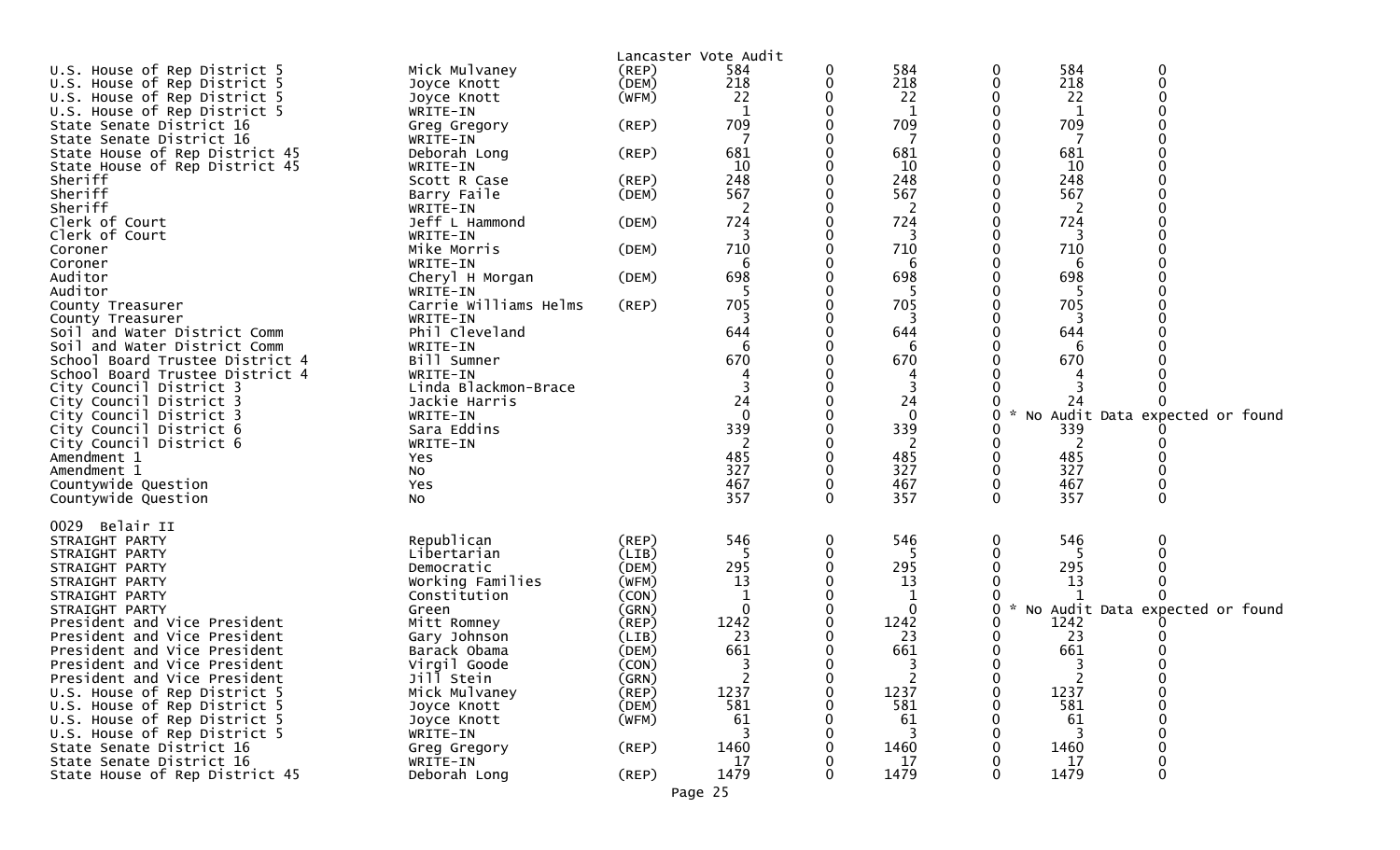| Lancaster Vote Audit<br>State House of Rep District 45<br>14<br>0<br>WRITE-IN<br>14<br>14<br>0<br>0<br>962<br>962<br>962<br>$\mathbf 0$<br>$($ REP $)$<br>0<br>Sheriff<br>Scott R Case<br>0<br>912<br>912<br>Sheriff<br>912<br>Barry Faile<br>(DEM)<br>0<br>Sheriff<br>3<br>WRITE-IN<br>0<br>0<br>3<br>Jeff L Hammond<br>1261<br>1261<br>1261<br>Clerk of Court<br>(DEM)<br>0<br>0<br>Clerk of Court<br>0<br>WRITE-IN<br>16<br>16<br>16<br>Mike Morris<br>1240<br>1240<br>1240<br>(DEM)<br>0<br>0<br>Coroner<br>19<br>19<br>19<br>WRITE-IN<br>0<br>Coroner<br>1242<br>1242<br>1242<br>Auditor<br>Cheryl H Morgan<br>0<br>0<br>(DEM)<br>Auditor<br>16<br>0<br>16<br>WRITE-IN<br>16<br>0<br>Carrie Williams Helms<br>1471<br>1471<br>1471<br>$($ REP $)$<br>County Treasurer<br>County Treasurer<br>WRITE-IN<br>6<br>6<br>6<br>1103<br>Phil Cleveland<br>1103<br>1103<br>Soil and Water District Comm<br>0<br>0<br>3<br>Soil and Water District Comm<br>WRITE-IN<br>3<br>3<br>Larry McCullough<br>$($ REP $)$<br>1019<br>1019<br>1019<br>County Council District 1<br>10<br>County Council District 1<br>WRITE-IN<br>10<br>∩<br>10<br>(REP)<br>446<br>446<br>446<br>County Council District 7<br>Brian Carnes<br>0<br>0<br>$\star$<br>County Council District 7<br>WRITE-IN<br>0<br>0<br>No Audit Data expected or found<br>1030<br>0<br>1030<br>Amendment 1<br>0<br>1030<br>Yes<br>789<br>789<br>789<br>0<br>0<br>Amendment 1<br>0<br><b>NO</b><br>1452<br>0<br>1452<br>0<br>1452<br>Countywide Question<br>Yes<br>431<br>$\Omega$<br>$\Omega$<br>431<br>$\Omega$<br>431<br>Countywide Question<br>NO.<br>0030 Pleasant Valley II<br>Republican<br>585<br>585<br>585<br>$\Omega$<br>$($ REP $)$<br>0<br>0<br>STRAIGHT PARTY<br>Libertarian<br>(LIB)<br>6<br>0<br>STRAIGHT PARTY<br>0<br>6<br>6<br>235<br>235<br>235<br>Democratic<br>(DEM)<br>STRAIGHT PARTY<br>9<br>9<br>-9<br>Working Families<br>(WFM)<br>STRAIGHT PARTY<br>0<br>1<br>STRAIGHT PARTY<br>Constitution<br>(CON)<br>1<br>3<br>3<br>0<br>STRAIGHT PARTY<br>(GRN)<br>Green<br>1225<br>1225<br>1225<br>(REP)<br>0<br>$\mathbf 0$<br>President and Vice President<br>Mitt Romney<br>(LIB)<br>21<br>21<br>0<br>21<br>President and Vice President<br>Gary Johnson<br>0<br>525<br>525<br>525<br>President and Vice President<br>(DEM)<br>Barack Obama<br>0<br>President and Vice President<br>Virgil Goode<br>(CON)<br>1<br>0<br>1<br>0<br>1<br>6<br>6<br>Jill Stein<br>0<br>0<br>6<br>President and Vice President<br>(GRN)<br>U.S. House of Rep District 5<br>1240<br>1240<br>1240<br>Mick Mulvaney<br>(REP)<br>∩<br>0<br>465<br>465<br>465<br>U.S. House of Rep District 5<br>(DEM)<br>Joyce Knott<br>38<br>38<br>38<br>U.S. House of Rep District 5<br>(WFM)<br>Joyce Knott<br>U.S. House of Rep District 5<br>WRITE-IN<br>1<br>0<br>1<br>1427<br>1427<br>0<br>1427<br>State Senate District 16<br>(REP)<br>0<br>Greg Gregory<br>12<br>12<br>State Senate District 16<br>WRITE-IN<br>12<br>1435<br>1435<br>State House of Rep District 45<br>1435<br>Deborah Long<br>(REP)<br>0<br>State House of Rep District 45<br>6<br>0<br>6<br>0<br>6<br>WRITE-IN<br>Sheriff<br>998<br>998<br>998<br>(REP)<br>0<br>0<br>Scott R Case<br>723<br>723<br>723<br>Barry Faile<br>(DEM)<br>$\mathbf 0$<br>$\Omega$<br>Sheriff<br>0<br>Sheriff<br>WRITE-IN<br>$\mathbf{1}$<br>1<br>1137<br>1137<br>1137<br>Clerk of Court<br>Jeff L Hammond<br>(DEM)<br>Clerk of Court<br>WRITE-IN<br>9<br>9<br>9<br>1126<br>1126<br>1126<br>Mike Morris<br>(DEM)<br>Coroner<br>Coroner<br>12<br>12<br>WRITE-IN<br>12<br>Auditor<br>Cheryl H Morgan<br>(DEM)<br>1113<br>1113<br>1113<br>Auditor<br>8<br>$\Omega$<br>WRITE-IN<br>8<br>8 |  |  |  |  |  |
|-------------------------------------------------------------------------------------------------------------------------------------------------------------------------------------------------------------------------------------------------------------------------------------------------------------------------------------------------------------------------------------------------------------------------------------------------------------------------------------------------------------------------------------------------------------------------------------------------------------------------------------------------------------------------------------------------------------------------------------------------------------------------------------------------------------------------------------------------------------------------------------------------------------------------------------------------------------------------------------------------------------------------------------------------------------------------------------------------------------------------------------------------------------------------------------------------------------------------------------------------------------------------------------------------------------------------------------------------------------------------------------------------------------------------------------------------------------------------------------------------------------------------------------------------------------------------------------------------------------------------------------------------------------------------------------------------------------------------------------------------------------------------------------------------------------------------------------------------------------------------------------------------------------------------------------------------------------------------------------------------------------------------------------------------------------------------------------------------------------------------------------------------------------------------------------------------------------------------------------------------------------------------------------------------------------------------------------------------------------------------------------------------------------------------------------------------------------------------------------------------------------------------------------------------------------------------------------------------------------------------------------------------------------------------------------------------------------------------------------------------------------------------------------------------------------------------------------------------------------------------------------------------------------------------------------------------------------------------------------------------------------------------------------------------------------------------------------------------------------------------------------------------------------------------------------------------------------------------------------------------------------------------------------------------------------------------------------------------------------------------------------------------------------------------------------------------------------------------------------------------------------------------------------------------------------------------------------------------------------------------------------------------------------------|--|--|--|--|--|
|                                                                                                                                                                                                                                                                                                                                                                                                                                                                                                                                                                                                                                                                                                                                                                                                                                                                                                                                                                                                                                                                                                                                                                                                                                                                                                                                                                                                                                                                                                                                                                                                                                                                                                                                                                                                                                                                                                                                                                                                                                                                                                                                                                                                                                                                                                                                                                                                                                                                                                                                                                                                                                                                                                                                                                                                                                                                                                                                                                                                                                                                                                                                                                                                                                                                                                                                                                                                                                                                                                                                                                                                                                                                   |  |  |  |  |  |
|                                                                                                                                                                                                                                                                                                                                                                                                                                                                                                                                                                                                                                                                                                                                                                                                                                                                                                                                                                                                                                                                                                                                                                                                                                                                                                                                                                                                                                                                                                                                                                                                                                                                                                                                                                                                                                                                                                                                                                                                                                                                                                                                                                                                                                                                                                                                                                                                                                                                                                                                                                                                                                                                                                                                                                                                                                                                                                                                                                                                                                                                                                                                                                                                                                                                                                                                                                                                                                                                                                                                                                                                                                                                   |  |  |  |  |  |
|                                                                                                                                                                                                                                                                                                                                                                                                                                                                                                                                                                                                                                                                                                                                                                                                                                                                                                                                                                                                                                                                                                                                                                                                                                                                                                                                                                                                                                                                                                                                                                                                                                                                                                                                                                                                                                                                                                                                                                                                                                                                                                                                                                                                                                                                                                                                                                                                                                                                                                                                                                                                                                                                                                                                                                                                                                                                                                                                                                                                                                                                                                                                                                                                                                                                                                                                                                                                                                                                                                                                                                                                                                                                   |  |  |  |  |  |
|                                                                                                                                                                                                                                                                                                                                                                                                                                                                                                                                                                                                                                                                                                                                                                                                                                                                                                                                                                                                                                                                                                                                                                                                                                                                                                                                                                                                                                                                                                                                                                                                                                                                                                                                                                                                                                                                                                                                                                                                                                                                                                                                                                                                                                                                                                                                                                                                                                                                                                                                                                                                                                                                                                                                                                                                                                                                                                                                                                                                                                                                                                                                                                                                                                                                                                                                                                                                                                                                                                                                                                                                                                                                   |  |  |  |  |  |
|                                                                                                                                                                                                                                                                                                                                                                                                                                                                                                                                                                                                                                                                                                                                                                                                                                                                                                                                                                                                                                                                                                                                                                                                                                                                                                                                                                                                                                                                                                                                                                                                                                                                                                                                                                                                                                                                                                                                                                                                                                                                                                                                                                                                                                                                                                                                                                                                                                                                                                                                                                                                                                                                                                                                                                                                                                                                                                                                                                                                                                                                                                                                                                                                                                                                                                                                                                                                                                                                                                                                                                                                                                                                   |  |  |  |  |  |
|                                                                                                                                                                                                                                                                                                                                                                                                                                                                                                                                                                                                                                                                                                                                                                                                                                                                                                                                                                                                                                                                                                                                                                                                                                                                                                                                                                                                                                                                                                                                                                                                                                                                                                                                                                                                                                                                                                                                                                                                                                                                                                                                                                                                                                                                                                                                                                                                                                                                                                                                                                                                                                                                                                                                                                                                                                                                                                                                                                                                                                                                                                                                                                                                                                                                                                                                                                                                                                                                                                                                                                                                                                                                   |  |  |  |  |  |
|                                                                                                                                                                                                                                                                                                                                                                                                                                                                                                                                                                                                                                                                                                                                                                                                                                                                                                                                                                                                                                                                                                                                                                                                                                                                                                                                                                                                                                                                                                                                                                                                                                                                                                                                                                                                                                                                                                                                                                                                                                                                                                                                                                                                                                                                                                                                                                                                                                                                                                                                                                                                                                                                                                                                                                                                                                                                                                                                                                                                                                                                                                                                                                                                                                                                                                                                                                                                                                                                                                                                                                                                                                                                   |  |  |  |  |  |
|                                                                                                                                                                                                                                                                                                                                                                                                                                                                                                                                                                                                                                                                                                                                                                                                                                                                                                                                                                                                                                                                                                                                                                                                                                                                                                                                                                                                                                                                                                                                                                                                                                                                                                                                                                                                                                                                                                                                                                                                                                                                                                                                                                                                                                                                                                                                                                                                                                                                                                                                                                                                                                                                                                                                                                                                                                                                                                                                                                                                                                                                                                                                                                                                                                                                                                                                                                                                                                                                                                                                                                                                                                                                   |  |  |  |  |  |
|                                                                                                                                                                                                                                                                                                                                                                                                                                                                                                                                                                                                                                                                                                                                                                                                                                                                                                                                                                                                                                                                                                                                                                                                                                                                                                                                                                                                                                                                                                                                                                                                                                                                                                                                                                                                                                                                                                                                                                                                                                                                                                                                                                                                                                                                                                                                                                                                                                                                                                                                                                                                                                                                                                                                                                                                                                                                                                                                                                                                                                                                                                                                                                                                                                                                                                                                                                                                                                                                                                                                                                                                                                                                   |  |  |  |  |  |
|                                                                                                                                                                                                                                                                                                                                                                                                                                                                                                                                                                                                                                                                                                                                                                                                                                                                                                                                                                                                                                                                                                                                                                                                                                                                                                                                                                                                                                                                                                                                                                                                                                                                                                                                                                                                                                                                                                                                                                                                                                                                                                                                                                                                                                                                                                                                                                                                                                                                                                                                                                                                                                                                                                                                                                                                                                                                                                                                                                                                                                                                                                                                                                                                                                                                                                                                                                                                                                                                                                                                                                                                                                                                   |  |  |  |  |  |
|                                                                                                                                                                                                                                                                                                                                                                                                                                                                                                                                                                                                                                                                                                                                                                                                                                                                                                                                                                                                                                                                                                                                                                                                                                                                                                                                                                                                                                                                                                                                                                                                                                                                                                                                                                                                                                                                                                                                                                                                                                                                                                                                                                                                                                                                                                                                                                                                                                                                                                                                                                                                                                                                                                                                                                                                                                                                                                                                                                                                                                                                                                                                                                                                                                                                                                                                                                                                                                                                                                                                                                                                                                                                   |  |  |  |  |  |
|                                                                                                                                                                                                                                                                                                                                                                                                                                                                                                                                                                                                                                                                                                                                                                                                                                                                                                                                                                                                                                                                                                                                                                                                                                                                                                                                                                                                                                                                                                                                                                                                                                                                                                                                                                                                                                                                                                                                                                                                                                                                                                                                                                                                                                                                                                                                                                                                                                                                                                                                                                                                                                                                                                                                                                                                                                                                                                                                                                                                                                                                                                                                                                                                                                                                                                                                                                                                                                                                                                                                                                                                                                                                   |  |  |  |  |  |
|                                                                                                                                                                                                                                                                                                                                                                                                                                                                                                                                                                                                                                                                                                                                                                                                                                                                                                                                                                                                                                                                                                                                                                                                                                                                                                                                                                                                                                                                                                                                                                                                                                                                                                                                                                                                                                                                                                                                                                                                                                                                                                                                                                                                                                                                                                                                                                                                                                                                                                                                                                                                                                                                                                                                                                                                                                                                                                                                                                                                                                                                                                                                                                                                                                                                                                                                                                                                                                                                                                                                                                                                                                                                   |  |  |  |  |  |
|                                                                                                                                                                                                                                                                                                                                                                                                                                                                                                                                                                                                                                                                                                                                                                                                                                                                                                                                                                                                                                                                                                                                                                                                                                                                                                                                                                                                                                                                                                                                                                                                                                                                                                                                                                                                                                                                                                                                                                                                                                                                                                                                                                                                                                                                                                                                                                                                                                                                                                                                                                                                                                                                                                                                                                                                                                                                                                                                                                                                                                                                                                                                                                                                                                                                                                                                                                                                                                                                                                                                                                                                                                                                   |  |  |  |  |  |
|                                                                                                                                                                                                                                                                                                                                                                                                                                                                                                                                                                                                                                                                                                                                                                                                                                                                                                                                                                                                                                                                                                                                                                                                                                                                                                                                                                                                                                                                                                                                                                                                                                                                                                                                                                                                                                                                                                                                                                                                                                                                                                                                                                                                                                                                                                                                                                                                                                                                                                                                                                                                                                                                                                                                                                                                                                                                                                                                                                                                                                                                                                                                                                                                                                                                                                                                                                                                                                                                                                                                                                                                                                                                   |  |  |  |  |  |
|                                                                                                                                                                                                                                                                                                                                                                                                                                                                                                                                                                                                                                                                                                                                                                                                                                                                                                                                                                                                                                                                                                                                                                                                                                                                                                                                                                                                                                                                                                                                                                                                                                                                                                                                                                                                                                                                                                                                                                                                                                                                                                                                                                                                                                                                                                                                                                                                                                                                                                                                                                                                                                                                                                                                                                                                                                                                                                                                                                                                                                                                                                                                                                                                                                                                                                                                                                                                                                                                                                                                                                                                                                                                   |  |  |  |  |  |
|                                                                                                                                                                                                                                                                                                                                                                                                                                                                                                                                                                                                                                                                                                                                                                                                                                                                                                                                                                                                                                                                                                                                                                                                                                                                                                                                                                                                                                                                                                                                                                                                                                                                                                                                                                                                                                                                                                                                                                                                                                                                                                                                                                                                                                                                                                                                                                                                                                                                                                                                                                                                                                                                                                                                                                                                                                                                                                                                                                                                                                                                                                                                                                                                                                                                                                                                                                                                                                                                                                                                                                                                                                                                   |  |  |  |  |  |
|                                                                                                                                                                                                                                                                                                                                                                                                                                                                                                                                                                                                                                                                                                                                                                                                                                                                                                                                                                                                                                                                                                                                                                                                                                                                                                                                                                                                                                                                                                                                                                                                                                                                                                                                                                                                                                                                                                                                                                                                                                                                                                                                                                                                                                                                                                                                                                                                                                                                                                                                                                                                                                                                                                                                                                                                                                                                                                                                                                                                                                                                                                                                                                                                                                                                                                                                                                                                                                                                                                                                                                                                                                                                   |  |  |  |  |  |
|                                                                                                                                                                                                                                                                                                                                                                                                                                                                                                                                                                                                                                                                                                                                                                                                                                                                                                                                                                                                                                                                                                                                                                                                                                                                                                                                                                                                                                                                                                                                                                                                                                                                                                                                                                                                                                                                                                                                                                                                                                                                                                                                                                                                                                                                                                                                                                                                                                                                                                                                                                                                                                                                                                                                                                                                                                                                                                                                                                                                                                                                                                                                                                                                                                                                                                                                                                                                                                                                                                                                                                                                                                                                   |  |  |  |  |  |
|                                                                                                                                                                                                                                                                                                                                                                                                                                                                                                                                                                                                                                                                                                                                                                                                                                                                                                                                                                                                                                                                                                                                                                                                                                                                                                                                                                                                                                                                                                                                                                                                                                                                                                                                                                                                                                                                                                                                                                                                                                                                                                                                                                                                                                                                                                                                                                                                                                                                                                                                                                                                                                                                                                                                                                                                                                                                                                                                                                                                                                                                                                                                                                                                                                                                                                                                                                                                                                                                                                                                                                                                                                                                   |  |  |  |  |  |
|                                                                                                                                                                                                                                                                                                                                                                                                                                                                                                                                                                                                                                                                                                                                                                                                                                                                                                                                                                                                                                                                                                                                                                                                                                                                                                                                                                                                                                                                                                                                                                                                                                                                                                                                                                                                                                                                                                                                                                                                                                                                                                                                                                                                                                                                                                                                                                                                                                                                                                                                                                                                                                                                                                                                                                                                                                                                                                                                                                                                                                                                                                                                                                                                                                                                                                                                                                                                                                                                                                                                                                                                                                                                   |  |  |  |  |  |
|                                                                                                                                                                                                                                                                                                                                                                                                                                                                                                                                                                                                                                                                                                                                                                                                                                                                                                                                                                                                                                                                                                                                                                                                                                                                                                                                                                                                                                                                                                                                                                                                                                                                                                                                                                                                                                                                                                                                                                                                                                                                                                                                                                                                                                                                                                                                                                                                                                                                                                                                                                                                                                                                                                                                                                                                                                                                                                                                                                                                                                                                                                                                                                                                                                                                                                                                                                                                                                                                                                                                                                                                                                                                   |  |  |  |  |  |
|                                                                                                                                                                                                                                                                                                                                                                                                                                                                                                                                                                                                                                                                                                                                                                                                                                                                                                                                                                                                                                                                                                                                                                                                                                                                                                                                                                                                                                                                                                                                                                                                                                                                                                                                                                                                                                                                                                                                                                                                                                                                                                                                                                                                                                                                                                                                                                                                                                                                                                                                                                                                                                                                                                                                                                                                                                                                                                                                                                                                                                                                                                                                                                                                                                                                                                                                                                                                                                                                                                                                                                                                                                                                   |  |  |  |  |  |
|                                                                                                                                                                                                                                                                                                                                                                                                                                                                                                                                                                                                                                                                                                                                                                                                                                                                                                                                                                                                                                                                                                                                                                                                                                                                                                                                                                                                                                                                                                                                                                                                                                                                                                                                                                                                                                                                                                                                                                                                                                                                                                                                                                                                                                                                                                                                                                                                                                                                                                                                                                                                                                                                                                                                                                                                                                                                                                                                                                                                                                                                                                                                                                                                                                                                                                                                                                                                                                                                                                                                                                                                                                                                   |  |  |  |  |  |
|                                                                                                                                                                                                                                                                                                                                                                                                                                                                                                                                                                                                                                                                                                                                                                                                                                                                                                                                                                                                                                                                                                                                                                                                                                                                                                                                                                                                                                                                                                                                                                                                                                                                                                                                                                                                                                                                                                                                                                                                                                                                                                                                                                                                                                                                                                                                                                                                                                                                                                                                                                                                                                                                                                                                                                                                                                                                                                                                                                                                                                                                                                                                                                                                                                                                                                                                                                                                                                                                                                                                                                                                                                                                   |  |  |  |  |  |
|                                                                                                                                                                                                                                                                                                                                                                                                                                                                                                                                                                                                                                                                                                                                                                                                                                                                                                                                                                                                                                                                                                                                                                                                                                                                                                                                                                                                                                                                                                                                                                                                                                                                                                                                                                                                                                                                                                                                                                                                                                                                                                                                                                                                                                                                                                                                                                                                                                                                                                                                                                                                                                                                                                                                                                                                                                                                                                                                                                                                                                                                                                                                                                                                                                                                                                                                                                                                                                                                                                                                                                                                                                                                   |  |  |  |  |  |
|                                                                                                                                                                                                                                                                                                                                                                                                                                                                                                                                                                                                                                                                                                                                                                                                                                                                                                                                                                                                                                                                                                                                                                                                                                                                                                                                                                                                                                                                                                                                                                                                                                                                                                                                                                                                                                                                                                                                                                                                                                                                                                                                                                                                                                                                                                                                                                                                                                                                                                                                                                                                                                                                                                                                                                                                                                                                                                                                                                                                                                                                                                                                                                                                                                                                                                                                                                                                                                                                                                                                                                                                                                                                   |  |  |  |  |  |
|                                                                                                                                                                                                                                                                                                                                                                                                                                                                                                                                                                                                                                                                                                                                                                                                                                                                                                                                                                                                                                                                                                                                                                                                                                                                                                                                                                                                                                                                                                                                                                                                                                                                                                                                                                                                                                                                                                                                                                                                                                                                                                                                                                                                                                                                                                                                                                                                                                                                                                                                                                                                                                                                                                                                                                                                                                                                                                                                                                                                                                                                                                                                                                                                                                                                                                                                                                                                                                                                                                                                                                                                                                                                   |  |  |  |  |  |
|                                                                                                                                                                                                                                                                                                                                                                                                                                                                                                                                                                                                                                                                                                                                                                                                                                                                                                                                                                                                                                                                                                                                                                                                                                                                                                                                                                                                                                                                                                                                                                                                                                                                                                                                                                                                                                                                                                                                                                                                                                                                                                                                                                                                                                                                                                                                                                                                                                                                                                                                                                                                                                                                                                                                                                                                                                                                                                                                                                                                                                                                                                                                                                                                                                                                                                                                                                                                                                                                                                                                                                                                                                                                   |  |  |  |  |  |
|                                                                                                                                                                                                                                                                                                                                                                                                                                                                                                                                                                                                                                                                                                                                                                                                                                                                                                                                                                                                                                                                                                                                                                                                                                                                                                                                                                                                                                                                                                                                                                                                                                                                                                                                                                                                                                                                                                                                                                                                                                                                                                                                                                                                                                                                                                                                                                                                                                                                                                                                                                                                                                                                                                                                                                                                                                                                                                                                                                                                                                                                                                                                                                                                                                                                                                                                                                                                                                                                                                                                                                                                                                                                   |  |  |  |  |  |
|                                                                                                                                                                                                                                                                                                                                                                                                                                                                                                                                                                                                                                                                                                                                                                                                                                                                                                                                                                                                                                                                                                                                                                                                                                                                                                                                                                                                                                                                                                                                                                                                                                                                                                                                                                                                                                                                                                                                                                                                                                                                                                                                                                                                                                                                                                                                                                                                                                                                                                                                                                                                                                                                                                                                                                                                                                                                                                                                                                                                                                                                                                                                                                                                                                                                                                                                                                                                                                                                                                                                                                                                                                                                   |  |  |  |  |  |
|                                                                                                                                                                                                                                                                                                                                                                                                                                                                                                                                                                                                                                                                                                                                                                                                                                                                                                                                                                                                                                                                                                                                                                                                                                                                                                                                                                                                                                                                                                                                                                                                                                                                                                                                                                                                                                                                                                                                                                                                                                                                                                                                                                                                                                                                                                                                                                                                                                                                                                                                                                                                                                                                                                                                                                                                                                                                                                                                                                                                                                                                                                                                                                                                                                                                                                                                                                                                                                                                                                                                                                                                                                                                   |  |  |  |  |  |
|                                                                                                                                                                                                                                                                                                                                                                                                                                                                                                                                                                                                                                                                                                                                                                                                                                                                                                                                                                                                                                                                                                                                                                                                                                                                                                                                                                                                                                                                                                                                                                                                                                                                                                                                                                                                                                                                                                                                                                                                                                                                                                                                                                                                                                                                                                                                                                                                                                                                                                                                                                                                                                                                                                                                                                                                                                                                                                                                                                                                                                                                                                                                                                                                                                                                                                                                                                                                                                                                                                                                                                                                                                                                   |  |  |  |  |  |
|                                                                                                                                                                                                                                                                                                                                                                                                                                                                                                                                                                                                                                                                                                                                                                                                                                                                                                                                                                                                                                                                                                                                                                                                                                                                                                                                                                                                                                                                                                                                                                                                                                                                                                                                                                                                                                                                                                                                                                                                                                                                                                                                                                                                                                                                                                                                                                                                                                                                                                                                                                                                                                                                                                                                                                                                                                                                                                                                                                                                                                                                                                                                                                                                                                                                                                                                                                                                                                                                                                                                                                                                                                                                   |  |  |  |  |  |
|                                                                                                                                                                                                                                                                                                                                                                                                                                                                                                                                                                                                                                                                                                                                                                                                                                                                                                                                                                                                                                                                                                                                                                                                                                                                                                                                                                                                                                                                                                                                                                                                                                                                                                                                                                                                                                                                                                                                                                                                                                                                                                                                                                                                                                                                                                                                                                                                                                                                                                                                                                                                                                                                                                                                                                                                                                                                                                                                                                                                                                                                                                                                                                                                                                                                                                                                                                                                                                                                                                                                                                                                                                                                   |  |  |  |  |  |
|                                                                                                                                                                                                                                                                                                                                                                                                                                                                                                                                                                                                                                                                                                                                                                                                                                                                                                                                                                                                                                                                                                                                                                                                                                                                                                                                                                                                                                                                                                                                                                                                                                                                                                                                                                                                                                                                                                                                                                                                                                                                                                                                                                                                                                                                                                                                                                                                                                                                                                                                                                                                                                                                                                                                                                                                                                                                                                                                                                                                                                                                                                                                                                                                                                                                                                                                                                                                                                                                                                                                                                                                                                                                   |  |  |  |  |  |
|                                                                                                                                                                                                                                                                                                                                                                                                                                                                                                                                                                                                                                                                                                                                                                                                                                                                                                                                                                                                                                                                                                                                                                                                                                                                                                                                                                                                                                                                                                                                                                                                                                                                                                                                                                                                                                                                                                                                                                                                                                                                                                                                                                                                                                                                                                                                                                                                                                                                                                                                                                                                                                                                                                                                                                                                                                                                                                                                                                                                                                                                                                                                                                                                                                                                                                                                                                                                                                                                                                                                                                                                                                                                   |  |  |  |  |  |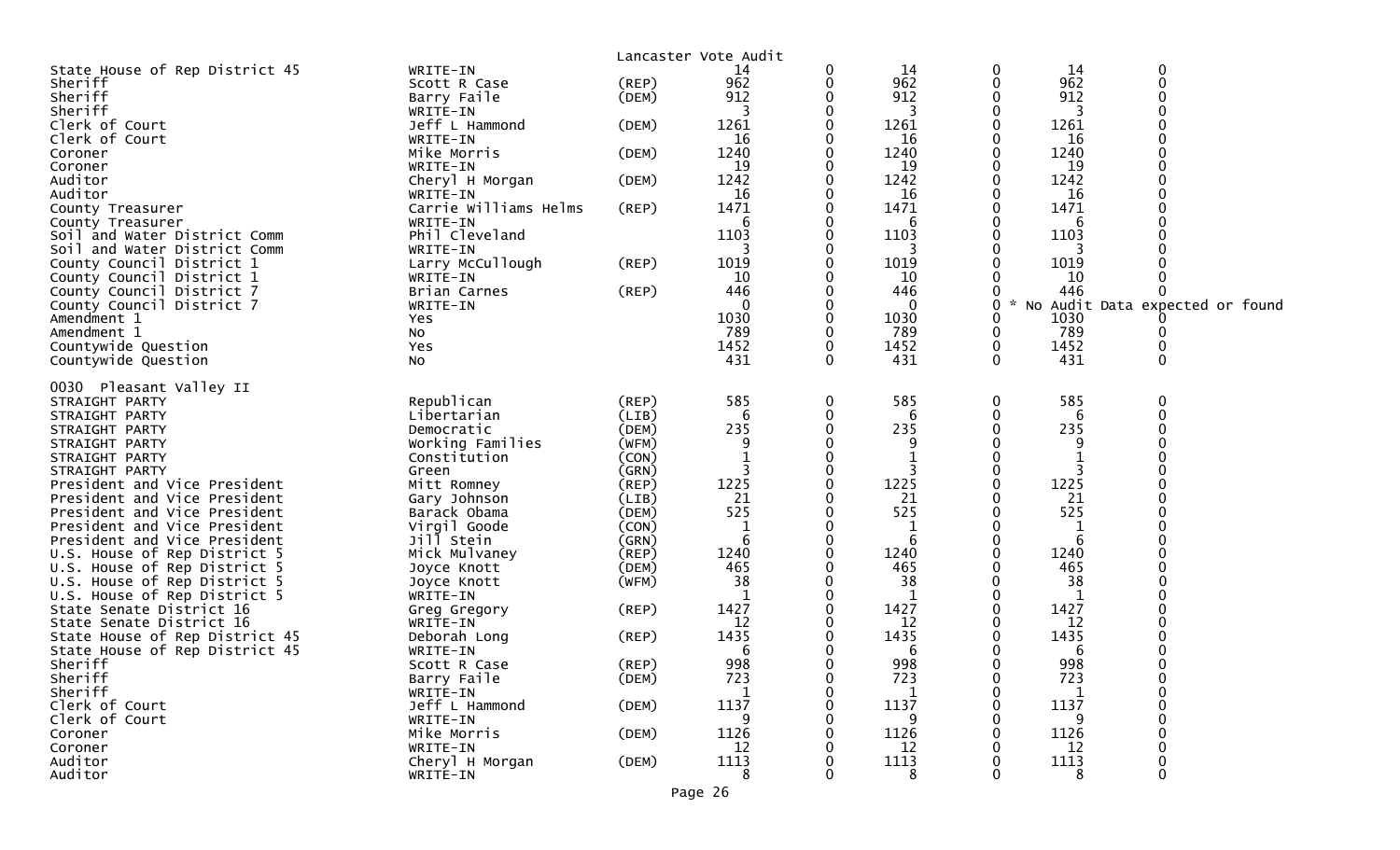| County Treasurer<br>County Treasurer<br>Soil and Water District Comm<br>Soil and Water District Comm<br>County Council District 7<br>County Council District 7<br>Amendment 1<br>Amendment 1<br>Countywide Question<br>Countywide Question                                                                                                                                                                                                                                                                                                                                                                                                                                                                                                                                                                                  | Carrie Williams Helms<br>WRITE-IN<br>Phil Cleveland<br>WRITE-IN<br>Brian Carnes<br>WRITE-IN<br>Yes<br>NO.<br>Yes<br>NO                                                                                                                                                                                                                                                                                       | $($ REP $)$<br>(REF)                                                                                                                                                                                  | Lancaster Vote Audit<br>1419<br>4<br>1022<br>1418<br>958<br>721<br>1263<br>459                                                                        | 0<br>0<br>0<br>0<br>0                                                                                                                                                 | 1419<br>1022<br>1418<br>958<br>721<br>1263<br>459                                                                                               | 0<br>0<br>0<br>0<br>0<br>0<br>0<br>0<br>0<br>0                                                                                        | 1419<br>1022<br>1418<br>958<br>721<br>1263<br>459                                                                                         | $\boldsymbol{0}$<br>$\pmb{0}$<br>$\boldsymbol{0}$<br>$\mathbf 0$<br>$\mathbf 0$<br>$\mathbf 0$<br>$\mathbf 0$<br>$\boldsymbol{0}$<br>$\boldsymbol{0}$<br>$\mathbf 0$                                                                                                                                                                                                    |
|-----------------------------------------------------------------------------------------------------------------------------------------------------------------------------------------------------------------------------------------------------------------------------------------------------------------------------------------------------------------------------------------------------------------------------------------------------------------------------------------------------------------------------------------------------------------------------------------------------------------------------------------------------------------------------------------------------------------------------------------------------------------------------------------------------------------------------|--------------------------------------------------------------------------------------------------------------------------------------------------------------------------------------------------------------------------------------------------------------------------------------------------------------------------------------------------------------------------------------------------------------|-------------------------------------------------------------------------------------------------------------------------------------------------------------------------------------------------------|-------------------------------------------------------------------------------------------------------------------------------------------------------|-----------------------------------------------------------------------------------------------------------------------------------------------------------------------|-------------------------------------------------------------------------------------------------------------------------------------------------|---------------------------------------------------------------------------------------------------------------------------------------|-------------------------------------------------------------------------------------------------------------------------------------------|-------------------------------------------------------------------------------------------------------------------------------------------------------------------------------------------------------------------------------------------------------------------------------------------------------------------------------------------------------------------------|
| 0750 Absentee 1<br>STRAIGHT PARTY<br>STRAIGHT PARTY<br>STRAIGHT PARTY<br>STRAIGHT PARTY<br>STRAIGHT PARTY<br>STRAIGHT PARTY<br>President and Vice President<br>President and Vice President<br>President and Vice President<br>President and Vice President<br>President and Vice President<br>U.S. House of Rep District 5<br>U.S. House of Rep District 5<br>U.S. House of Rep District 5<br>U.S. House of Rep District 5<br>State Senate District 16<br>State Senate District 16<br>State Senate District 27<br>State Senate District 27<br>State House of Rep District 44<br>State House of Rep District 44<br>State House of Rep District 44<br>State House of Rep District 44<br>State House of Rep District 45<br>State House of Rep District 45<br>State House of Rep District 65<br>State House of Rep District 65 | Republican<br>Libertarian<br>Democratic<br>Working Families<br>Constitution<br>Green<br>Mitt Romney<br>Gary Johnson<br>Barack Obama<br>Virgil Goode<br>Jill Stein<br>Mick Mulvaney<br>Joyce Knott<br>Joyce Knott<br>WRITE-IN<br>Greg Gregory<br>WRITE-IN<br>Vincent Sheheen<br>WRITE-IN<br>Ryan Payne<br>Joseph Coy<br>Mandy Powers Norrell<br>WRITE-IN<br>Deborah Long<br>WRITE-IN<br>Jay Lucas<br>WRITE-IN | $($ REP $)$<br>(LIB)<br>(DEM)<br>(WFM)<br>(CON)<br>(GRN)<br>(REP)<br>(LIB)<br>(DEM)<br>(CON)<br>(GRN)<br>(REP)<br>(DEM)<br>(WFM)<br>(REP)<br>(DEM)<br>(REP)<br>(PET)<br>(DEM)<br>$($ REP $)$<br>(REP) | 1071<br>12<br>1966<br>42<br>12<br>3373<br>11<br>3452<br>3308<br>3177<br>178<br>6<br>3860<br>39<br>456<br>762<br>488<br>2074<br>6<br>2303<br>22<br>120 | 195<br>2<br>392<br>3<br>0<br>789<br>7<br>944<br>1<br>$\mathbf{0}$<br>774<br>858<br>53<br>3<br>956<br>12<br>96<br>$\Omega$<br>125<br>264<br>372<br>3<br>646<br>31<br>2 | 876<br>10<br>1574<br>39<br>11<br>2584<br>2508<br>2534<br>2319<br>125<br>2904<br>27<br>360<br>637<br>224<br>1702<br>1657<br>15<br>89<br>$\Omega$ | 0<br>0<br>0<br>0<br>0<br>0<br>$\Omega$<br>0<br>0<br>0<br>0<br>0<br>0<br>0<br>0<br>0<br>0<br>0<br>0<br>0<br>0<br>0<br>0<br>0<br>0<br>O | 876<br>10<br>1574<br>39<br>-5<br>11<br>2584<br>2508<br>2534<br>2319<br>125<br>2904<br>27<br>360<br>637<br>224<br>1702<br>1657<br>15<br>89 | $\boldsymbol{0}$<br>$\pmb{0}$<br>$\mathbf 0$<br>$\mathbf 0$<br>$\mathbf 0$<br>$\mathbf 0$<br>$\Omega$<br>$\mathbf 0$<br>$\mathbf 0$<br>$\mathbf 0$<br>$\mathbf 0$<br>$\Omega$<br>$\pmb{0}$<br>$\mathbf 0$<br>$\boldsymbol{0}$<br>$\mathbf 0$<br>$\mathbf 0$<br>0 * All votes cast for this candidate<br>* in this precicnt are optical.<br>* No Audit Data for optical. |
| Sheriff<br>Sheriff<br>Sheriff<br>Clerk of Court<br>Clerk of Court<br>Coroner<br>Coroner<br>Auditor<br>Auditor<br>County Treasurer                                                                                                                                                                                                                                                                                                                                                                                                                                                                                                                                                                                                                                                                                           | Scott R Case<br>Barry Faile<br>WRITE-IN<br>Jeff L Hammond<br>WRITE-IN<br>Mike Morris<br>WRITE-IN<br>Cheryl H Morgan<br>WRITE-IN<br>Carrie Williams Helms                                                                                                                                                                                                                                                     | (REP)<br>(DEM)<br>(DEM)<br>(DEM)<br>(DEM)<br>(REP)                                                                                                                                                    | 1620<br>5011<br>5329<br>-14<br>5275<br>22<br>5199<br>19<br>4290                                                                                       | 447<br>1150<br>1197<br>1165<br>10<br>1151<br>11<br>960                                                                                                                | 1173<br>3861<br>4132<br>4110<br>12<br>4048<br>3330                                                                                              | 0<br>0<br>0<br>0<br>0<br>0<br>0<br>0<br>$\Omega$                                                                                      | 1173<br>3861<br>4132<br>4110<br>12<br>4048<br>3330                                                                                        | $\mathbf 0$<br>0<br>0<br>0<br>$\boldsymbol{0}$<br>$\boldsymbol{0}$<br>$\boldsymbol{0}$<br>$\mathbf 0$                                                                                                                                                                                                                                                                   |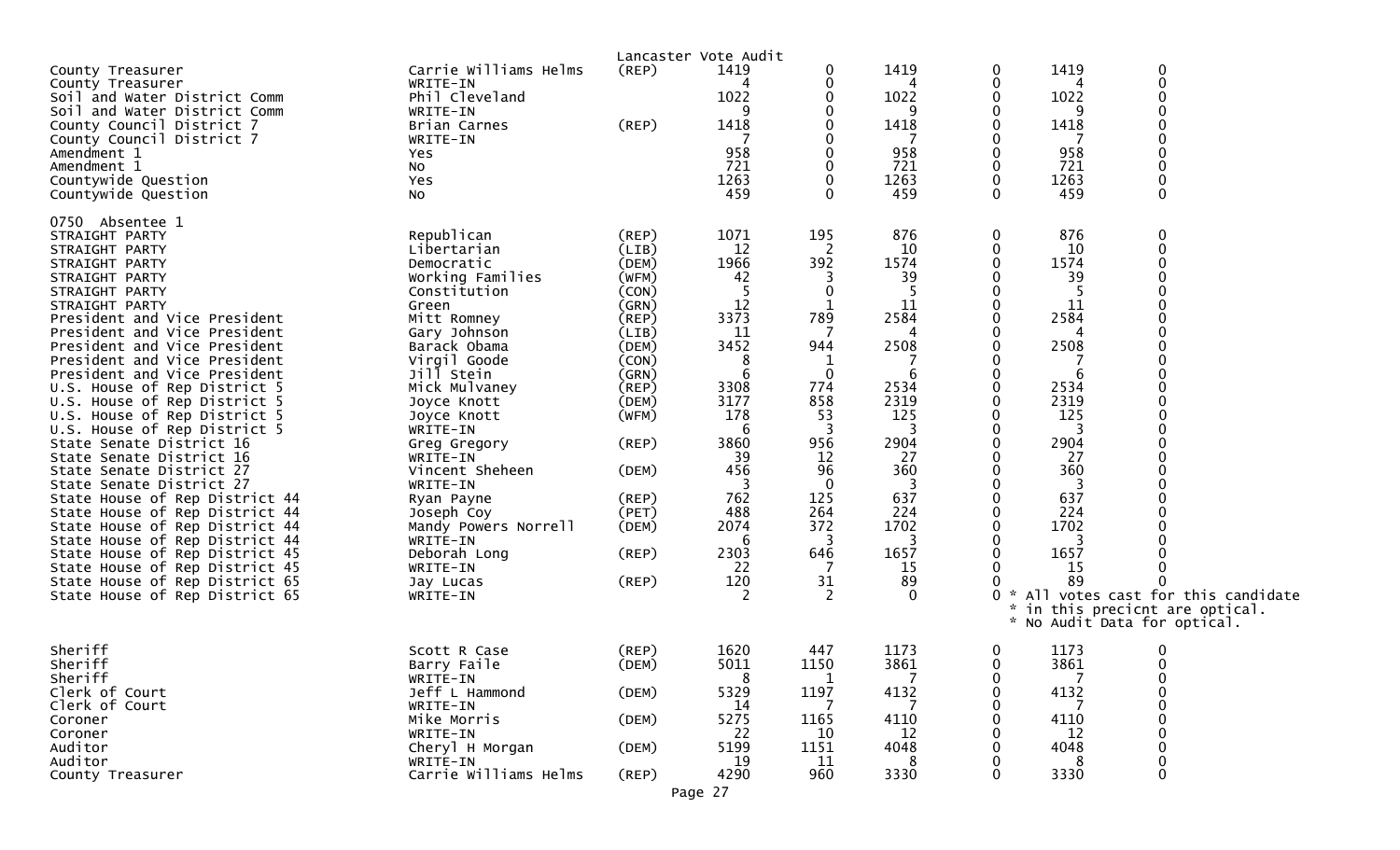|                                                                                                                                                                                                                                                                                                                                                                                                                                                                                                                                                                                                                                |                                                                                                                                                                                                                                                                                                                                  | Lancaster Vote Audit                                                 |                                                                                                                      |                                                                                                                      |                                                                                                                                       |                                                                               |                                                                                                                                      |                                                                                                                       |
|--------------------------------------------------------------------------------------------------------------------------------------------------------------------------------------------------------------------------------------------------------------------------------------------------------------------------------------------------------------------------------------------------------------------------------------------------------------------------------------------------------------------------------------------------------------------------------------------------------------------------------|----------------------------------------------------------------------------------------------------------------------------------------------------------------------------------------------------------------------------------------------------------------------------------------------------------------------------------|----------------------------------------------------------------------|----------------------------------------------------------------------------------------------------------------------|----------------------------------------------------------------------------------------------------------------------|---------------------------------------------------------------------------------------------------------------------------------------|-------------------------------------------------------------------------------|--------------------------------------------------------------------------------------------------------------------------------------|-----------------------------------------------------------------------------------------------------------------------|
| County Treasurer<br>Soil and Water District Comm<br>Soil and Water District Comm<br>County Council District 1<br>County Council District 1<br>County Council District 3<br>County Council District 3                                                                                                                                                                                                                                                                                                                                                                                                                           | WRITE-IN<br>Phil Cleveland<br>WRITE-IN<br>Larry McCullough<br>WRITE-IN<br>Bob Bundy<br>WRITE-IN                                                                                                                                                                                                                                  | (REP)<br>(REP)                                                       | 42<br>3645<br>25<br>1879<br>16<br>353                                                                                | 13<br>874<br>12<br>571<br>-7<br>56<br>2                                                                              | 29<br>2771<br>13<br>1308<br>9<br>297<br>$\Omega$                                                                                      | $\bf{0}$<br>0<br>0<br>0<br>0<br>0<br>$\mathbf{x}$                             | 29<br>2771<br>13<br>1308<br>297<br>No Audit Data for optical.                                                                        | 0<br>* All votes cast for this candidate<br>in this precicnt are optical.                                             |
| County Council District 5<br>County Council District 5<br>County Council District 5<br>School Board Trustee District 2<br>School Board Trustee District 2<br>School Board Trustee District 4<br>School Board Trustee District 4<br>School Board Trustee District 6<br>School Board Trustee District 6<br>Cane Creek Watershed<br>Cane Creek Watershed<br>Cane Creek Watershed<br>Cane Creek Watershed<br>Little Lynches Creek Watershed<br>Little Lynches Creek Watershed<br>Little Lynches Creek Watershed<br>Little Lynches Creek Watershed<br>City Council District 3<br>City Council District 3<br>City Council District 3 | Steve Harper<br>Kathy G Sistare<br>WRITE-IN<br>Tyrom Faulkner<br>WRITE-IN<br>Bill Sumner<br>WRITE-IN<br>Margaret E Gamble<br>WRITE-IN<br>Willis F Ballard Jr<br>Donnie Little<br>Alan Weaver<br>WRITE-IN<br>Elizabeth Hunter<br>Leonard F Sims<br>Ashli R Young<br>WRITE-IN<br>Linda Blackmon-Brace<br>Jackie Harris<br>WRITE-IN | (REP)<br>(DEM)                                                       | 331<br>471<br>$\Omega$<br>890<br>814<br>340<br>-6<br>1011<br>893<br>781<br>132<br>137<br>106<br>2<br>181<br>102<br>2 | 47<br>57<br>0<br>423<br>0<br>132<br>2<br>75<br>2<br>174<br>160<br>151<br>1<br>29<br>31<br>26<br>1<br>155<br>37<br>-2 | 284<br>414<br>$\mathbf 0$<br>467<br>1<br>682<br>-5<br>265<br>837<br>733<br>630<br>2<br>103<br>106<br>80<br>-1<br>26<br>65<br>$\Omega$ | 0<br>0<br>0<br>0<br>0<br>0<br>0<br>0<br>0<br>0<br>0<br>0<br>0<br>0<br>0<br>0. | 284<br>414<br>467<br>1<br>682<br>-5<br>265<br>837<br>733<br>630<br>2<br>103<br>106<br>80<br>26<br>65<br>* No Audit Data for optical. | 0<br>0<br>0 * No Audit Data expected or found<br>* All votes cast for this candidate<br>in this precicnt are optical. |
| City Council District 4<br>City Council District 4<br>City Council District 4<br>City Council District 6<br>City Council District 6<br>Amendment 1<br>Amendment 1<br>Countywide Question<br>Countywide Question                                                                                                                                                                                                                                                                                                                                                                                                                | Jean S Cureton<br>Tamara Green Garris<br>WRITE-IN<br>Sara Eddins<br>WRITE-IN<br>Yes<br>NO.<br>Yes<br>No                                                                                                                                                                                                                          |                                                                      | 53<br>97<br>151<br>2<br>3493<br>2685<br>4085<br>2380                                                                 | 38<br>35<br>0<br>27<br>- 0<br>819<br>749<br>1132<br>496                                                              | 15<br>62<br>124<br>2<br>2674<br>1936<br>2953<br>1884                                                                                  | 0<br>0<br>0<br>0<br>0<br>0<br>0<br>0<br>$\mathbf{0}$                          | 15<br>62<br>124<br>2<br>2674<br>1936<br>2953<br>1884                                                                                 | 0<br>0                                                                                                                |
| 0751 Absentee 2<br>STRAIGHT PARTY<br>STRAIGHT PARTY<br>STRAIGHT PARTY<br>STRAIGHT PARTY<br>STRAIGHT PARTY<br>STRAIGHT PARTY<br>President and Vice President<br>President and Vice President                                                                                                                                                                                                                                                                                                                                                                                                                                    | Republican<br>Libertarian<br>Democratic<br>Working Families<br>Constitution<br>Green<br>Mitt Romney<br>Gary Johnson                                                                                                                                                                                                              | (REP)<br>(LIB)<br>(DEM)<br>(WFM)<br>(CON)<br>(GRN)<br>(REP)<br>(LIB) | 318<br>222<br>863                                                                                                    | 118<br>1<br>45<br>$\mathbf 0$<br>$\Omega$<br>321<br>4                                                                | 200<br>1<br>177<br>542                                                                                                                | 0<br>0<br>0<br>0<br>0<br>0<br>0<br>$\Omega$                                   | 200<br>177<br>542                                                                                                                    | 0<br>0                                                                                                                |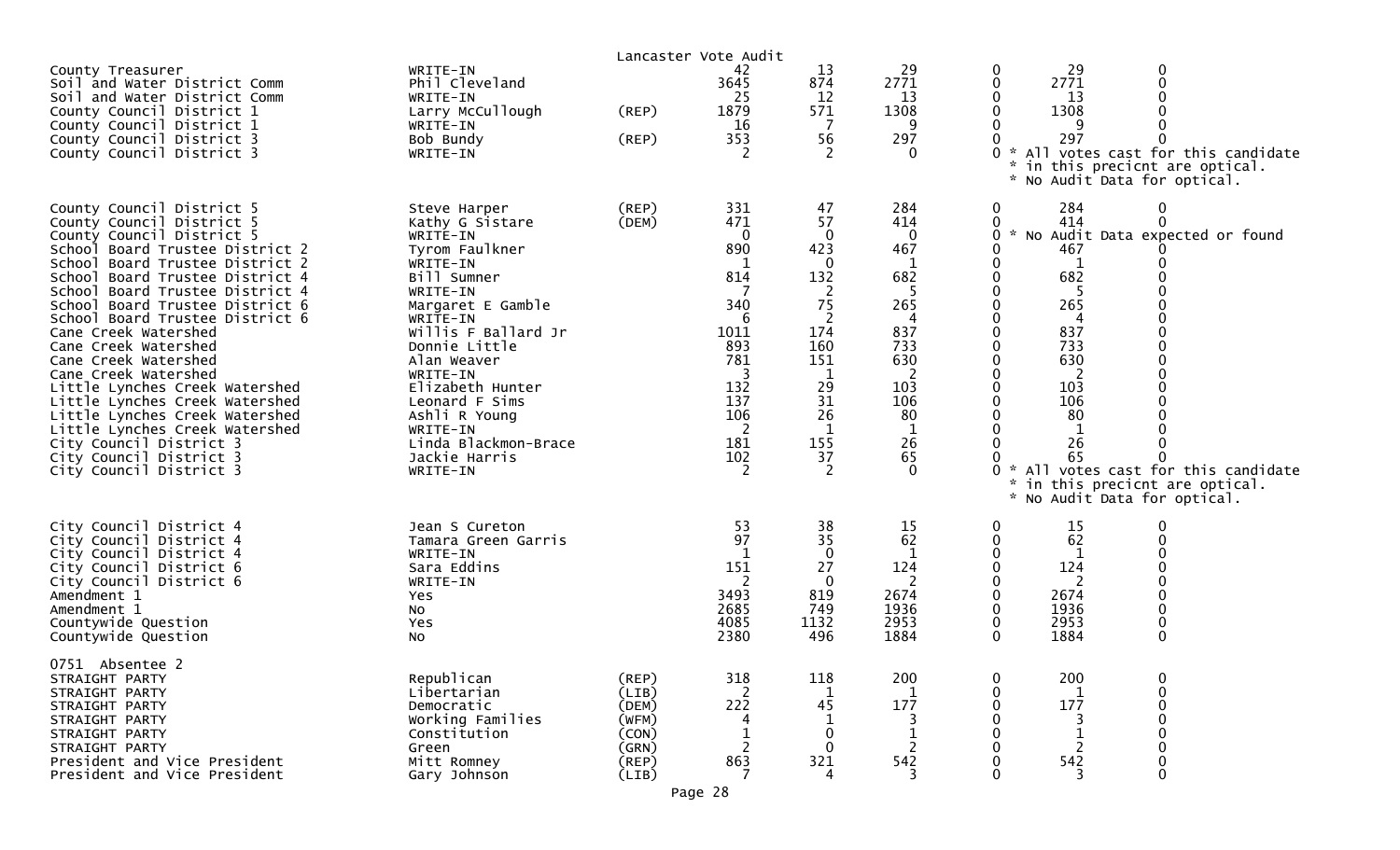|                                 |                       |             | Lancaster Vote Audit |              |              |          |                                       |
|---------------------------------|-----------------------|-------------|----------------------|--------------|--------------|----------|---------------------------------------|
| President and Vice President    | Barack Obama          | (DEM)       | 434                  | 126          | 308          | 308<br>0 |                                       |
| President and Vice President    | Virgil Goode          | (CON)       |                      |              |              | 0        |                                       |
| President and Vice President    | Jill Stein            | (GRN)       |                      | $\Omega$     |              |          |                                       |
| U.S. House of Rep District 5    | Mick Mulvaney         | (REP)       | 840                  | 319          | 521          | 0<br>521 |                                       |
| U.S. House of Rep District 5    | Joyce Knott           | (DEM)       | 401                  | 114          | 287          | 287      |                                       |
| U.S. House of Rep District 5    | Joyce Knott           | (WFM)       | 36                   |              | 29           | 29       |                                       |
| U.S. House of Rep District 5    | WRITE-IN              |             |                      | ∩            |              |          |                                       |
| State Senate District 16        | Greg Gregory          | (REP)       | 901                  | 342          | 559          | 559      |                                       |
| State Senate District 16        | WRITE-IN              |             | 8                    | -5           | -3           |          |                                       |
| State Senate District 27        | Vincent Sheheen       | (DEM)       | 90                   | 13           | 77           | 77       |                                       |
| State Senate District 27        | WRITE-IN              |             | 0                    | 0            | 0            |          | * No Audit Data expected or found     |
| State House of Rep District 44  | Ryan Payne            | (REP)       | 25                   |              | 22           | 22       |                                       |
| State House of Rep District 44  |                       | (PET)       | 13                   |              | 9            |          |                                       |
|                                 | Joseph Coy            |             | 54                   |              | 48           |          |                                       |
| State House of Rep District 44  | Mandy Powers Norrell  | (DEM)       |                      |              |              | 48       |                                       |
| State House of Rep District 44  | WRITE-IN              |             | $\Omega$             | 0            | $\Omega$     | 0        | * No Audit Data expected or found     |
| State House of Rep District 45  | Deborah Long          | (REP)       | 788                  | 327          | 461          | 461      |                                       |
| State House of Rep District 45  | WRITE-IN              |             |                      |              | 4            |          |                                       |
| State House of Rep District 53  | Richie Yow            | $($ REP $)$ | 82                   | 15           | 67           | 67       |                                       |
| State House of Rep District 53  | Phil Powell           | (PET)       | 11                   |              |              |          |                                       |
| State House of Rep District 53  | Ted Martin Vick       | (DEM)       | 54                   | 10           | 44           | 44       |                                       |
| State House of Rep District 53  | WRITE-IN              |             |                      |              |              |          |                                       |
| State House of Rep District 65  | Jay Lucas             | (REP)       | 34                   |              | 26           | 26       |                                       |
| State House of Rep District 65  | WRITE-IN              |             | $\Omega$             | $\Omega$     | $\mathbf{0}$ | 0        | * No Audit Data expected or found     |
| Sheriff                         | Scott R Case          | (REP)       | 505                  | 222          | 283          | 283      |                                       |
|                                 |                       |             |                      |              |              |          |                                       |
| Sheriff                         | Barry Faile           | (DEM)       | 778                  | 214          | 564          | 564      |                                       |
| Sheriff                         | WRITE-IN              |             | $\mathbf 0$          | $\mathbf 0$  | $\mathbf 0$  | 0        | * No Audit Data expected or found     |
| Clerk of Court                  | Jeff L Hammond        | (DEM)       | 935                  | 267          | 668          | 668      |                                       |
| Clerk of Court                  | WRITE-IN              |             | 10                   | 6            |              |          |                                       |
| Coroner                         | Mike Morris           | (DEM)       | 934                  | 273          | 661          | 661      |                                       |
| Coroner                         | WRITE-IN              |             |                      | 3            |              |          |                                       |
| Auditor                         | Cheryl H Morgan       | (DEM)       | 909                  | 262          | 647          | 647      |                                       |
| Auditor                         | WRITE-IN              |             |                      |              |              |          |                                       |
| County Treasurer                | Carrie Williams Helms | (REP)       | 991                  | 352          | 639          | 639      |                                       |
| County Treasurer                | WRITE-IN              |             |                      | 2            |              |          |                                       |
| Soil and Water District Comm    | Phil Cleveland        |             | 761                  | 242          | 519          | 519      |                                       |
| Soil and Water District Comm    | WRITE-IN              |             |                      | 3            |              |          |                                       |
|                                 |                       |             |                      |              | 97           | 97       |                                       |
| County Council District 3       | Bob Bundy             | (REP)       | 118                  | 21           |              |          |                                       |
| County Council District 3       | WRITE-IN              |             |                      | $\Omega$     | 1            |          |                                       |
| County Council District 5       | Steve Harper          | $($ REP $)$ | 53                   | 12           | 41           | 41       |                                       |
| County Council District 5       | Kathy G Sistare       | (DEM)       | 50                   | 3            | 47           | 47       |                                       |
| County Council District 5       | WRITE-IN              |             | - 0                  | $\Omega$     | $\Omega$     |          | * No Audit Data expected or found     |
| County Council District 7       | Brian Carnes          | (REP)       | 586                  | 294          | 292          | 292      |                                       |
| County Council District 7       | WRITE-IN              |             |                      |              |              |          |                                       |
| School Board Trustee District 4 | Bill Sumner           |             | 193                  | 19           | 174          | 174<br>0 |                                       |
| School Board Trustee District 4 | WRITE-IN              |             |                      | $\mathbf{1}$ | $\Omega$     |          | 0 * All votes cast for this candidate |
|                                 |                       |             |                      |              |              |          | * in this precicnt are optical.       |
|                                 |                       |             |                      |              |              |          | * No Audit Data for optical.          |
|                                 |                       |             |                      |              |              |          |                                       |
|                                 |                       |             |                      |              |              |          |                                       |
| School Board Trustee District 6 | Margaret E Gamble     |             | 18                   |              | 16           | 16       |                                       |
| School Board Trustee District 6 | WRITE-IN              |             | -0                   | 0            | $\mathbf 0$  |          | 0 * No Audit Data expected or found   |
| Cane Creek Watershed            | Willis F Ballard Jr   |             | 36                   | 5            | 31           | 31<br>0  |                                       |
| Cane Creek Watershed            | Donnie Little         |             | 30                   | 3            | 27           | 27<br>0  | 0                                     |
|                                 |                       |             | Page 29              |              |              |          |                                       |
|                                 |                       |             |                      |              |              |          |                                       |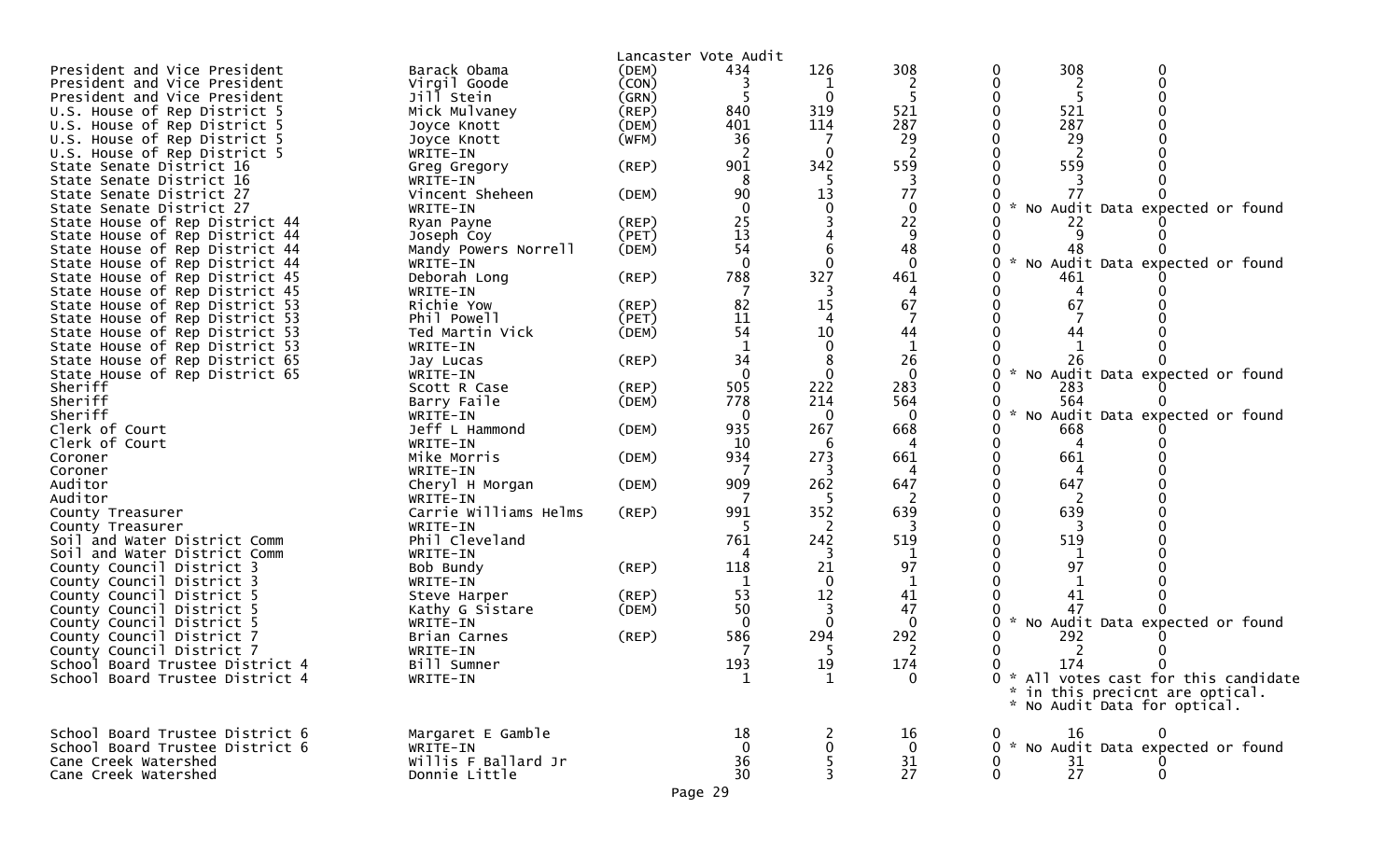|                                                                                |                                             |                | Lancaster Vote Audit |     |                                         |                                                                      |
|--------------------------------------------------------------------------------|---------------------------------------------|----------------|----------------------|-----|-----------------------------------------|----------------------------------------------------------------------|
| Cane Creek Watershed<br>Cane Creek Watershed<br>Little Lynches Creek Watershed | Alan Weaver<br>WRITE-IN<br>Elizabeth Hunter |                |                      |     | 29<br>$\mathbf 0$                       | * No Audit Data expected or found                                    |
| Little Lynches Creek Watershed                                                 | Leonard F Sims                              |                |                      |     |                                         |                                                                      |
| Little Lynches Creek Watershed                                                 | Ashli R Young<br>WRITE-IN                   |                |                      |     |                                         |                                                                      |
| Little Lynches Creek Watershed<br>Amendment 1                                  | Yes                                         |                | 644                  | 221 | 423                                     | No Audit Data expected or found<br>423                               |
| Amendment 1                                                                    | <b>NO</b>                                   |                | 571                  | 189 | 382                                     | 382                                                                  |
| Countywide Question                                                            | Yes                                         |                | 757                  | 278 | 479                                     | 479                                                                  |
| Countywide Question                                                            | NO.                                         |                | 489                  | 145 | 344                                     | 344                                                                  |
| 0850 Failsafe 1                                                                |                                             |                |                      |     |                                         |                                                                      |
| STRAIGHT PARTY<br>STRAIGHT PARTY                                               | Republican<br>Libertarian                   | (REP)<br>(LIB) | 13<br>$\mathbf 1$    |     | 13<br>$\mathbf{1}$                      | 13                                                                   |
| STRAIGHT PARTY                                                                 | Democratic                                  | (DEM)          | 45                   |     | 45                                      |                                                                      |
| STRAIGHT PARTY                                                                 | Working Families                            | (WFM)          |                      |     | $\mathbf{0}$                            | * No Audit Data expected or found                                    |
| STRAIGHT PARTY                                                                 | Constitution                                | (CON)          |                      |     |                                         |                                                                      |
| STRAIGHT PARTY                                                                 | Green                                       | (GRN)          |                      |     |                                         | No Audit Data expected or found                                      |
| President and Vice President                                                   | Mitt Romney                                 | $($ REP $)$    | 28                   |     | 28                                      |                                                                      |
| President and Vice President                                                   | Gary Johnson                                | (LIB)          |                      |     | $\mathbf 1$                             |                                                                      |
| President and Vice President                                                   | Barack Obama                                | (DEM)          | 89                   |     | 89                                      |                                                                      |
| President and Vice President<br>President and Vice President                   | Virgil Goode<br>Jill Stein                  | (CON)<br>(GRN) |                      |     | $\mathbf 0$<br>$\mathbf{0}$             | * No Audit Data expected or found<br>No Audit Data expected or found |
| U.S. House of Rep District 5                                                   | Mick Mulvaney                               | (REP)          |                      |     |                                         |                                                                      |
| U.S. House of Rep District 5                                                   | Joyce Knott                                 | (DEM)          | 30<br>73             |     | $\begin{array}{c} 30 \\ 73 \end{array}$ | 73                                                                   |
| U.S. House of Rep District 5                                                   | Joyce Knott                                 | (WFM)          |                      |     |                                         |                                                                      |
| U.S. House of Rep District 5                                                   | WRITE-IN                                    |                |                      |     | $\mathbf 0$                             | $\sim$<br>No Audit Data expected or found                            |
| State Senate District 16                                                       | Greg Gregory                                | (REP)          | 51                   |     | 51                                      |                                                                      |
| State Senate District 16                                                       | WRITE-IN                                    |                |                      |     | $\mathbf 1$                             |                                                                      |
| State Senate District 27                                                       | Vincent Sheheen                             | (DEM)          |                      |     |                                         |                                                                      |
| State Senate District 27                                                       | WRITE-IN                                    |                |                      |     | $\mathbf 0$                             | * No Audit Data expected or found                                    |
| State House of Rep District 44<br>State House of Rep District 44               | Ryan Payne<br>Joseph Coy                    | (REP)<br>(PET) | 13<br>$\mathsf{q}$   |     | 13                                      | 13                                                                   |
| State House of Rep District 44                                                 | Mandy Powers Norrell                        | (DEM)          | 66                   |     | 66                                      | 66                                                                   |
| State House of Rep District 44                                                 | WRITE-IN                                    |                | $\Omega$             |     | $\Omega$                                | * No Audit Data expected or found                                    |
| State House of Rep District 45                                                 | Deborah Long                                | (REP)          | 11                   |     | 11                                      |                                                                      |
| State House of Rep District 45                                                 | WRITE-IN                                    |                |                      |     | $\mathbf{0}$                            | No Audit Data expected or found                                      |
| State House of Rep District 65                                                 | Jay Lucas                                   | (REP)          |                      |     |                                         |                                                                      |
| State House of Rep District 65                                                 | WRITE-IN                                    |                |                      |     | $\Omega$                                | * No Audit Data expected or found                                    |
| Sheriff                                                                        | Scott R Case                                | (REP)          | 26                   |     | 26                                      | 26                                                                   |
| Sheriff<br>Sheriff                                                             | Barry Faile<br>WRITE-IN                     | (DEM)          | 85                   |     | 85<br>$\Omega$                          | 85<br>No Audit Data expected or found                                |
| Clerk of Court                                                                 | Jeff L Hammond                              | (DEM)          | 107                  |     | 107                                     | 107                                                                  |
| Clerk of Court                                                                 | WRITE-IN                                    |                | 0                    |     | $\Omega$                                | $\mathcal{H}$<br>No Audit Data expected or found                     |
| Coroner                                                                        | Mike Morris                                 | (DEM)          | 100                  |     | 100                                     | 100                                                                  |
| Coroner                                                                        | WRITE-IN                                    |                | 2                    |     | 2                                       | 2                                                                    |
| Auditor                                                                        | Cheryl H Morgan                             | (DEM)          | 104                  |     | 104                                     | 104                                                                  |
| Auditor                                                                        | WRITE-IN                                    |                | ∩                    |     | $\Omega$                                | No Audit Data expected or found                                      |
| County Treasurer                                                               | Carrie Williams Helms                       | (REP)          | 57                   |     | 57                                      | 57                                                                   |
| County Treasurer                                                               | WRITE-IN                                    |                | 1                    |     | 1                                       | 1                                                                    |
| Soil and Water District Comm<br>Soil and Water District Comm                   | Phil Cleveland<br>WRITE-IN                  |                | 56<br>$\mathbf 0$    |     | 56<br>$\mathbf 0$                       | 56<br>* No Audit Data expected or found                              |
|                                                                                |                                             |                |                      |     |                                         |                                                                      |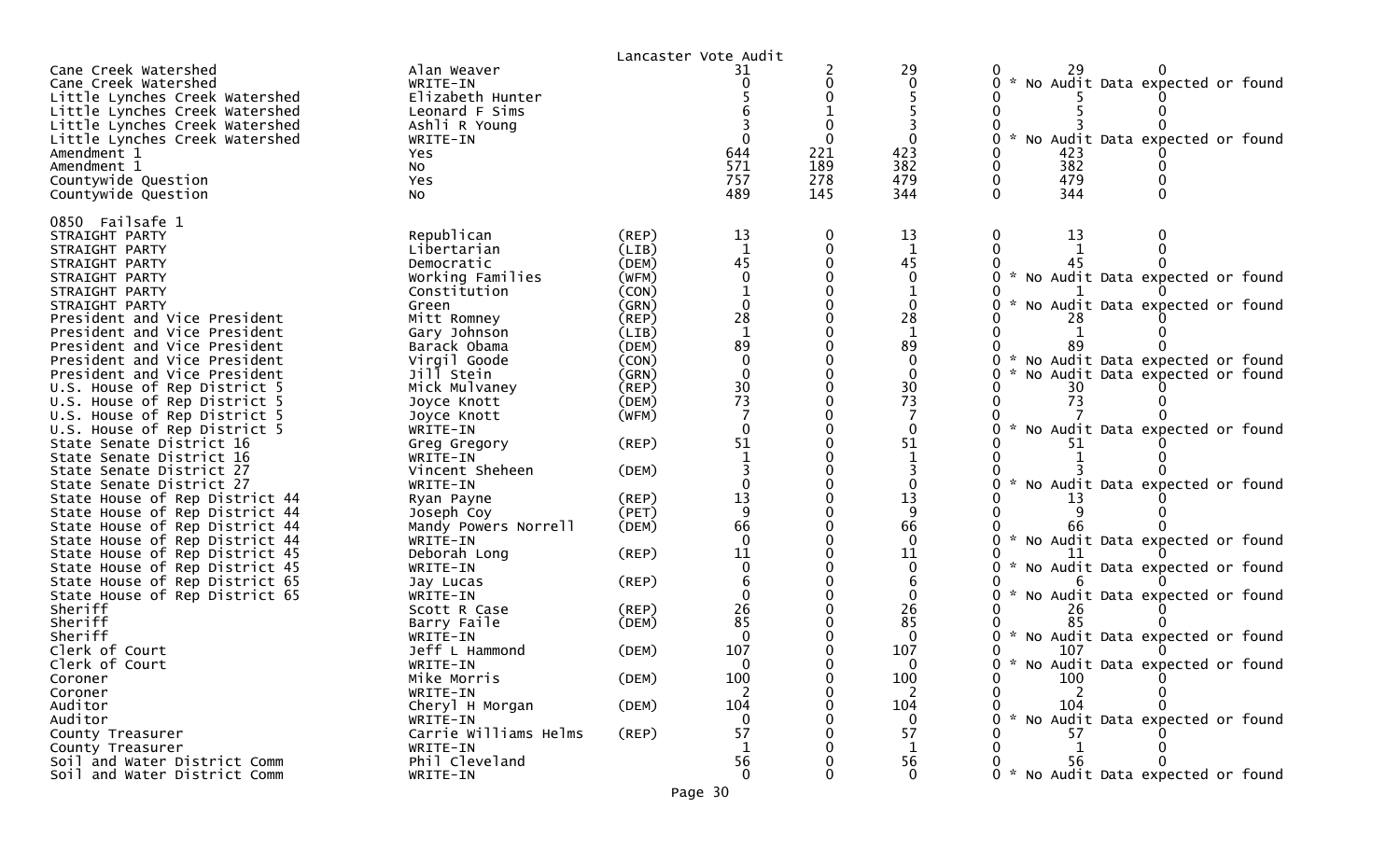|                                 |                         |       | Lancaster Vote Audit                    |   |                                         |                                                  |
|---------------------------------|-------------------------|-------|-----------------------------------------|---|-----------------------------------------|--------------------------------------------------|
| County Council District 1       | Larry McCullough        | (REP) |                                         |   |                                         |                                                  |
| County Council District 1       | WRITE-IN                |       |                                         |   |                                         | * No Audit Data expected or found                |
| County Council District 3       | Bob Bundy               | (REP) |                                         |   |                                         |                                                  |
| County Council District 3       | WRITE-IN                |       |                                         |   |                                         | * No Audit Data expected or found                |
| County Council District 5       | Steve Harper            | (REP) | 12                                      |   | 12                                      |                                                  |
| County Council District 5       | Kathy G Sistare         | (DEM) | 14                                      |   | $\overline{14}$                         | 14                                               |
| County Council District 5       | WRITE-IN                |       |                                         |   | $\mathbf{0}$                            | * No Audit Data expected or found                |
| School Board Trustee District 2 | Tyrom Faulkner          |       | 29                                      |   | 29                                      |                                                  |
|                                 |                         |       | $\Omega$                                |   | $\Omega$                                | * No Audit Data expected or found                |
| School Board Trustee District 2 | WRITE-IN                |       | 12                                      |   |                                         |                                                  |
| School Board Trustee District 4 | Bill Sumner<br>WRITE-IN |       |                                         |   | 12                                      |                                                  |
| School Board Trustee District 4 |                         |       |                                         |   |                                         | * No Audit Data expected or found                |
| School Board Trustee District 6 | Margaret E Gamble       |       |                                         |   |                                         |                                                  |
| School Board Trustee District 6 | WRITE-IN                |       |                                         |   |                                         | * No Audit Data expected or found                |
| Cane Creek Watershed            | Willis F Ballard Jr     |       | $\begin{array}{c} 19 \\ 15 \end{array}$ |   | $\begin{array}{c} 19 \\ 15 \end{array}$ |                                                  |
| Cane Creek Watershed            | Donnie Little           |       |                                         |   |                                         | 15                                               |
| Cane Creek Watershed            | Alan Weaver             |       | 14                                      |   | 14                                      |                                                  |
| Cane Creek Watershed            | WRITE-IN                |       |                                         |   |                                         | * No Audit Data expected or found                |
| Little Lynches Creek Watershed  | Elizabeth Hunter        |       |                                         |   |                                         |                                                  |
| Little Lynches Creek Watershed  | Leonard F Sims          |       |                                         |   |                                         |                                                  |
| Little Lynches Creek Watershed  | Ashli R Young           |       |                                         |   |                                         |                                                  |
| Little Lynches Creek Watershed  | WRITE-IN                |       |                                         |   |                                         | * No Audit Data expected or found                |
| City Council District 3         | Linda Blackmon-Brace    |       |                                         |   |                                         |                                                  |
| City Council District 3         | Jackie Harris           |       |                                         |   |                                         |                                                  |
| City Council District 3         | WRITE-IN                |       |                                         |   |                                         | * No Audit Data expected or found                |
| City Council District 4         | Jean S Cureton          |       |                                         |   |                                         |                                                  |
| City Council District 4         | Tamara Green Garris     |       |                                         |   |                                         |                                                  |
| City Council District 4         | WRITE-IN                |       |                                         |   |                                         | * No Audit Data expected or found                |
| City Council District 6         | Sara Eddins             |       |                                         |   |                                         |                                                  |
| City Council District 6         | WRITE-IN                |       |                                         |   |                                         | $\mathcal{H}$<br>No Audit Data expected or found |
| Amendment 1                     | Yes                     |       | 61                                      |   | 61                                      | 61                                               |
| Amendment 1                     | NO.                     |       | 44                                      |   | 44                                      | 44                                               |
| Countywide Question             | Yes                     |       | 74                                      |   | 74                                      | 74                                               |
| Countywide Question             | No.                     |       | 38                                      |   | 38                                      | 38                                               |
|                                 |                         |       |                                         |   |                                         |                                                  |
| 0851 Failsafe 2                 |                         |       |                                         |   |                                         |                                                  |
| STRAIGHT PARTY                  | Republican              | (REP) |                                         | 0 |                                         | * No Audit Data expected or found                |
| STRAIGHT PARTY                  | Libertarian             | (LIB) |                                         | 0 |                                         | * No Audit Data expected or found<br>0           |
| STRAIGHT PARTY                  | Democratic              | (DEM) |                                         |   |                                         |                                                  |
| STRAIGHT PARTY                  | Working Families        | (WFM) |                                         |   |                                         |                                                  |
| STRAIGHT PARTY                  | Constitution            | (CON) |                                         |   |                                         | * No Audit Data expected or found                |
| STRAIGHT PARTY                  | Green                   | (GRN) |                                         |   |                                         | No Audit Data expected or found<br>*             |
| President and Vice President    | Mitt Romney             | (REP) |                                         |   |                                         |                                                  |
| President and Vice President    | Gary Johnson            | (LIB) |                                         |   |                                         | * No Audit Data expected or found                |
| President and Vice President    | Barack Obama            | (DEM) |                                         |   |                                         |                                                  |
| President and Vice President    | Virgil Goode            | (CON) |                                         |   |                                         | 0 * No Audit Data expected or found              |
| President and Vice President    | Jill Stein              | (GRN) |                                         |   |                                         | * No Audit Data expected or found<br>0           |
| U.S. House of Rep District 5    | Mick Mulvaney           | (REP) |                                         |   |                                         |                                                  |
| U.S. House of Rep District 5    | Joyce Knott             | (DEM) |                                         |   |                                         |                                                  |
| U.S. House of Rep District 5    | Joyce Knott             | (WFM) |                                         |   |                                         | 0 * No Audit Data expected or found              |
| U.S. House of Rep District 5    | WRITE-IN                |       |                                         |   |                                         | * No Audit Data expected or found                |
| State Senate District 16        | Greg Gregory            | (REP) |                                         |   |                                         | 9                                                |
| State Senate District 16        | WRITE-IN                |       | 0                                       |   | 0                                       | 0 * No Audit Data expected or found              |
|                                 |                         |       |                                         |   |                                         |                                                  |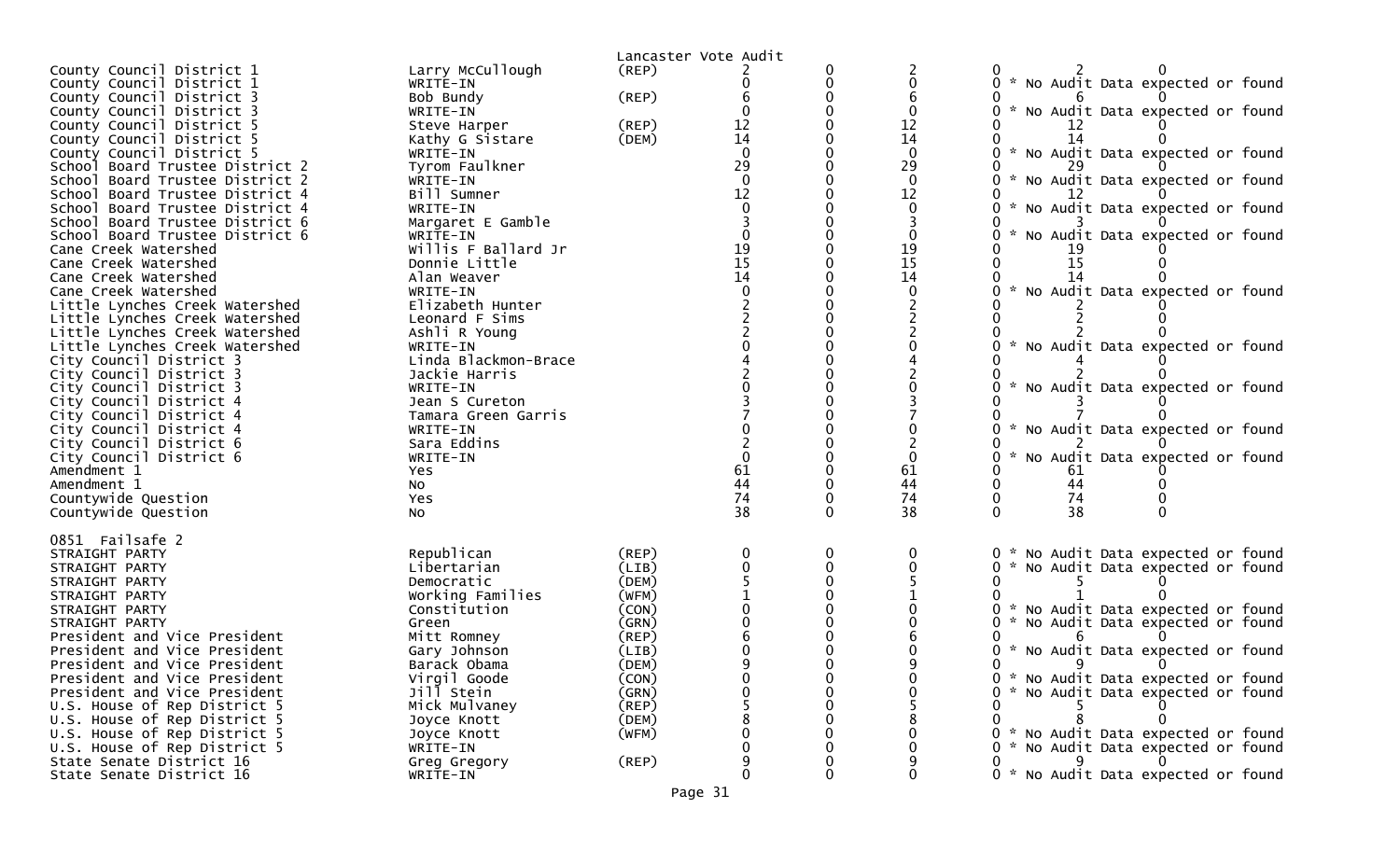|                                                                    |                               | Lancaster Vote Audit |          |                |             |                                                                               |
|--------------------------------------------------------------------|-------------------------------|----------------------|----------|----------------|-------------|-------------------------------------------------------------------------------|
| State Senate District 27                                           | Vincent Sheheen               | (DEM)                |          | 0              | 0           | * No Audit Data expected or found<br>0                                        |
| State Senate District 27                                           | WRITE-IN                      |                      |          | 0              | 0           | 0 * No Audit Data expected or found                                           |
| State House of Rep District 44                                     | Ryan Payne                    | (REP)                |          | $\Omega$       |             |                                                                               |
| State House of Rep District 44                                     | Joseph Coy                    | (PET)                |          | 0              | 0           | 0 * No Audit Data expected or found                                           |
| State House of Rep District 44                                     | Mandy Powers Norrell          | (DEM)                |          | $\Omega$       |             | * No Audit Data expected or found<br>0.                                       |
| State House of Rep District 44                                     | WRITE-IN                      |                      |          |                |             | 0 * No Audit Data expected or found                                           |
| State House of Rep District 45                                     | Deborah Long                  | (REP)                |          | $\Omega$       |             |                                                                               |
| State House of Rep District 45                                     | WRITE-IN                      |                      |          |                |             | * No Audit Data expected or found                                             |
| State House of Rep District 53                                     | Richie Yow                    | (REP)                |          | $\Omega$       |             |                                                                               |
| State House of Rep District 53                                     | Phil Powell                   | (PET)                |          |                |             | * No Audit Data expected or found                                             |
| State House of Rep District 53                                     | Ted Martin Vick               | (DEM)                |          |                |             |                                                                               |
| State House of Rep District 53                                     | WRITE-IN                      |                      |          |                |             | No Audit Data expected or found<br>$\mathcal{H}$                              |
| State House of Rep District 65                                     | Jay Lucas                     | (REP)                |          | 0              | 0           | No Audit Data expected or found<br>0                                          |
| State House of Rep District 65                                     | WRITE-IN                      |                      |          |                | $\Omega$    | * No Audit Data expected or found                                             |
| Sheriff                                                            | Scott R Case                  | (REP)                |          |                | 4           |                                                                               |
| Sheriff                                                            | Barry Faile                   | (DEM)                | 10       |                | 10          | 10                                                                            |
| Sheriff                                                            | WRITE-IN                      |                      | $\Omega$ |                | $\Omega$    | * No Audit Data expected or found                                             |
| Clerk of Court                                                     | Jeff L Hammond                | (DEM)                | 13       | 0              | 13          |                                                                               |
| Clerk of Court                                                     | WRITE-IN                      |                      | $\Omega$ |                | $\mathbf 0$ | * No Audit Data expected or found                                             |
| Coroner                                                            | Mike Morris                   | (DEM)                | 14       | $\Omega$       | 14          |                                                                               |
| Coroner                                                            | WRITE-IN                      |                      | $\Omega$ |                | $\Omega$    | $\mathcal{H}$<br>No Audit Data expected or found                              |
| Auditor                                                            | Cheryl H Morgan               | (DEM)                | 13       | 0              | 13          |                                                                               |
| Auditor                                                            | WRITE-IN                      |                      | $\Omega$ |                | $\Omega$    | No Audit Data expected or found                                               |
| County Treasurer                                                   | Carrie Williams Helms         | (REP)                | 10       |                | 10          | 10                                                                            |
| County Treasurer                                                   | WRITE-IN                      |                      |          |                | $\Omega$    | No Audit Data expected or found                                               |
| Soil and Water District Comm                                       | Phil Cleveland                |                      |          |                | 9           |                                                                               |
| Soil and Water District Comm                                       | WRITE-IN                      |                      |          |                |             | No Audit Data expected or found                                               |
| County Council District 3                                          | Bob Bundy                     | (REP)                |          |                |             |                                                                               |
| County Council District 3                                          | WRITE-IN                      |                      |          | $\Omega$       |             | 0<br>* No Audit Data expected or found                                        |
| County Council District 5                                          |                               | (REP)                |          |                |             | 0<br>* No Audit Data expected or found                                        |
| County Council District 5                                          | Steve Harper                  | (DEM)                |          | 0              | 0           | 0 * No Audit Data expected or found                                           |
| County Council District 5                                          | Kathy G Sistare<br>WRITE-IN   |                      |          |                |             |                                                                               |
| County Council District 7                                          | Brian Carnes                  | (REP)                |          | $\overline{0}$ |             | 0 * No Audit Data expected or found<br>* No Audit Data expected or found<br>0 |
| County Council District 7                                          |                               |                      |          |                |             | * No Audit Data expected or found                                             |
|                                                                    | WRITE-IN                      |                      |          | 0              |             | 0                                                                             |
| School Board Trustee District 4<br>School Board Trustee District 4 | Bill Sumner                   |                      |          |                |             | * No Audit Data expected or found<br>0                                        |
| School Board Trustee District 6                                    | WRITE-IN                      |                      |          |                |             | $\mathcal{H}$<br>No Audit Data expected or found<br>0                         |
| School Board Trustee District 6                                    | Margaret E Gamble<br>WRITE-IN |                      |          |                |             | 0<br>* No Audit Data expected or found                                        |
|                                                                    | Willis F Ballard Jr           |                      |          |                |             | 0                                                                             |
| Cane Creek Watershed                                               |                               |                      |          | $\Omega$       | $\Omega$    |                                                                               |
| Cane Creek Watershed                                               | Donnie Little                 |                      |          |                |             | 0 * No Audit Data expected or found                                           |
| Cane Creek Watershed                                               | Alan Weaver                   |                      |          | 0              | 0           | 0 * No Audit Data expected or found                                           |
| Cane Creek Watershed                                               | WRITE-IN                      |                      |          |                |             | 0 * No Audit Data expected or found                                           |
| Little Lynches Creek Watershed                                     | Elizabeth Hunter              |                      |          |                |             | 0 * No Audit Data expected or found                                           |
| Little Lynches Creek Watershed                                     | Leonard F Sims                |                      |          |                |             | 0 * No Audit Data expected or found                                           |
| Little Lynches Creek Watershed                                     | Ashli R Young                 |                      |          |                |             | 0 * No Audit Data expected or found                                           |
| Little Lynches Creek Watershed                                     | WRITE-IN                      |                      |          |                |             | 0 * No Audit Data expected or found                                           |
| Amendment 1                                                        | <b>Yes</b>                    |                      |          |                |             |                                                                               |
| Amendment 1                                                        | No                            |                      |          |                |             |                                                                               |
| Countywide Question                                                | Yes                           |                      |          |                |             |                                                                               |
| Countywide Question                                                | NO.                           |                      |          |                | q           | 0                                                                             |

0900 Provisional 1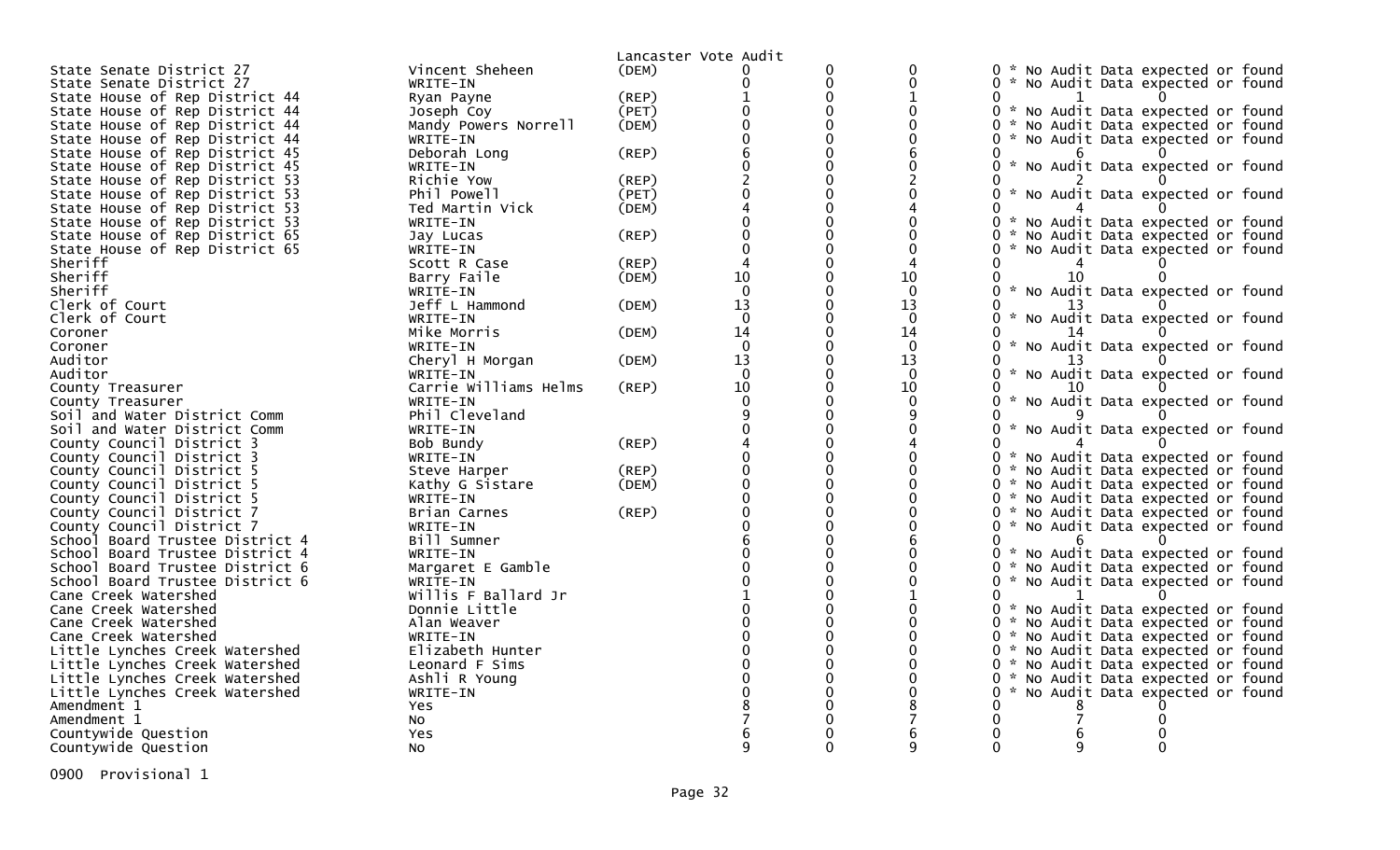|                                                                                              |                                             | Lancaster Vote Audit          |                                  |                                            |                                     |                                                                                                                                                                                        |
|----------------------------------------------------------------------------------------------|---------------------------------------------|-------------------------------|----------------------------------|--------------------------------------------|-------------------------------------|----------------------------------------------------------------------------------------------------------------------------------------------------------------------------------------|
| STRAIGHT PARTY                                                                               | Republican                                  | $($ REP $)$                   | 13                               | 13                                         | $\mathbf 0$                         | 0 * All votes cast for this candidate<br>* in this precicnt are optical.<br>* No Audit Data for optical.                                                                               |
| STRAIGHT PARTY<br>STRAIGHT PARTY                                                             | Libertarian<br>Democratic                   | (LIB)<br>(DEM)                | $\bf{0}$<br>33                   | $\begin{smallmatrix}0\33\end{smallmatrix}$ | $\bf{0}$<br>$\mathbf 0$             | 0 * No Audit Data expected or found<br>0 * All votes cast for this candidate<br>* in this precicnt are optical.<br>* No Audit Data for optical.                                        |
| STRAIGHT PARTY                                                                               | Working Families                            | (WFM)                         | $\mathbf{1}$                     | $\mathbf{1}$                               | $\mathbf 0$                         | 0 * All votes cast for this candidate<br>* in this precicnt are optical.<br>* No Audit Data for optical.                                                                               |
| STRAIGHT PARTY<br>STRAIGHT PARTY<br>President and Vice President                             | Constitution<br>Green<br>Mitt Romney        | (CON)<br>(GRN)<br>$($ REP $)$ | $\mathbf 0$<br>$\mathbf 0$<br>33 | 0<br>$\mathbf 0$<br>33                     | 0<br>0<br>$\Omega$                  | 0 * No Audit Data expected or found<br>0 * No Audit Data expected or found<br>0 * All votes cast for this candidate<br>* in this precicnt are optical.<br>* No Audit Data for optical. |
| President and Vice President<br>President and Vice President                                 | Gary Johnson<br>Barack Obama                | (LIB)<br>(DEM)                | $\mathbf 0$<br>62                | $\mathbf 0$<br>62                          | $\boldsymbol{0}$<br>$\mathbf 0$     | 0 * No Audit Data expected or found<br>0 * All votes cast for this candidate<br>* in this precicnt are optical.<br>* No Audit Data for optical.                                        |
| President and Vice President<br>President and Vice President<br>U.S. House of Rep District 5 | Virgil Goode<br>Jill Stein<br>Mick Mulvaney | (CON)<br>(GRN)<br>(REP)       | $\bf{0}$<br>$\mathbf 0$<br>38    | 0<br>$\mathbf 0$<br>38                     | $\bf{0}$<br>$\mathbf 0$<br>$\Omega$ | 0 * No Audit Data expected or found<br>0 * No Audit Data expected or found<br>0 * All votes cast for this candidate<br>* in this precicnt are optical.<br>* No Audit Data for optical. |
| U.S. House of Rep District 5                                                                 | Joyce Knott                                 | (DEM)                         | 53                               | 53                                         | $\mathbf 0$                         | 0 * All votes cast for this candidate<br>* in this precicnt are optical.<br>* No Audit Data for optical.                                                                               |
| U.S. House of Rep District 5                                                                 | Joyce Knott                                 | (WFM)                         | 3                                | $\mathbf{3}$                               | $\mathbf 0$                         | 0 * All votes cast for this candidate<br>* in this precicnt are optical.<br>* No Audit Data for optical.                                                                               |
| U.S. House of Rep District 5                                                                 | WRITE-IN                                    |                               | $\mathbf{1}$                     | $\mathbf{1}$                               | $\mathbf 0$                         | 0 * All votes cast for this candidate<br>* in this precicnt are optical.<br>* No Audit Data for optical.                                                                               |
| State Senate District 16                                                                     | Greg Gregory                                | (REP)                         | 50                               | 50                                         | $\mathbf 0$                         | 0 * All votes cast for this candidate<br>* in this precicnt are optical.<br>* No Audit Data for optical.                                                                               |
| State Senate District 16                                                                     | WRITE-IN                                    |                               | $\mathbf{1}$                     | $\mathbf{1}$                               | $\mathbf 0$                         | 0 * All votes cast for this candidate<br>* in this precicnt are optical.<br>* No Audit Data for optical.                                                                               |
| State Senate District 27                                                                     | Vincent Sheheen                             | (DEM)                         | 14                               | 14                                         | $\mathbf 0$                         | 0 * All votes cast for this candidate<br>* in this precicnt are optical.                                                                                                               |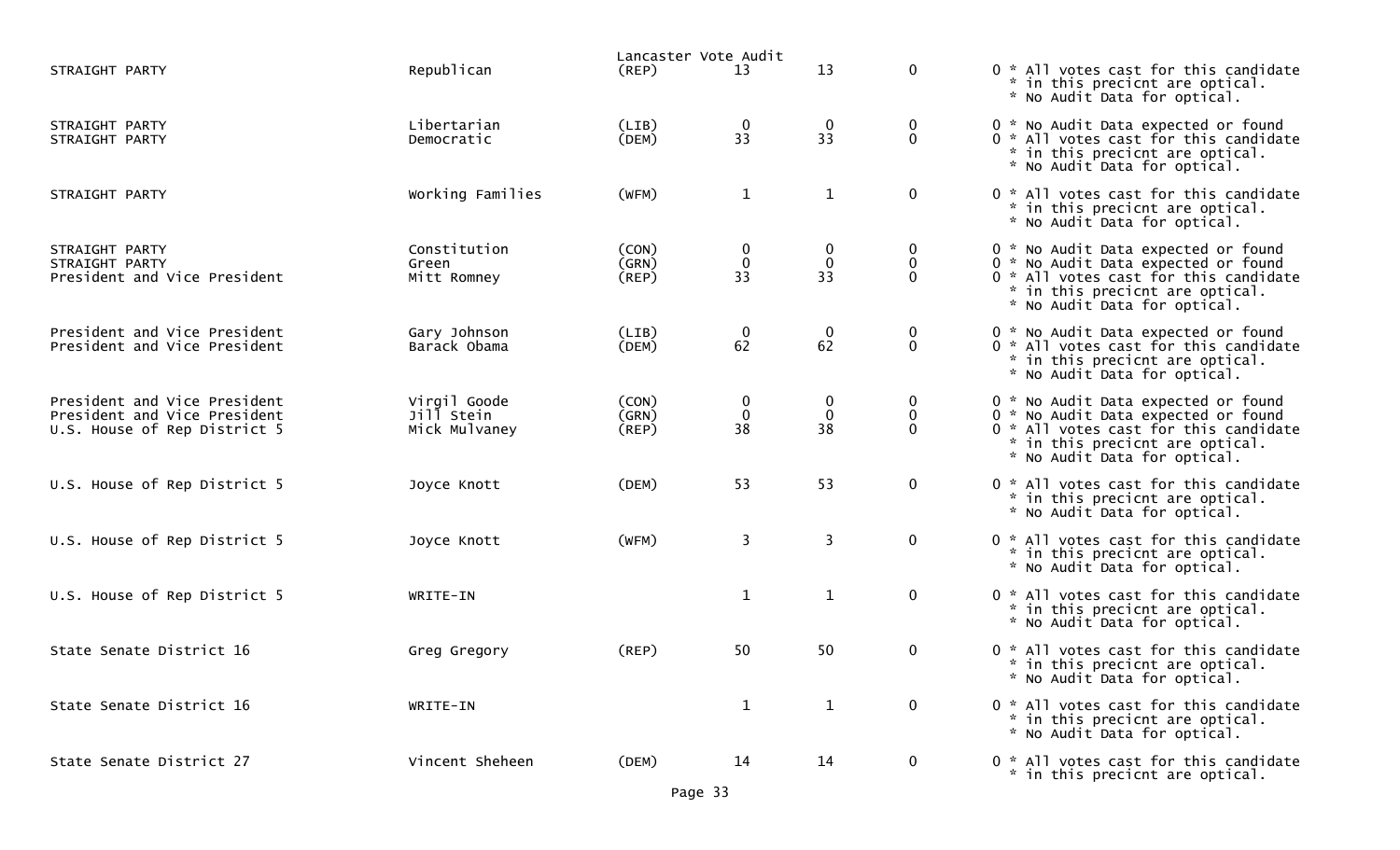\* No Audit Data for optical.

| State Senate District 27<br>State House of Rep District 44       | WRITE-IN<br>Ryan Payne   | (REP) | $\bf{0}$<br>17     | $\mathbf 0$<br>17 | 0<br>$\mathbf{0}$           | 0 * No Audit Data expected or found<br>0 * All votes cast for this candidate<br>* in this precicnt are optical.<br>* No Audit Data for optical. |
|------------------------------------------------------------------|--------------------------|-------|--------------------|-------------------|-----------------------------|-------------------------------------------------------------------------------------------------------------------------------------------------|
| State House of Rep District 44                                   | Joseph Coy               | (PET) | 6                  | 6                 | $\mathbf 0$                 | 0 * All votes cast for this candidate<br>* in this precicnt are optical.<br>* No Audit Data for optical.                                        |
| State House of Rep District 44                                   | Mandy Powers Norrell     | (DEM) | 40                 | 40                | $\mathbf 0$                 | 0 * All votes cast for this candidate<br>* in this precicnt are optical.<br>* No Audit Data for optical.                                        |
| State House of Rep District 44<br>State House of Rep District 45 | WRITE-IN<br>Deborah Long | (REP) | 0<br>9             | $\pmb{0}$<br>9    | $\mathbf 0$<br>$\mathbf{0}$ | 0 * No Audit Data expected or found<br>0 * All votes cast for this candidate<br>* in this precicnt are optical.<br>* No Audit Data for optical. |
| State House of Rep District 45                                   | WRITE-IN                 |       | $\mathbf{1}$       | $\mathbf{1}$      | $\mathbf 0$                 | 0 * All votes cast for this candidate<br>* in this precicnt are optical.<br>* No Audit Data for optical.                                        |
| State House of Rep District 65                                   | Jay Lucas                | (REP) | 10                 | 10                | $\mathbf 0$                 | 0 * All votes cast for this candidate<br>* in this precicnt are optical.<br>* No Audit Data for optical.                                        |
| State House of Rep District 65<br>Sheriff                        | WRITE-IN<br>Scott R Case | (REP) | $\mathbf{0}$<br>25 | $\mathbf 0$<br>25 | 0<br>$\mathbf{0}$           | 0 * No Audit Data expected or found<br>0 * All votes cast for this candidate<br>* in this precicnt are optical.<br>* No Audit Data for optical. |
| Sheriff                                                          | Barry Faile              | (DEM) | 68                 | 68                | $\mathbf 0$                 | 0 * All votes cast for this candidate<br>* in this precicnt are optical.<br>* No Audit Data for optical.                                        |
| Sheriff                                                          | WRITE-IN                 |       | $\mathbf{1}$       | $\mathbf{1}$      | $\mathbf{0}$                | 0 * All votes cast for this candidate<br>* in this precicnt are optical.<br>* No Audit Data for optical.                                        |
| Clerk of Court                                                   | Jeff L Hammond           | (DEM) | 81                 | 81                | $\mathbf 0$                 | 0 * All votes cast for this candidate<br>* in this precicnt are optical.<br>* No Audit Data for optical.                                        |
| Clerk of Court                                                   | WRITE-IN                 |       | $\mathbf{1}$       | $\mathbf{1}$      | $\mathbf{0}$                | 0 * All votes cast for this candidate<br>* in this precicnt are optical.<br>* No Audit Data for optical.                                        |
| Coroner                                                          | Mike Morris              | (DEM) | 79                 | 79                | $\mathbf 0$                 | 0 * All votes cast for this candidate<br>* in this precicnt are optical.<br>* No Audit Data for optical.                                        |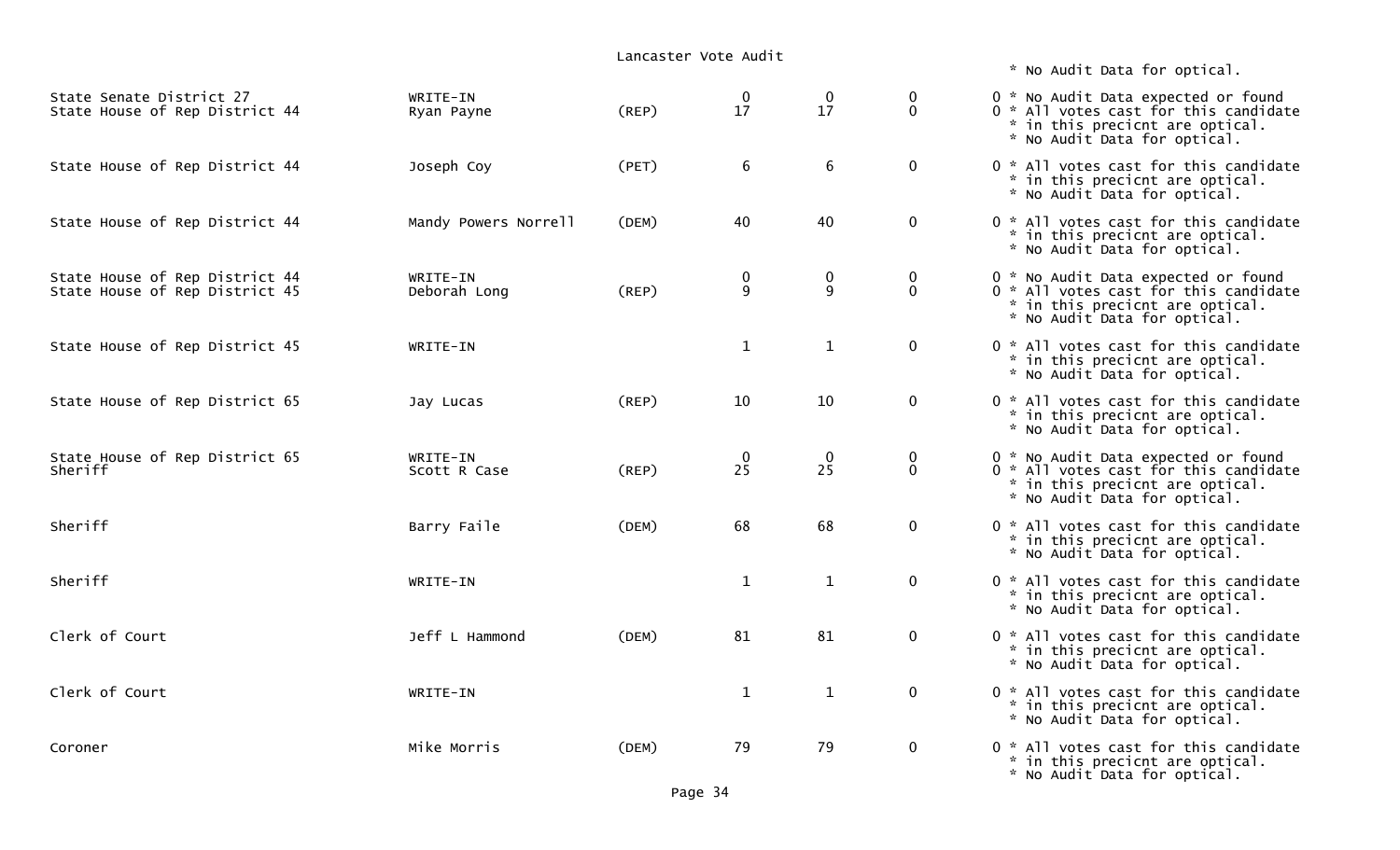| Coroner                                                      | WRITE-IN                   |       | 4                 |                   | $\mathbf 0$             | 0 * All votes cast for this candidate<br>* in this precicnt are optical.<br>* No Audit Data for optical.                                        |
|--------------------------------------------------------------|----------------------------|-------|-------------------|-------------------|-------------------------|-------------------------------------------------------------------------------------------------------------------------------------------------|
| Auditor                                                      | Cheryl H Morgan            | (DEM) | 80                | 80                | $\mathbf 0$             | 0 * All votes cast for this candidate<br>* in this precicnt are optical.<br>* No Audit Data for optical.                                        |
| Auditor                                                      | WRITE-IN                   |       | $\mathbf{1}$      | $\mathbf{1}$      | $\mathbf 0$             | 0 * All votes cast for this candidate<br>* in this precicnt are optical.<br>* No Audit Data for optical.                                        |
| County Treasurer                                             | Carrie Williams Helms      | (REP) | 62                | 62                | $\mathbf 0$             | 0 * All votes cast for this candidate<br>* in this precicnt are optical.<br>* No Audit Data for optical.                                        |
| County Treasurer                                             | WRITE-IN                   |       | $\mathbf{1}$      | $\mathbf{1}$      | $\mathbf 0$             | 0 * All votes cast for this candidate<br>* in this precicnt are optical.<br>* No Audit Data for optical.                                        |
| Soil and Water District Comm                                 | Phil Cleveland             |       | 57                | 57                | $\mathbf 0$             | 0 * All votes cast for this candidate<br>* in this precicnt are optical.<br>* No Audit Data for optical.                                        |
| Soil and Water District Comm                                 | WRITE-IN                   |       | $\mathbf{1}$      | $\mathbf{1}$      | $\mathbf 0$             | 0 * All votes cast for this candidate<br>* in this precicnt are optical.<br>* No Audit Data for optical.                                        |
| County Council District 1                                    | Larry McCullough           | (REP) | 8                 | 8                 | $\mathbf 0$             | 0 * All votes cast for this candidate<br>* in this precicnt are optical.<br>* No Audit Data for optical.                                        |
| County Council District 1                                    | WRITE-IN                   |       | $\mathbf{1}$      | $\mathbf{1}$      | $\mathbf 0$             | 0 * All votes cast for this candidate<br>* in this precicnt are optical.<br>* No Audit Data for optical.                                        |
| County Council District 3                                    | Bob Bundy                  | (REP) | 12                | 12                | $\mathbf 0$             | 0 * All votes cast for this candidate<br>* in this precicnt are optical.<br>* No Audit Data for optical.                                        |
| County Council District 3<br>County Council District 5       | WRITE-IN<br>Steve Harper   | (REP) | $\mathbf 0$<br>12 | $\mathbf 0$<br>12 | $\mathbf 0$<br>$\Omega$ | 0 * No Audit Data expected or found<br>0 * All votes cast for this candidate<br>* in this precicnt are optical.<br>* No Audit Data for optical. |
| County Council District 5                                    | Kathy G Sistare            | (DEM) | 8                 | 8                 | $\mathbf 0$             | 0 * All votes cast for this candidate<br>* in this precicnt are optical.<br>* No Audit Data for optical.                                        |
| County Council District 5<br>School Board Trustee District 2 | WRITE-IN<br>Tyrom Faulkner |       | 0<br>16           | 0<br>16           | 0<br>$\mathbf{0}$       | 0 * No Audit Data expected or found<br>0 * All votes cast for this candidate                                                                    |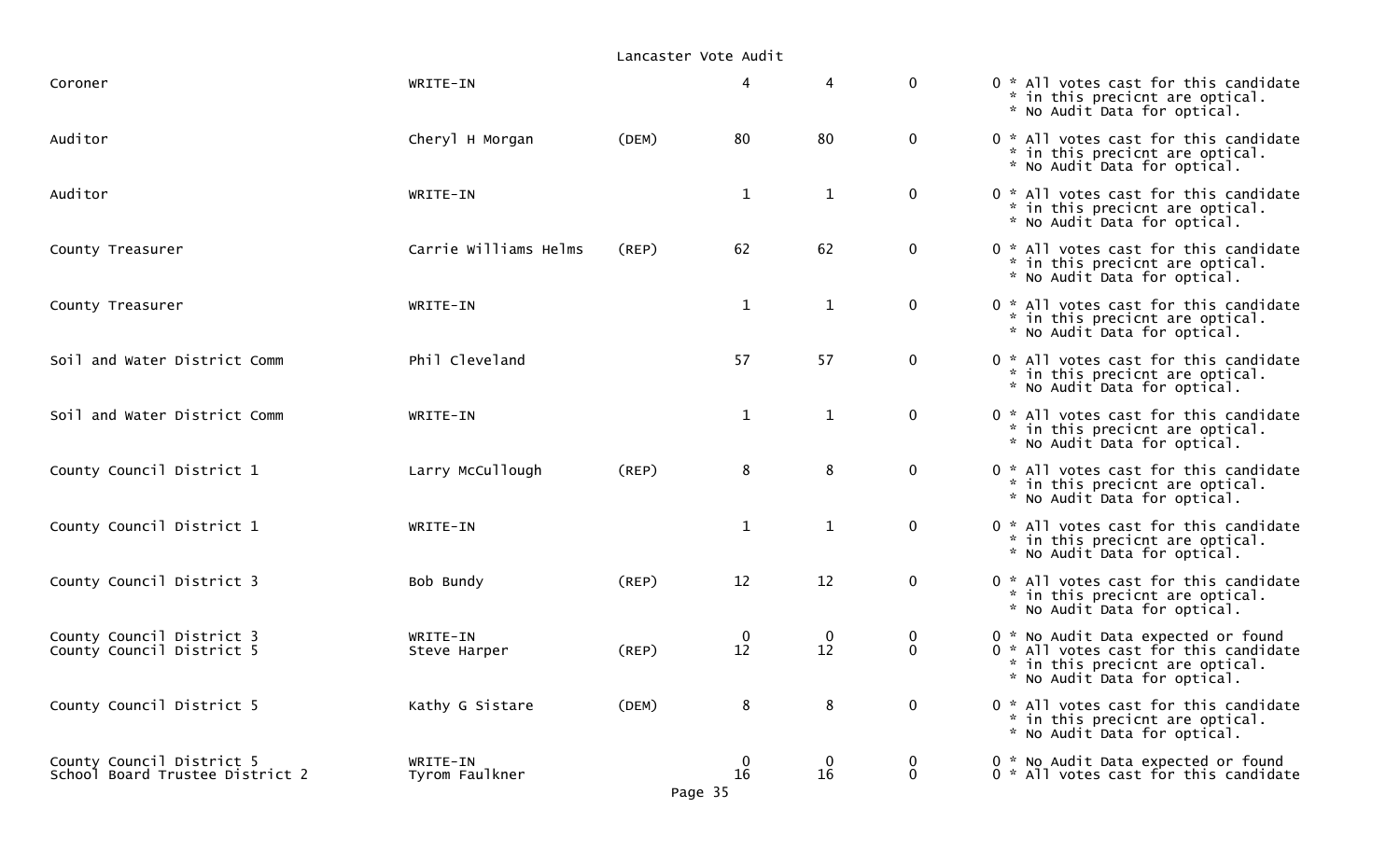|                                                                               |                                                   | Lancabici vocc Addic            |                       |                              | * in this precicnt are optical.<br>* No Audit Data for optical.                                                                                        |
|-------------------------------------------------------------------------------|---------------------------------------------------|---------------------------------|-----------------------|------------------------------|--------------------------------------------------------------------------------------------------------------------------------------------------------|
| School Board Trustee District 2<br>School Board Trustee District 4            | WRITE-IN<br>Bill Sumner                           | $\frac{0}{5}$                   | 0<br>5                | $\mathbf 0$<br>$\mathbf 0$   | 0 * No Audit Data expected or found<br>0 * All votes cast for this candidate<br>* in this precicnt are optical.<br>* No Audit Data for optical.        |
| School Board Trustee District 4<br>School Board Trustee District 6            | WRITE-IN<br>Margaret E Gamble                     | $\mathbf 0$<br>12               | $\mathbf{0}$<br>12    | $\mathbf{0}$<br>$\mathbf{0}$ | 0 * No Audit Data expected or found<br>0 * All votes cast for this candidate<br>* in this precicnt are optical.<br>* No Audit Data for optical.        |
| School Board Trustee District 6<br>Cane Creek Watershed                       | WRITE-IN<br>Willis F Ballard Jr                   | $\overline{0}$<br>$1\bar{7}$    | $\mathbf 0$<br>17     | $\mathbf 0$<br>$\Omega$      | 0 * No Audit Data expected or found<br>0 * All votes cast for this candidate<br>* in this precicnt are optical.<br>* No Audit Data for optical.        |
| Cane Creek Watershed                                                          | Donnie Little                                     | 9                               | 9                     | $\mathbf 0$                  | 0 * All votes cast for this candidate<br>* in this precicnt are optical.<br>* No Audit Data for optical.                                               |
| Cane Creek Watershed                                                          | Alan Weaver                                       | $\overline{7}$                  | $\overline{7}$        | $\mathbf 0$                  | 0 * All votes cast for this candidate<br>* in this precicnt are optical.<br>* No Audit Data for optical.                                               |
| Cane Creek Watershed<br>Little Lynches Creek Watershed                        | WRITE-IN<br>Elizabeth Hunter                      | 0<br>5                          | 0<br>5                | $\mathbf 0$<br>$\mathbf 0$   | 0 * No Audit Data expected or found<br>0 * All votes cast for this candidate<br>* in this precicnt are optical.<br>* No Audit Data for optical.        |
| Little Lynches Creek Watershed                                                | Leonard F Sims                                    | $\overline{3}$                  | 3                     | $\mathbf 0$                  | 0 * All votes cast for this candidate<br>* in this precicnt are optical.<br>* No Audit Data for optical.                                               |
| Little Lynches Creek Watershed                                                | Ashli R Young                                     | 5                               | 5                     | $\mathbf 0$                  | 0 * All votes cast for this candidate<br>* in this precicnt are optical.<br>* No Audit Data for optical.                                               |
| Little Lynches Creek Watershed<br>City Council District 3                     | WRITE-IN<br>Linda Blackmon-Brace                  | $\mathbf 0$<br>$\overline{7}$   | 0<br>$\overline{7}$   | $\mathbf 0$<br>$\Omega$      | 0 * No Audit Data expected or found<br>0 * All votes cast for this candidate<br>* in this precicnt are optical.<br>* No Audit Data for optical.        |
| City Council District 3                                                       | Jackie Harris                                     | $\overline{7}$                  | $\overline{7}$        | $\mathbf 0$                  | 0 * All votes cast for this candidate<br>* in this precicnt are optical.<br>* No Audit Data for optical.                                               |
| City Council District 3<br>City Council District 4<br>City Council District 4 | WRITE-IN<br>Jean S Cureton<br>Tamara Green Garris | $\mathbf 0$<br>$\mathbf 0$<br>2 | 0<br>$\mathbf 0$<br>2 | 0<br>$\mathbf 0$<br>$\Omega$ | 0 * No Audit Data expected or found<br>0 * No Audit Data expected or found<br>0 * All votes cast for this candidate<br>* in this precicnt are optical. |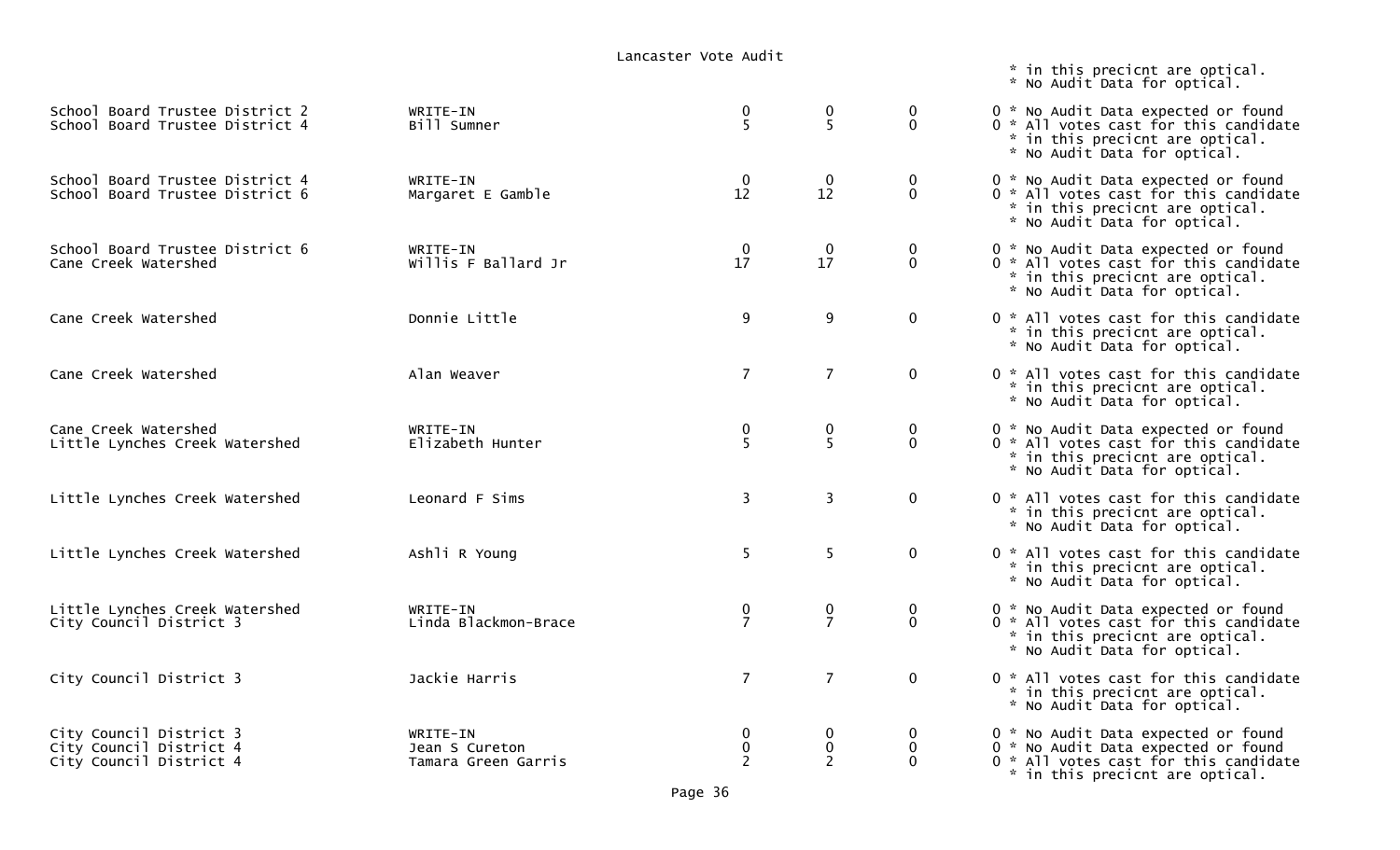\* No Audit Data for optical.

| City Council District 4<br>City Council District 6<br>City Council District 6<br>Amendment 1 | WRITE-IN<br>Sara Eddins<br>WRITE-IN<br>Yes  |                         | 0<br>$\mathbf 0$<br>39 | 0<br>$\mathbf 0$<br>$\mathbf 0$<br>39 | 0<br>$\mathbf 0$<br>$\mathbf 0$<br>$\Omega$  | 0 * No Audit Data expected or found<br>0 * No Audit Data expected or found<br>0 * No Audit Data expected or found<br>0 * All votes cast for this candidate<br>* in this precicnt are optical.<br>* No Audit Data for optical. |
|----------------------------------------------------------------------------------------------|---------------------------------------------|-------------------------|------------------------|---------------------------------------|----------------------------------------------|-------------------------------------------------------------------------------------------------------------------------------------------------------------------------------------------------------------------------------|
| Amendment 1                                                                                  | NO.                                         |                         | 42                     | 42                                    | $\mathbf 0$                                  | 0 * All votes cast for this candidate<br>* in this precicnt are optical.<br>* No Audit Data for optical.                                                                                                                      |
| Countywide Question                                                                          | Yes                                         |                         | 44                     | 44                                    | $\mathbf 0$                                  | 0 * All votes cast for this candidate<br>* in this precicnt are optical.<br>* No Audit Data for optical.                                                                                                                      |
| Countywide Question                                                                          | NO.                                         |                         | 39                     | 39                                    | $\mathbf 0$                                  | 0 * All votes cast for this candidate<br>* in this precicnt are optical.<br>* No Audit Data for optical.                                                                                                                      |
| 0901 Provisional 2<br>STRAIGHT PARTY                                                         | Republican                                  | (REP)                   | 6                      | 6                                     | $\mathbf 0$                                  | 0 * All votes cast for this candidate<br>* in this precicnt are optical.<br>* No Audit Data for optical.                                                                                                                      |
| STRAIGHT PARTY<br>STRAIGHT PARTY                                                             | Libertarian<br>Democratic                   | (LIB)<br>(DEM)          | 0<br>$\overline{3}$    | 0<br>$\overline{3}$                   | $\mathbf 0$<br>$\mathbf{0}$                  | 0 * No Audit Data expected or found<br>0 * All votes cast for this candidate<br>* in this precicnt are optical.<br>* No Audit Data for optical.                                                                               |
| STRAIGHT PARTY                                                                               | Working Families                            | (WFM)                   | $\mathbf 1$            | $\mathbf{1}$                          | $\mathbf 0$                                  | 0 * All votes cast for this candidate<br>* in this precicnt are optical.<br>* No Audit Data for optical.                                                                                                                      |
| STRAIGHT PARTY<br>STRAIGHT PARTY<br>President and Vice President                             | Constitution<br>Green<br>Mitt Romney        | (CON)<br>(GRN)<br>(REP) | 0<br>$\mathbf 0$<br>14 | $\mathbf 0$<br>$\mathbf 0$<br>14      | $\boldsymbol{0}$<br>$\mathbf{0}$<br>$\Omega$ | 0 * No Audit Data expected or found<br>0 * No Audit Data expected or found<br>0 * All votes cast for this candidate<br>* in this precicnt are optical.<br>* No Audit Data for optical.                                        |
| President and Vice President<br>President and Vice President                                 | Gary Johnson<br>Barack Obama                | (LIB)<br>(DEM)          | 0<br>5                 | 0<br>5                                | $\bf{0}$<br>$\mathbf{0}$                     | 0 * No Audit Data expected or found<br>0 * All votes cast for this candidate<br>* in this precicnt are optical.<br>* No Audit Data for optical.                                                                               |
| President and Vice President<br>President and Vice President<br>U.S. House of Rep District 5 | Virgil Goode<br>Jill Stein<br>Mick Mulvaney | (CON)<br>(GRN)<br>(REP) | 0<br>$\mathbf 0$<br>13 | $\mathbf 0$<br>0<br>13                | 0<br>$\mathbf 0$<br>$\Omega$                 | 0 * No Audit Data expected or found<br>0 * No Audit Data expected or found<br>0 * All votes cast for this candidate<br>* in this precicnt are optical.<br>* No Audit Data for optical.                                        |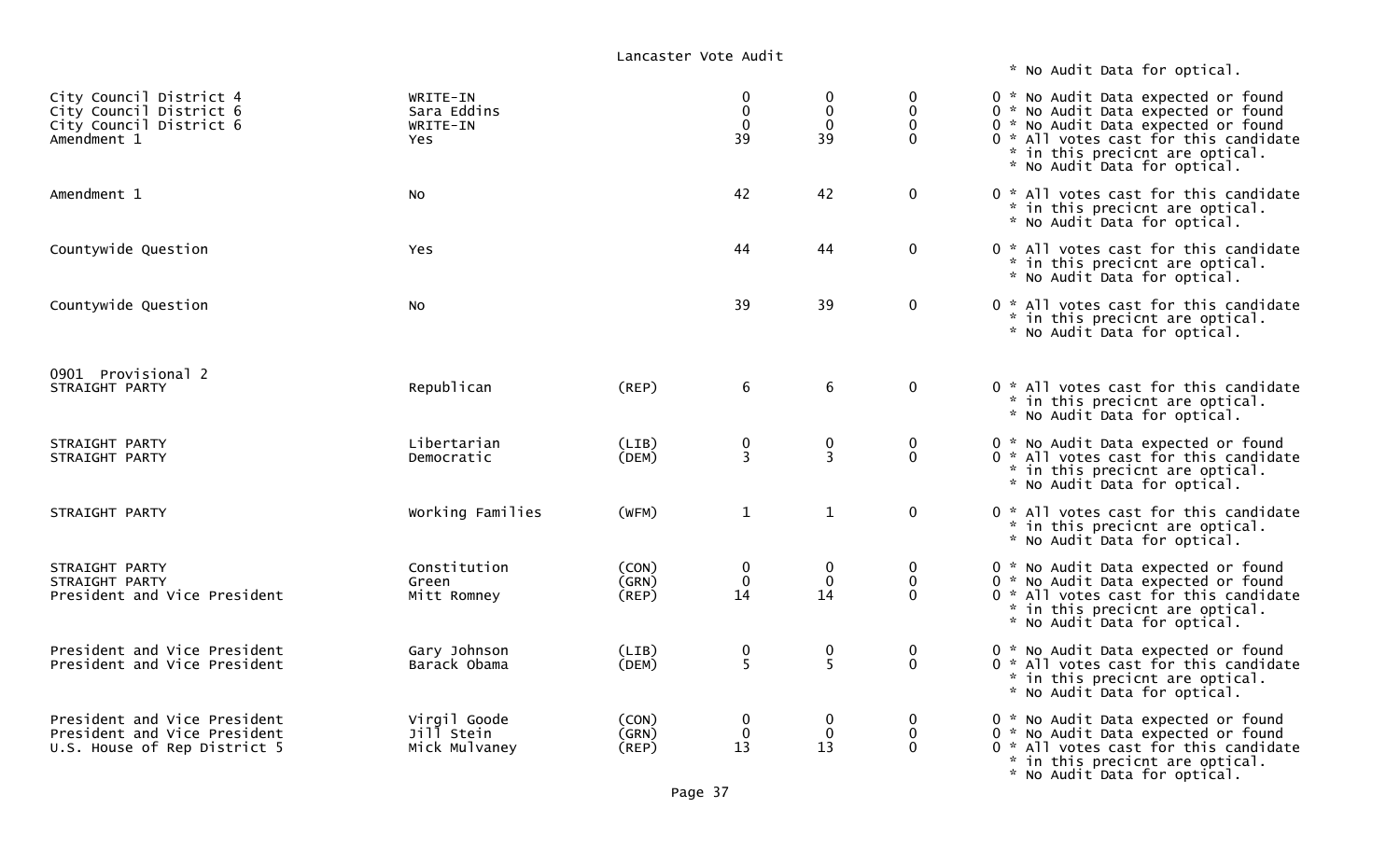|                                                                                                    |                                                  | Lancaster Vote Audit |                                      |                             |                                        |                                                                                                                                                                                        |
|----------------------------------------------------------------------------------------------------|--------------------------------------------------|----------------------|--------------------------------------|-----------------------------|----------------------------------------|----------------------------------------------------------------------------------------------------------------------------------------------------------------------------------------|
| U.S. House of Rep District 5                                                                       | Joyce Knott                                      | (DEM)                | 5 <sup>1</sup>                       | 5                           | $\mathbf 0$                            | 0 * All votes cast for this candidate<br>* in this precicnt are optical.<br>* No Audit Data for optical.                                                                               |
| U.S. House of Rep District 5                                                                       | Joyce Knott                                      | (WFM)                | $\mathbf{1}$                         | $\mathbf{1}$                | $\mathbf 0$                            | 0 * All votes cast for this candidate<br>* in this precicnt are optical.<br>* No Audit Data for optical.                                                                               |
| U.S. House of Rep District 5<br>State Senate District 16                                           | WRITE-IN<br>Greg Gregory                         | (REP)                | $\overline{0}$<br>14                 | $\mathbf{0}$<br>14          | $\mathbf 0$<br>$\mathbf 0$             | 0 * No Audit Data expected or found<br>0 * All votes cast for this candidate<br>* in this precicnt are optical.<br>* No Audit Data for optical.                                        |
| State Senate District 16<br>State Senate District 27                                               | WRITE-IN<br>Vincent Sheheen                      | (DEM)                | $\mathbf 0$<br>$\overline{3}$        | $\pmb{0}$<br>$\overline{3}$ | $\mathbf 0$<br>$\mathbf{0}$            | 0 * No Audit Data expected or found<br>0 * All votes cast for this candidate<br>* in this precicnt are optical.<br>* No Audit Data for optical.                                        |
| State Senate District 27<br>State House of Rep District 44                                         | WRITE-IN<br>Ryan Payne                           | (REP)                | $\pmb{0}$<br>$\mathbf{1}$            | $\pmb{0}$<br>$\mathbf{1}$   | $\mathbf 0$<br>$\mathbf{0}$            | 0 * No Audit Data expected or found<br>0 * All votes cast for this candidate<br>* in this precicnt are optical.<br>* No Audit Data for optical.                                        |
| State House of Rep District 44                                                                     | Joseph Coy                                       | (PET)                | $\mathbf{1}$                         | $\mathbf{1}$                | $\mathbf 0$                            | 0 * All votes cast for this candidate<br>* in this precicnt are optical.<br>* No Audit Data for optical.                                                                               |
| State House of Rep District 44<br>State House of Rep District 44<br>State House of Rep District 45 | Mandy Powers Norrell<br>WRITE-IN<br>Deborah Long | (DEM)<br>(REP)       | 0<br>$\pmb{0}$<br>4                  | 0<br>$\mathbf 0$            | $\mathbf 0$<br>$\mathbf 0$<br>$\Omega$ | 0 * No Audit Data expected or found<br>0 * No Audit Data expected or found<br>0 * All votes cast for this candidate<br>* in this precicnt are optical.<br>* No Audit Data for optical. |
| State House of Rep District 45<br>State House of Rep District 53                                   | WRITE-IN<br>Richie Yow                           | (REP)                | $\begin{matrix} 0 \\ 6 \end{matrix}$ | $\pmb{0}$<br>$\overline{6}$ | $\mathbf 0$<br>$\mathbf{0}$            | 0 * No Audit Data expected or found<br>0 * All votes cast for this candidate<br>* in this precicnt are optical.<br>* No Audit Data for optical.                                        |
| State House of Rep District 53                                                                     | Phil Powell                                      | (PET)                | $\mathbf{1}$                         | $\mathbf{1}$                | $\mathbf 0$                            | 0 * All votes cast for this candidate<br>* in this precicnt are optical.<br>* No Audit Data for optical.                                                                               |
| State House of Rep District 53                                                                     | Ted Martin Vick                                  | (DEM)                | $\overline{2}$                       | $\overline{2}$              | $\mathbf 0$                            | 0 * All votes cast for this candidate<br>* in this precicnt are optical.<br>* No Audit Data for optical.                                                                               |
| State House of Rep District 53<br>State House of Rep District 65                                   | WRITE-IN<br>Jay Lucas                            | (REP)                | 0<br>$\mathbf{1}$                    | $\bf{0}$<br>$\mathbf{1}$    | $\mathbf 0$<br>$\mathbf{0}$            | 0 * No Audit Data expected or found<br>$0 *$ All votes cast for this candidate<br>* in this precicnt are optical.<br>* No Audit Data for optical.                                      |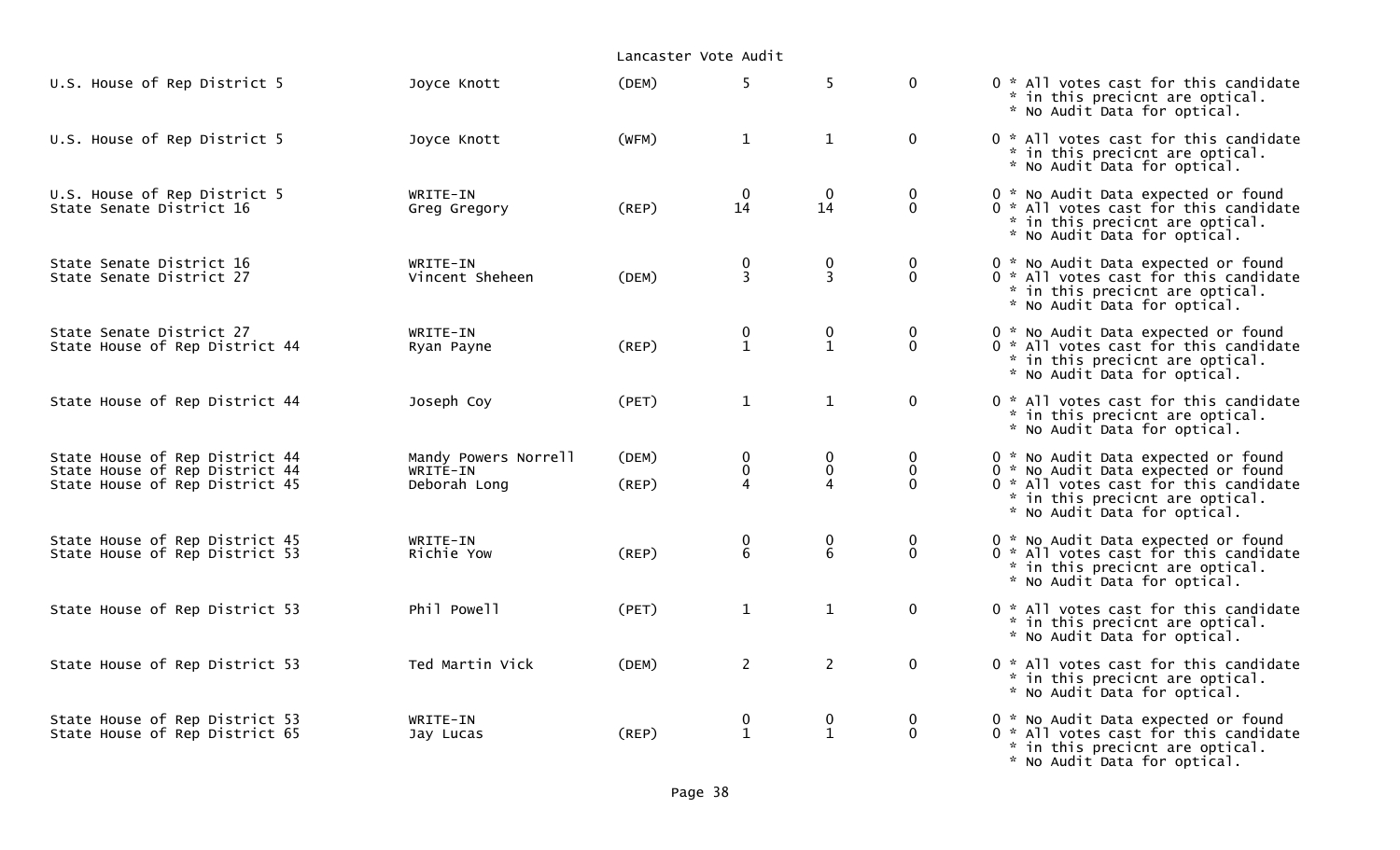|                                                           |                                   | Lancaster Vote Audit |                   |                   |                                 |                                                                                                                                                 |
|-----------------------------------------------------------|-----------------------------------|----------------------|-------------------|-------------------|---------------------------------|-------------------------------------------------------------------------------------------------------------------------------------------------|
| State House of Rep District 65<br>Sheriff                 | WRITE-IN<br>Scott R Case          | $($ REP $)$          | 0<br>10           | 0<br>10           | 0<br>$\mathbf 0$                | 0 * No Audit Data expected or found<br>0 * All votes cast for this candidate<br>* in this precicnt are optical.<br>* No Audit Data for optical. |
| Sheriff                                                   | Barry Faile                       | (DEM)                | 9                 | 9                 | $\mathbf 0$                     | 0 * All votes cast for this candidate<br>* in this precicnt are optical.<br>* No Audit Data for optical.                                        |
| Sheriff<br>Clerk of Court                                 | WRITE-IN<br>Jeff L Hammond        | (DEM)                | 0<br>16           | $\mathbf 0$<br>16 | $\bf{0}$<br>$\mathbf 0$         | 0 * No Audit Data expected or found<br>0 * All votes cast for this candidate<br>* in this precicnt are optical.<br>* No Audit Data for optical. |
| Clerk of Court<br>Coroner                                 | WRITE-IN<br>Mike Morris           | (DEM)                | 0<br>16           | $\mathbf 0$<br>16 | $\mathbf 0$<br>$\mathbf{0}$     | 0 * No Audit Data expected or found<br>0 * All votes cast for this candidate<br>* in this precicnt are optical.<br>* No Audit Data for optical. |
| Coroner<br>Auditor                                        | WRITE-IN<br>Cheryl H Morgan       | (DEM)                | 0<br>16           | $\mathbf 0$<br>16 | $\mathbf 0$<br>$\mathbf 0$      | 0 * No Audit Data expected or found<br>0 * All votes cast for this candidate<br>* in this precicnt are optical.<br>* No Audit Data for optical. |
| Auditor<br>County Treasurer                               | WRITE-IN<br>Carrie Williams Helms | $($ REP $)$          | 0<br>16           | $\mathbf 0$<br>16 | $\boldsymbol{0}$<br>$\mathbf 0$ | 0 * No Audit Data expected or found<br>0 * All votes cast for this candidate<br>* in this precicnt are optical.<br>* No Audit Data for optical. |
| County Treasurer                                          | WRITE-IN                          |                      | $\mathbf 1$       | $\mathbf{1}$      | $\mathbf 0$                     | 0 * All votes cast for this candidate<br>* in this precicnt are optical.<br>* No Audit Data for optical.                                        |
| Soil and Water District Comm                              | Phil Cleveland                    |                      | 15                | 15                | $\mathbf 0$                     | 0 * All votes cast for this candidate<br>* in this precicnt are optical.<br>* No Audit Data for optical.                                        |
| Soil and Water District Comm<br>County Council District 3 | WRITE-IN<br>Bob Bundy             | (REP)                | 0<br>9            | 0<br>9            | $\bf{0}$<br>$\mathbf 0$         | 0 * No Audit Data expected or found<br>0 * All votes cast for this candidate<br>* in this precicnt are optical.<br>* No Audit Data for optical. |
| County Council District 3<br>County Council District 5    | WRITE-IN<br>Steve Harper          | (REP)                | 0<br>$\mathbf{1}$ | 0<br>$\mathbf{1}$ | $\bf{0}$<br>$\mathbf 0$         | 0 * No Audit Data expected or found<br>0 * All votes cast for this candidate<br>* in this precicnt are optical.<br>* No Audit Data for optical. |
| County Council District 5                                 | Kathy G Sistare                   | (DEM)                | $\mathbf{1}$      | $\mathbf{1}$      | $\mathbf 0$                     | 0 * All votes cast for this candidate<br>* in this precicnt are optical.<br>* No Audit Data for optical.                                        |
| County Council District 5                                 | WRITE-IN                          | Page 39              | 0                 | $\bf{0}$          | $\mathbf 0$                     | 0 * No Audit Data expected or found                                                                                                             |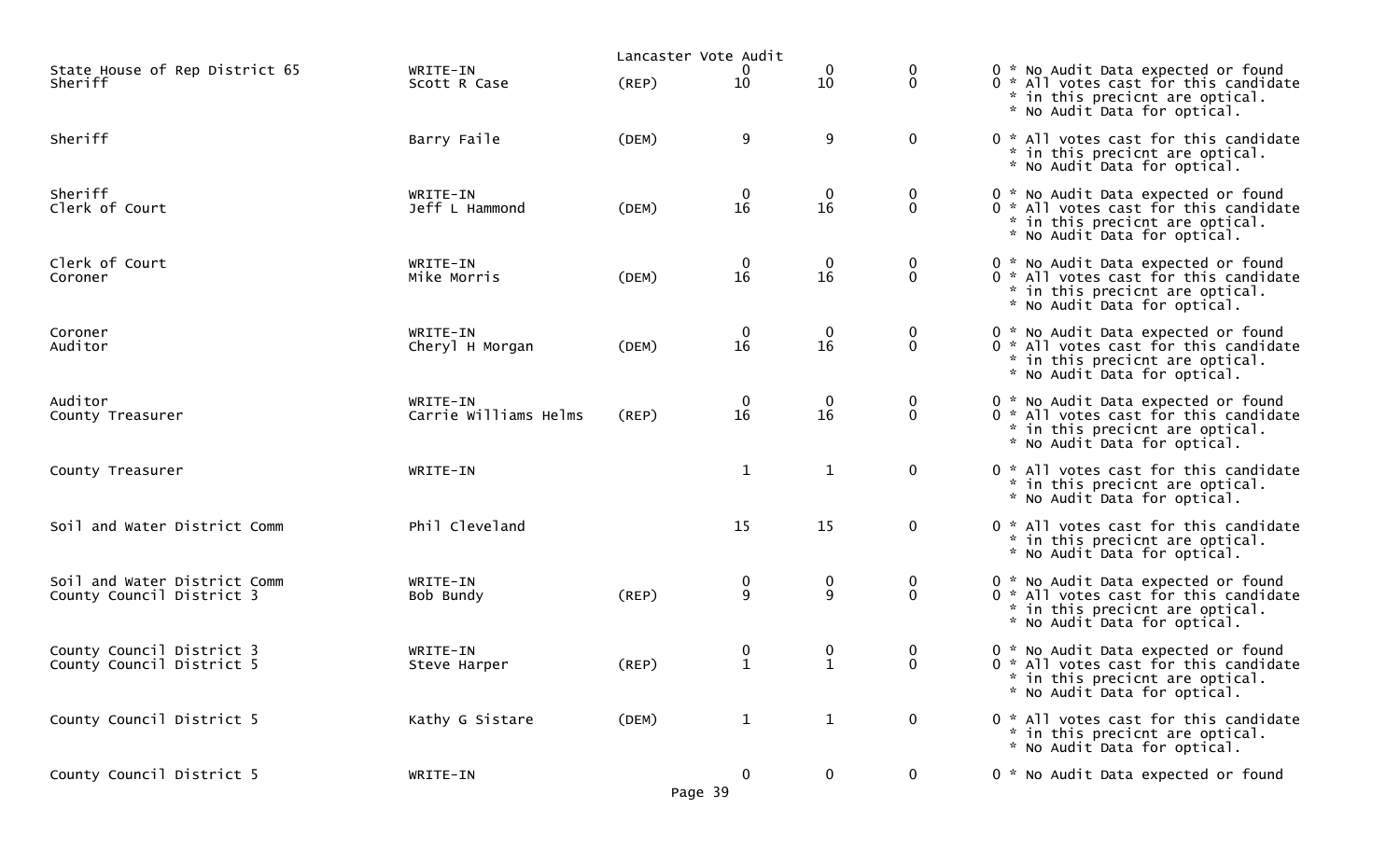|                                                                                                                                                                             |                                                                                    | Lancaster Vote Audit |                            |                                       |                                          |                                                                                                                                                                                                                                                                                                             |
|-----------------------------------------------------------------------------------------------------------------------------------------------------------------------------|------------------------------------------------------------------------------------|----------------------|----------------------------|---------------------------------------|------------------------------------------|-------------------------------------------------------------------------------------------------------------------------------------------------------------------------------------------------------------------------------------------------------------------------------------------------------------|
| County Council District 7                                                                                                                                                   | Brian Carnes                                                                       | (REP)                | 5.                         | 5                                     | $\mathbf 0$                              | 0 * All votes cast for this candidate<br>* in this precicnt are optical.<br>* No Audit Data for optical.                                                                                                                                                                                                    |
| County Council District 7<br>School Board Trustee District 4<br>School Board Trustee District 4<br>School Board Trustee District 6                                          | WRITE-IN<br>Bill Sumner<br>WRITE-IN<br>Margaret E Gamble                           |                      | 0<br>0<br>0<br>$\mathbf 1$ | 0<br>0<br>$\mathbf 0$<br>$\mathbf{1}$ | $\bf{0}$<br>$\mathbf 0$<br>$\Omega$<br>0 | 0 * No Audit Data expected or found<br>0 * No Audit Data expected or found<br>0 * No Audit Data expected or found<br>0 * All votes cast for this candidate<br>* in this precicnt are optical.<br>* No Audit Data for optical.                                                                               |
| School Board Trustee District 6<br>Cane Creek Watershed                                                                                                                     | WRITE-IN<br>Willis F Ballard Jr                                                    |                      | $\frac{0}{7}$              | $\frac{0}{7}$                         | 0<br>$\mathbf{0}$                        | 0 * No Audit Data expected or found<br>0 * All votes cast for this candidate<br>* in this precicnt are optical.<br>* No Audit Data for optical.                                                                                                                                                             |
| Cane Creek Watershed                                                                                                                                                        | Donnie Little                                                                      |                      | $\overline{4}$             | 4                                     | $\mathbf 0$                              | 0 * All votes cast for this candidate<br>* in this precicnt are optical.<br>* No Audit Data for optical.                                                                                                                                                                                                    |
| Cane Creek Watershed                                                                                                                                                        | Alan Weaver                                                                        |                      | 3                          | 3                                     | $\mathbf 0$                              | 0 * All votes cast for this candidate<br>* in this precicnt are optical.<br>* No Audit Data for optical.                                                                                                                                                                                                    |
| Cane Creek Watershed<br>Little Lynches Creek Watershed<br>Little Lynches Creek Watershed<br>Little Lynches Creek Watershed<br>Little Lynches Creek Watershed<br>Amendment 1 | WRITE-IN<br>Elizabeth Hunter<br>Leonard F Sims<br>Ashli R Young<br>WRITE-IN<br>Yes |                      | 0<br>$\Omega$              | 0<br>$\pmb{0}$<br>0<br>0<br>0         | 0<br>$\mathbf{0}$                        | 0 * No Audit Data expected or found<br>0 * No Audit Data expected or found<br>0 * No Audit Data expected or found<br>0 * No Audit Data expected or found<br>0 * No Audit Data expected or found<br>0 * All votes cast for this candidate<br>* in this precicnt are optical.<br>* No Audit Data for optical. |
| Amendment 1                                                                                                                                                                 | <b>NO</b>                                                                          |                      | 12                         | 12                                    | $\mathbf 0$                              | 0 * All votes cast for this candidate<br>* in this precicnt are optical.<br>* No Audit Data for optical.                                                                                                                                                                                                    |
| Countywide Question                                                                                                                                                         | <b>Yes</b>                                                                         |                      | 10                         | 10                                    | $\mathbf 0$                              | 0 * All votes cast for this candidate<br>* in this precicnt are optical.<br>* No Audit Data for optical.                                                                                                                                                                                                    |
| Countywide Question                                                                                                                                                         | No                                                                                 |                      | 8                          | 8                                     | $\mathbf 0$                              | 0 * All votes cast for this candidate<br>* in this precicnt are optical.<br>* No Audit Data for optical.                                                                                                                                                                                                    |
| 0950 Failsafe Provisional<br>STRAIGHT PARTY                                                                                                                                 | Republican                                                                         | (REP)                | 4                          | 4                                     | $\mathbf 0$                              | 0 * All votes cast for this candidate<br>* in this precicnt are optical.<br>* No Audit Data for optical.                                                                                                                                                                                                    |
| STRAIGHT PARTY                                                                                                                                                              | Libertarian                                                                        | (LIB)<br>Page 40     | $\mathbf 0$                | $\mathbf 0$                           | $\mathbf 0$                              | 0 * No Audit Data expected or found                                                                                                                                                                                                                                                                         |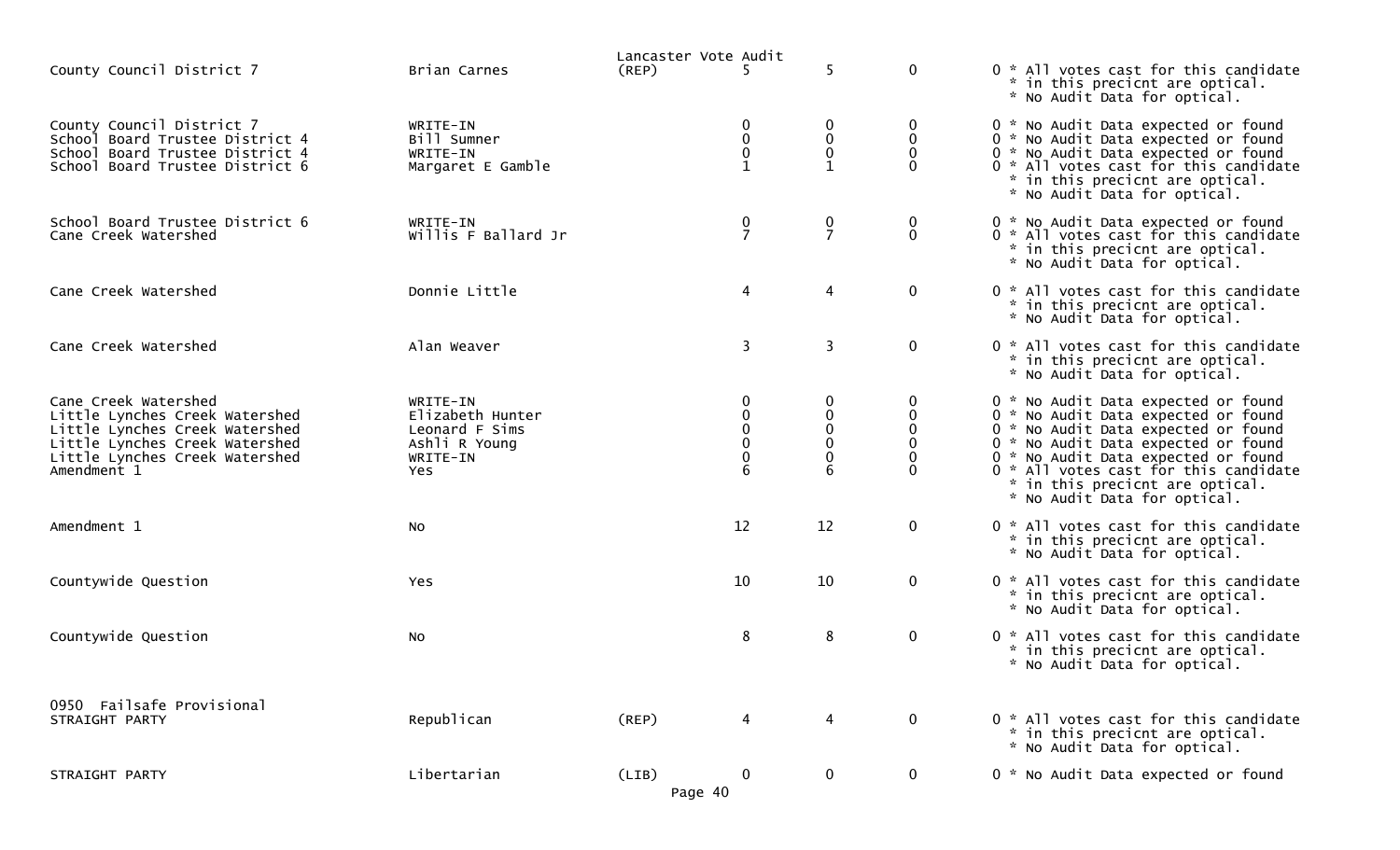|                                                                                              |                                                          | Lancaster Vote Audit                   |                                     |                                       |                                          |                                                                                                                                                                                                                               |
|----------------------------------------------------------------------------------------------|----------------------------------------------------------|----------------------------------------|-------------------------------------|---------------------------------------|------------------------------------------|-------------------------------------------------------------------------------------------------------------------------------------------------------------------------------------------------------------------------------|
| STRAIGHT PARTY                                                                               | Democratic                                               | (DEM)                                  | 4                                   | 4                                     | $\mathbf 0$                              | 0 * All votes cast for this candidate<br>* in this precicnt are optical.<br>* No Audit Data for optical.                                                                                                                      |
| STRAIGHT PARTY<br>STRAIGHT PARTY<br>STRAIGHT PARTY<br>President and Vice President           | Working Families<br>Constitution<br>Green<br>Mitt Romney | (WFM)<br>(CON)<br>(GRN)<br>$($ REP $)$ | 0<br>$\pmb{0}$<br>$\mathbf 0$<br>13 | $\boldsymbol{0}$<br>$\mathbf 0$<br>13 | 0<br>$\mathbf 0$<br>$\Omega$<br>$\Omega$ | 0 * No Audit Data expected or found<br>0 * No Audit Data expected or found<br>0 * No Audit Data expected or found<br>0 * All votes cast for this candidate<br>* in this precicnt are optical.<br>* No Audit Data for optical. |
| President and Vice President<br>President and Vice President                                 | Gary Johnson<br>Barack Obama                             | (LIB)<br>(DEM)                         | $\frac{0}{7}$                       | 0<br>$\overline{7}$                   | $\mathbf 0$<br>$\mathbf{0}$              | 0 * No Audit Data expected or found<br>0 * All votes cast for this candidate<br>* in this precicnt are optical.<br>* No Audit Data for optical.                                                                               |
| President and Vice President<br>President and Vice President<br>U.S. House of Rep District 5 | Virgil Goode<br>Jill Stein<br>Mick Mulvaney              | (CON)<br>(GRN)<br>$($ REP $)$          | $\bf{0}$<br>$\mathbf 0$<br>14       | 0<br>$\mathbf 0$<br>14                | 0<br>$\mathbf 0$<br>$\Omega$             | 0 * No Audit Data expected or found<br>0 * No Audit Data expected or found<br>0 * All votes cast for this candidate<br>* in this precicnt are optical.<br>* No Audit Data for optical.                                        |
| U.S. House of Rep District 5                                                                 | Joyce Knott                                              | (DEM)                                  | 6                                   | 6                                     | $\mathbf 0$                              | 0 * All votes cast for this candidate<br>* in this precicnt are optical.<br>* No Audit Data for optical.                                                                                                                      |
| U.S. House of Rep District 5<br>U.S. House of Rep District 5<br>Sheriff                      | Joyce Knott<br>WRITE-IN<br>Scott R Case                  | (WFM)<br>(REP)                         | 0<br>$\mathbf 0$<br>10              | $\bf{0}$<br>$\mathbf 0$<br>10         | $\bf{0}$<br>$\mathbf 0$<br>$\Omega$      | 0 * No Audit Data expected or found<br>0 * No Audit Data expected or found<br>0 * All votes cast for this candidate<br>* in this precicnt are optical.<br>* No Audit Data for optical.                                        |
| Sheriff                                                                                      | Barry Faile                                              | (DEM)                                  | 10                                  | 10                                    | $\mathbf 0$                              | 0 * All votes cast for this candidate<br>* in this precicnt are optical.<br>* No Audit Data for optical.                                                                                                                      |
| Sheriff<br>Clerk of Court                                                                    | WRITE-IN<br>Jeff L Hammond                               | (DEM)                                  | $\mathbf 0$<br>17                   | $\mathbf 0$<br>17                     | $\mathbf 0$<br>$\mathbf 0$               | 0 * No Audit Data expected or found<br>0 * All votes cast for this candidate<br>* in this precicnt are optical.<br>* No Audit Data for optical.                                                                               |
| Clerk of Court<br>Coroner                                                                    | WRITE-IN<br>Mike Morris                                  | (DEM)                                  | $\bf{0}$<br>17                      | $\bf{0}$<br>17                        | $\bf{0}$<br>$\mathbf 0$                  | 0 * No Audit Data expected or found<br>0 * All votes cast for this candidate<br>* in this precicnt are optical.<br>* No Audit Data for optical.                                                                               |
| Coroner<br>Auditor                                                                           | WRITE-IN<br>Cheryl H Morgan                              | (DEM)                                  | $\bf{0}$<br>17                      | $\bf{0}$<br>17                        | $\bf{0}$<br>$\mathbf 0$                  | 0 * No Audit Data expected or found<br>0 * All votes cast for this candidate<br>* in this precicnt are optical.<br>* No Audit Data for optical.                                                                               |
| Auditor                                                                                      | WRITE-IN                                                 | Page 41                                | $\mathbf 0$                         | $\bf{0}$                              | $\overline{0}$                           | 0 * No Audit Data expected or found                                                                                                                                                                                           |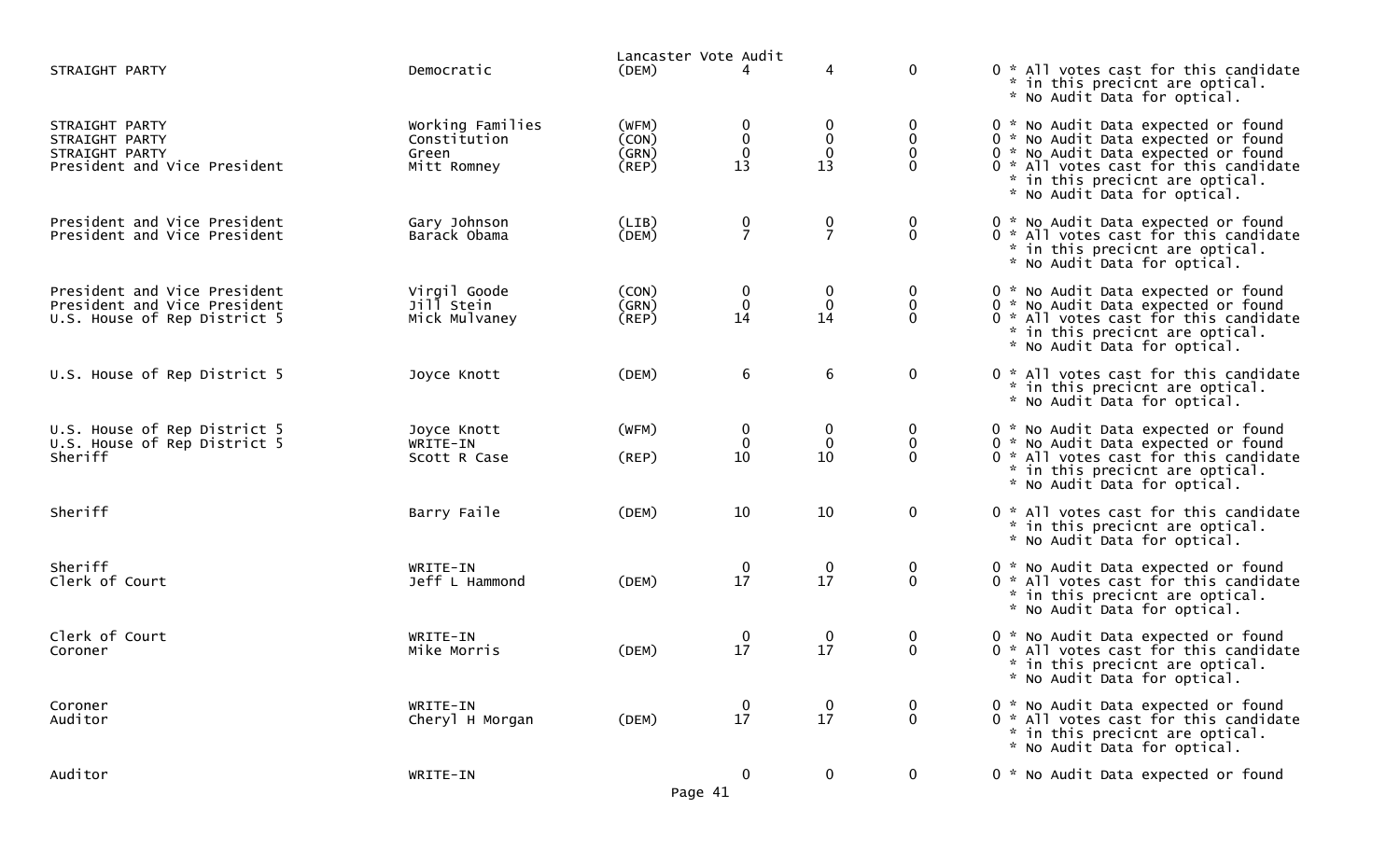| County Treasurer                                 | Carrie Williams Helms      | Lancaster Vote Audit<br>17<br>(REP) | 17                                              | $\mathbf 0$ | 0 * All votes cast for this candidate<br>* in this precicnt are optical.<br>* No Audit Data for optical.                                        |
|--------------------------------------------------|----------------------------|-------------------------------------|-------------------------------------------------|-------------|-------------------------------------------------------------------------------------------------------------------------------------------------|
| County Treasurer<br>Soil and Water District Comm | WRITE-IN<br>Phil Cleveland | 12                                  | $\begin{smallmatrix} 0 \\ 12 \end{smallmatrix}$ |             | 0 * No Audit Data expected or found<br>0 * All votes cast for this candidate<br>* in this precicnt are optical.<br>* No Audit Data for optical. |
| Soil and Water District Comm<br>Amendment 1      | WRITE-IN<br>Yes.           |                                     | 0                                               |             | 0 * No Audit Data expected or found<br>0 * All votes cast for this candidate<br>* in this precicnt are optical.<br>* No Audit Data for optical. |
| Amendment 1                                      | <b>NO</b>                  | 13                                  | 13                                              | $\mathbf 0$ | 0 * All votes cast for this candidate<br>* in this precicnt are optical.<br>* No Audit Data for optical.                                        |
| Countywide Question                              | Yes                        |                                     | $\overline{7}$                                  | $\mathbf 0$ | 0 * All votes cast for this candidate<br>* in this precicnt are optical.<br>* No Audit Data for optical.                                        |
| Countywide Question                              | No                         | 12                                  | 12                                              | $\mathbf 0$ | 0 * All votes cast for this candidate<br>* in this precicnt are optical.<br>* No Audit Data for optical.                                        |

There was no unmatched audit data

How to read this report.

This is the vote level report. It compares the number of votes cast for each candidate in the tabulation report with the number of ballots cast in the audit data for each candidates in each precinct.

The tabulated values as read from the EL30A report are reported in four categories; Total, Optical (Opt), iVotronic (iVo) and Flash. None of these values on each line are calculated but parsed from the actual report. In the EL30A report all Write-in votes are added together and reported as one candidate name - Write-in. The EL30A does not report individual Write-in candidates.

The Opt totals are the total number of votes cast on paper ballots that were scanned into the optical scanner and transferred to the tabulation computer via memory stick or ZipDisk (depending on the type of device, M100 or M650 used to scan the ballots.) Optical totals should exist only in some but not all of the Virtual Precincts at the bottom of the table.

The iVo totals are the results gathered from the PEBs (Personal Electronic Ballot) which are used to open and close an iVotronic voting machine and, after the polls have closed, gather the ballots cast for transmission to the tabulation system.

The Flash totals are the totals that are read from the flash cards in the rare event that the ballotscannot be copied from the machine to the PEB or from the PEB to the tabulating machine.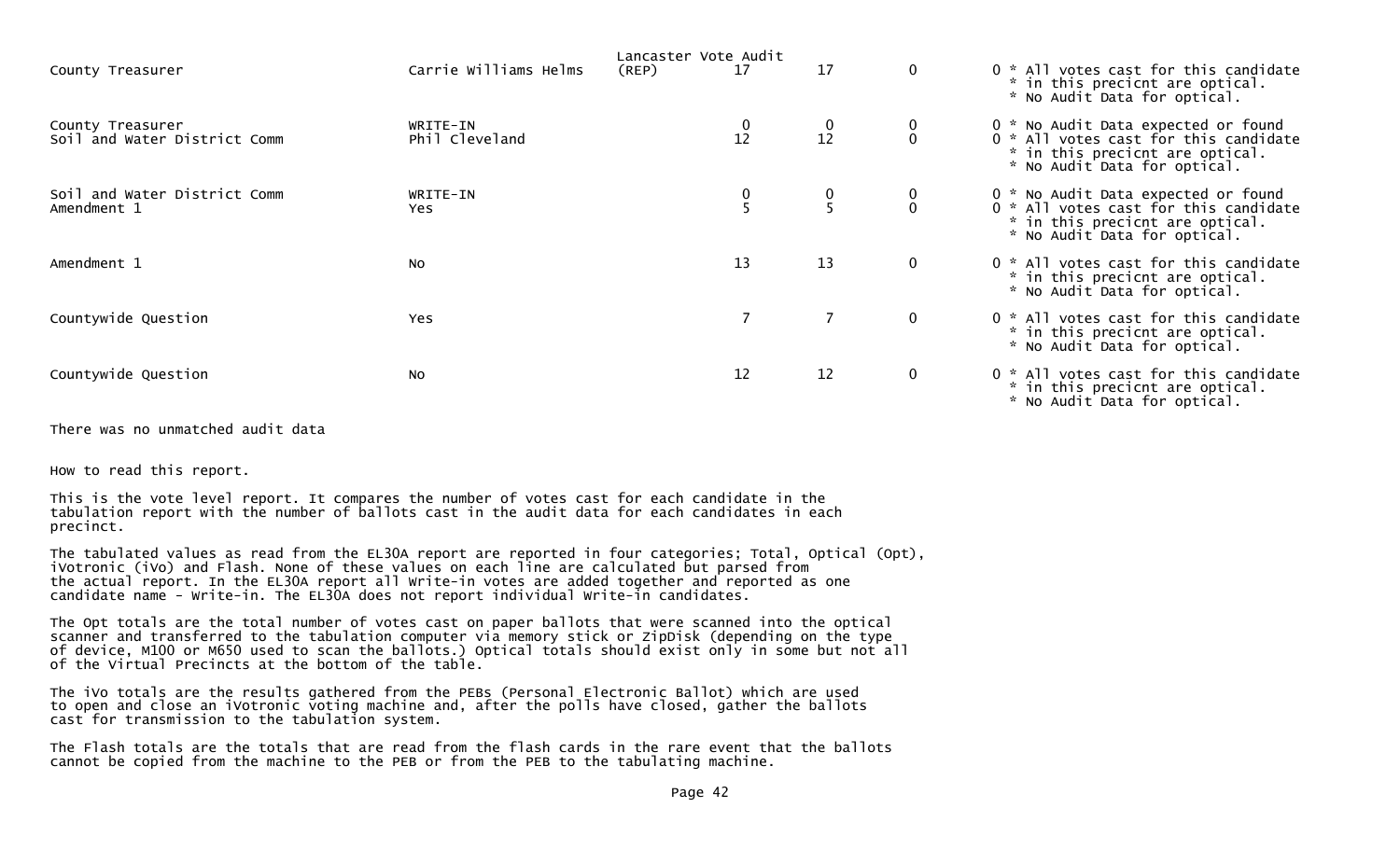Lancaster Vote Audit The values on the Audit side come from the iVotronic audit data that is read from the flash cards as part of the audit process. That process combines the individual machine data into a master audit file, the EL155 Vote image log.

The EL155 contains a record of all the votes cast on a ballot. The vote images indicate the machine 0counting the number of times a candidate name for a contest appears in a precint we get the number of votes cast in that precinct for that candidates. That number should always match the number of votes cast for that candidate in that contest in the iVo column on the EL30A side of the report.

Optical ballots do not have electonically readable audit files. So if the audit data iVotronic total votes does not match the EL30A iVo value one of two things will occur. The first is if the iVotronic tabulated is zero and the Total tabulated votes match the tabulated Optical votes the following comment is made in the Audit side of the report; All votes cast for this candidate in this precicnt are optical No Audit Data for optical, or secondly, if the iVotronic total is not zero, a notation indicating which data Audit data In the event a candidate or the combined Write-in candidates did not receive any votes in a precinct the EL30A will report a zero vote count. If there are no votes for this candidate in a precinct in the audit data, the following comment will be placed into the audit report by the auditing software; No Audit Data expected or found.

Finaly the audit software will search the audit data for any votes that were not found on the EL30A report. If it finds some, it will report those vote totals by contest, candidate name and precinct. if it does not find any unmatched audit data it will report; There was no unmatched audit data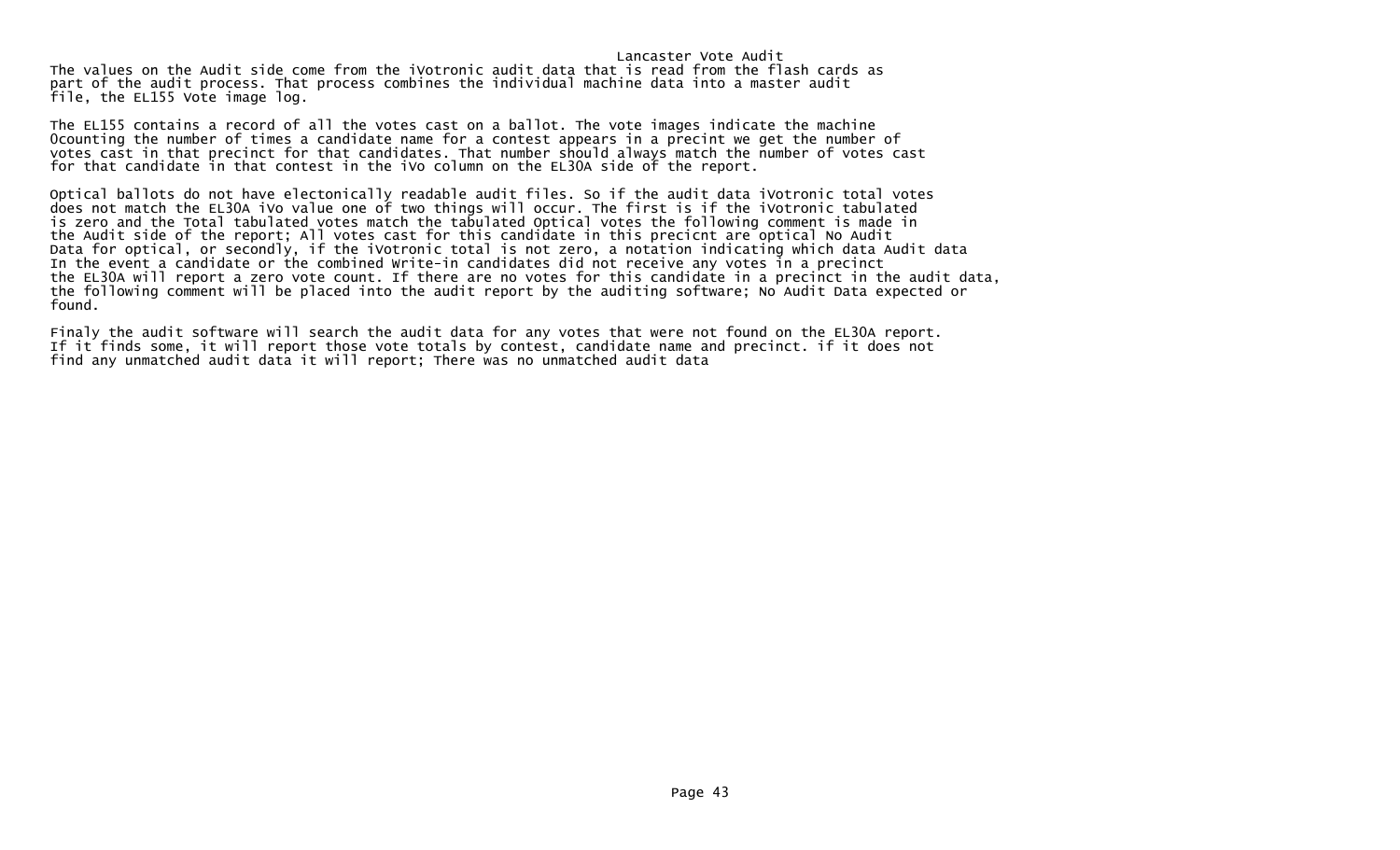# Lancaster EL30A45A Comparison Report

|                                                                                                                                                              |                                                                                          |                                                         | +-------------EL30A------------+------------------EL45A----------------+ |                                                        |                                        |           |                                                                                                  |                                                        |                                          |                                                    |                                   |
|--------------------------------------------------------------------------------------------------------------------------------------------------------------|------------------------------------------------------------------------------------------|---------------------------------------------------------|--------------------------------------------------------------------------|--------------------------------------------------------|----------------------------------------|-----------|--------------------------------------------------------------------------------------------------|--------------------------------------------------------|------------------------------------------|----------------------------------------------------|-----------------------------------|
| Office                                                                                                                                                       | Candi date                                                                               | Party                                                   | Tot                                                                      | Opt                                                    |                                        | iVo Flash | Tot                                                                                              | Opt                                                    | i Vo                                     |                                                    | Flash Delta                       |
| STRAIGHT PARTY<br>STRAIGHT PARTY<br>STRAIGHT PARTY<br>STRAIGHT PARTY<br>STRAIGHT PARTY<br>STRAI GHT PARTY                                                    | Republ i can<br>Li bertari an<br>Democratic<br>Working Families<br>Constitution<br>Green | (REP)<br>(LIB)<br>(DEM)<br>(WFM)<br>(CON)<br>(GRN)      | 6296<br>113<br>7035<br>358<br>31<br>60                                   | 336<br>3<br>477<br>6<br>$\overline{0}$<br>$\mathbf{1}$ | 5960<br>110<br>6558<br>352<br>31<br>59 |           | 6296<br>0<br>0<br>-113<br>7035<br>0<br>$\Omega$<br>358<br>$\overline{0}$<br>31<br>$\Omega$<br>60 | 336<br>3<br>477<br>6<br>$\overline{0}$<br>$\mathbf{1}$ | 5960<br>-110<br>6558<br>352<br>-31<br>59 | $\Omega$<br>$\Omega$<br>0<br>0<br>0<br>$\mathbf 0$ | 0<br>$\Omega$<br>0<br>0<br>0<br>0 |
| President and Vice President<br>President and Vice President<br>President and Vice President<br>President and Vice President<br>President and Vice President | Mitt Romney<br>Gary Johnson<br>Barack Obama<br>Virgil Goode<br>Jill Stein                | (REP)<br>(LIB)<br>(DEM)<br>$\zeta$ CON $\zeta$<br>(GRN) | 19333<br>261<br>13419<br>53<br>78                                        | 1170<br>11<br>1144<br>2<br>$\Omega$                    | 18163<br>250<br>12275<br>51<br>78      |           | $\mathbf{O}$<br>19333<br>261<br>0<br>$\Omega$<br>13419<br>$\mathbf{0}$<br>53<br>$\Omega$<br>78   | 1170<br>11<br>1144<br>2<br>$\Omega$                    | 18163<br>250<br>12275<br>51<br>78        | 0<br>0<br>$\mathsf{O}$<br>0<br>$\Omega$            | 0<br>0<br>0<br>0<br>$\Omega$      |
| U.S. House of Rep District 5<br>U.S. House of Rep District 5<br>U.S. House of Rep District 5<br>U.S. House of Rep District 5                                 | Mick Mulvaney<br>Joyce Knott<br>Joyce Knott<br>WRITE-IN                                  | (REP)<br>(DEM)<br>(WFM)                                 | 19094<br>12021<br>1155<br>-31                                            | 1158<br>1036<br>64<br>4                                | 17936<br>10985<br>1091<br>27           |           | 0<br>19094<br>12021<br>$\mathbf 0$<br>0<br>1155<br>$\Omega$<br>31                                | 1158<br>1036<br>64<br>4                                | 17936<br>10985<br>1091<br>27             | $\mathbf 0$<br>0<br>0<br>$\Omega$                  | 0<br>$\Omega$<br>0<br>0           |
| State Senate District 16<br>State Senate District 16                                                                                                         | Greg Gregory<br>WRITE-IN                                                                 | (REP)                                                   | 20570<br>204                                                             | 1362<br>18                                             | 19208<br>186                           |           | 20570<br>$\mathbf{O}$<br>$\Omega$<br>204                                                         | 1362<br>18                                             | 19208<br>186                             | 0<br>$\Omega$                                      | 0<br>$\Omega$                     |
| State House of Rep District 65<br>State House of Rep District 65                                                                                             | Jay Lucas<br>WRITE-IN                                                                    | (REP)                                                   | 1688<br>-12                                                              | 50<br>2                                                | 1638<br>-10                            |           | $\overline{O}$<br>1688<br>$\Omega$<br>12                                                         | 50<br>2                                                | 1638<br>10                               | 0<br>$\Omega$                                      | $\Omega$<br>$\Omega$              |
| Sheri ff<br>Sheri ff<br>Sheri ff                                                                                                                             | Scott R Case<br>Barry Faile<br>WRITÉ-IN                                                  | (REP)<br>(DEM)                                          | 10781<br>21680<br>38                                                     | 714<br>1451<br>$\overline{2}$                          | 10067<br>20229<br>36                   |           | 0<br>10781<br>0<br>21680<br>$\Omega$<br>38                                                       | 714<br>1451<br>$\overline{2}$                          | 10067<br>20229<br>36                     | 0<br>0<br>$\Omega$                                 | $\Omega$<br>0<br>0                |
| Clerk of Court<br>Clerk of Court                                                                                                                             | Jeff L Hammond<br>WRITE-IN                                                               | (DEM)                                                   | 26069<br>129                                                             | 1578<br>-14                                            | 24491<br>115                           |           | 0<br>26069<br>129<br>0                                                                           | 1578<br>14                                             | 24491<br>115                             | 0                                                  | 0<br>$\Omega$<br>0                |
| Coroner<br>Coroner                                                                                                                                           | Mike Morris<br>WRITE-IN                                                                  | (DEM)                                                   | 25812<br>223                                                             | 1550<br>- 17                                           | 24262<br>206                           |           | 25812<br>$\mathbf{0}$<br>$\Omega$<br>223                                                         | 1550<br>-17                                            | 24262<br>206                             | 0                                                  | 0<br>$\Omega$<br>$\Omega$         |
| Audi tor<br>Audi tor                                                                                                                                         | Cheryl H Morgan<br>WRITÉ-IN                                                              | (DEM)                                                   | 25511<br>112                                                             | 1526<br>-17                                            | 23985<br>95                            |           | 0<br>25511<br>112<br>0                                                                           | 1526<br>17                                             | 23985<br>95                              | 0<br>$\mathbf 0$                                   | 0<br>$\mathbf 0$                  |
| County Treasurer<br>County Treasurer                                                                                                                         | Carrie Williams Helms<br>WRITE-IN                                                        | (REP)                                                   | 24250<br>140                                                             | 1407<br>17                                             | 22843<br>123                           |           | 24250<br>$\Omega$<br>$\Omega$<br>140                                                             | 1407<br>-17                                            | 22843<br>123                             | 0<br>0                                             | 0<br>0                            |
| Soil and Water District Comm<br>Soil and Water District Comm                                                                                                 | Phil Cleveland<br>WRITE-IN                                                               |                                                         | 20212<br>94                                                              | 1200<br>16                                             | 19012<br>78                            |           | 20212<br>$\Omega$<br>$\Omega$<br>94                                                              | 1200<br>16                                             | 19012<br>78                              | 0<br>0                                             | 0<br>$\Omega$                     |
| County Council District 3<br>County Council District 3                                                                                                       | Bob Bundy<br>WRITE-IN                                                                    | (REP)                                                   | 3491<br>16                                                               | 98<br>2                                                | 3393<br>14                             |           | $\Omega$<br>3491<br>$\Omega$<br>16                                                               | 98<br>$\overline{2}$                                   | 3393<br>14                               | $\Omega$<br>$\Omega$                               | 0<br>0                            |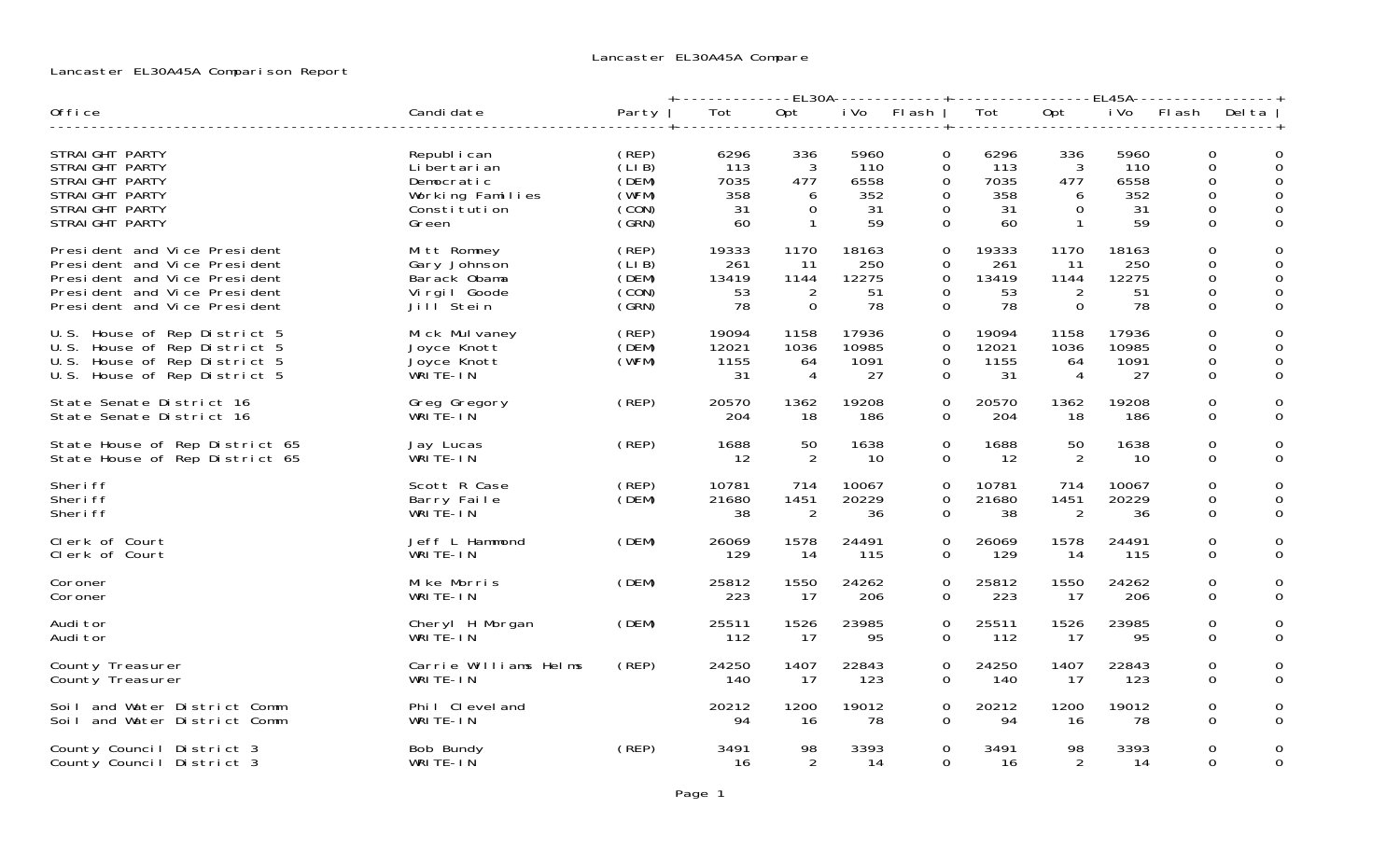|                                                                                                                                      |                                                                  | Lancaster EL30A45A Compare |                            |                                  |                            |                                                           |                            |                                   |                            |                                      |                            |
|--------------------------------------------------------------------------------------------------------------------------------------|------------------------------------------------------------------|----------------------------|----------------------------|----------------------------------|----------------------------|-----------------------------------------------------------|----------------------------|-----------------------------------|----------------------------|--------------------------------------|----------------------------|
| County Council District 5<br>County Council District 5<br>County Council District 5                                                  | Steve Harper<br>Kathy G Sistare<br>WRITE-IN                      | (REP)<br>(DEM)             | 2275<br>1983<br>2          | 72<br>69<br>$\mathbf 0$          | 2203<br>1914<br>2          | 0<br>0<br>$\mathbf 0$                                     | 2275<br>1983<br>2          | 72<br>69<br>$\mathbf{O}$          | 2203<br>1914<br>2          | 0<br>0<br>0                          | 0<br>0<br>0                |
| Cane Creek Watershed<br>Cane Creek Watershed<br>Cane Creek Watershed<br>Cane Creek Watershed                                         | Willis F Ballard Jr<br>Donnie Little<br>Al an Weaver<br>WRITE-IN |                            | 4667<br>4284<br>3692<br>39 | 203<br>176<br>163<br>$\mathbf 1$ | 4464<br>4108<br>3529<br>38 | $\mathbf 0$<br>$\mathbf 0$<br>$\mathbf 0$<br>$\mathbf 0$  | 4667<br>4284<br>3692<br>39 | 203<br>176<br>163<br>$\mathbf{1}$ | 4464<br>4108<br>3529<br>38 | 0<br>0<br>$\mathbf 0$<br>$\mathbf 0$ | 0<br>0<br>0                |
| Amendment 1                                                                                                                          | Yes                                                              |                            | 17033                      | 1090                             | 15943                      | $\mathbf 0$                                               | 17033                      | 1090                              | 15943                      | $\mathbf 0$                          | 0                          |
| Amendment 1                                                                                                                          | No                                                               |                            | 14056                      | 1005                             | 13051                      | $\mathbf 0$                                               | 14056                      | 1005                              | 13051                      | 0                                    | 0                          |
| Countywide Question                                                                                                                  | Yes                                                              |                            | 18587                      | 1471                             | 17116                      | $\Omega$                                                  | 18587                      | 1471                              | 17116                      | $\mathbf 0$                          | 0                          |
| Countywide Question                                                                                                                  | No                                                               |                            | 13471                      | 700                              | 12771                      | $\mathbf 0$                                               | 13471                      | 700                               | 12771                      | $\mathbf 0$                          | $\mathbf 0$                |
| State House of Rep District 45                                                                                                       | Deborah Long                                                     | (REP)                      | 11562                      | 986                              | 10576                      | 0                                                         | 11562                      | 986                               | 10576                      | 0                                    | 0                          |
| State House of Rep District 45                                                                                                       | WRITE-IN                                                         |                            | 102                        | -11                              | 91                         | $\mathbf 0$                                               | 102                        | -11                               | 91                         | $\mathbf 0$                          | 0                          |
| County Council District 1                                                                                                            | Larry McCullough                                                 | (REP)                      | 5252                       | 579                              | 4673                       | $\mathbf 0$                                               | 5252                       | 579                               | 4673                       | 0                                    | 0                          |
| County Council District 1                                                                                                            | WRITE-IN                                                         |                            | -41                        | 8                                | 33                         | $\mathbf 0$                                               | 41                         | 8                                 | 33                         | $\mathbf 0$                          | 0                          |
| State House of Rep District 44<br>State House of Rep District 44<br>State House of Rep District 44<br>State House of Rep District 44 | Ryan Payne<br>Joseph Coy<br>Mandy Powers Norrell<br>WRITE-IN     | (REP)<br>(PET)<br>(DEM)    | 4100<br>2077<br>8176<br>32 | 146<br>275<br>418<br>3           | 3954<br>1802<br>7758<br>29 | $\mathbf 0$<br>$\mathbf 0$<br>$\mathbf 0$<br>$\mathbf{O}$ | 4100<br>2077<br>8176<br>32 | 146<br>275<br>418<br>3            | 3954<br>1802<br>7758<br>29 | 0<br>0<br>0<br>$\mathbf 0$           | 0<br>$\mathbf 0$<br>0<br>0 |
| State Senate District 27                                                                                                             | Vincent Sheheen                                                  | (DEM)                      | 3277                       | 126                              | 3151                       | 0                                                         | 3277                       | 126                               | 3151                       | 0                                    | 0                          |
| State Senate District 27                                                                                                             | WRITE-IN                                                         |                            | 26                         | $\overline{O}$                   | 26                         | $\mathbf{O}$                                              | 26                         | $\overline{0}$                    | 26                         | $\mathbf 0$                          | 0                          |
| School Board Trustee District 4                                                                                                      | Bill Sumner                                                      |                            | 3621                       | 156                              | 3465                       | $\mathbf 0$                                               | 3621                       | 156                               | 3465                       | $\mathbf 0$                          | 0                          |
| School Board Trustee District 4                                                                                                      | WRITE-IN                                                         |                            | 21                         | 3                                | 18                         | $\mathbf 0$                                               | 21                         | 3                                 | 18                         | $\mathbf 0$                          | $\overline{0}$             |
| School Board Trustee District 6                                                                                                      | Margaret E Gamble                                                |                            | 2658                       | 90                               | 2568                       | 0                                                         | 2658                       | 90                                | 2568                       | 0                                    | 0                          |
| School Board Trustee District 6                                                                                                      | WRITE-IN                                                         |                            | 19                         | 2                                | 17                         | 0                                                         | 19                         | 2                                 | 17                         | $\mathbf 0$                          | $\Omega$                   |
| School Board Trustee District 2                                                                                                      | Tyrom Faul kner                                                  |                            | 2328                       | 439                              | 1889                       | 0                                                         | 2328                       | 439                               | 1889                       | 0                                    | 0                          |
| School Board Trustee District 2                                                                                                      | WRITE-IN                                                         |                            | 10                         | $\mathbf 0$                      | 10                         | 0                                                         | 10                         | $\mathbf 0$                       | 10                         | $\mathbf 0$                          | $\overline{0}$             |
| City Council District 3                                                                                                              | Linda Blackmon-Brace                                             |                            | 257                        | 162                              | 95                         | 0                                                         | 257                        | 162                               | 95                         | 0                                    | 0                          |
| City Council District 3                                                                                                              | Jackie Harris                                                    |                            | 319                        | 44                               | 275                        | 0                                                         | 319                        | 44                                | 275                        | 0                                    | 0                          |
| City Council District 3                                                                                                              | WRITE-IN                                                         |                            | 2                          | $\overline{2}$                   | $\Omega$                   | $\Omega$                                                  | 2                          | 2                                 | $\Omega$                   | $\Omega$                             | $\Omega$                   |
| City Council District 6                                                                                                              | Sara Eddins                                                      |                            | 537                        | 27                               | 510                        | 0                                                         | 537                        | 27                                | 510                        | 0                                    | 0                          |
| City Council District 6                                                                                                              | WRITE-IN                                                         |                            | $\overline{4}$             | $\Omega$                         | 4                          | $\Omega$                                                  | 4                          | $\Omega$                          | 4                          | 0                                    | 0                          |
| Little Lynches Creek Watershed                                                                                                       | El i zabeth Hunter                                               |                            | 1008                       | 34                               | 974                        | $\mathbf 0$                                               | 1008                       | 34                                | 974                        | 0                                    | 0                          |
| Little Lynches Creek Watershed                                                                                                       | Leonard F Sims                                                   |                            | 1052                       | 35                               | 1017                       | $\mathbf 0$                                               | 1052                       | 35                                | 1017                       | $\mathbf 0$                          | $\mathbf 0$                |
| Little Lynches Creek Watershed                                                                                                       | Ashli R Young                                                    |                            | 878                        | 31                               | 847                        | $\mathbf 0$                                               | 878                        | 31                                | 847                        | $\mathsf{O}\xspace$                  | 0                          |
| Little Lynches Creek Watershed                                                                                                       | WRITE-IN                                                         |                            | 10                         | $\mathbf{1}$                     | 9                          | $\overline{0}$                                            | 10                         | $\overline{1}$                    | 9                          | $\mathbf 0$                          | $\Omega$                   |
| City Council District 4                                                                                                              | Jean S Cureton                                                   |                            | 117                        | 38                               | 79                         | $\mathbf 0$                                               | 117                        | 38                                | 79                         | $\mathbf 0$                          | $\mathbf 0$                |
| City Council District 4                                                                                                              | Tamara Green Garris                                              |                            | 280                        | 37                               | 243                        | $\mathbf 0$                                               | 280                        | 37                                | 243                        | $\mathsf{O}\xspace$                  | 0                          |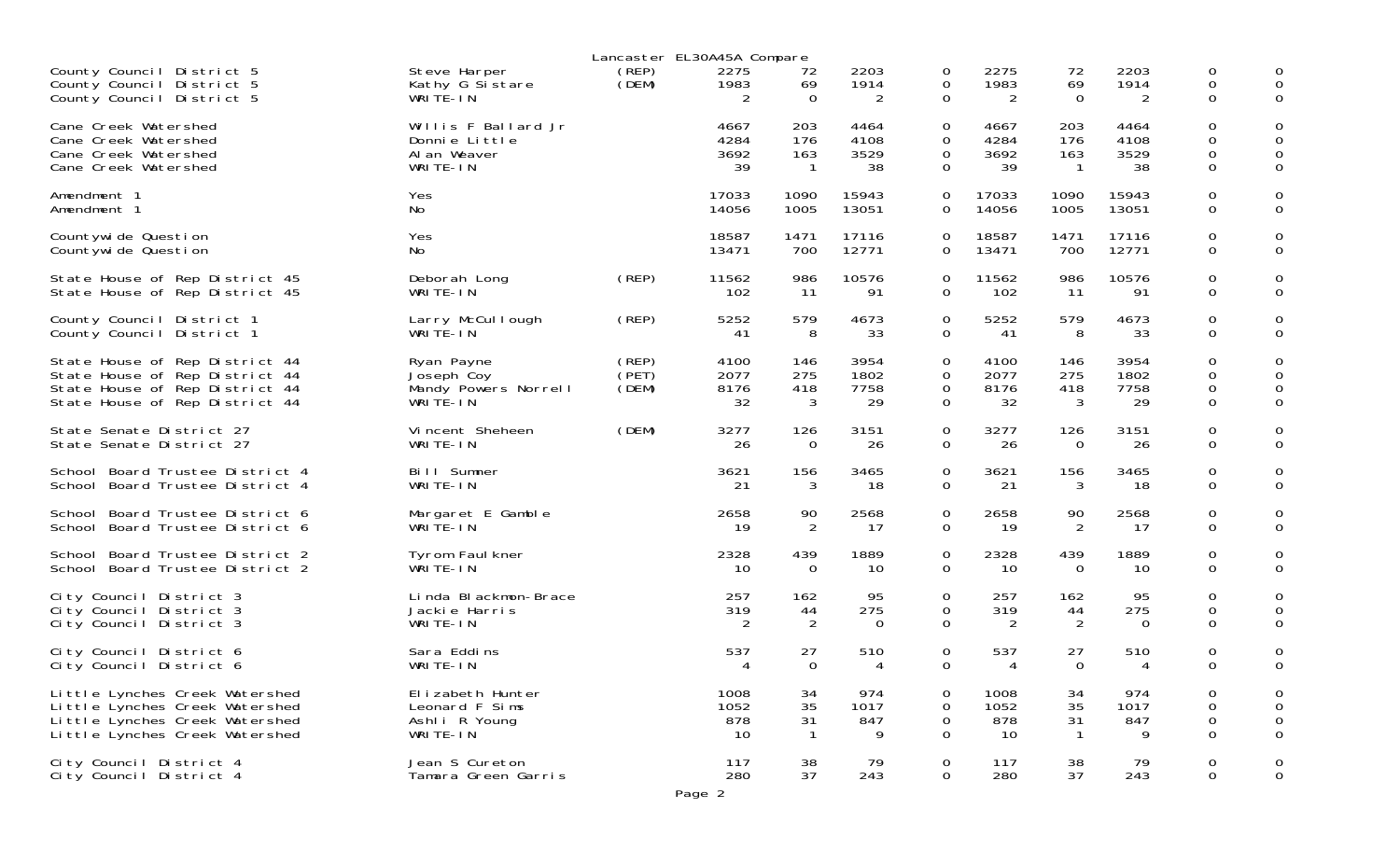|                                                                                                                                      |                                                               | Lancaster EL30A45A Compare |                  |     |                  |                  |     |                  |                                |
|--------------------------------------------------------------------------------------------------------------------------------------|---------------------------------------------------------------|----------------------------|------------------|-----|------------------|------------------|-----|------------------|--------------------------------|
| City Council District 4                                                                                                              | WRITE-IN                                                      |                            |                  |     |                  |                  |     |                  | $\Omega$                       |
| County Council District 7<br>County Council District 7                                                                               | Bri an Carnes<br>WRITE-IN                                     | (REP)                      | 4142<br>28       | 299 | 3843<br>23       | 4142<br>28       | 299 | 3843<br>23       | $\Omega$<br>0                  |
| State House of Rep District 53<br>State House of Rep District 53<br>State House of Rep District 53<br>State House of Rep District 53 | Richie Yow<br>Phi I<br>Powel I<br>Ted Martin Vick<br>WRITE-IN | (REP)<br>'PET)<br>(DEM)    | 620<br>43<br>345 | 12  | 599<br>38<br>333 | 620<br>43<br>345 |     | 599<br>38<br>333 | $\Omega$<br>0<br>0<br>$\Omega$ |

How to read this report.

This is EL30A EL45A Crosscheck Report. It sums each candidates vote totals in each precinct in the EL30A Precinct Detail Report and compares it to the EL45A Election Summary Report that contains the tabulated total for each candidate in the county.

The values read from the EL30A report are reported in four categories; Total, Optical (Opt), iVotronic (iVo) and Flash. None of these values on each line are calculated but parsed from the actual report. The total lines are the calculated sums of the individual precince line values.

The Opt totals are the total number of votes cast on paper ballots that were scanned into the optical scanner and transferred to the tabulation computer via memory stick or ZipDisk (depending on the type of device, M100 or M650 used to scan the ballots.) Optical totals should exist only in some but not all of the Virtual Precincts at the bottom of the table.

The iVo totals are the results gathered from the PEBs (Personal Electronic Ballot) which are used to open and close an iVotronic voting machine and, after the polls have closed, gather the ballots cast for transmission to the tabulation system.

The Flash totals are the totals that are read from the flash cards in the rare event that the ballots cannot be copied from the machine to the PEB or from the PEB to the tabulating machine.

The values read from the EL45A report are reported in same four categories; Total, Optical (Opt),<br>iVotronic (iVo) and Flash as the EL30A. Like the EL30A they are parsed from the actual EL45A report. The summary candidate totals are compared against the calculated sums for each candidate from, the EL30A report. Each of the values in each line on the EL30A side must match the same value on the EL45A side and the Delta value must be zero.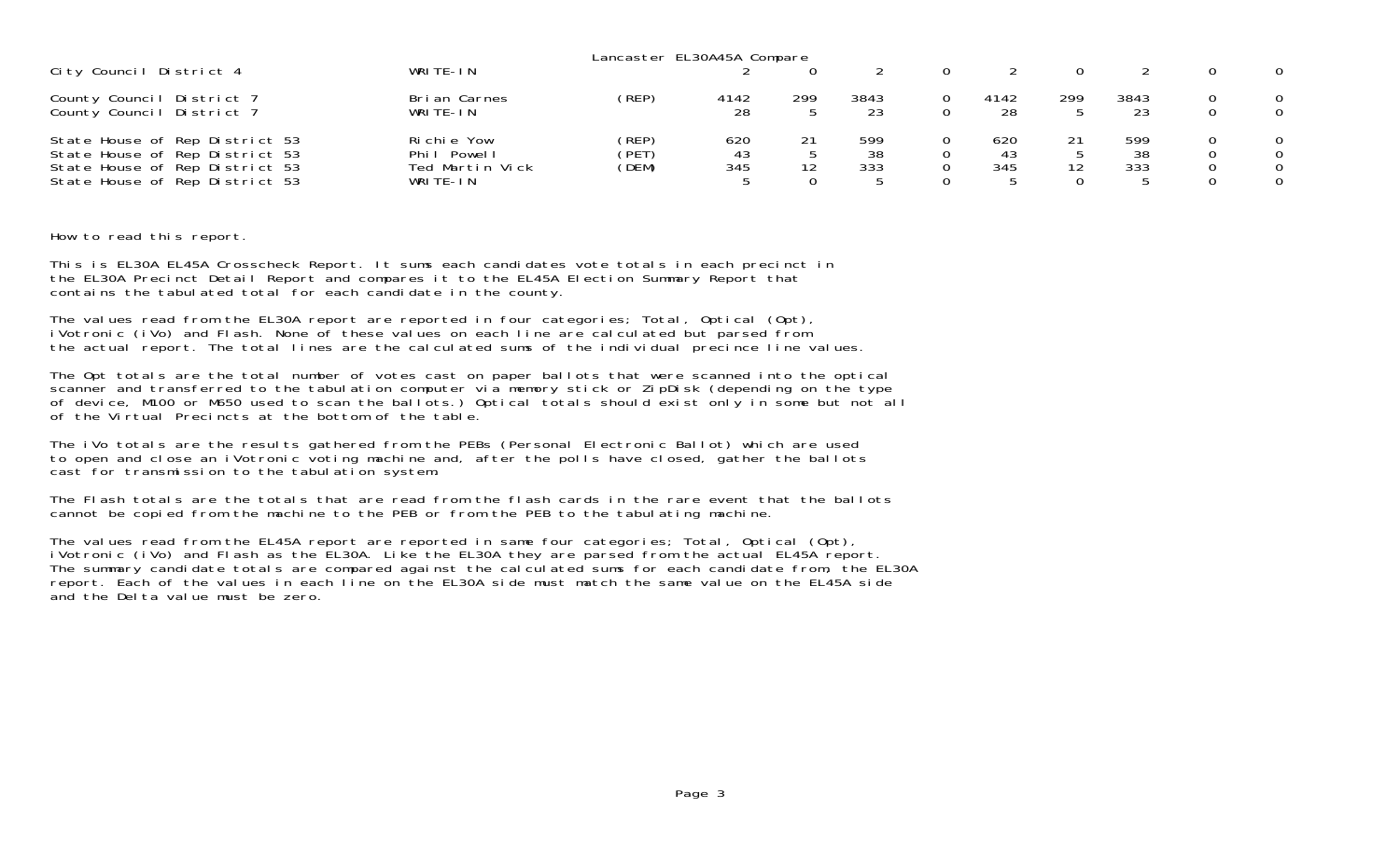PEBUsed

Lancaster PEB Use Report

| Precinct                                                                                                                                                                                                                                                                                                                                                                                                                    | PEBs Used                                                                                                                                                                                                                                                                                      | Comments                                                     |
|-----------------------------------------------------------------------------------------------------------------------------------------------------------------------------------------------------------------------------------------------------------------------------------------------------------------------------------------------------------------------------------------------------------------------------|------------------------------------------------------------------------------------------------------------------------------------------------------------------------------------------------------------------------------------------------------------------------------------------------|--------------------------------------------------------------|
| Antioch<br>Bel air<br>Camp Creek<br>Carmel<br>Chesterfield Ave<br>Dougl as<br>Dwi ght<br>El gi n<br>Erwin Farm<br>Goochs Cross Rds<br>Heath Springs<br>Hyde Park<br>Jacksonham<br>Kershaw North<br>Kershaw South<br>Lancaster East<br>Lancaster West<br>Lynwood Drive<br>Mi dway<br>Pleasant Hill<br>Pleasant Valley<br>Rich Hill<br>Ri versi de<br>Spring Hill<br>Uni ty<br>Van Wyck<br>Wylie Park<br>Belair <sub>II</sub> | 121098<br>123045<br>113256<br>125663<br>139807<br>137899<br>124092<br>150938<br>229825<br>145293<br>219354<br>146833<br>116250<br>146772<br>143749<br>124191<br>124170<br>146836<br>136560<br>138584<br>144607<br>149497<br>143069<br>143506<br>150488<br>133073<br>154873<br>124840<br>113566 | 145522 WARNING: 4 PEBs used to open/close machines<br>219833 |
| Pleasant Valley II                                                                                                                                                                                                                                                                                                                                                                                                          | 140870                                                                                                                                                                                                                                                                                         |                                                              |
| Absentee 1                                                                                                                                                                                                                                                                                                                                                                                                                  | 155450                                                                                                                                                                                                                                                                                         |                                                              |
| Absentee 2                                                                                                                                                                                                                                                                                                                                                                                                                  | 155450                                                                                                                                                                                                                                                                                         |                                                              |
| Failsafe 1                                                                                                                                                                                                                                                                                                                                                                                                                  | 155450                                                                                                                                                                                                                                                                                         |                                                              |
| Failsafe 2                                                                                                                                                                                                                                                                                                                                                                                                                  | 155450                                                                                                                                                                                                                                                                                         |                                                              |

33 precincts processed

How to read this report.

This is the PEB Used report. It lists the precints found in the Audit data and lists all the PEBs that were used by the poll workers to open and close the iVotronic machines in that. precinct.

If more than one PEB is used to open and close all the iVotronic machines in a precinct, then the County Election Commission must read ALL the PEBs used in that precinct to assure that they have collected all the ballots from that precinct. A county whose report shows a precinct that has machines open or closed by more than one PEB should double check the Ballot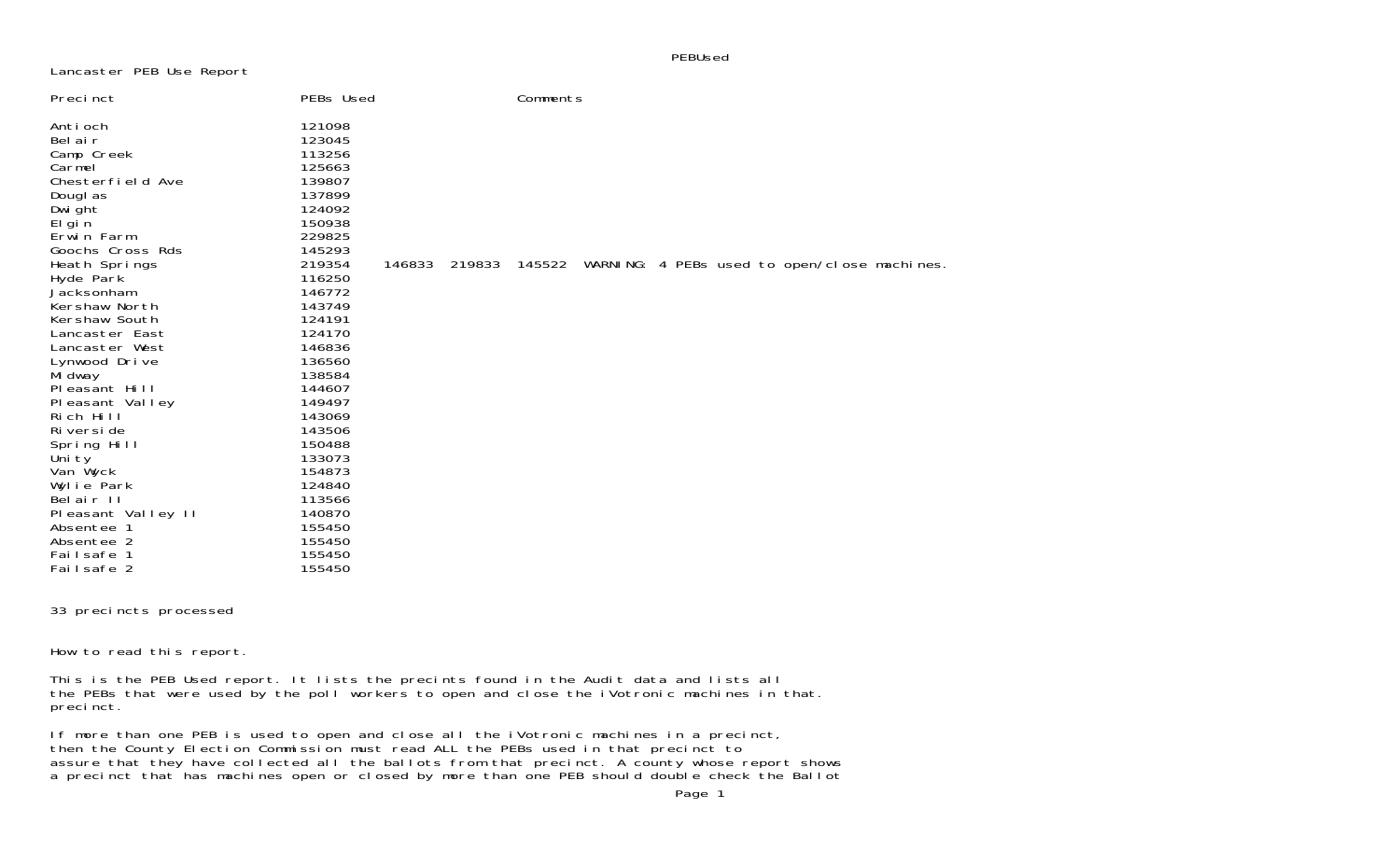# PEBUsedAudit Report against the iVotronic paper tapes and the Poll Book to make sure that all the ballots have been collected and tabulated.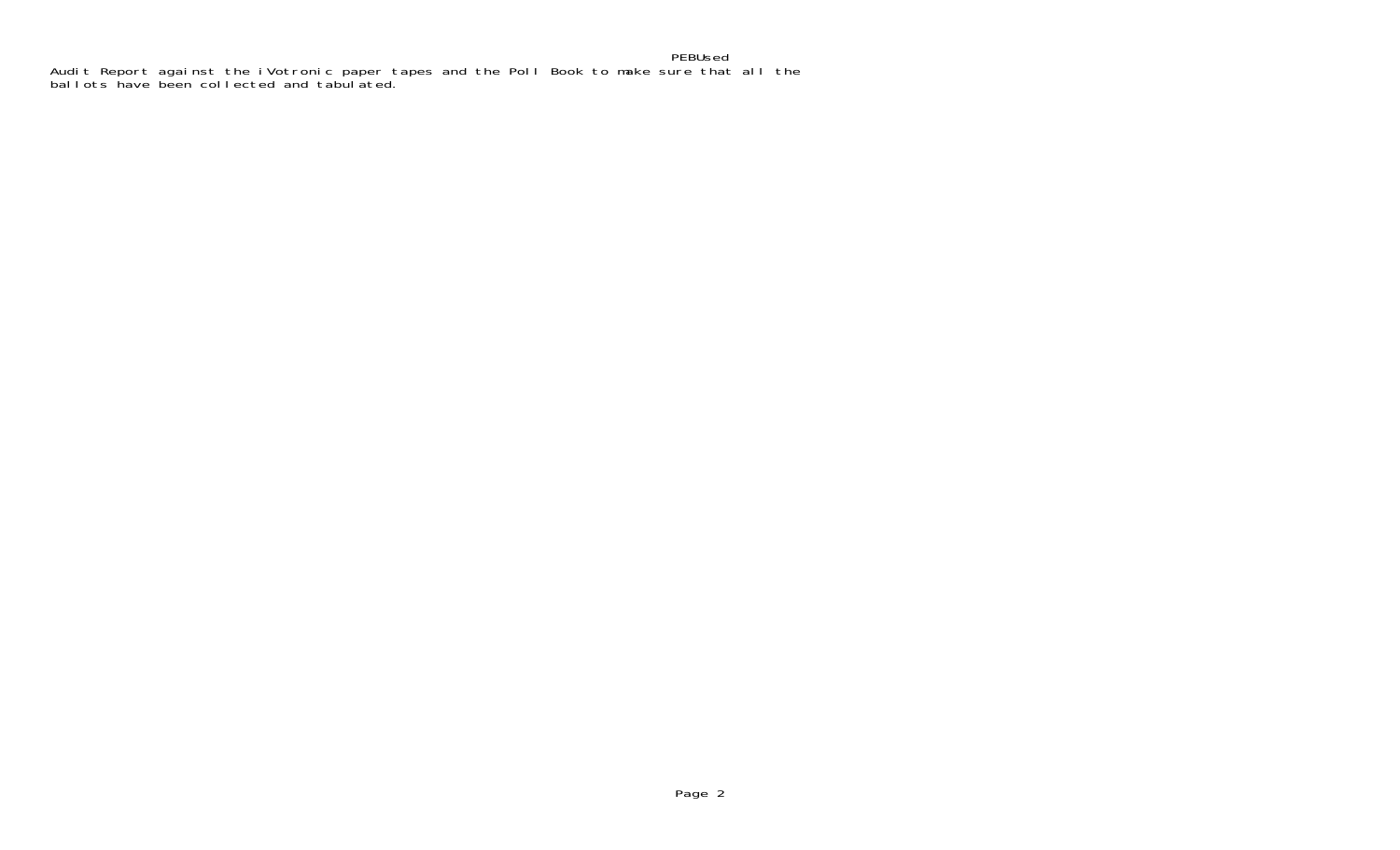Lancaster PEB Exceptions Report

| i Vo $#$<br>Op PEB                                                                                                                                             | Open Time                                                                                                                                                                                                   | CI PEB                                                                                 | Close Time                                                                                                                                                                                                              | Exception Type                                                                                                                                                | Precinct - Ballots Cast                                                                                                                                                                                                                         |
|----------------------------------------------------------------------------------------------------------------------------------------------------------------|-------------------------------------------------------------------------------------------------------------------------------------------------------------------------------------------------------------|----------------------------------------------------------------------------------------|-------------------------------------------------------------------------------------------------------------------------------------------------------------------------------------------------------------------------|---------------------------------------------------------------------------------------------------------------------------------------------------------------|-------------------------------------------------------------------------------------------------------------------------------------------------------------------------------------------------------------------------------------------------|
| 5111748 219354<br>5111748 219354<br>5115157 219833<br>5115157 219833<br>5115881 219833<br>5115881 219833<br>5117145 145522<br>5117145 145522<br>5119782 155450 | 11/06/2012 07:07:37<br>11/06/2012 07:07:37<br>11/06/2012 07:04:16<br>11/06/2012 07:04:16<br>11/06/2012 07:08:07<br>11/06/2012 07:08:07<br>11/06/2012 07:05:04<br>11/06/2012 07:05:04<br>10/01/2012 08:44:23 | 146833<br>146833<br>146833<br>146833<br>146833<br>146833<br>146833<br>146833<br>155450 | 11/06/2012 19: 15: 43<br>11/06/2012 19: 15: 43<br>11/06/2012 19:07:12<br>11/06/2012 19:07:12<br>11/06/2012 19: 13: 15<br>11/06/2012 19: 13: 15<br>11/06/2012 19: 10: 39<br>11/06/2012 19: 10: 39<br>11/06/2012 19:40:06 | $>>$ >0/C PEBs<<<<br>Open Time<br>$>>0/C$ PEBs<<<<br>Open Time<br>$>>$ >0/C PEBs<<<<br>Open Time<br>$>>0/C$ PEBs<<<<br>Open Time<br>$\rightarrow$ Open Date<< | Heath Springs - 136<br>Heath Springs - 136<br>Heath Springs - 117<br>Heath Springs - 117<br>Heath Springs - 152<br>Heath Springs - 152<br>Heath Springs - 132<br>Heath Springs - 132<br>Absentee 1 - 780<br>Absentee 2 - 140<br>Failsafe 1 - 18 |
| 5119782 155450                                                                                                                                                 | 10/01/2012 08:44:23                                                                                                                                                                                         | 155450                                                                                 | 11/06/2012 19:40:06                                                                                                                                                                                                     | Open Time                                                                                                                                                     | Failsafe 2 - 1<br>Absentee 1 - 780<br>Absentee 2 - 140<br>Failsafe 1 - 18<br>Failsafe 2 - 1                                                                                                                                                     |
| 5120082 123045<br>5120098 155450                                                                                                                               | 11/06/2012 07:48:49<br>10/01/2012 08:38:37                                                                                                                                                                  | 123045<br>155450                                                                       | 11/06/2012 19: 17: 21<br>11/06/2012 19: 49: 50                                                                                                                                                                          | Open Time<br>>>Open Date<<                                                                                                                                    | Bel ai r - 118<br>Absentee 1 - 941<br>Absentee 2 - 160<br>Failsafe 1 - 22                                                                                                                                                                       |
|                                                                                                                                                                | 5120098 155450 10/01/2012 08:38:37                                                                                                                                                                          |                                                                                        | 155450 11/06/2012 19:49:50                                                                                                                                                                                              | Open Time                                                                                                                                                     | Failsafe 2 - 3<br>Absentee 1 - 941<br>Absentee 2 - 160<br>Failsafe 1 - 22<br>Failsafe 2 - 3                                                                                                                                                     |
| 5120716 154873<br>5121113 140870<br>5123411 123045<br>5123649 155450                                                                                           | 11/06/2012 07:19:14<br>11/06/2012 10: 33: 41<br>11/06/2012 07:52:43<br>10/01/2012 08: 35: 24                                                                                                                | 154873<br>140870<br>123045<br>155450                                                   | 11/06/2012 20: 24: 21<br>11/06/2012 19:28:10<br>11/06/2012 19: 21: 34<br>11/06/2012 19:53:17                                                                                                                            | Open Time<br>Open Time<br>Open Time<br>>>Open Date<<                                                                                                          | Van Wyck - 156<br>Pleasant Valley II - 117<br>Bel ai r - 108<br>Absentee 1 - 1278<br>Absentee 2 - 190<br>Failsafe 1 - 27                                                                                                                        |
|                                                                                                                                                                | 5123649 155450 10/01/2012 08:35:24                                                                                                                                                                          | 155450                                                                                 | 11/06/2012 19:53:17                                                                                                                                                                                                     | Open Time                                                                                                                                                     | Failsafe 2 - 5<br>Absentee 1 - 1278<br>Absentee 2 - 190<br>Failsafe 1 - 27                                                                                                                                                                      |
| 5124493 123045<br>5125252 123045<br>5127465 133073<br>5129042 123045<br>5129745 154873<br>5130828 155450                                                       | 11/06/2012 07:47:15<br>11/06/2012 07: 32: 12<br>11/06/2012 07: 23: 19<br>11/06/2012 07:02:30<br>11/06/2012 07: 23: 18<br>10/01/2012 08:39:38                                                                | 123045<br>123045<br>133073<br>123045<br>154873<br>155450                               | 11/06/2012 19: 15: 34<br>11/06/2012 19:08:29<br>11/06/2012 20: 22: 54<br>11/06/2012 19: 31: 03<br>11/06/2012 20: 30: 54<br>11/06/2012 19: 47: 44                                                                        | Open Time<br>Open Time<br>Open Time<br>Open Time<br>Open Time<br>>>Open Date<<                                                                                | Failsafe 2 - 5<br>Belair - $140$<br>Bel ai r - 127<br>Unity - 128<br>Belair - 198<br>Van Wyck - 173<br>Absentee 1 - 781<br>Absentee 2 - 149<br>Failsafe $1 - 17$                                                                                |
| 5130828 155450                                                                                                                                                 | 10/01/2012 08:39:38                                                                                                                                                                                         | 155450                                                                                 | 11/06/2012 19: 47: 44                                                                                                                                                                                                   | Open Time                                                                                                                                                     | Failsafe 2 - 2<br>Absentee 1 - 781<br>Absentee 2 - 149<br>Failsafe 1 - 17                                                                                                                                                                       |